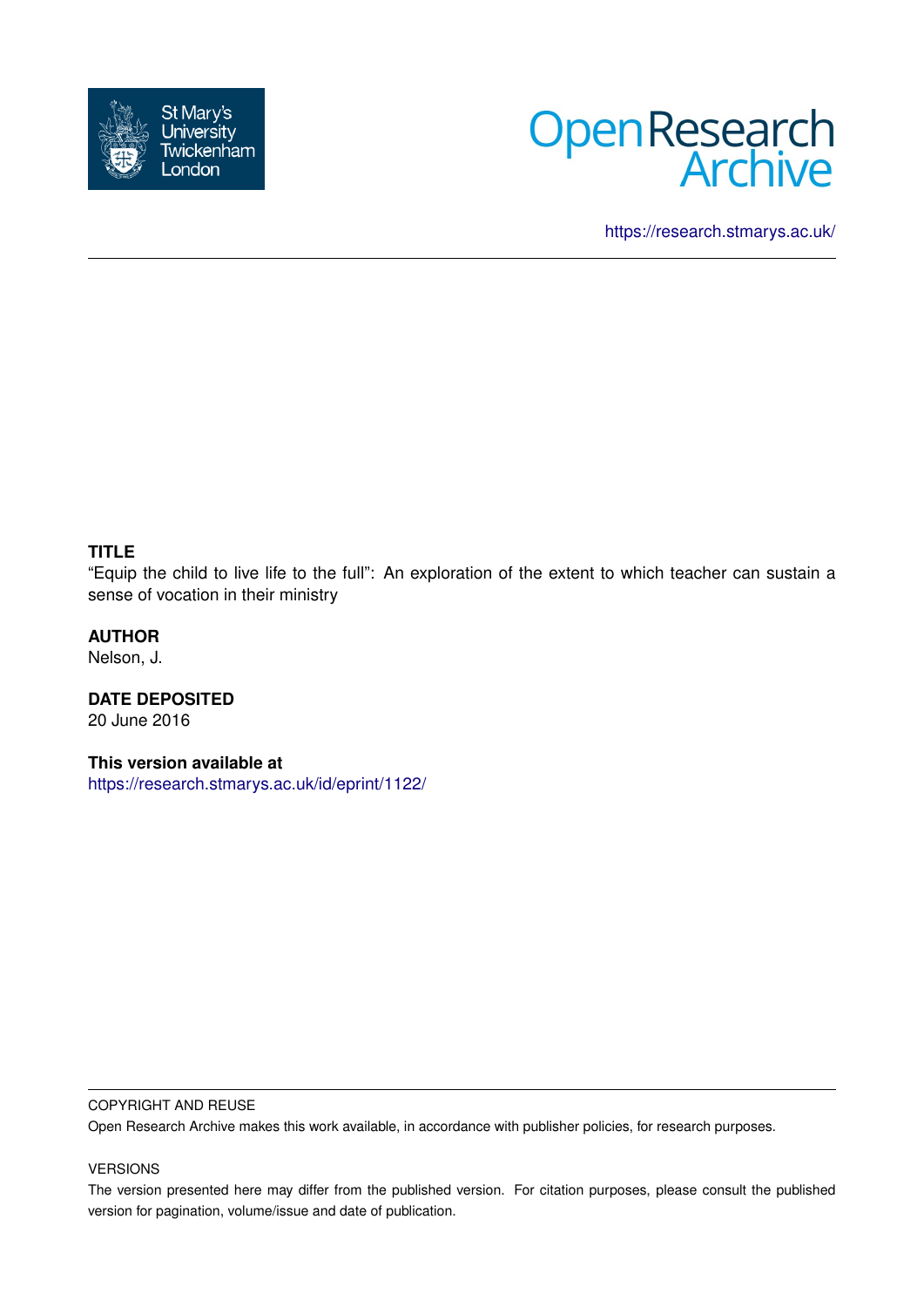# **"Equip the child to live life to the full": An exploration of the extent to which teacher can sustain a sense of vocation in their ministry**

**Joanne Nelson**

**Dissertation in partial fulfilment of: M.A. in Catholic School Leadership: Principles and Practice St Mary's University, Strawberry Hill, Twickenham 2015**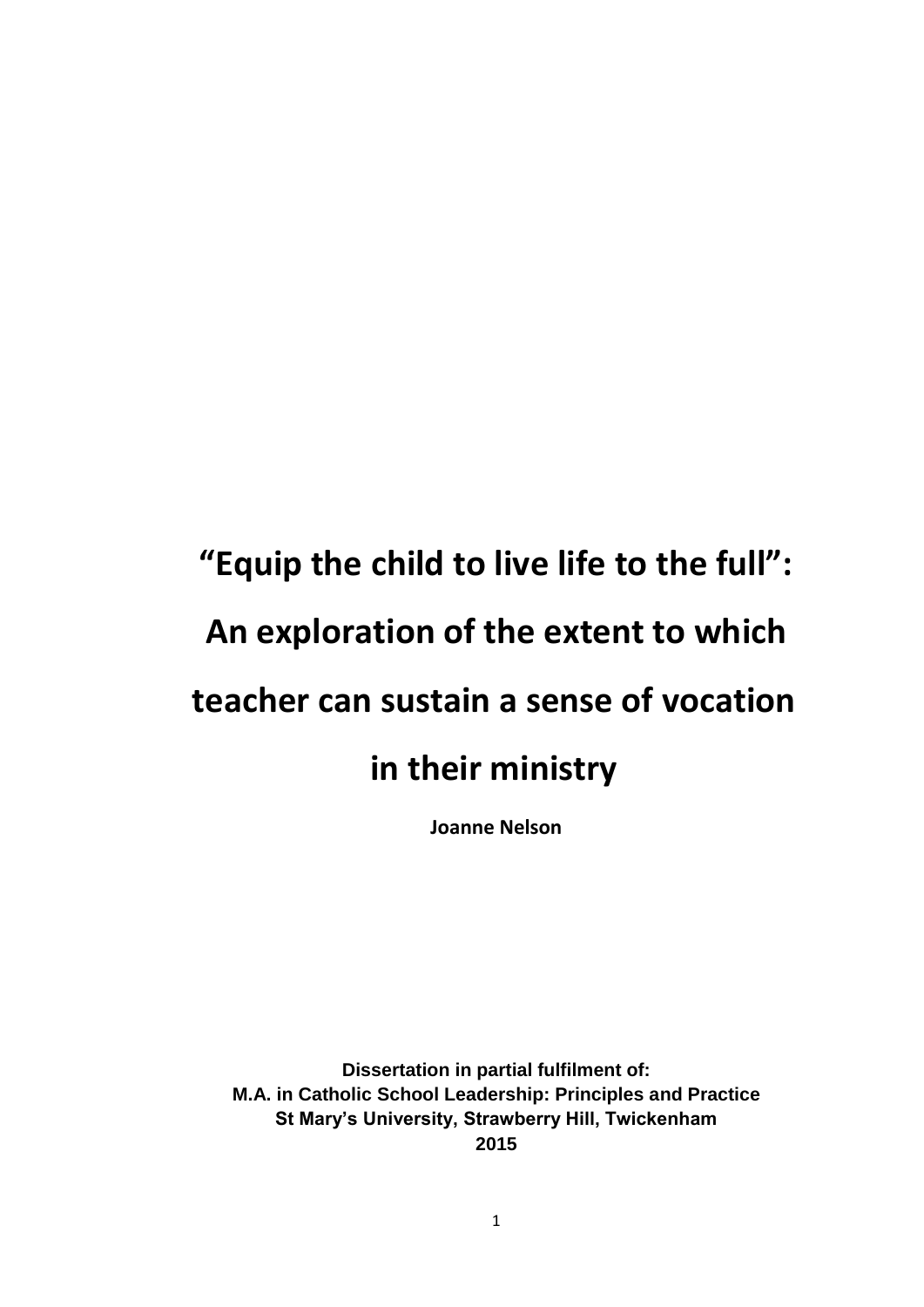# **Acknowledgements**

I would like to thank my supervisor Dr David Fincham, of St. Mary's University, Strawberry Hill, Twickenham for his support throughout the creation of this dissertation; his unfailing kindness has left a lasting mark on me.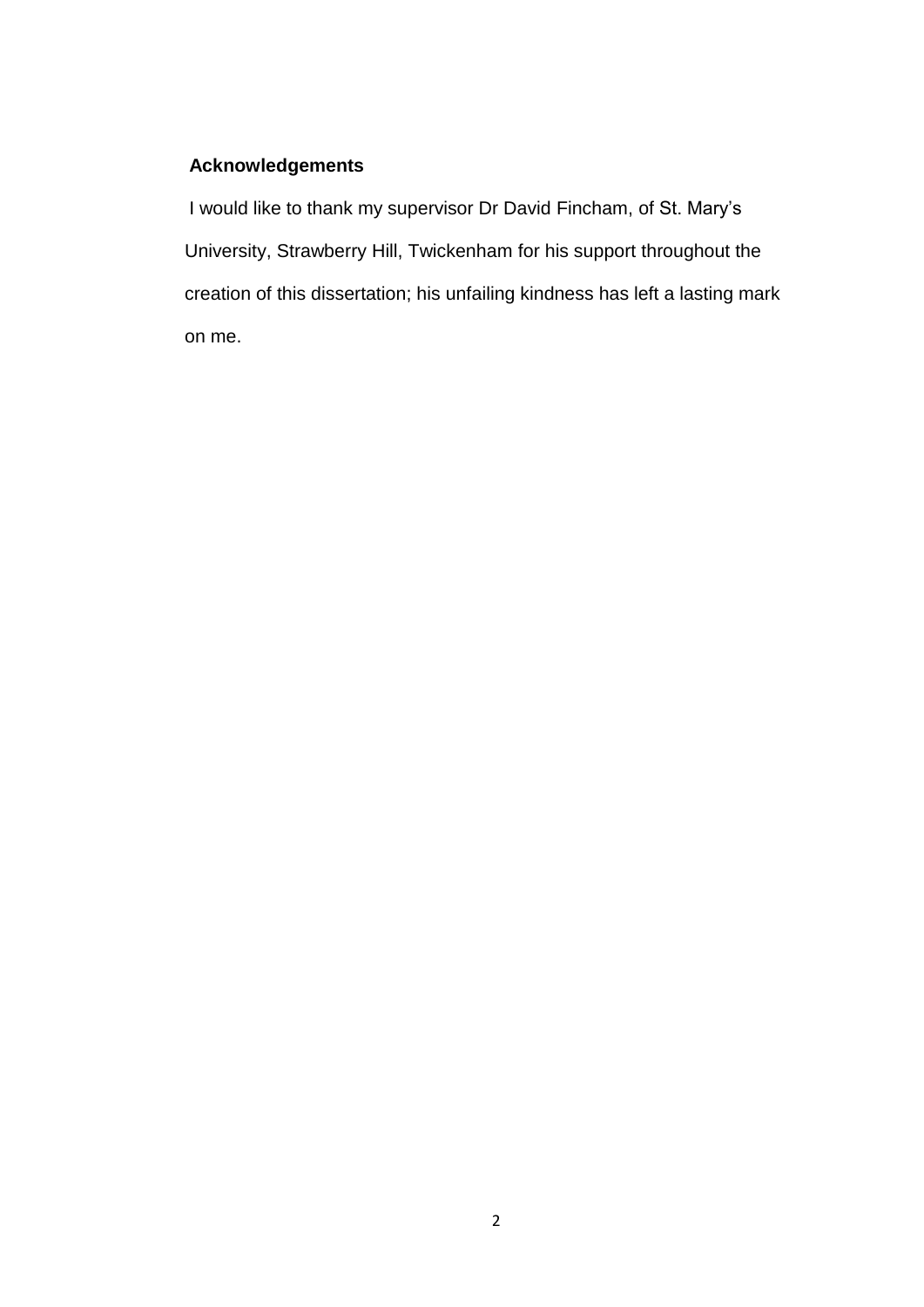#### **Abstract**

This dissertation sets out to explore the extent to which teachers sustain a sense of vocation in their ministry.

It addresses a number of issues. It begins by considering the notion of vocation within Sacred Scripture and writings from the Magisterium. It goes on to examine the primacy of baptism as the sacrament of vocation and how the teacher sustains their sense of vocation in a neutral if not hostile environment.

The role of the ethos of the school within which the teacher operates is also discussed and to what extent the teacher is a co-creator of that ethos. Data for examination and evaluation is gathered by means of a questionnaire circulated amongst teaching and support staff together with follow up interviews. Both instruments of investigation contained quantitative and qualitative questioning in order to construct as full a picture of the focus school as possible.

Finally the exploration comes to a close with a consideration of the implications for leadership in Catholic schools and what can be done to ensure a teacher's vocation is sustained.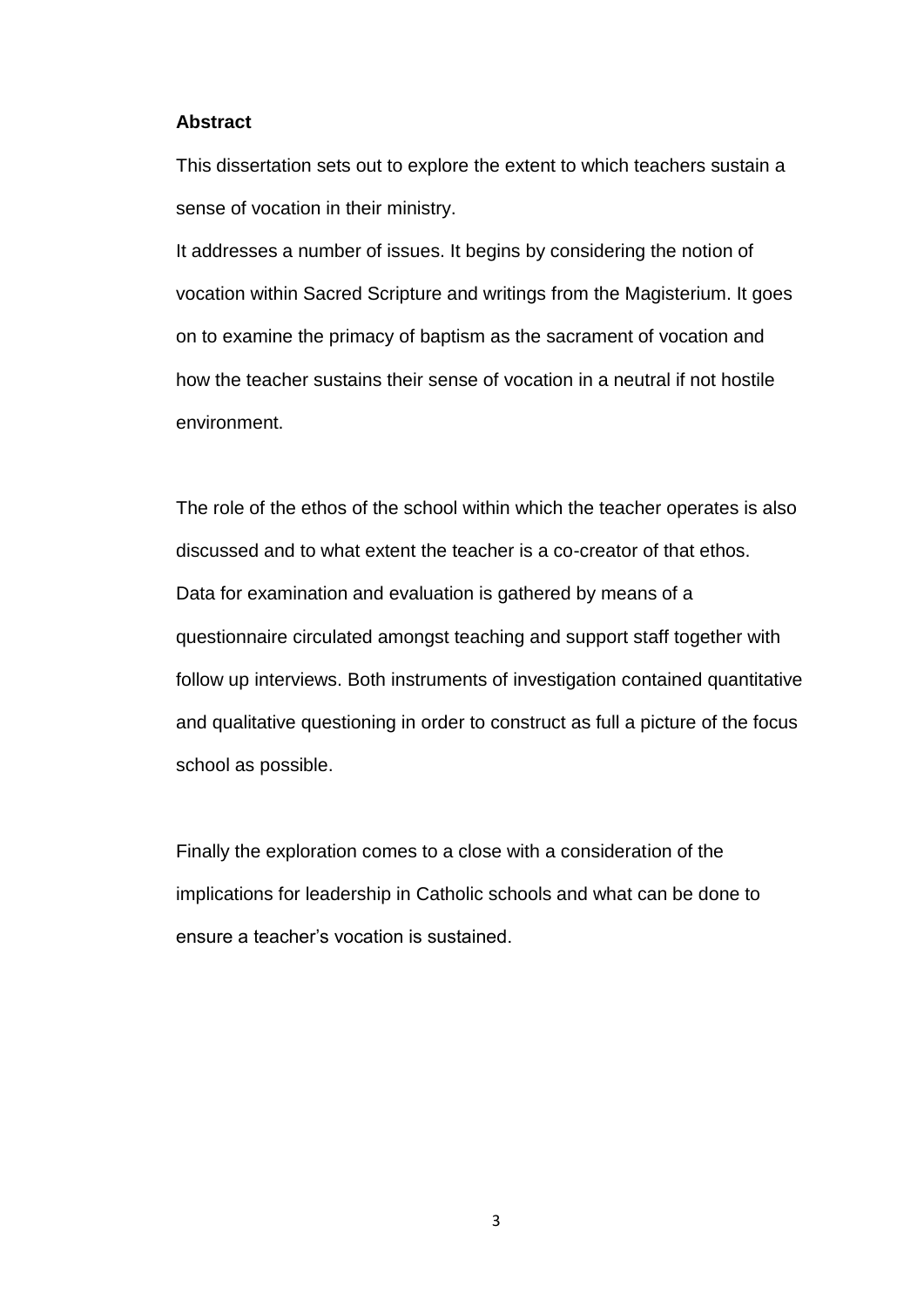# **Contents**

| <b>Contents</b>                                               |                                                                 | Page           |
|---------------------------------------------------------------|-----------------------------------------------------------------|----------------|
| Acknowledgments                                               |                                                                 | $\overline{2}$ |
| Abstract                                                      |                                                                 | $\overline{3}$ |
| Contents page                                                 |                                                                 | $\overline{4}$ |
| <b>Chapter 1: Introduction</b>                                |                                                                 | $\overline{7}$ |
| 1.1                                                           | Aims, Objectives and Hypothesis                                 | 7              |
| $\overline{1.2}$                                              | The Hypothesis                                                  | 8              |
| 1.3                                                           | The Rationale                                                   | 9              |
| 1.4                                                           | <b>The School Context</b>                                       | 10             |
| 1.5                                                           | Methodology                                                     | 12             |
| 1.6                                                           | Summary                                                         | 13             |
|                                                               |                                                                 |                |
|                                                               | <b>Chapter 2: Literature Review</b>                             | 15             |
| 2.1                                                           | Introduction                                                    | 15             |
| 2.2                                                           | The Sources - Vocation and the Christian Teacher                | 16             |
| 2.3                                                           | "Spiritual Capital" - its meaning, its practice and its loss    | 23             |
| 2.4                                                           | School Ethos, culture and its role in sustaining vocation       | 29             |
| 2.5                                                           | Summary                                                         | 34             |
|                                                               |                                                                 |                |
| <b>Chapter 3: Research Methods and Approaches to research</b> |                                                                 | 36             |
| 3.1                                                           | Introduction                                                    | 36             |
| 3.2                                                           | Approaches to research                                          | 36             |
| 3.3                                                           | Case Study as a tool                                            | 37             |
| 3.4                                                           | The Description of the school                                   | 38             |
| 3.5                                                           | Research Design                                                 | 38             |
| 3.6                                                           | The Sample                                                      | 41             |
| 3.7                                                           | <b>Ethical Considerations</b>                                   | 41             |
| 3.8                                                           | The Pilot Study                                                 | 44             |
| 3.9                                                           | Procedures                                                      | 44             |
| 3.10                                                          | Summary                                                         | 45             |
|                                                               |                                                                 |                |
|                                                               | <b>Chapter 4: Analysis</b>                                      |                |
| 4.1                                                           | Introduction                                                    | 47             |
| 4.2                                                           | <b>Presentation of Results</b>                                  | 48             |
| 4.3                                                           | Analysis and interpretation                                     | 61             |
| 4.4                                                           | Summary                                                         | 72             |
|                                                               |                                                                 |                |
|                                                               | <b>Chapter 5: Conclusions</b><br>Introduction                   | 74             |
| 5.1<br>5.2                                                    |                                                                 |                |
| 5.3                                                           | Implications for leadership in a Catholic school<br>Limitations | 74<br>77       |
| 5.4                                                           | <b>Future Research</b>                                          |                |
| 5.5                                                           |                                                                 | 78             |
|                                                               | Recommendations                                                 | 79             |
|                                                               |                                                                 |                |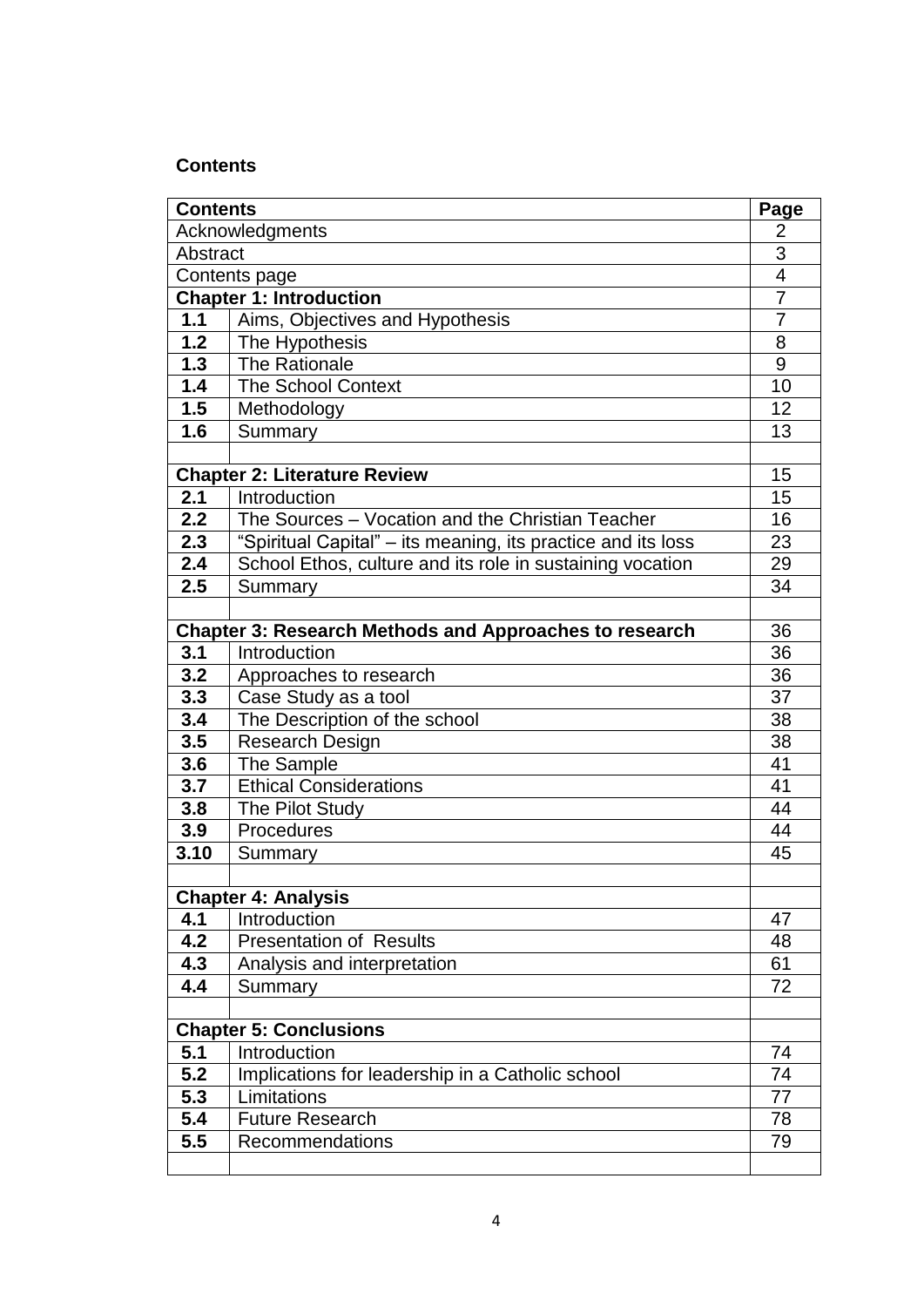| <b>References</b>         |    |
|---------------------------|----|
| <b>Appendix 1</b>         |    |
| Letter of consent         |    |
| <b>Appendix 2</b>         |    |
| Letter of request         |    |
| <b>Appendix 3</b>         |    |
| Questionnaire             |    |
| <b>Appendix 4</b>         |    |
| <b>Interview Schedule</b> | 93 |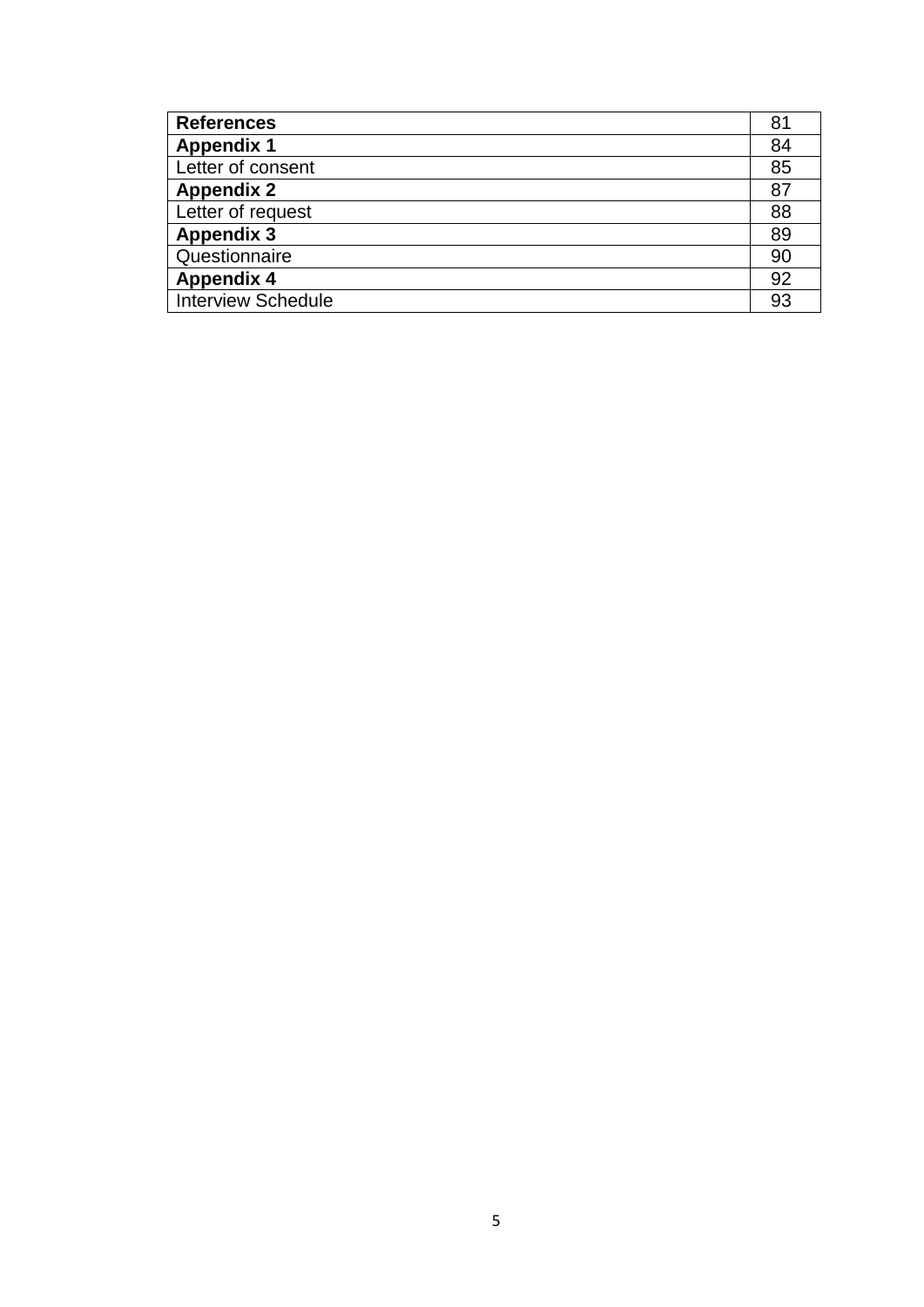**Chapter 1**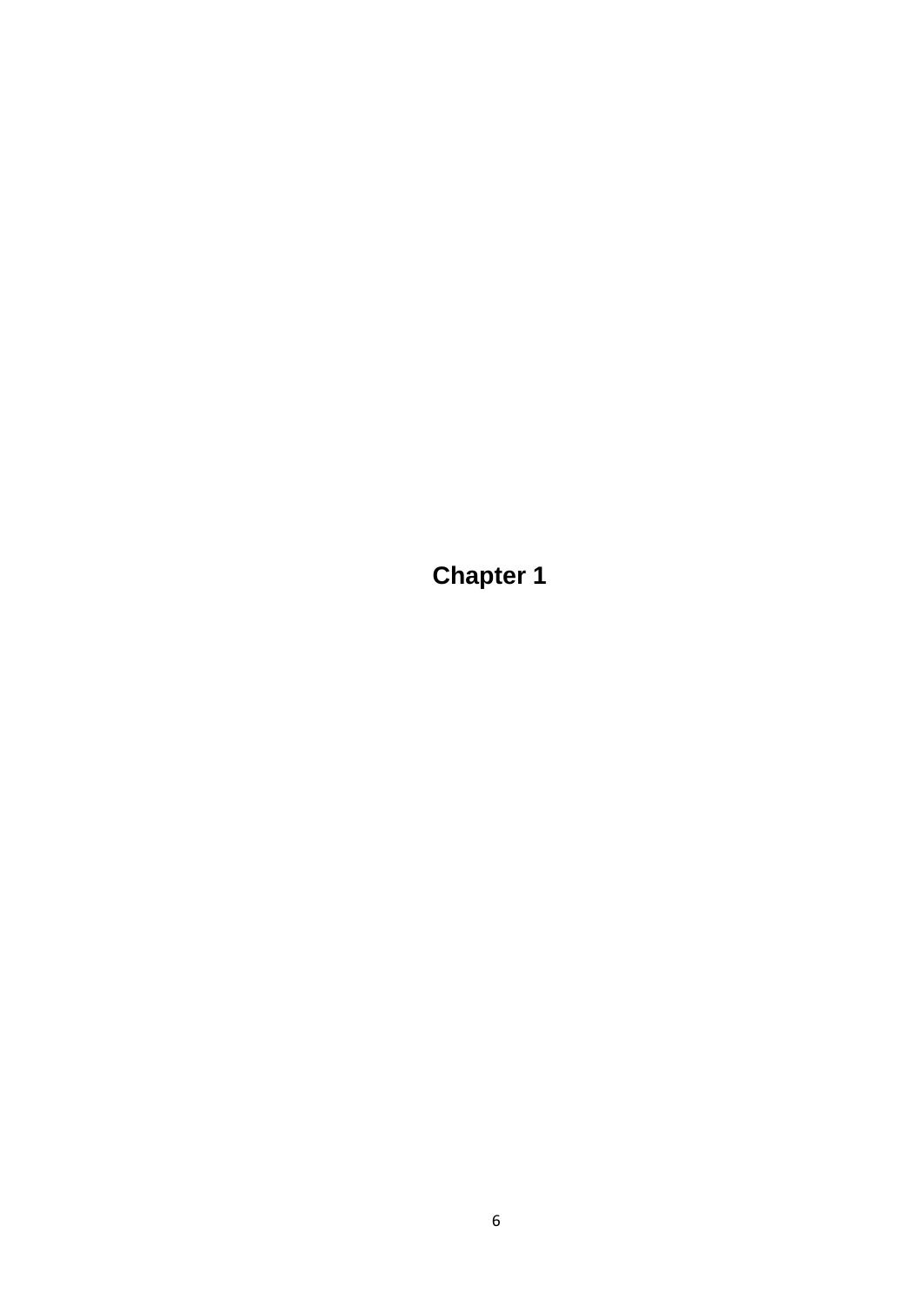## **Chapter 1: Introduction**

## **1.1Aims, Objectives and Hypothesis**

Taking the quote from His Holiness Emeritus Pope Benedict XVI during his visit to St. Mary's University College, Twickenham in 2010, the overarching aim of this research project is to explore the extent to which teachers sustain a sense of vocation in their ministry.

The aims and objectives of this dissertation are to:-

- examine the meaning of vocation and how the sources express its significance
- explore how the teacher sustains their own sense of vocation with particular reference to John Bollan's book 'The Light of His Face-Spirituality for Catholic Teachers' 2007
- examine how the 'soil' (Gallagher 2001) has changed e.g. the prevailing secular culture demands that a practising Catholic swims against the tide
- reflect upon how the school's ethos and how it either supports or erodes the teacher's spirituality. If as it says in the Module Booklet 1, 'the school is the curriculum' (Murphy and Fincham; 2013:14) then, the hidden curriculum that the school presents will have as much an influence on the teachers within its walls as the children who teach there. How the teacher acts as co-creator of the school's ethos will also be considered. This research seeks to explore the symbiotic relationship between the teacher's spirituality and the continually evolving culture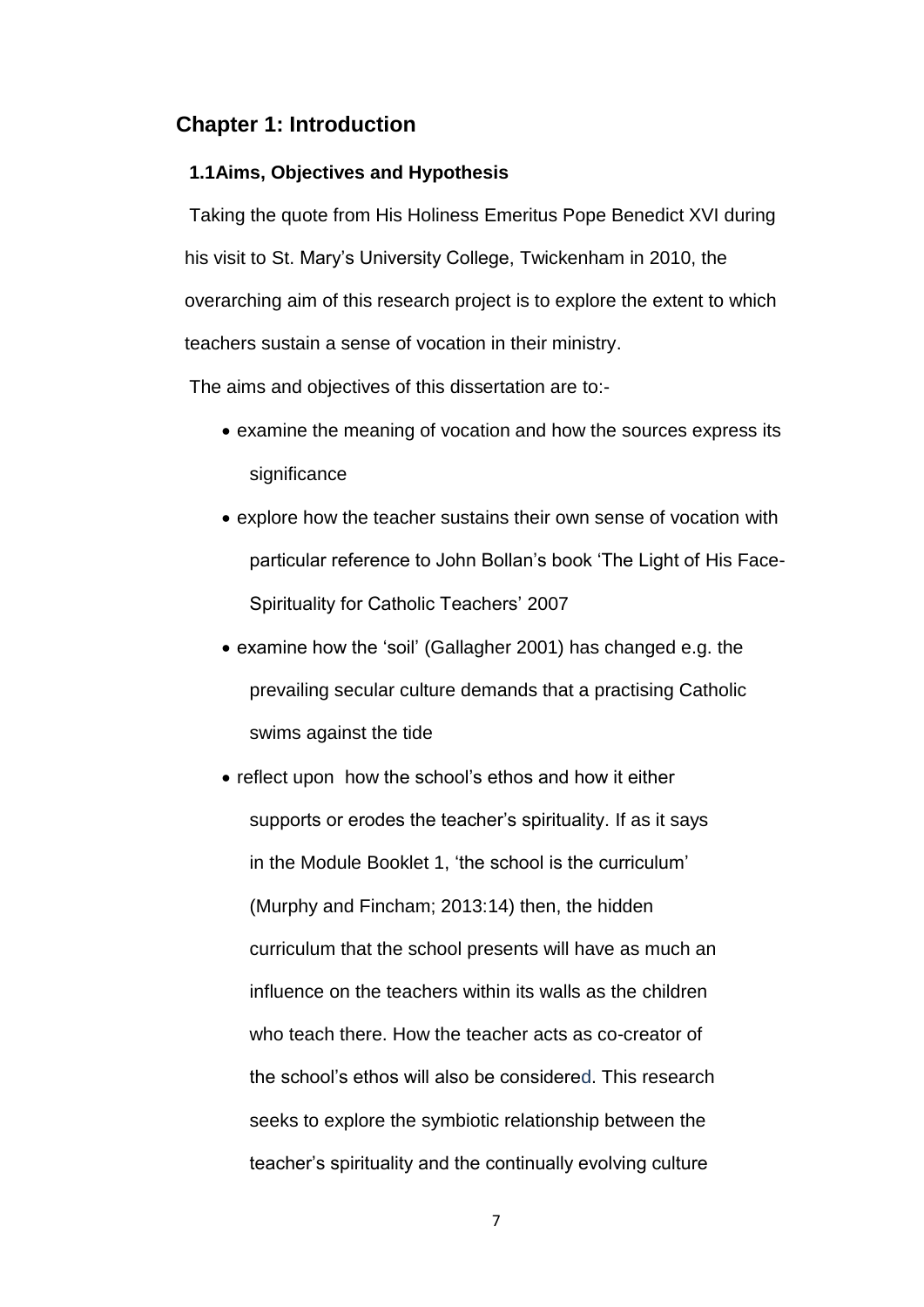of the school. Gerald Grace's seminal work 'Catholic Schools – Mission Markets and Morality' 2002 will serve as a key text in exploring this theme.

• Investigate the particular implications of the above for school leadership; how does the senior leadership team (SLT) embed systems and modi operandi to create a school ethos and culture which enables teachers to sustain their sense of vocation in their ministry and therefore equip the child to live life to the full?

## **1.2 The Hypothesis**

The hypothesis for this research is to test the assumption that the members of staff in the school under study are aware of the notion of vocation and its importance in sustaining teachers in their ministry. The writer seeks to find out to what extent the members of staff at St Chad's agree that the school under study supports the vocation of all its members to

- recognise that sustaining vocation entails supporting mental well being, building confidence, spiritual formation and personal development eg equipping its members to live life to the full
- feel that the school actively promotes a culture in which these concepts are vital to all members of the school community.

## **1.3 The Rationale**

The writer is motivated to complete this research, as over a period of years, it has become apparent that the concept of teaching as a vocation has been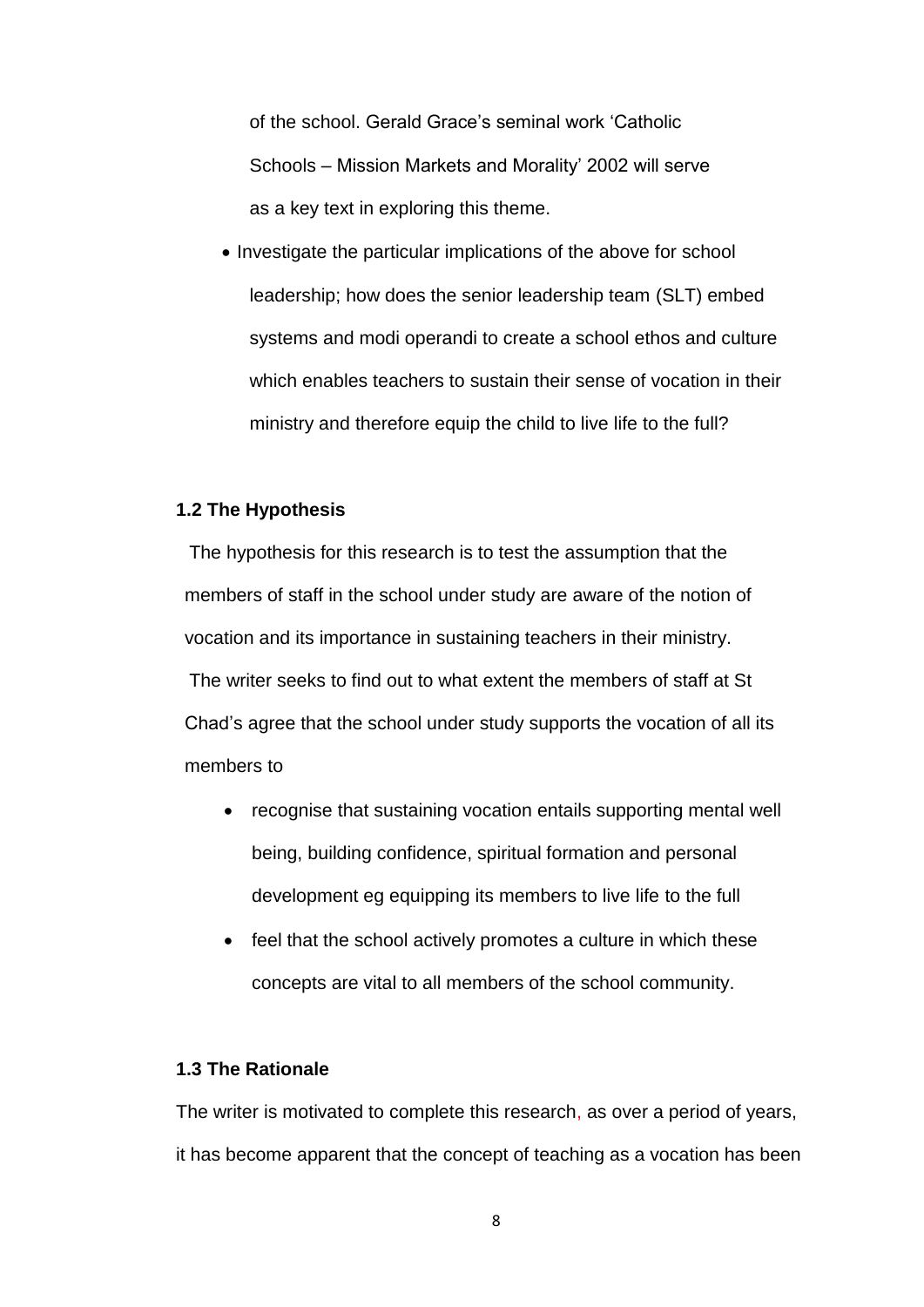eroded. As demands from the government are ever increasing and consequent pressure on teachers to 'perform' are stronger than ever, the question arises – what influence does this have on the individual teacher's ability to sustain the sense of vocation in their ministry and what implications does it have for leadership teams?

In Module Booklet 4 p9.4, Grace (2002:3) is quoted

Catholic schools, along with other schools in England and Wales, have been subjected to an intensified work and surveillance culture and this raises questions about what effect the new 'performativity' culture in schools is having upon the spiritual development of both teachers and students.

This has had a significant and corrosive influence on the raison d'etre of the purpose of education and like many other areas of life in the United Kingdom, has capitulated to the twin agendas of reductionist materialism and utilitarianism.

When a teacher is convinced of their vocation to teach, the wellspring of their faith must run very deep to sustain their mental well being and to maintain a broader sense of perspective to continue to live out their vocation.

This study is important to the researcher because

i) in a broad sense, if schools are now the chief medium of the transmission of faith it is essential for all leadership teams to support and nurture the inner life of the teacher in order to fulfil the mission of the Catholic school and;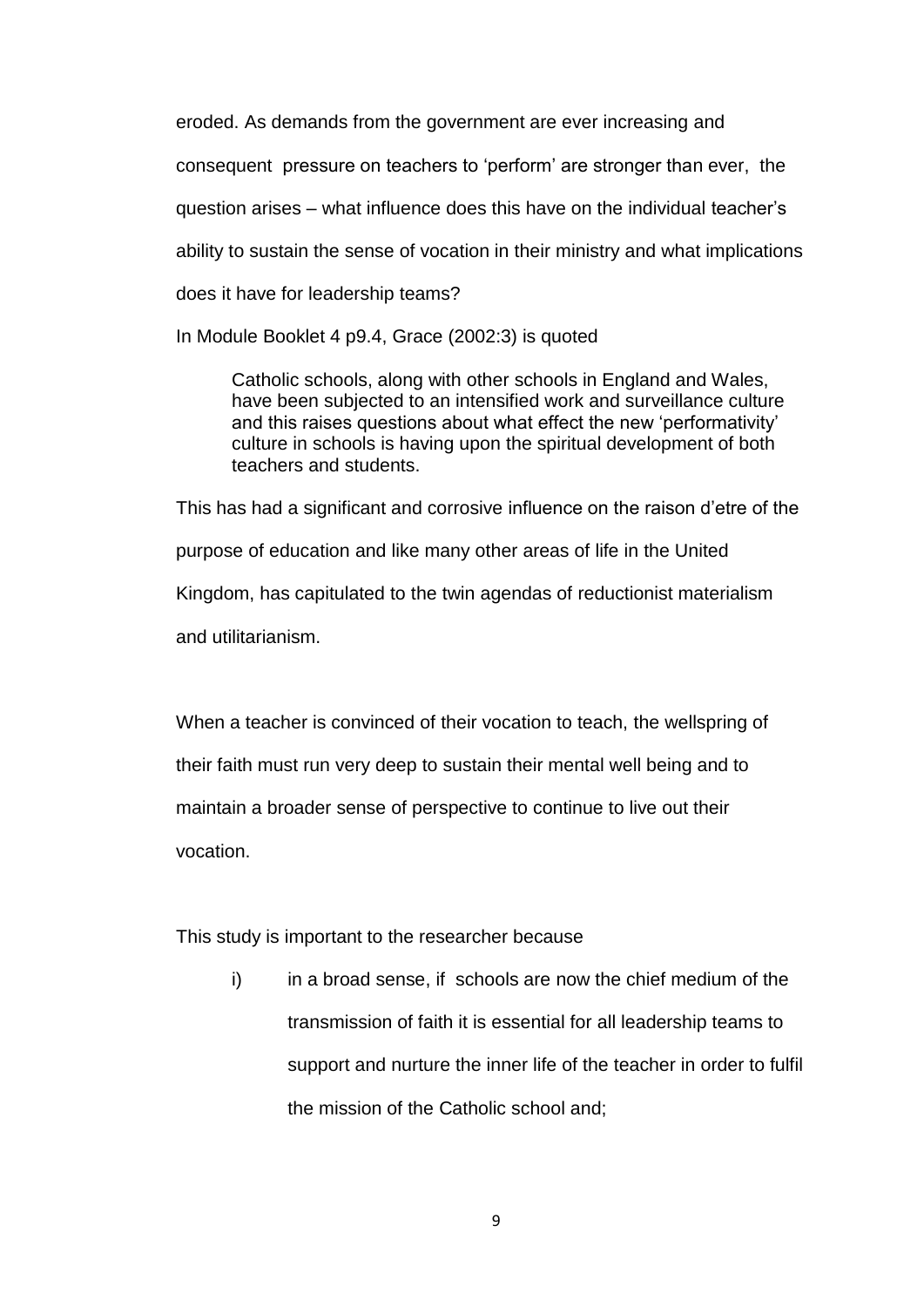ii) in a narrow sense, the school under study has identified pastoral care of pupils and staff members as an area for development and has therefore commissioned this research to plug the gap in an otherwise academically successful school This study aims to explore the symbiotic relationship between the inner life of the teacher, the national secular culture in which they find themselves, and the school which serves as a middle ground where the national culture is viewed through the lens of faith.

### **1.4 The school context**

.

**.** 

St. Chad's school<sup>1</sup> is a smaller than average size school. It is in the maintained sector and is primary phase. Pupils attend from a diverse range of social backgrounds, including 5% Irish Traveller community, although only a small proportion are entitled to or choose to claim free school meals, however this may increase as the pupil premium method of funding is embedded.

In fact, the actual number of children eligible for free school meals is 9%, so it is well below the national average. Attainment on entry is broadly in line with the national average. There are 26 children on the Special Needs register and 4 children have Statements of Special Educational Needs this is also below the national average.

 $1$  For ethical reasons, a fictitious name has been adopted.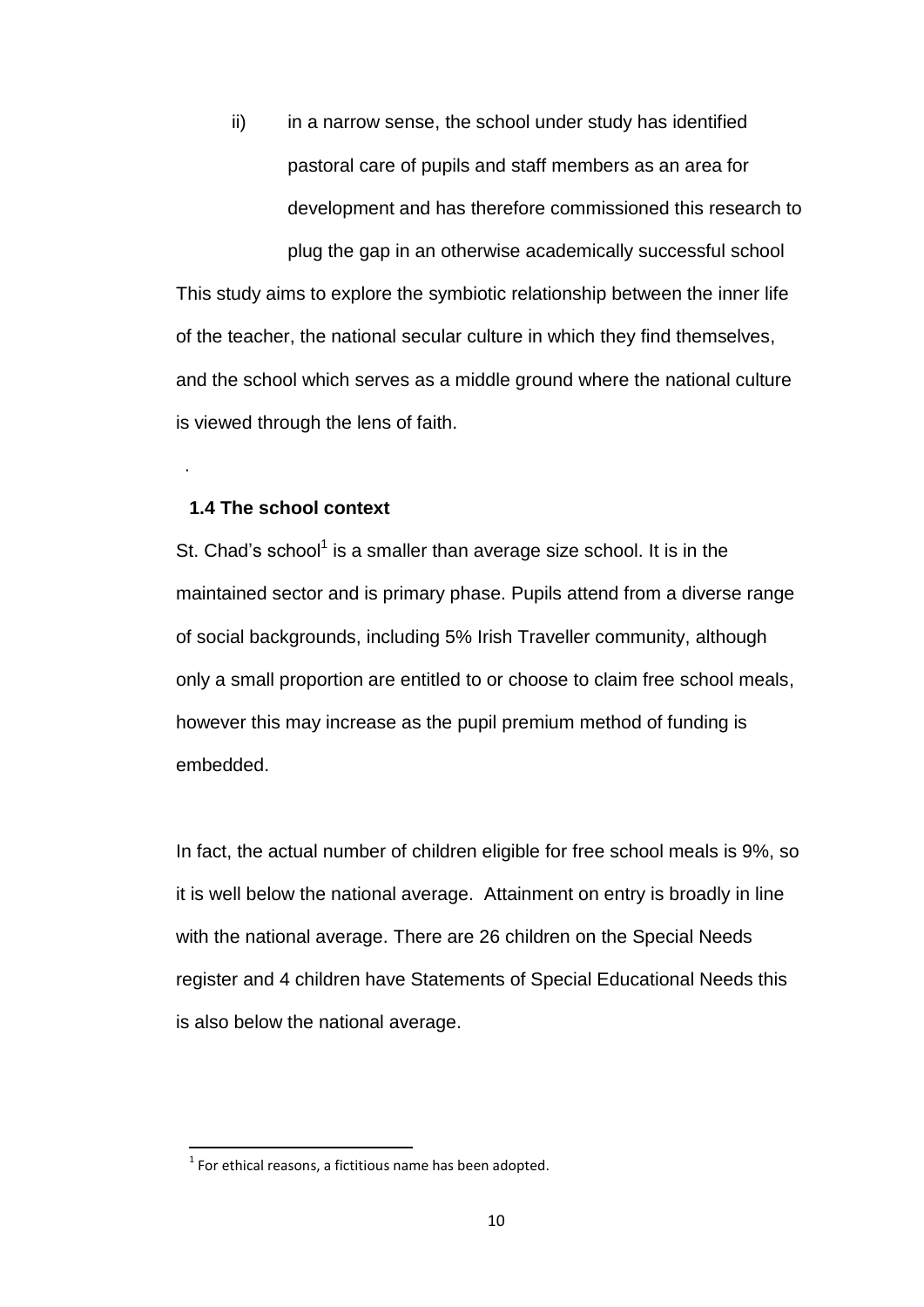Over half (55%) come from minority ethnic backgrounds and there are increasing numbers of pupils coming into the school with English as an additional language, although only a few are at the early stages of learning English, however in Foundation Stage this is increasing. The proportion of pupils with learning difficulties and/or disabilities is below average. It is fair to say that, although there is a majority of children from ethnic backgrounds with English as an Additional Language, many of the parents are supportive and ambitious for their children as is often the case with migrant families.

Also, at least half of the year 6 leavers aspire to go to the selective grammar school in the neighbouring local authority/diocese which means that fifty percent of the children have external tutoring. 11+ preparation has been offered as an after school club in the past. With approximately one third of the children successful in their bid to 'go to the convent'; many have a narrow worldly view of success rather than a broad and balanced view of what human flourishing means i.e. to find one's vocation and live life to the full. All Catholic schools are called to be excellent rather than be outstanding.

In the most recent Ofsted report, the school is described as follows;

St.Chad's Catholic Primary School is slightly smaller than average. Over half its pupils are from minority ethnic groups; the largest of these groups are from Mixed, White (Other) and Black African heritage. The school has a small group of pupils from Irish Traveller backgrounds. The school has about half the average proportion of pupils with special educational needs and/or disabilities; the largest group of these have moderate learning difficulties.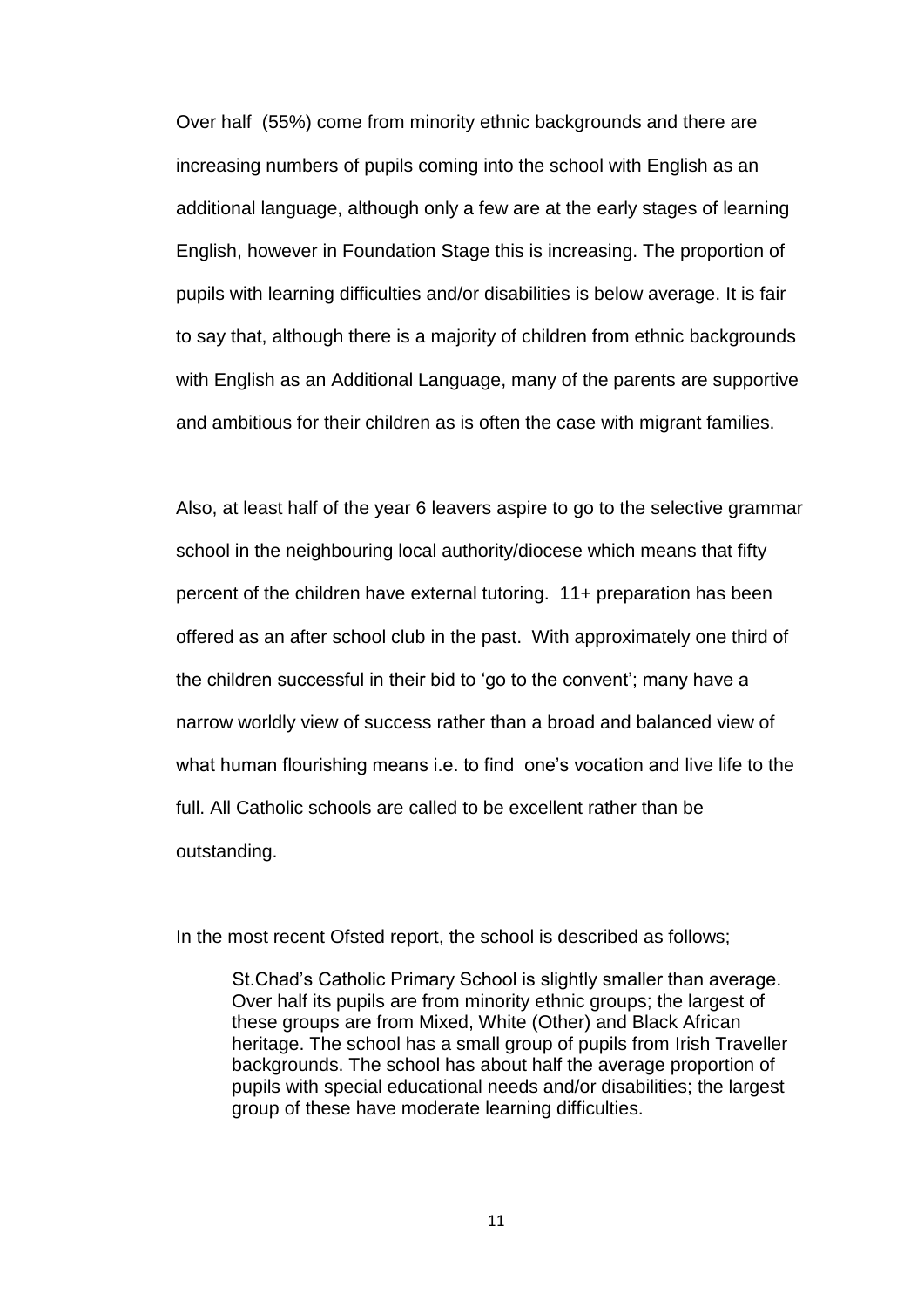There are 240 children on the roll with 85% baptised Catholics.

### **1.5 Methodology**

1

The writer intends to gather, by means of a questionnaire and follow up survey, the perceptions of the school's staff, both teaching and support, in regard to the school's ability to enable the individual teacher to sustain their sense of vocation in their ministry. The questionnaire will, inter alia, explore the extent to which the school provides opportunities to develop the formation of all adult staff members.<sup>2</sup>

The questionnaire will include a series of statements and a Lickert scale to gauge staff perceptions of vocation together with an opportunity to give additional information that the staff may feel is relevant to the study. In addition to the questionnaire, the writer intends to interview teachers and support staff regarding the formal continuing professional development and formation they receive as well as the informal, for example, via internal support networks within the educational establishment. The format of the follow-up interviews will be semi-structured to enable both 'hard' and 'soft' data capture in order to get a holistic view on the subject matter of the study.

<sup>&</sup>lt;sup>2</sup> Formation in the Catholic context is a broader concept than Continuing Professional Development. It incorporates personal and spiritual development and their impact on the common good of the broader community. In 2007, Bernadette O'Keefe and Richard Zipfel wrote a report on how Catholic schools promote civic inclusion and participation in Formation For Citizenship In Catholic Schools, published for the Centre for Faith in Society, Von Hugel Insititute by Matthew James Publishing.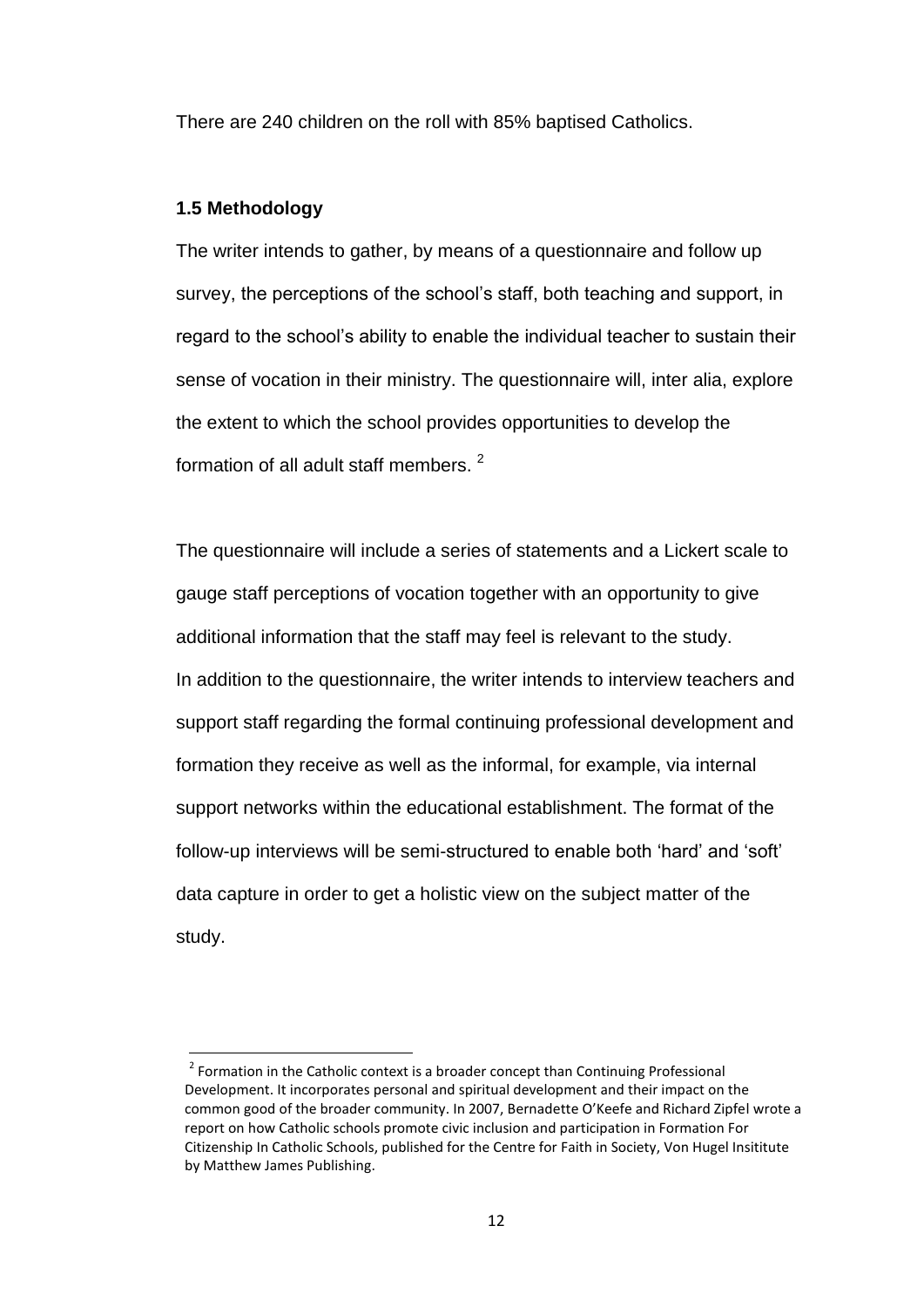As the profile of vocational education is addressed specifically, the writer hypothesises that by comparing the results from the interviews and questionnaires, the school as a whole will move on to a more explicit vision of vocational education and will itself be better equipped to enable every child to 'live life to the full'.

### **1.6 Summary**

In Chapter One, the aims and objectives of the study have been set out; namely, to explore the extent to which teachers can sustain a sense of vocation in their ministry; the influence of the prevailing secular culture on their faith and that of their pupils; how the school's ethos synthesises these elements; and the implications of the above for school leaders. The study will test the hypothesis that the notion of vocation is important to teachers in sustaining their ministry.

The rationale has been explained and the school described in detail to provide the background within which the study will be conducted. In order to contextualise the small scale research, in the next chapter, I will explore the field of literature on

- teacher spirituality and vocation
- the influence of the secular society and the challenges it presents for teachers in schools with a religious character
- the importance of school ethos and culture and the individual's contribution to it
- the implications of all the above for school leadership teams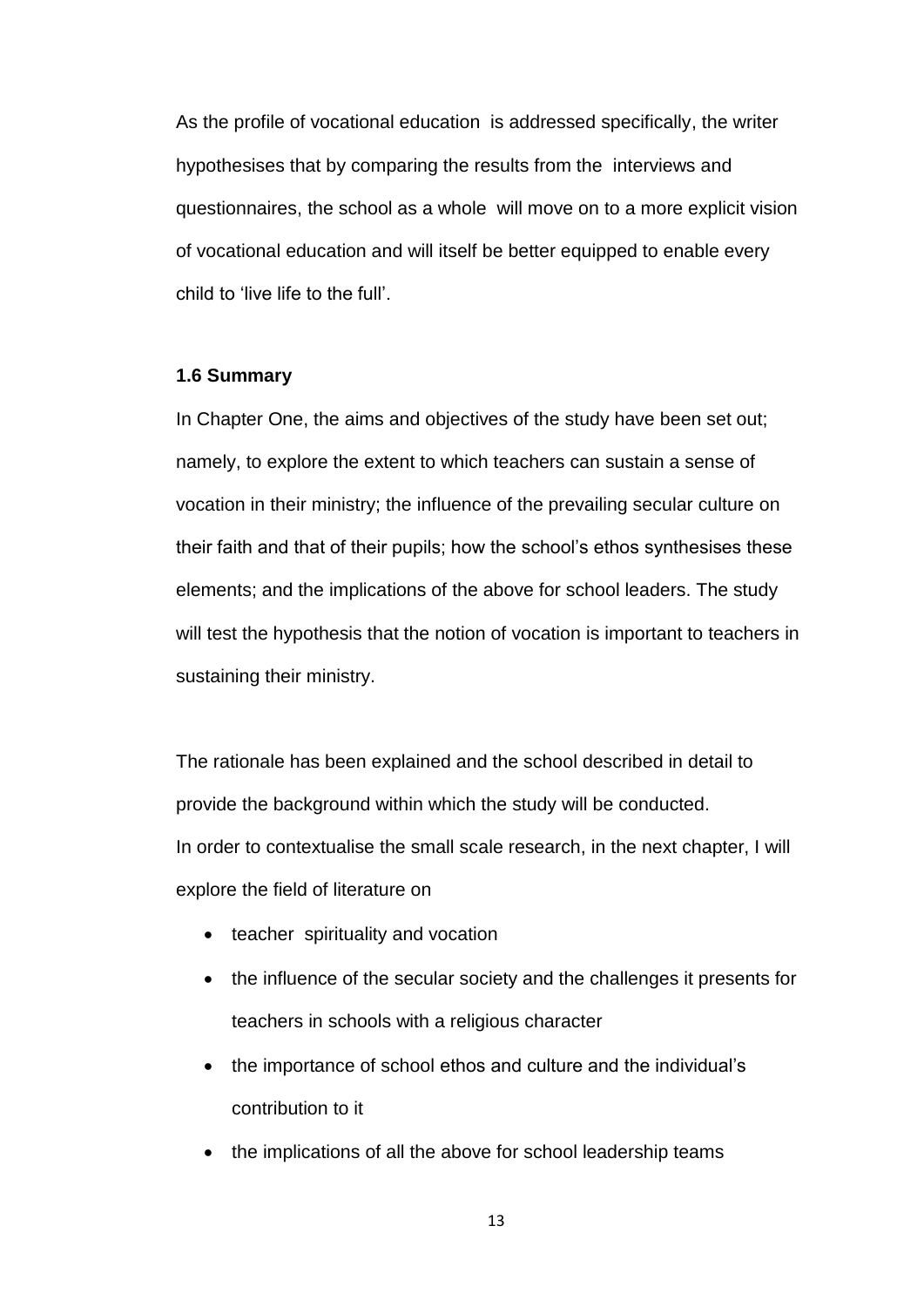**Chapter 2**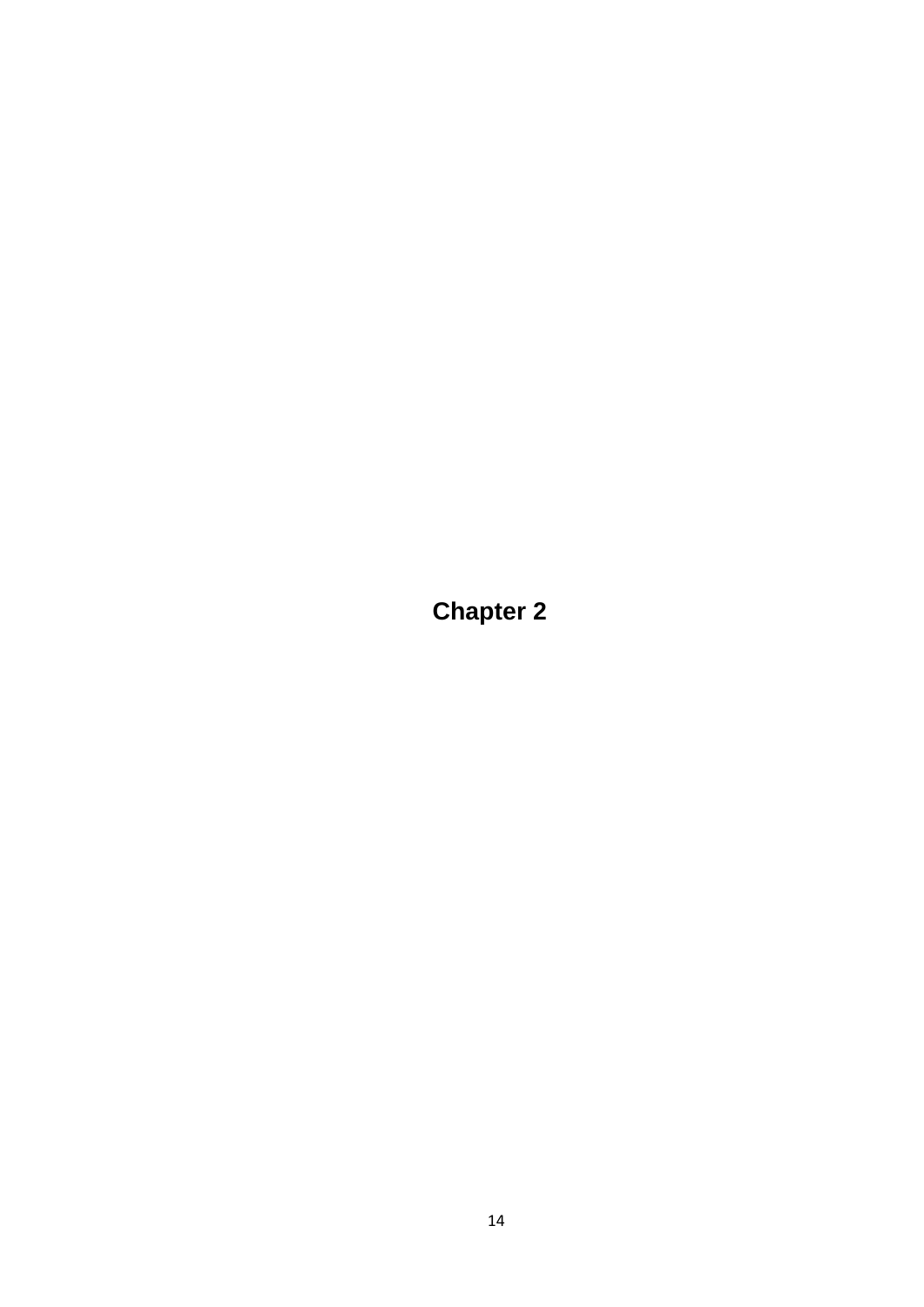## **Chapter 2: Literature Review**

### **2.1 Introduction**

This second chapter has been sub-divided into 5 sections in which I will explore the sources and what they say about vocation, spiritual capital, sustaining one's ministry, school ethos and the implications for leadership. These sections will fulfil the aims of the dissertation as stated in Chapter 1 and thereby set the scene for the hypothesis of the small scale research which follows in Chapter 3; namely to test the assumption that the members of staff in the school under study are aware of the notion of vocation and its importance in sustaining teachers in their ministry. In Chapter 1 the primary reason for the study was given as an exploration of how the teacher can sustain their own sense of vocation in their ministry; using John Bollan's book 'The Light of His Face' as a key text. To paraphrase a quote from Pope John Paul II, Bollan sees that ministry as pivotal to the transmission of the faith,

The future of the church passes by way of its schools.

Bollan 2007:13

If the transmission of faith is now in the hands of the teacher, how much more important is the sustenance of that sense of vocation? The second focus for the study is to examine how the culture has changed and how it has had an impact on the ministry of teachers to be counter cultural. In this chapter, Jim Gallagher's work 'Soil for the Seed', amongst other works, will be exploring how the 'soil' is now very different and far less receptive to the 'seed' of faith.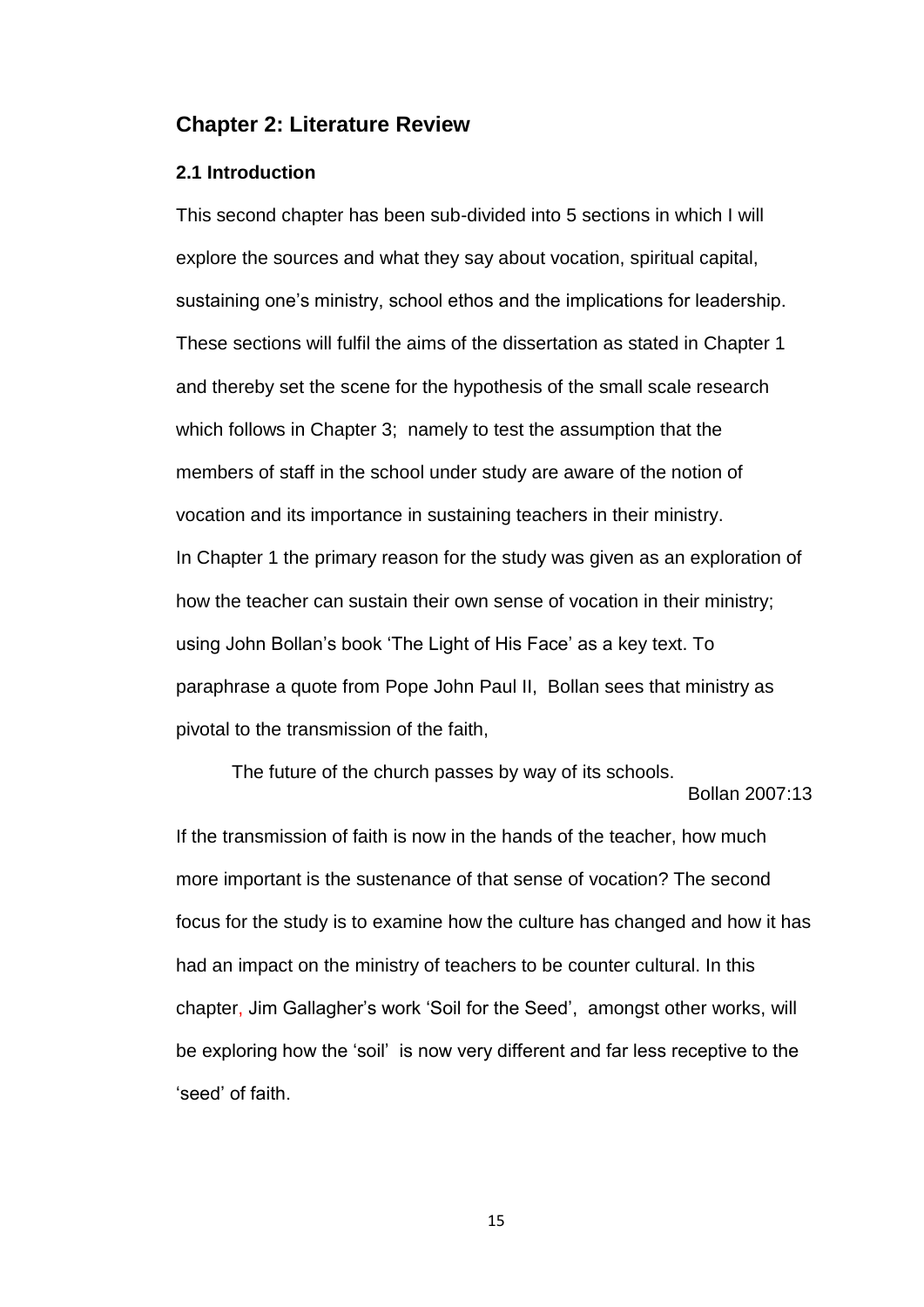The third aim of this dissertation is to look at school ethos and how it can either support or undermine the teacher in their bid to sustain the sense of vocation in their ministry; the fourth and final aim of the literature review will be to study the role of the teacher as co-creator of the school ethos which will then contribute to the conclusion in Chapter 5 what the wider implications are for senior leadership teams.

## **2.2 The Sources - Vocation and the Christian Teacher**

It is important to start with Sacred Scripture as our primary source of knowledge and wisdom. Within this context, the raison d'etre of Catholic education has always had respect for the individual as made in the image and likeness of God with a divine origin and an eternal destiny.

'So God created mankind in his own image, in the image of God he created them; male and female he created them.' Genesis 1:27

Christ was made incarnate to illustrate that image of God and to speak in person to His people.

I have come in order that you might have life—life in all its fullness. (John 10:10)

Jesus is very clear about His purpose in this scripture; He came to give us a rich and satisfying life – temporal and eternal, physical and spiritual, in heaven and on earth. As all schools are based on Christ as their foundation, our purpose is His purpose. This objective was explored in the constitutional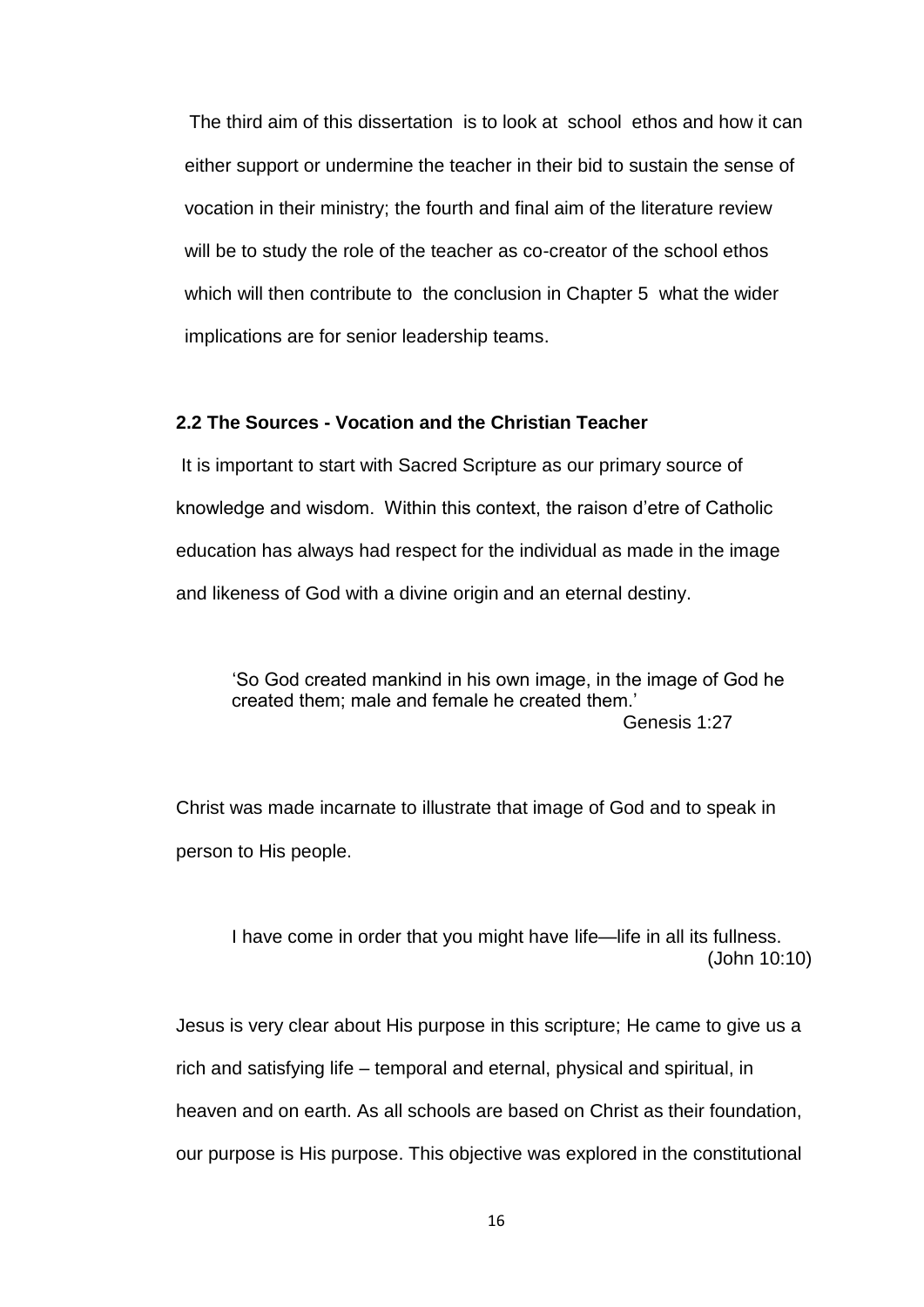document of Vatican II *Gravissimum Educationis – The Declaration on Christian Education* (1965: n.29) which stated that an aim of Catholic education was

… to promote the fullest development of the human person and to integrate Christian education more closely with the whole pattern of life.

The title of this dissertation begins with a quote from His Holiness Pope Benedict XVI. In 2010 when he led 'The Big Assembly' he undoubtedly had the scripture (cited above) in mind, as he considered the purpose of Catholic education; such purpose was reiterated in the latest edition of 'The Red Book':

This is the goal of Catholic education: to draw out the potential in each person to the full, in a community which recognises the centrality of Christ as our guide and inspiration.

> (Our Catholic Schools: Diocesan Inspection Committee 2010:7

In summary, in this chapter, I shall explore the literature which examines how the teacher can sustain their sense of vocation in their ministry; the influence of the wider culture on that ministry; the extent to which school ethos can support that ministry and what role the teacher plays in creating that ethos.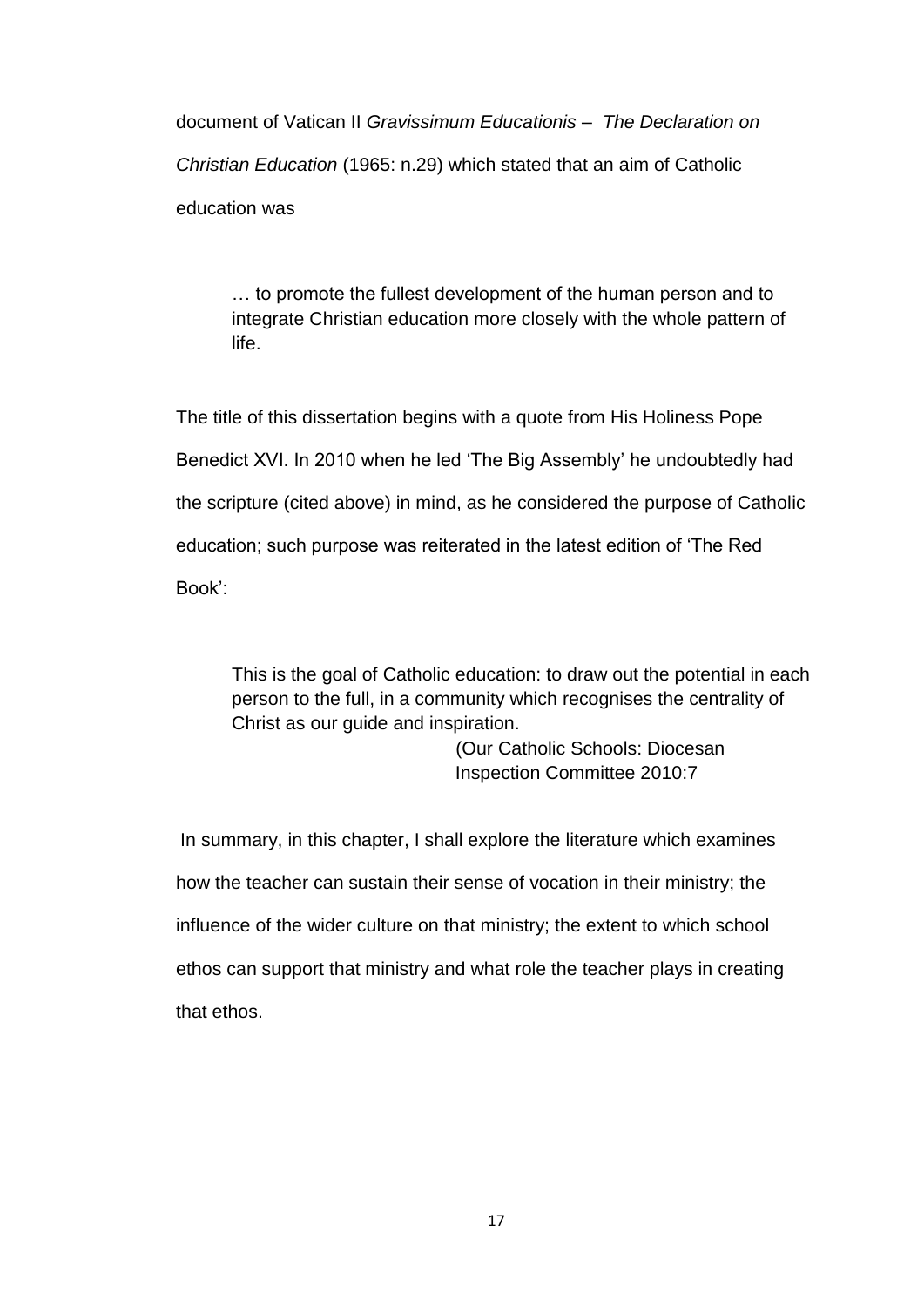Before addressing the means by which the teacher can sustain their sense of vocation; it will be necessary to examine what exactly the concept of vocation in a Christian context constitutes.

Lydon (2011) builds on the notion of the sacramental perspective, which was devised by Otto Semmalroth. Semmalroth, writing in the 1950s, first introduced the notion that Christ is the primordial sacrament; this idea was taken and developed by Rahner and Shillebeeckx in 'The Church as Sacrament' 1961 and 'Christ the Sacrament of Encounter with God' 1960. In his PowerPoint on the Sacramental Perspective, Lydon asserts;

In these writings the idea of the Church as a basic sacrament makes no sense unless Jesus in his humanity is also seen as a fundamental or primordial sacrament.

Christ is the foundation, the centre, the source, the summit, the all-in-all for

all baptised Christians.

Lydon continues

The sacramental perspective is , therefore, linked with the Universal call to holiness referred to previously (in Lumen Gentium) In that, in order to be "called to the fullness of Christian life," the individual Christian must make a firm commitment to the radical call to discipleship received in baptism.

But what does that 'radical call to discipleship' received in baptism entail?

Baptism is the primary sacrament of vocation but this can be expressed as

different callings. In the Catechism of the Catholic Church (1993) baptism

confers on the recipient the roles of priest, prophet and king (nos. 897-913).

At baptism, we are 'christened' e.g. made to be like Christ who undertook all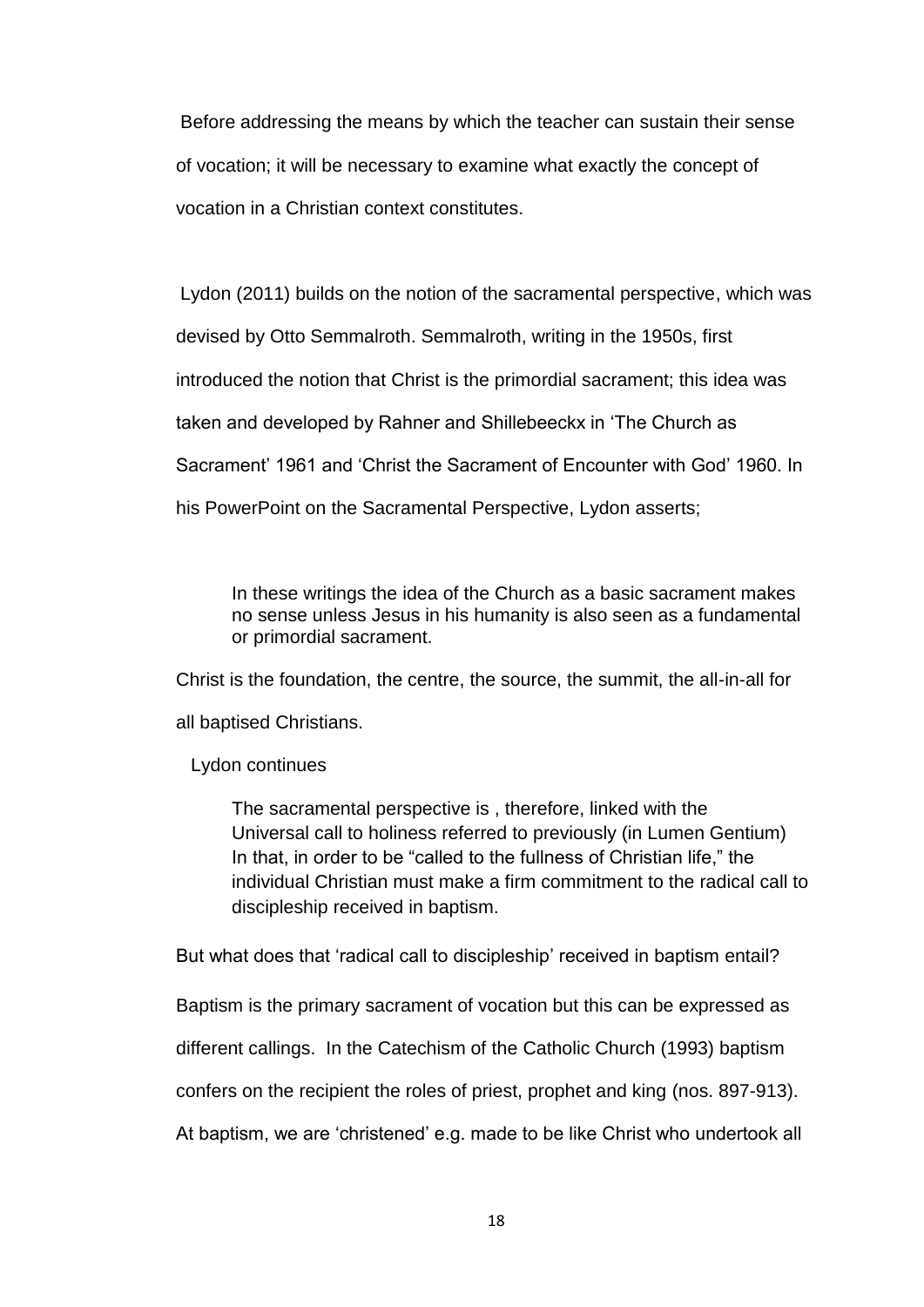of the above roles. Therefore as baptised Christians we too should endeavour to mirror Christ's threefold ministry as priest, prophet and king in our everyday lives and as teachers in a more focused way in our ministry. Jesus is the priest because he became the ultimate sacrifice as well as being the original 'pontifex' or bridge between humanity and God the Almighty Father. Jesus fulfilled the role of prophet as many Old Testament figures are archetypes for Christ e.g.Elijiah, Elisha and Moses who like Him were given the vision of what could happen if the people turned away from God's law. Jesus is also king in that as part of the Trinity he is judge, pantocrator of all His creatures.

Pantocrator (Παντοκράτωρ) is a translation of one of the many names of God in Judaism. In the Septuagint translation of the Old Testament Παντοκράτωρ was used to translate the tetragrammaton YHWH meaning 'I am who I am' and El Shaddai meaning 'God Almighty'. It appears only once by St Paul in his second letter to the Corinthians, yet is used far more frequently in the Book of Revelation referring exclusively to God the Father.

The most common translation of *Pantocrator* is "Almighty" or "All-powerful". In this understanding, *Pantokrator* is a compound word formed from the Greek words πᾶν, *pan* i.e. "all" and κράτος, *kratos*, i.e. "strength", "might", "power". This is often understood in terms of potential power; i.e., ability to do anything, e.g., omnipotence.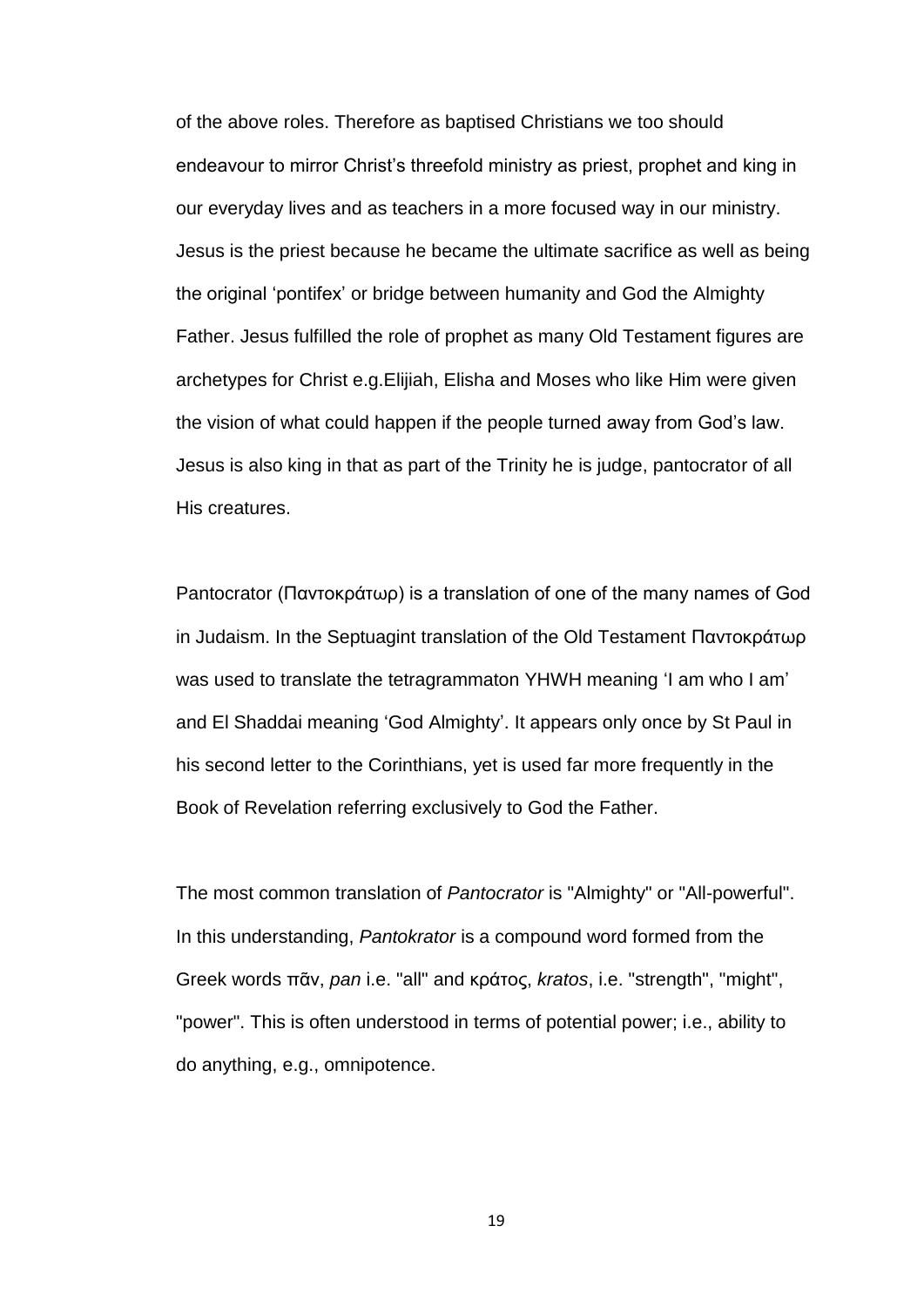Another, more literal translation is "Ruler of All" or a more liberal translation would be, "Sustainer of the World". In this understanding, *Pantokrator* is a compound word formed from the Greek for "all" and the verb meaning "To accomplish something" or "to sustain something" (κρατεω). This translation speaks more to God's actual power; i.e., God does everything (as opposed to God can do everything). If we are to be like Christ in our ministry as teachers we need to be mindful of the way in which we 'rule' and 'judge' what goes on in our classrooms.

It is by virtue of our baptism that the Catholic teacher shares in Christ's threefold mission. Interestingly from an educationalist's point of view, in Canon law this mission is alternatively described as the Mission of Sanctifying (priest as conduit for sacraments), the Mission of Teaching (prophet), and the Mission of Ruling (king). As teachers or leaders in schools we have a mission to prophecy by virtue of our baptism as enshrined in *Lumen Gentium* (1965: para 31).

These faithful are by baptism made one body with Christ and are constituted among the People of God; they are in their own way made sharers in the priestly, prophetical, and kingly functions of Christ; and they carry out for their own part the mission of the whole Christian people in the Church and in the world

This primal vocation or first sacrament of vocation can be lived out by the laity, e.g., the baptised Catholic teacher, in the following ordinary ways. The priestly role of the baptised person is to carry out their daily work in a spirit of sacrifice e.g. to sanctify their schools, workplaces and homes. The baptised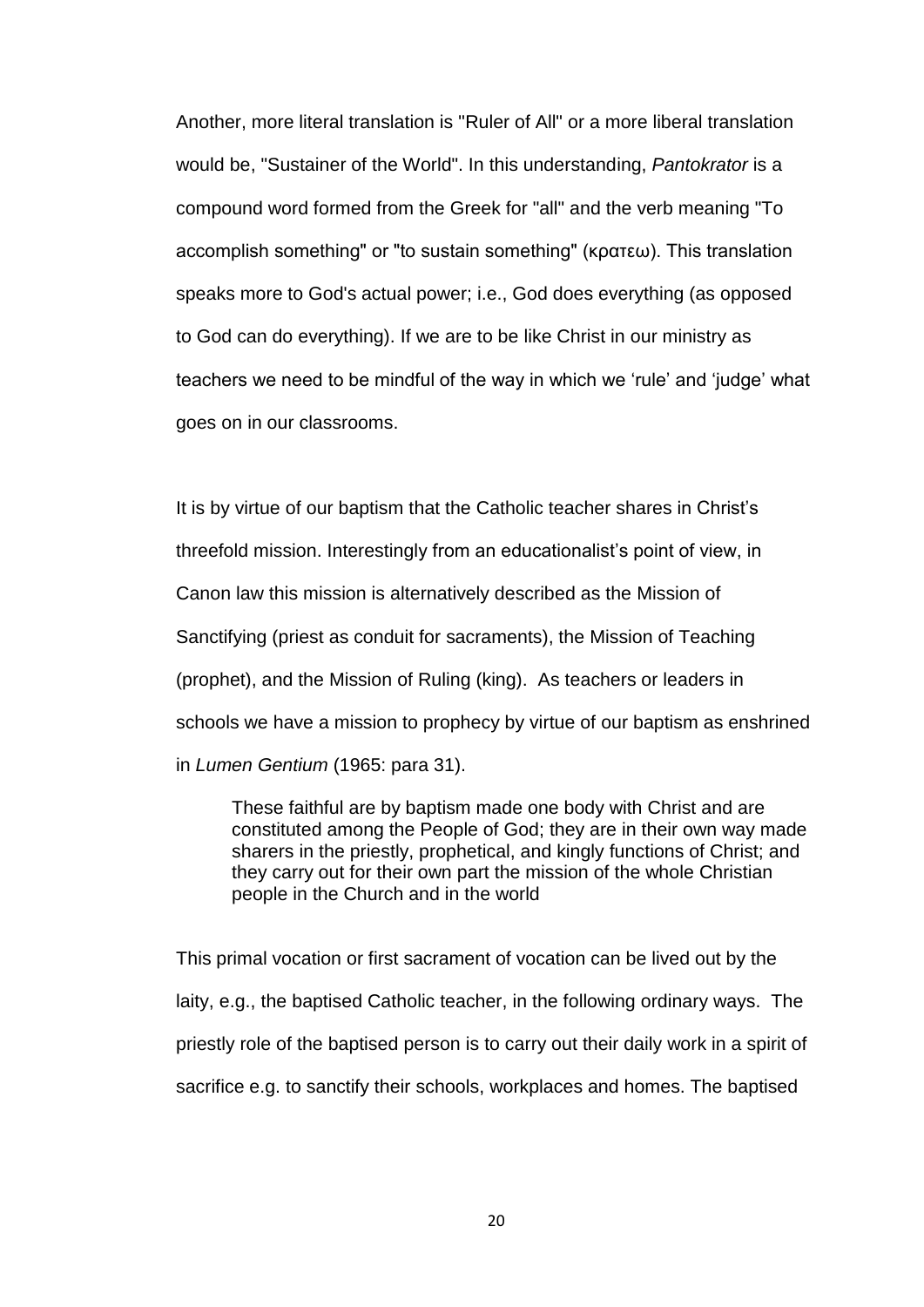are also 'priestly' in that, for example,  ${}^{3}$ they assist the liturgy as readers during school masses, extraordinary ministers of Holy Communion.

The prophetic/teaching role of the baptised person is to evangelise day to day conversations with pupils during registration or playground duty, drawing analogies with the spiritual and the secular. Thirdly and finally, the kingly/judicial role of the baptised finds its expression in the home or classroom via the normal decision-making made by parents and teachers. Similarly, the three roles of the baptised can be made manifest in the classroom and school as teachers read the Liturgy of the Word in assembly (priestly function); teach mind-opening concepts during lessons (prophetic function) and uphold Gospel values such as truth and justice in the class when the children have chosen the easy thing to do rather than the right thing (kingly function).

'Equipping the child to live life to the full' means modelling and promoting all these functions of the baptised as part of their training in vocation.

This is an ongoing part of teacher formation and the deeper one goes into the mystery of the sacrament, the richer one's understanding of this call becomes. Lydon continues to flesh out the uniqueness of the teacher's vocation

**.** 

<sup>3</sup> Extraordinary ministers of Holy Communion are lay faithful ( not a bishop, priest or deacon) who distribute Holy Communion when the ordinary minister is absent or impeded *[Redemptionis](http://www.vatican.va/roman_curia/congregations/ccdds/documents/rc_con_ccdds_doc_20040423_redemptionis-sacramentum_en.html)  [sacramentum](http://www.vatican.va/roman_curia/congregations/ccdds/documents/rc_con_ccdds_doc_20040423_redemptionis-sacramentum_en.html)*, 133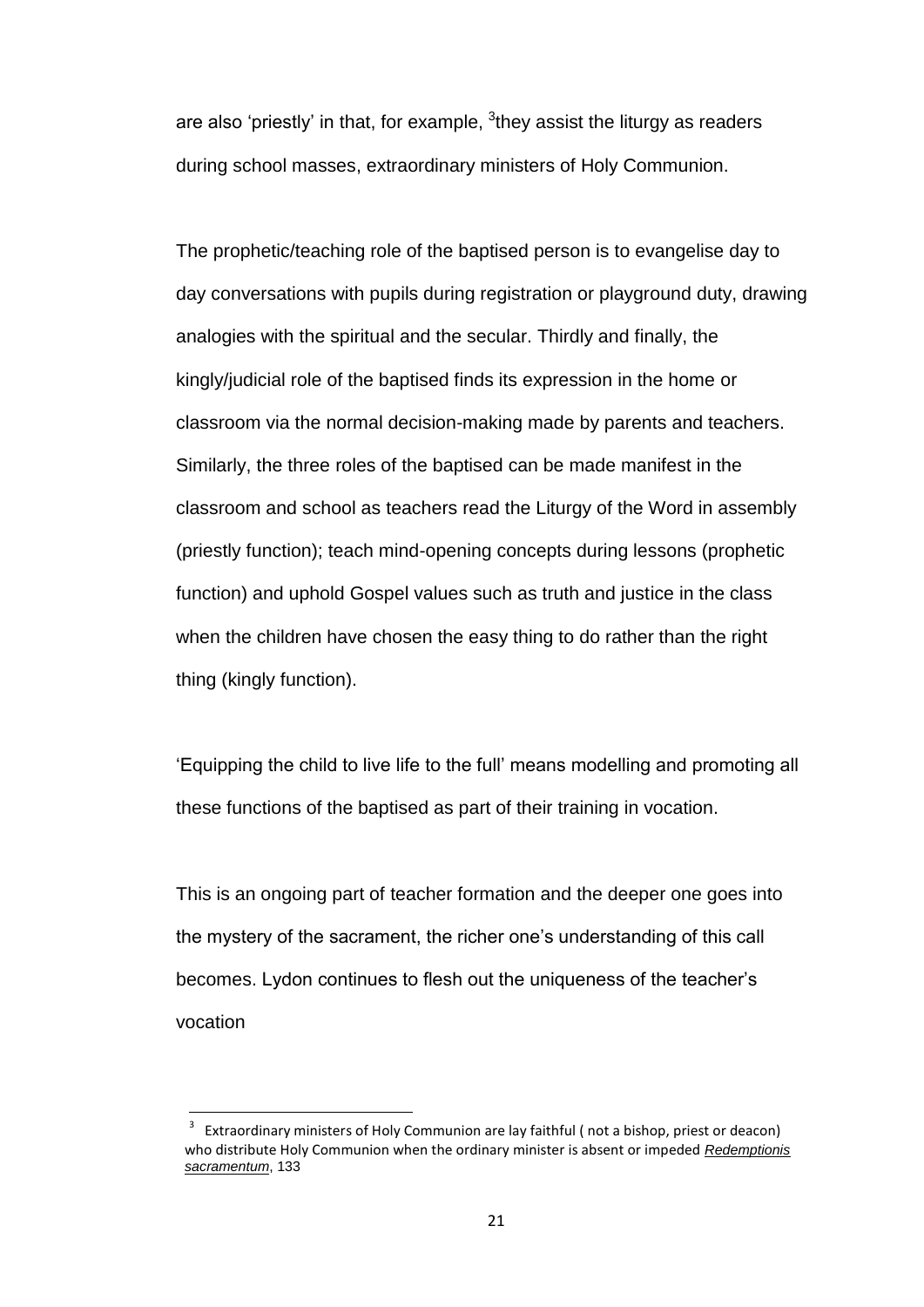By engaging in the ministry of teaching, the individual Christian is responding to his or her primary call to be a disciple of Jesus in a distinctive manner... This fundamental calling demands that all teachers model their ministry on that of Christ.

In other words for a committed Catholic teacher their ministry is to 'incarnate' Christ Himself.

Teachers, by their life as much as by their instruction bear witness to Christ the unique Teacher Gravissimum Educationis n8 1965

Whilst it is apparent that there is wide corpus of literature dedicated to the notion of the vocational nature of teaching, including Bollan 2007, Palmer 1998 and O'Malley 2007, it is worth posing the question – does lack of knowledge and understanding of the theology of vocation mean that teachers do not have a sense of vocation in their ministry? Correspondingly, how many schools regularly revisit the demands of the vocation to teach during inset or staff meetings? Without explicit articulation of the depths of this call to vocation by virtue of baptism – how can any teacher sustain their ministry? And what about the unbaptised teacher in the Catholic school, how are they to be included in this vision of Christcentredness? If the waters of baptism are a symbol of the heritage of abundant life – what is the basis of your vocation if you have not received them?

Sullivan (2001) explores in detail the tension between distinctive and inclusive elements of Catholic Education. He states that in Catholic schools;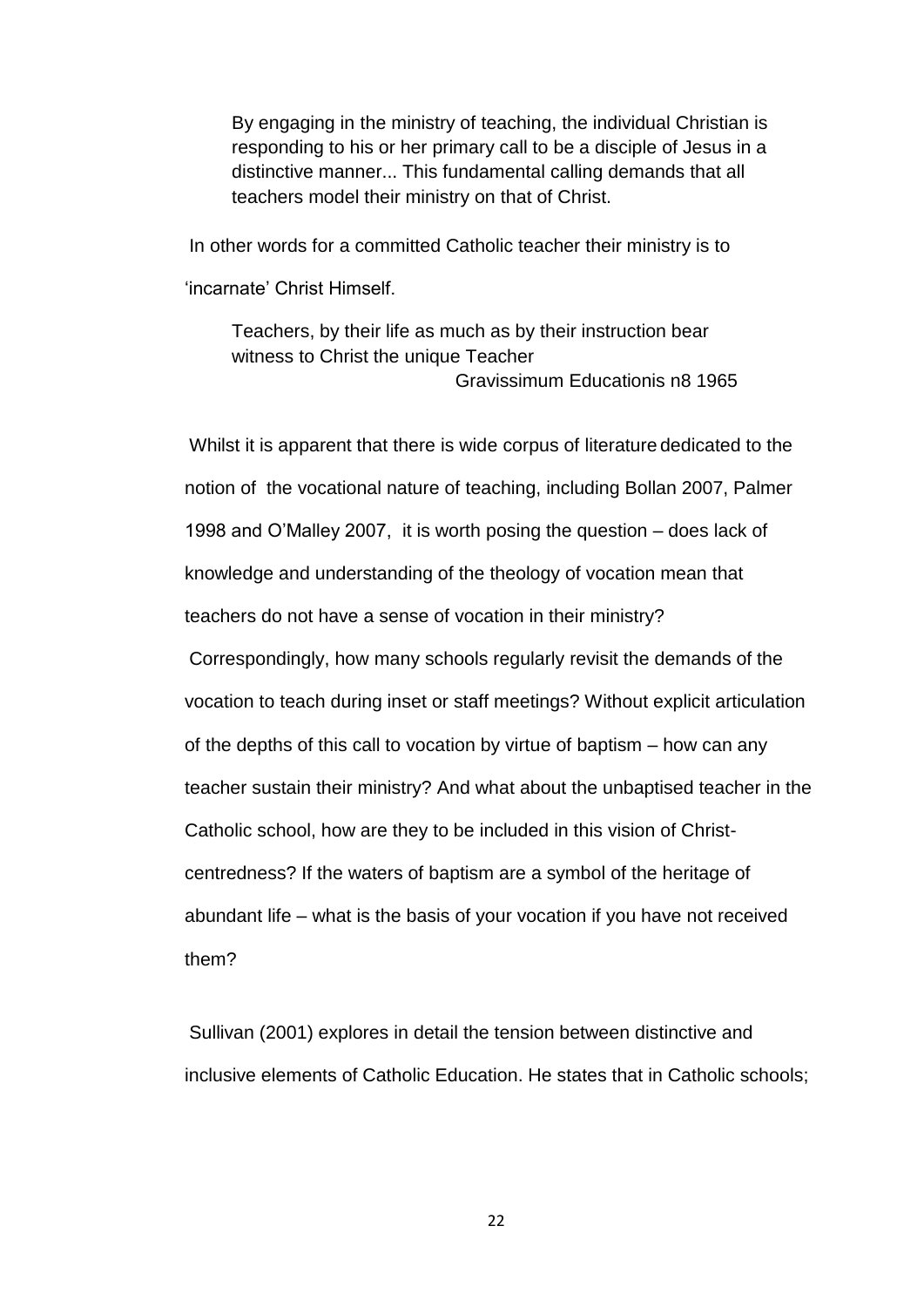...members of staff who are not Catholics will be able to contribute both positively and with integrity.

To do this, the Catholic school must maintain a balance between its

distinctive mission 'to transmit.. a divinely sanctioned message for life ( and

eternal life)' with its vocation to inclusivity that the message must

'take into account [people's] differing situations and experiences, their insights and perplexities, their challenges and needs, their hopes and fears.

Sullivan takes 1 Corinthians 9:19-23 as the biblical warrant for inclusivity

**<sup>19</sup>** Though I am free and belong to no one, I have made myself a slave to everyone, to win as many as possible. **<sup>20</sup>** To the Jews I became like a Jew, to win the Jews. To those under the law I became like one under the law (though I myself am not under the law),so as to win those under the law. **<sup>21</sup>** To those not having the law I became like one not having the law (though I am not free from God's law but am under Christ's law), so as to win those not having the law. **<sup>22</sup>** To the weak I became weak, to win the weak. I have become all things to all people so that by all possible means I might save some.**<sup>23</sup>** I do all this for the sake of the gospel, that I may share in its blessings.

So the unbaptised or unchurched teacher must be immersed in the rhetoric of vocation but more importantly, they must witness at first hand the reality of that vocation manifested in the attitudes and behaviour of the baptised Catholic teachers within the school. Equally, their opinions should be sought in order to enable the leadership to synthesise faith and culture in the context of the school.

Such lack of knowledge and understanding is not limited to unbaptised

Catholics; for a variety of reasons well beyond the scope of this study, the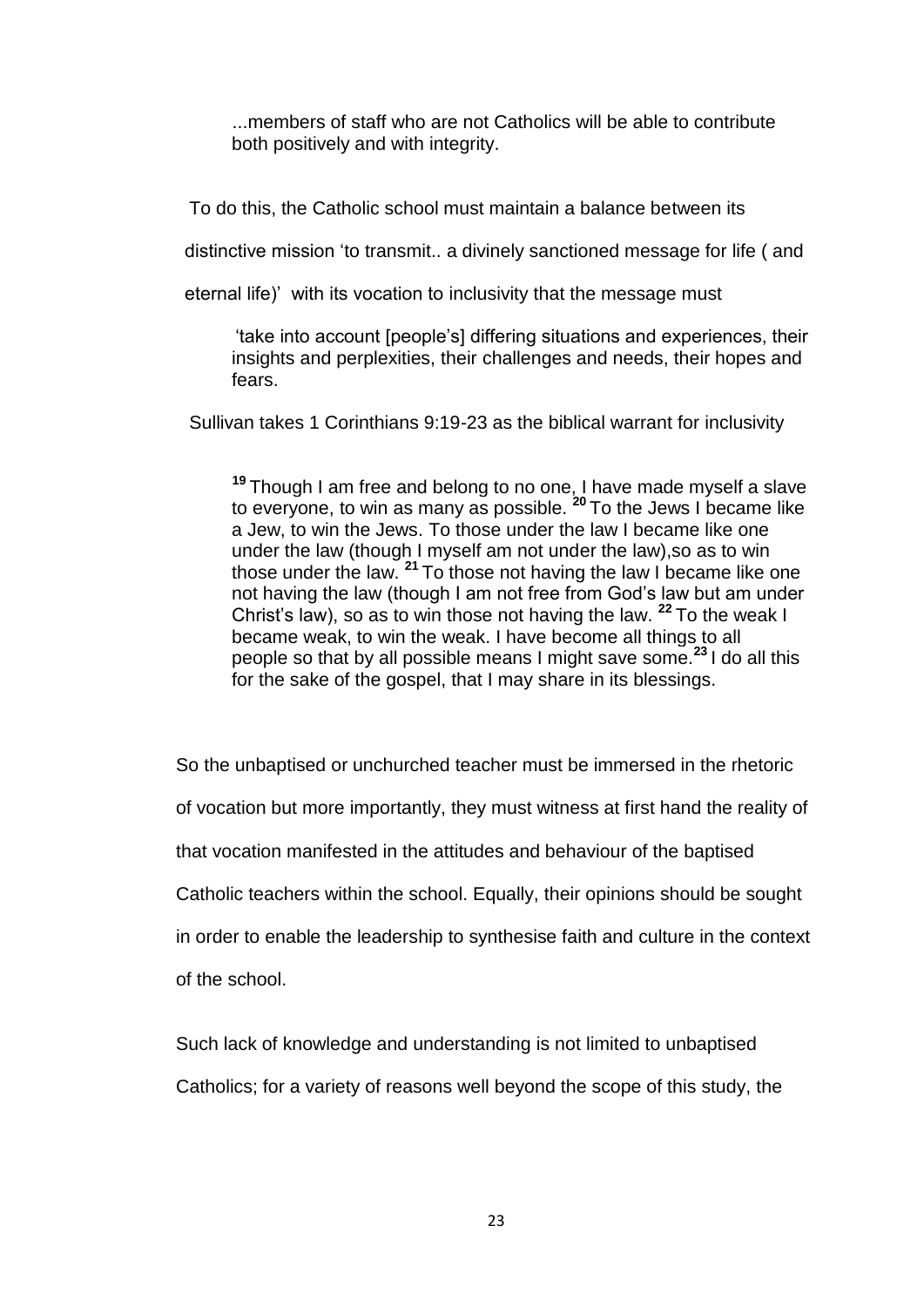general knowledge and understanding of doctrine has declined amongst even the most committed practicing Catholics.

In answer to the question posed at the beginning of this section, the writer asserts that all teachers have a sense of vocation e.g. to make a difference. However, lack of knowledge and understanding of what vocation means in a Catholic Christian context may result in an inability to express themselves regarding their ministry.

## **2.3 'Spiritual Capital' –its meaning, its practice and its loss**

'Spiritual Capital' is a term coined by Professor Gerald Grace which he defines as

resources of faith and values derived from commitment to a religious tradition

(Grace 2002:236)

The question that needs to be addressed is this: how does the teacher

continue to sustain that sense of vocation through the grace of baptism when

the cultural values are moving increasingly away from those of the Gospel?

Gallagher quotes from 'The Catholic School' (1977 nn66-7) where it states

One must recognise that, more than ever before, a Catholic school's job is infinitely more difficult, more complex, since this is a time when Christianity demands to be clothed in new garments, when all manner of changes have been introduced in the Church and in secular life, and , particularly, when a pluralist mentality dominates and the Christian gospel is increasingly pushed to the sidelines.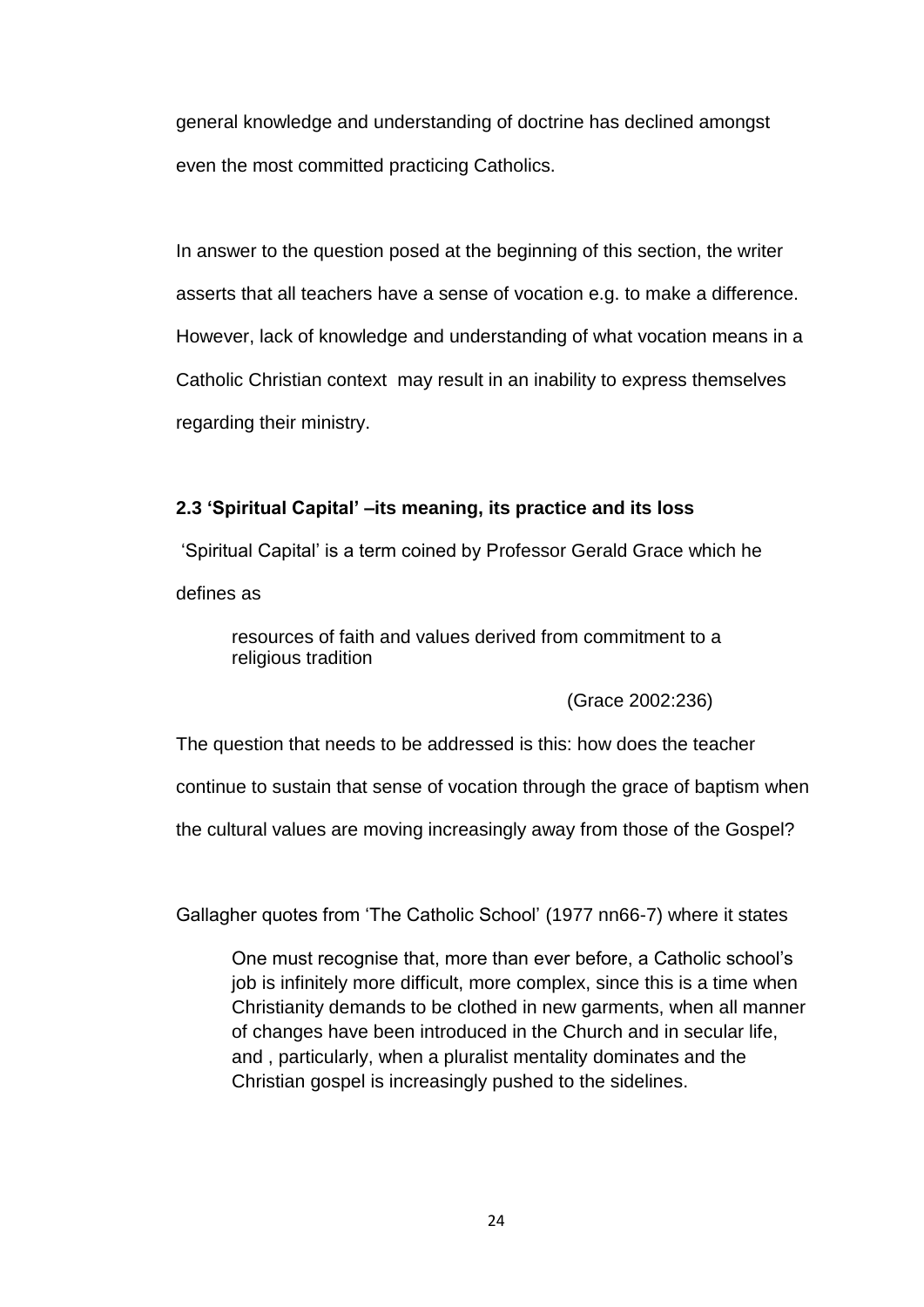Given that this was written over 35 years ago, it appears that the writing

was on the wall even then. Gallagher lists the changes in society that have

eroded the 'spiritual capital' (see below) of the Catholic school.

Among factors that affect schools are population shifts, falling roles, urban redevelopment, decline in religious practice and commitment, the breakdown of family life, our multicultural and multi-faith society.

(Gallagher 2001:269)

Grace (2002:237) further identifies the increasing absence of teaching priests and religious within educational leadership as a fundamental erosion of spiritual capital in Catholic schooling.

In terms of the maintenance and enhancement of the Catholic educational mission, this cadre of leaders (despite the individual failings of some of its members) has been overall a powerful asset for the system – the animating spiritual capital of Catholic schooling.

Grace goes on to state that the new leaders e.g. lay teachers now have only their own spiritual capital, based on their personal experience, to draw upon.

There are many consequent implications for the leadership team of a Catholic school; it is the underlying Catholic culture, which has changed for everyone, whether they are clergy leading the faithful, parents bringing up children as first educators in the faith or teachers trying to sustain their sense of vocation. The nature of the change in the culture has been explored extensively by Jim Gallagher, in his book 'Soil for the Seed' (Gallager 2001)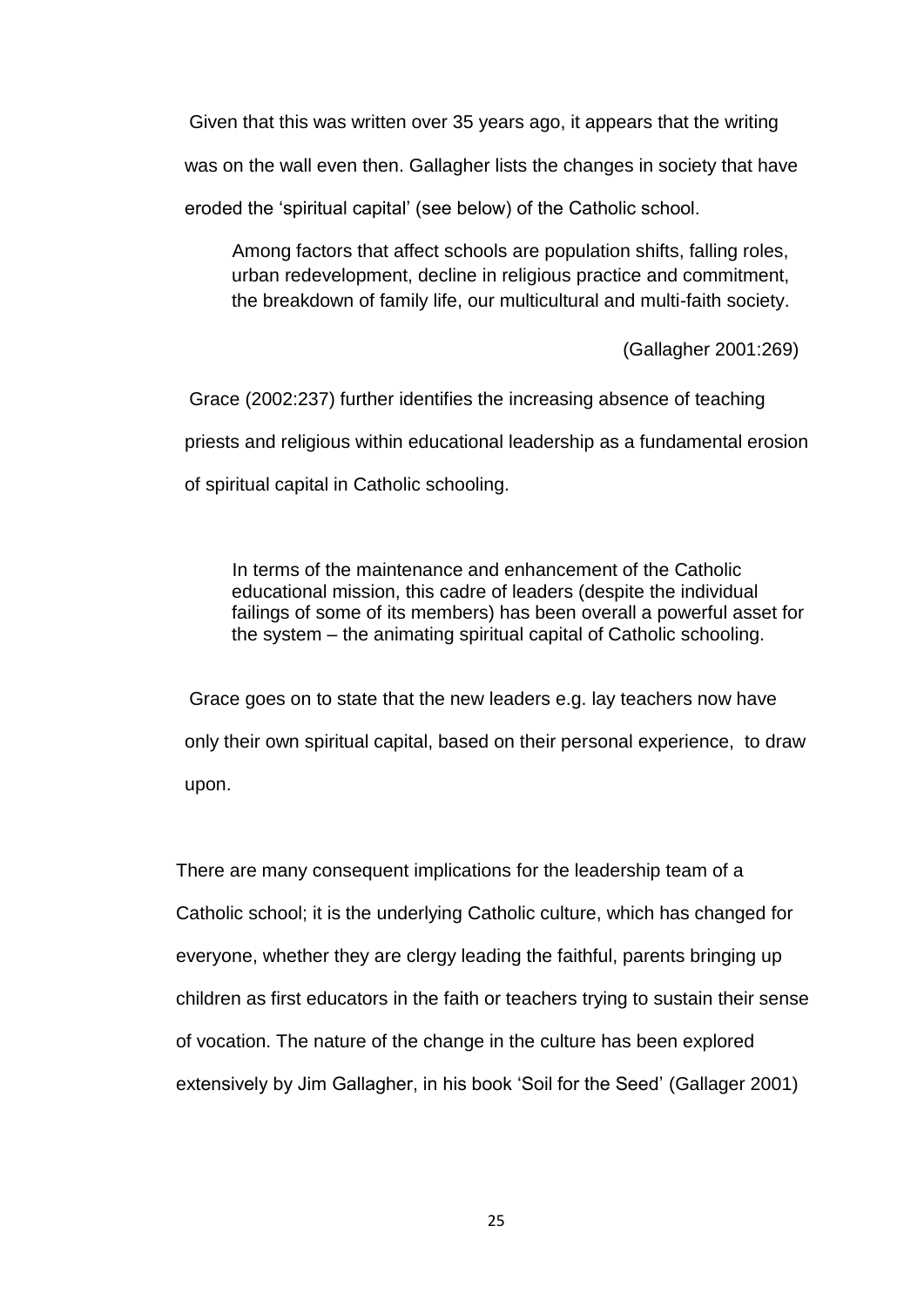and his reflections form the basis of the next part of this chapter where the influence of the change in the 'soil' is examined.

It begs the question does a change in culture equal a loss of 'Spiritual Capital'? It is worth exploring, for a moment, the notion of spiritual capital and its potential influence on the teacher's ability to sustain their sense of vocation in their ministry.

'Spiritual capital' is a term which can refer to the mastery of and degree of attachment to a particular religious culture (Finke 2003). It might also be thought of as a sub-species of social capital, referring to the power, influence, knowledge, and dispositions created by participating in a particular religious tradition (Berger & Hefrer 2004). Most recently, however, its meaning has been refined to a

power or advantage not rooted in material intellectual or social realms; (Liu 2007)

Liu also defines it as

For people believing in God, spiritual capital may be considered as the degree of connectedness with the God. <http://www.researchmethods.org/be4capital6> as at 27.7.13

It is clear that the changes in society listed above (family breakdown, pluralism, multiculturalism, materialist reductionism, aggressive atheism) have led to the erosion of religious literacy amongst the faithful and unchurched alike.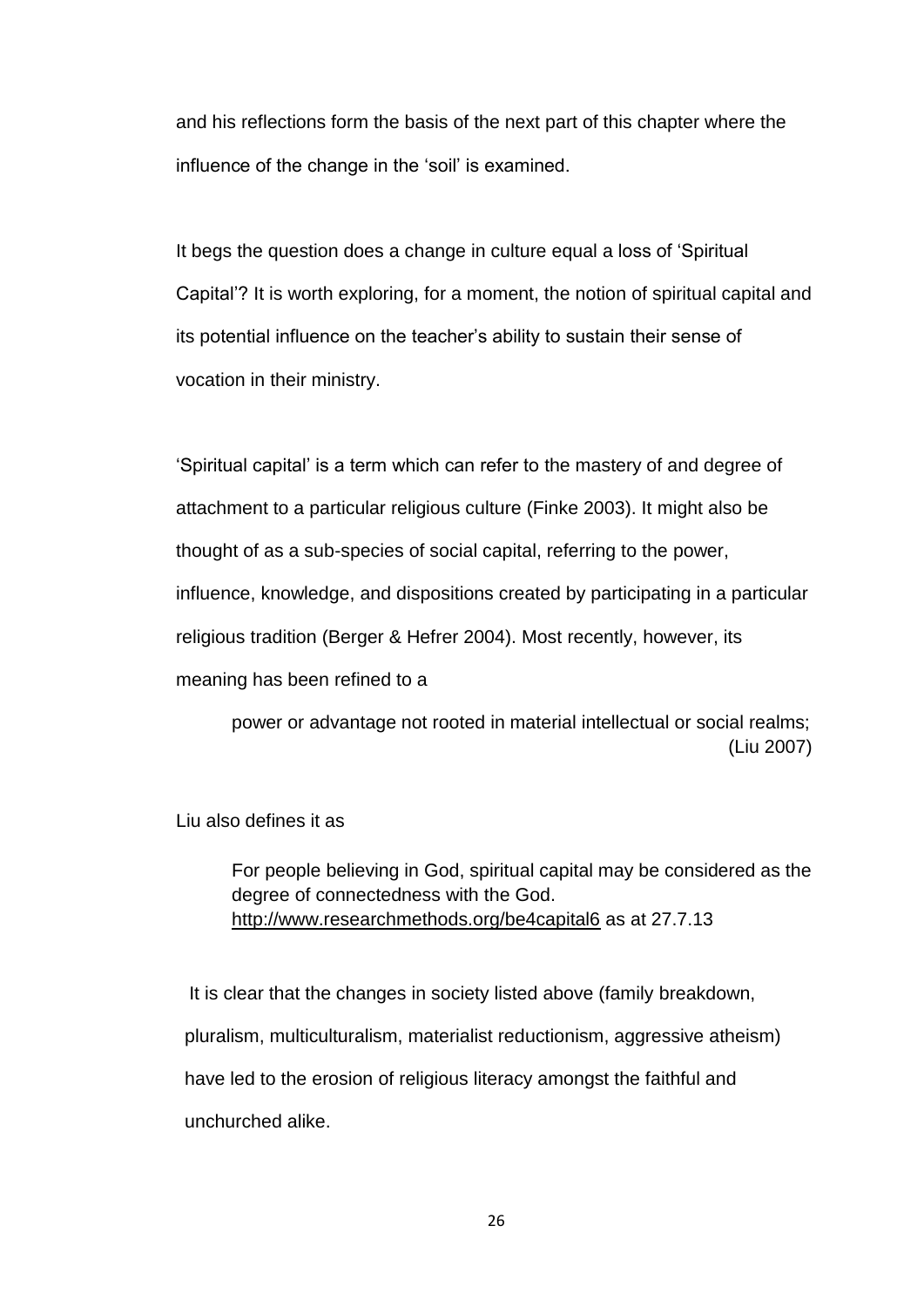The consequences of which, are that, in any given educational establishment, there is an ever diminishing source of spiritual capital to draw upon.

So teachers are striving to maintain their sense of vocation against a background which is at best, apathetic and at worst, openly hostile to the ministry that they feel called to perform. Any sustenance in the ministry to teach occurs despite the prevailing culture rather than because of it.

Therefore, having examined the concept of vocation and the culture in which it has to survive, it is worth repeating the paraphrase

The future of the Church passes by way of its schools

Bollan 2007:13

If teachers are to sustain their sense of vocation they need to have a deep and considered understanding not only of vocation as their personal Godgiven call but also of their collective vocation as Catholic teachers in Catholic schools to ensure that the faith is passed on to the next generation. It is no small endeavour and in many ways the odds are not in the teachers' favour. Bollan 2007:14 neatly sums up the reality of working in a Catholic school in the twenty-first century he writes that there is

…a fraught interface between a faith commitment and a demanding professional life in an increasingly secular environment.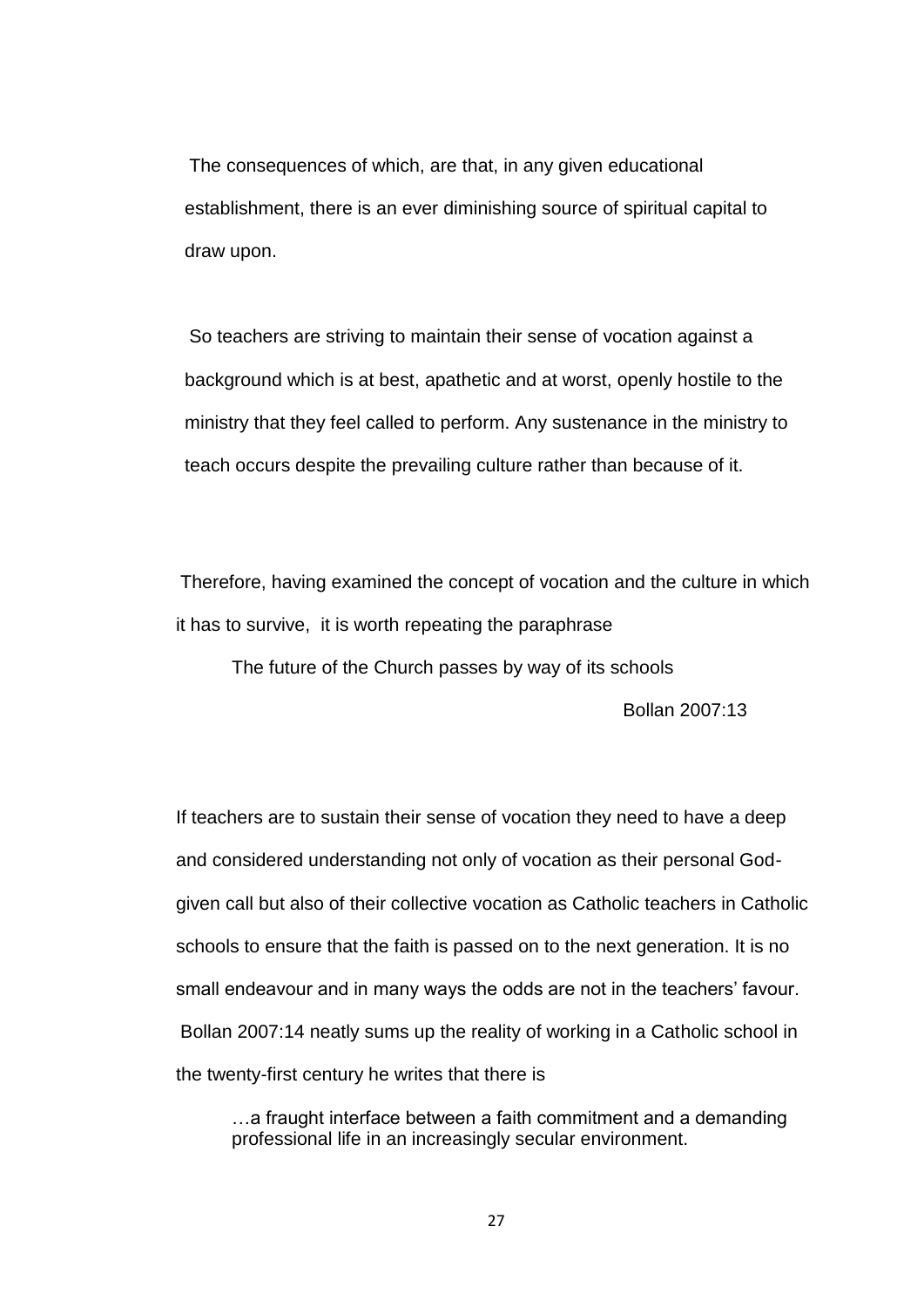Bollan describes a scene from the film 'American Beauty' which vividly paints the religious hinterland of the pupils in our schools. The character in the film is entranced by a film of a white bag 'dancing' in the wind. That wind suddenly arousing his awareness of an 'unseen force and consoling presence'. He goes on to write that the majority of people in the developed world are happy to leave 'incredibly benevolent force' (i.e.God)

…without a name and our relationship with it free of the constraints of words and images.

However, as Catholic Christians we have the deposit of faith i.e., thousands of years of religious writings and experiences. For teachers, the richness of that deposit of faith is displayed in the countless images in scripture and poetry, art and architecture.

Just as O'Malley (2007:13) uses the image of the Paschal Mystery to help us make sense of the vicissitudes of life, Bollan uses the scriptural image of the Transfiguration to help teachers see the learning environment as a place of transformation. In his chapter 'Tell and Show', Bollan draws an analogy between the disciples as learners (2007:22) and the use of 'eye contact' by the teacher.

The Transfiguration is chiefly a visual experience: the 'lesson' is conveyed by looking at Jesus...Teachers are only to aware of the value of illustration; a well-used image can be twice as effective as words.

The Transfiguration invites teachers to make eye contact with Christ and to see themselves reflected in that light. Teachers in turn are called to look at others in the same way, especially those poorest of children who are starved of love and frequently ignored. .. (Bollan: 2007:25)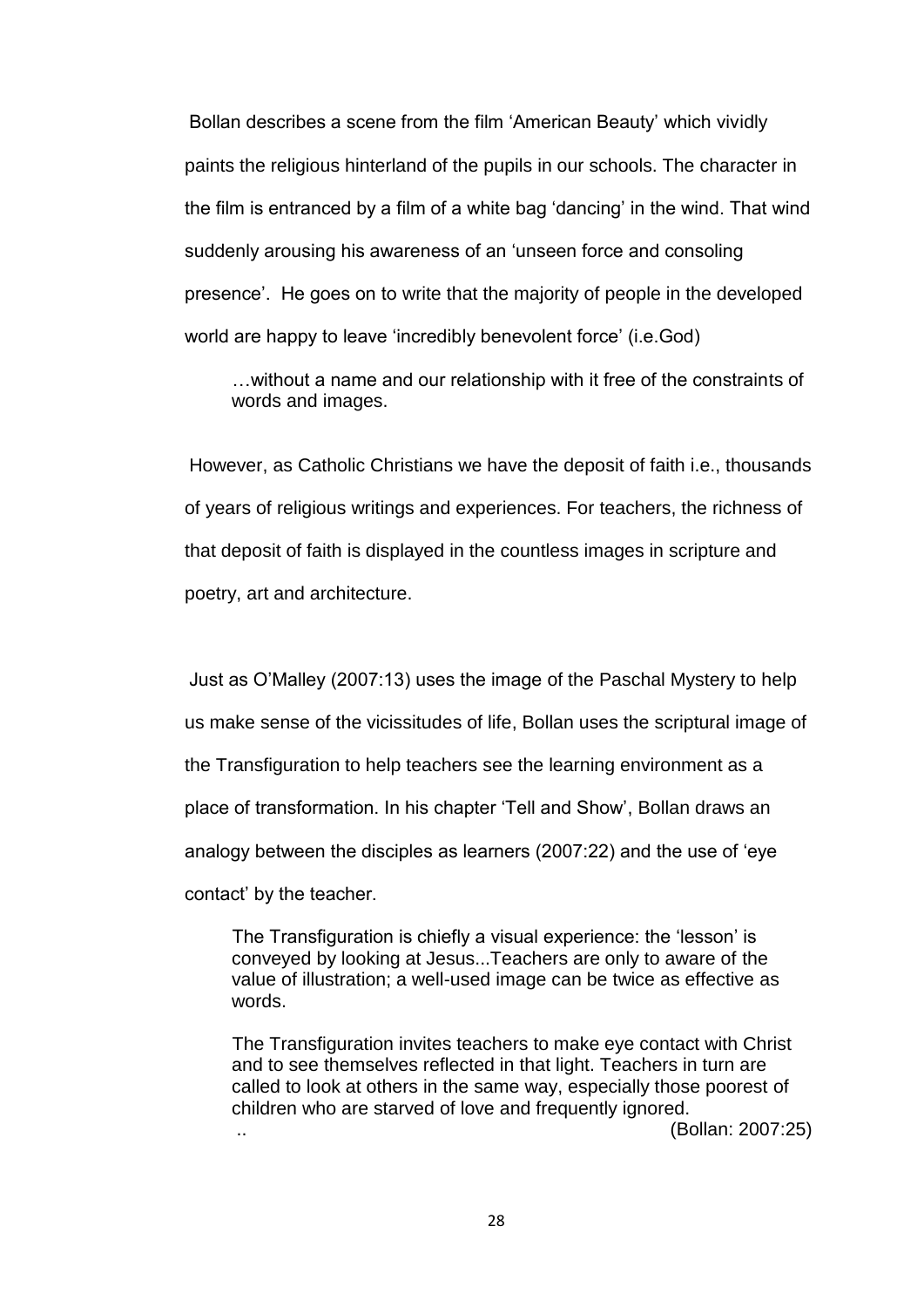It takes a certain degree of mindfulness to realise that classroom lessons can be a source of sustenance in your ministry as teacher, however once the teacher has tuned in, they can be an unending supply of spiritual nourishment.

For the committed Catholic teacher, regular reception of the Sacraments is a profound resource by which to sustain one's sense of vocation.

For Bollan (2007:66), regular reception of the sacraments is vital for

teachers to sustain their sense of vocation in their ministry,

Not only should they be aware of the ways in which God uses the stuff of everyday life to communicate with us, they should also be conversant with the eternal truths which are being communicated. Although every Catholic should be leading a sacramental life, teachers need to be 'up close' to the sacraments as befits people who are leading others on this journey.

While a full exploration of the seven sacraments is beyond the scope of this

study, I would like to hone in on the two sacraments that are received

regularly and not as rites of passage in life's journey; namely, the Eucharist

and Reconciliation.

If there is any word which catches the substance of a Catholic teacher's life

(or what it should be) then that word is 'Eucharistic'....it is the perfect synthesis of the mission and purpose of Catholic education. Any talk about the sacraments must include a sense of what is happening beneath the surface.

Bollan 2007:73-74

As teachers, our sense of vocation can be refined if we can see the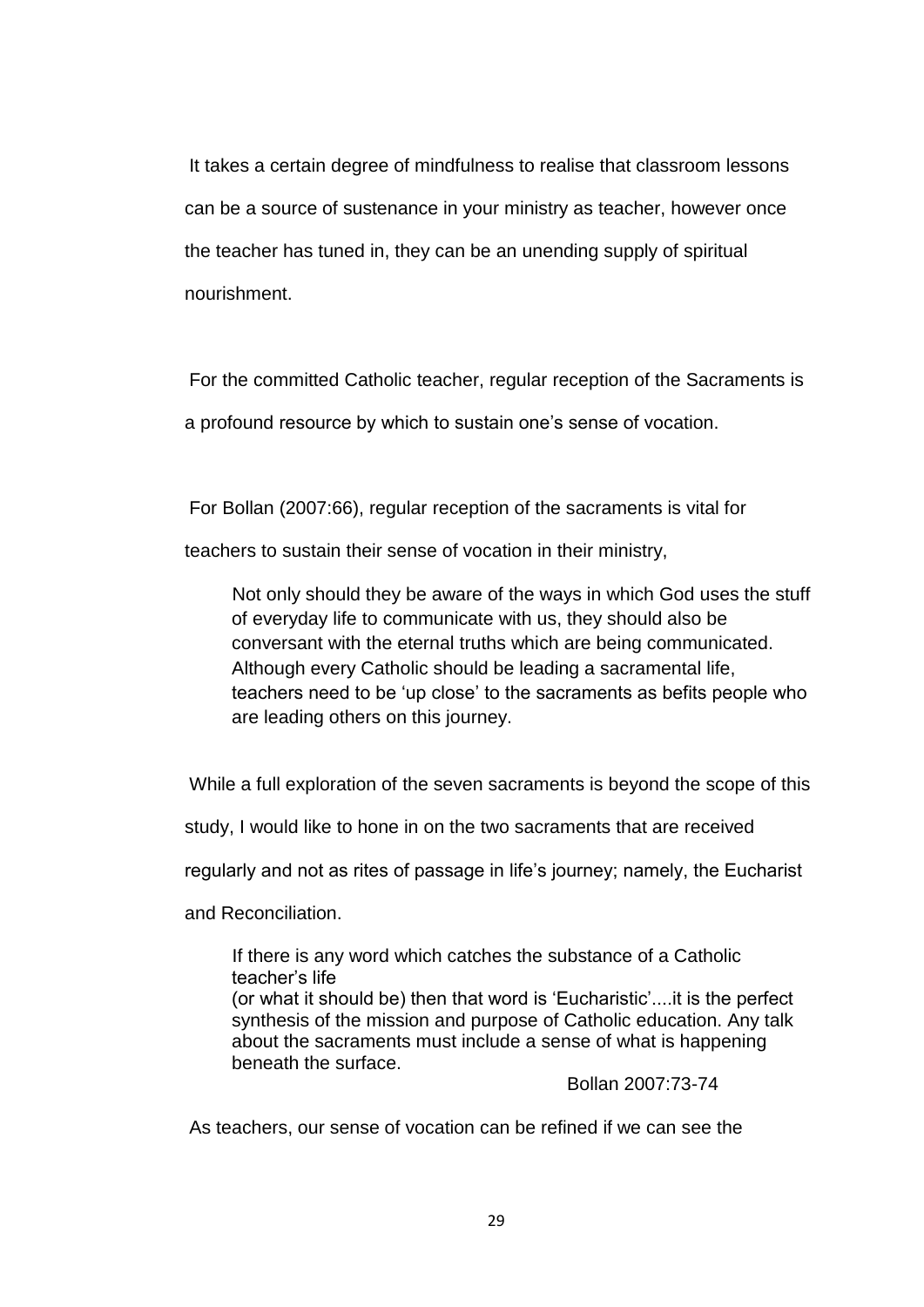incarnational perspective of our daily lives. We are aware of the immanent eg assembly on Monday morning and the transcendent – simultaneously lifting up every child in prayer to God the Father at that gathering. We take the ordinary eg the literacy lesson and we transform it into an opportunity to communicate the notion that the Christian can find God in all things.

Although a curriculum is being delivered and learning being assessed, there are also implicit messages and unseen interactions taking place. At the heart of education, as with the Eucharist, are communication and transformation.

Bollan 2007:74

While receiving the Eucharist is a frequent occurrence for the committed Catholic teacher, celebrating the sacrament of reconciliation is usually less so. Again, the demise in the popularity, for want of a better word, of Reconciliation is a subject for another dissertation. However, in the context of the classroom and the Catholic school, what other sacrament is mimicked or invoked as frequently as reconciliation, i.e. the need to say sorry and receive forgiveness, as is played out a thousand times in the playground? I personally prefer its alternative name, the Sacrament of Peace, which has completely different overtones. Having received it, the person is left in peace, free to make a better choice next time. Bollan defines sin, from which reconciliation liberates us, as a

...disconnectedness (which) also affects our relationships with others introducing jealousy, insecurity and self-interest into our dealings with others.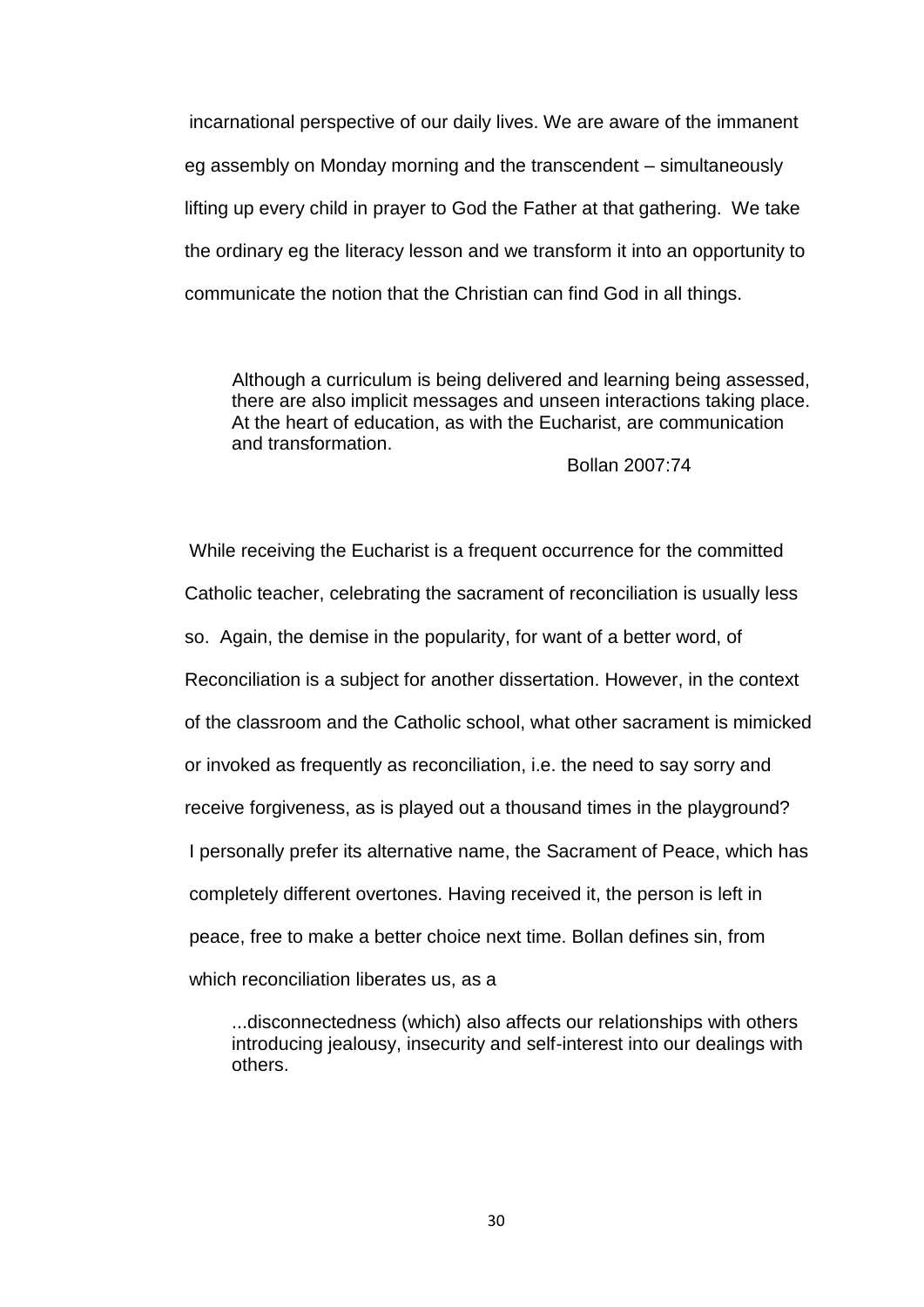Most Catholic teachers, at some point in their careers, will recognise these feelings as present in the staffroom as much as they are in the classroom. Central to the efficacy of this sacrament, Bollan asserts, is a thorough examination of conscience, although the term, he acknowledges, carries 'unpleasant associations'. For non-Catholic teachers, this can be explained as an interior variation of being a 'reflective practitioner'. Being able to look at one's motives in any given situation with some distance and to see the course undertook as separate from yourself as an individual and to re-play in your mind what you would change if faced in a similar situation. For the Catholic teacher, it is also to look at one's actions through God's eyes and in the light of scripture and tradition find an alternative way of dealing with such situations in future.

For the teacher reflecting on

Inconsistent choices and actions, infidelities great or small, unloving thoughts and words; these are all ways in which we detach ourselves from God's love (sin) and unplug ourselves from communion with those around us.

#### Bollan 2007:80

In order to sustain one's sense of vocation, having an awareness of when you have felt jealous or insecure due to a promotion of a colleague enables you to re-connect yourself with God via reconciliation and to reflect on what God is calling you to do in the situation.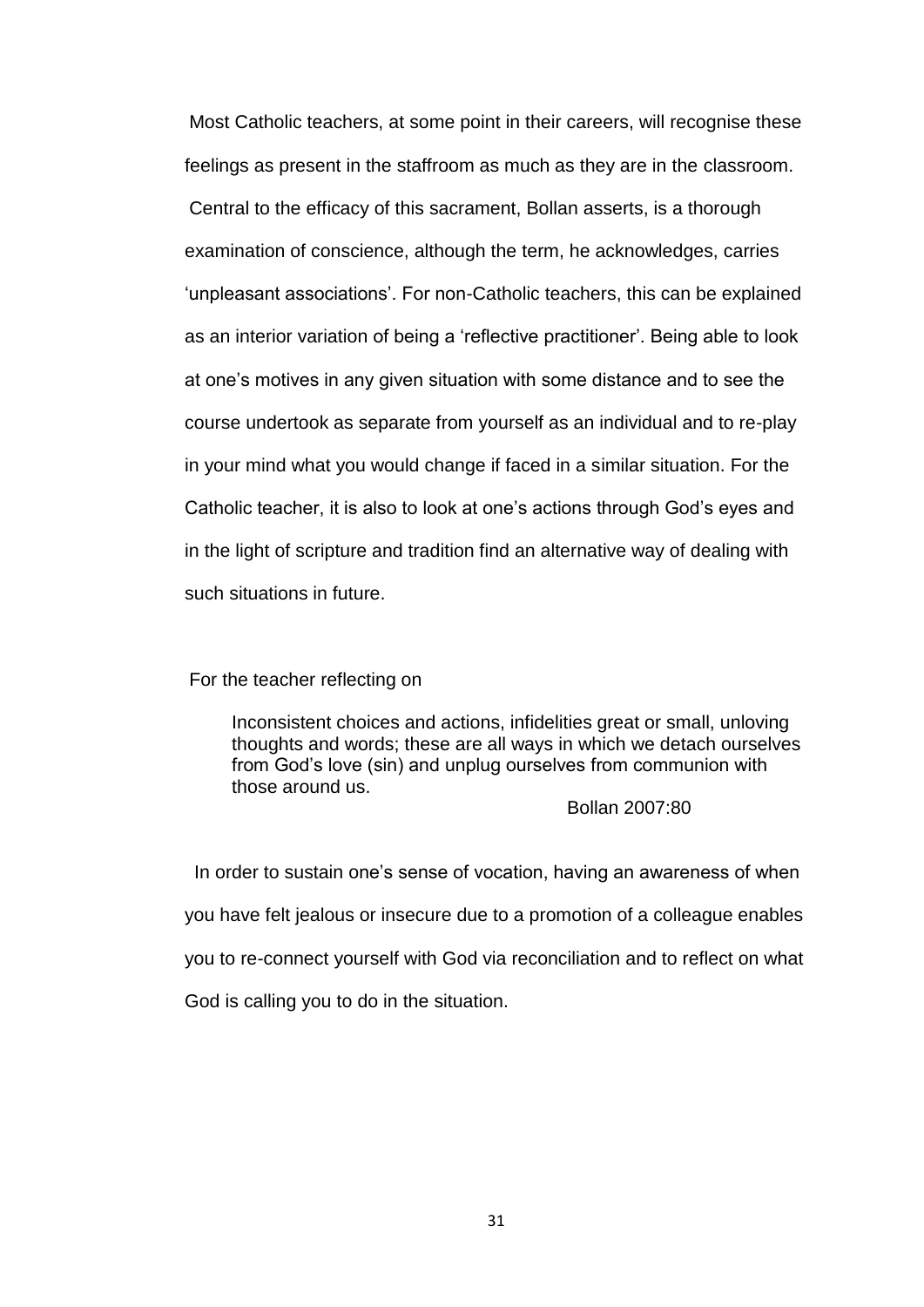## **2.4 School Ethos, culture and its role in sustaining vocation**

Having reflected on the teacher's ability to sustain their sense of vocation via their knowledge and understanding of their baptismal mission and frequent celebration of the sacraments, I will now turn my attention to the school ethos and how it underpins or undermines that sense of vocation. So, what is culture and how can it develop teachers' ministry?

The deeper level of basic assumptions and beliefs that are shared by members of an organisation, that operate unconsciously, and that define in a basic "taken for granted" fashion an organisation's view of itself and its environment

Schein, 1985:6 quoted in Module Booklet 2 Murphy and Fincham 2011

Or as Deal and Kennedy (1983) put it it is 'the way we do things around here.' Having explored the ways in which the teacher formation can help sustain that sense of vocation it is interesting to note that for Stoll & Fink (1995)

.

The leadership of the principal in shaping culture is highly significant. Module Booklet 2 4.2

Therefore if the leadership does not expressly and practically verbalise the importance of vocation within the school, or model Catholic values in their interactions and decisions, then the spiritual capital of the school is eroded and the teacher is disempowered from sustaining their sense of vocation in their ministry. Charles Handy (1993) examined the different types of cultures that can emerge in organisations and named them after Greek gods. In a Zeus culture – centralised power is the key ingredient; in order to 'get on' a teacher must connect with the head teacher personally; an Apollo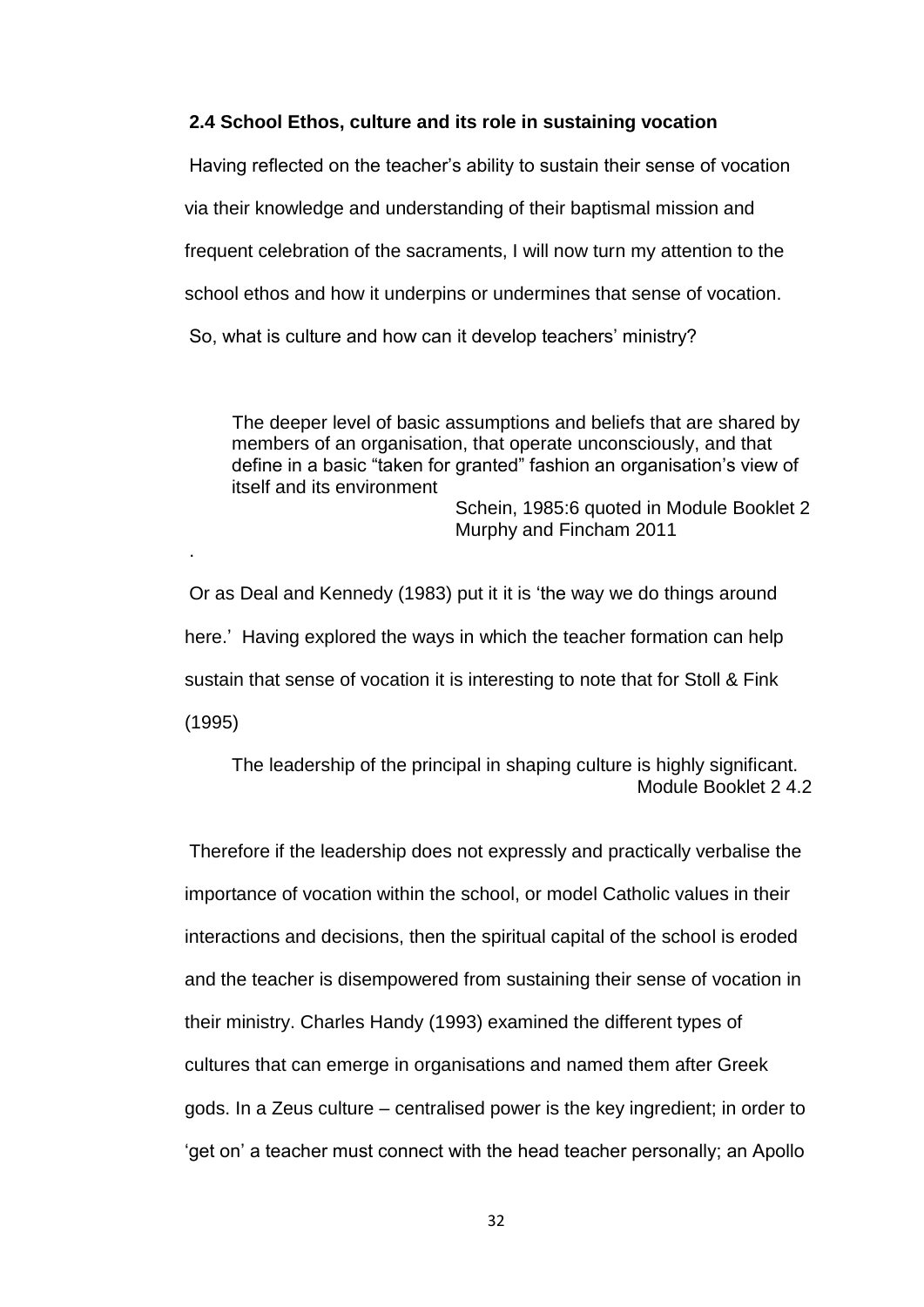culture would characterise itself as one based on procedural practice; an Athena culture is based on a network of small teams (perhaps the one that best embodies the Catholic principle of subsidiarity); and lastly a Dionysus culture places the individual as pivotal in achieving the ends of the organisation. In practice, a school is probably a mixture of all these approaches but in varying proportions and emphases. In relation to the focus of this study the combination of cultures most likely to support teachers in their ministry are the Athena and Dionysus culture. However, this could result in a school which is task oriented, and potentially difficult to manage without an overarching 'steer' from the leader.

Ethos is a far more commonly used term in educational circles than culture and sometimes these words are used interchangeably. However, ethos is akin to the soul of a school; it is its 'spiritual dimension' (Fincham & Murphy 2011:4.4). However, without a large deposit of spiritual capital, the school will not fulfil its purpose in defining what makes a Catholic education distinctive.

Spiritual capital is defined here as resources of faith and values derived from commitment to a religious tradition.

(Grace: 2002:236)

In a nutshell, school culture illustrates 'what we do around here' whereas ethos demonstrates 'why we do it and what keeps us going'.

So having examined the nature of school culture and ethos, I now turn my attention to the role of the teacher as co-creator of the school's culture and ethos.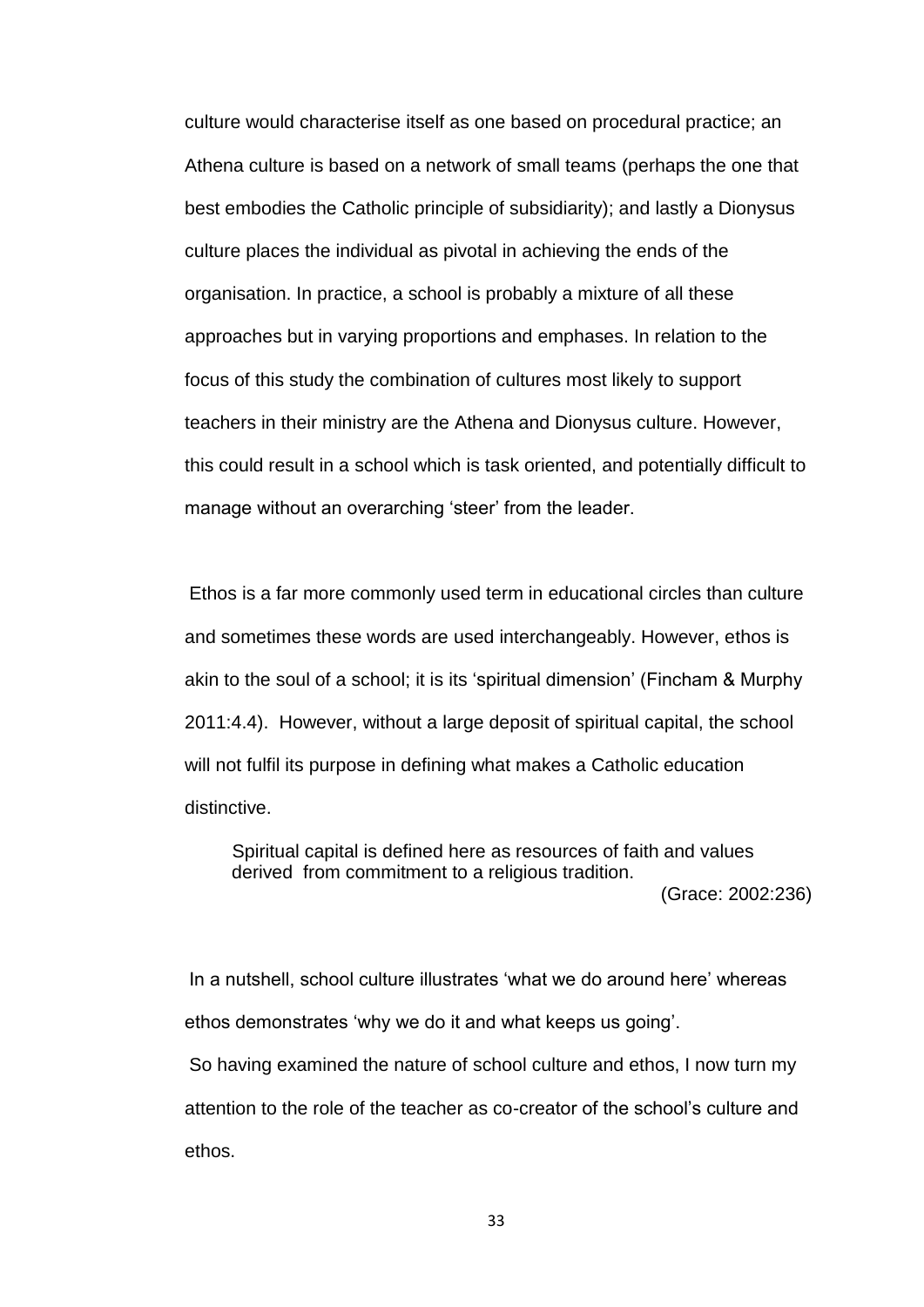We ourselves feel that what we are doing is just a drop in the ocean. But the ocean would be less because of that missing drop.

[Mother Teresa](http://www.brainyquote.com/quotes/authors/m/mother_teresa.html)

Hitherto, the focus of this literature review has been on the symbiotic relationship between the macro management of a school e.g. the big picture or ethos and the meso management e.g. how the culture informs day to day interactions between members of staff, phase teams and key stages. As the purpose of this study is to look at how the lone teacher can sustain a sense of vocation in their ministry, the attention is now turned to the micro management of a school eg the culture of 'what we do' inside the classroom.

Bollan (2007) intimates that having a mindful approach to everyday occurrences in the classroom and using the examination of conscience to focus on where there was 'light' in the teacher's day presupposes a continuing development in the formation of the adult concerned.

In secular terms this may be described as simply being a reflective practitioner. However, for Catholic teachers it takes on a supernatural element where the individual maintains a conversation with God regarding how efficiently they are carrying out His purpose for their lives and asking Him to bless their ministry.

Just as the head teacher's spirituality sets the tone over the whole school in their baptismal function as pantocrator, the teacher likewise is the sustainer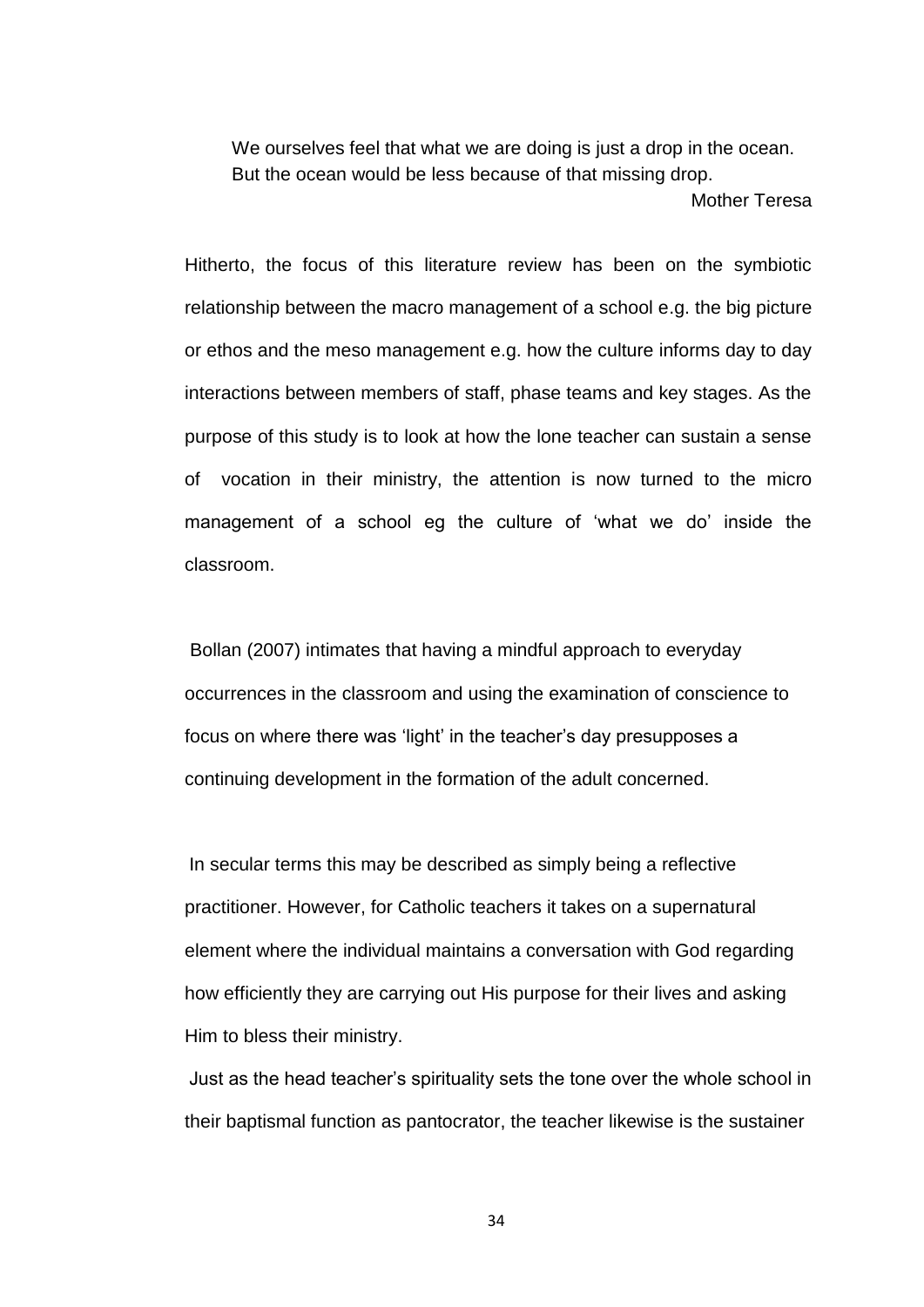of the classroom climate. So, how does climate differ from culture and

ethos?

Climate (is) the atmosphere within any individual classroom, workshop or sports field which may or may not be a reflection of the whole school ethos and culture.

(Module 2 Booklet Fincham & Murphy 2011:4.5)

When considering the class teacher as co-creator of the school's ethos and

culture, classroom climate cannot be overlooked.

I think that not enough attention has been give in the past to the importance of the climate or 'micro-climate' within each individual classroom in the school. A school with a very warm and positive whole school ethos may include one or more classrooms where the pupils' perceptions are of a climate that is cold and negative. Module 2 Booklet Fincham & Murphy 2011:4.5

In a school where news of good practice 'leaks out' for example a Higher Level Teaching Assistant remarks having covered a lesson, 'I love Year 4, they always make allowances for Child A, who has learning difficulties' , the time and effort expended by the class teacher in making the climate 'a hospitable space for learning' for all children whatever their barriers to learning are, Sullivan 2000:185, (as quoted in Module booklet 2 Fincham and Murphy 2011:4.5) can result in other teachers trying to emulate their approach.

Ad hoc remarks regarding attitudes to learning by the teacher combine to create a climate within which children can thrive; the children, then model the same attitudes to each other and so the climate is established. The power of the teacher's words is immense and to return to the quote which is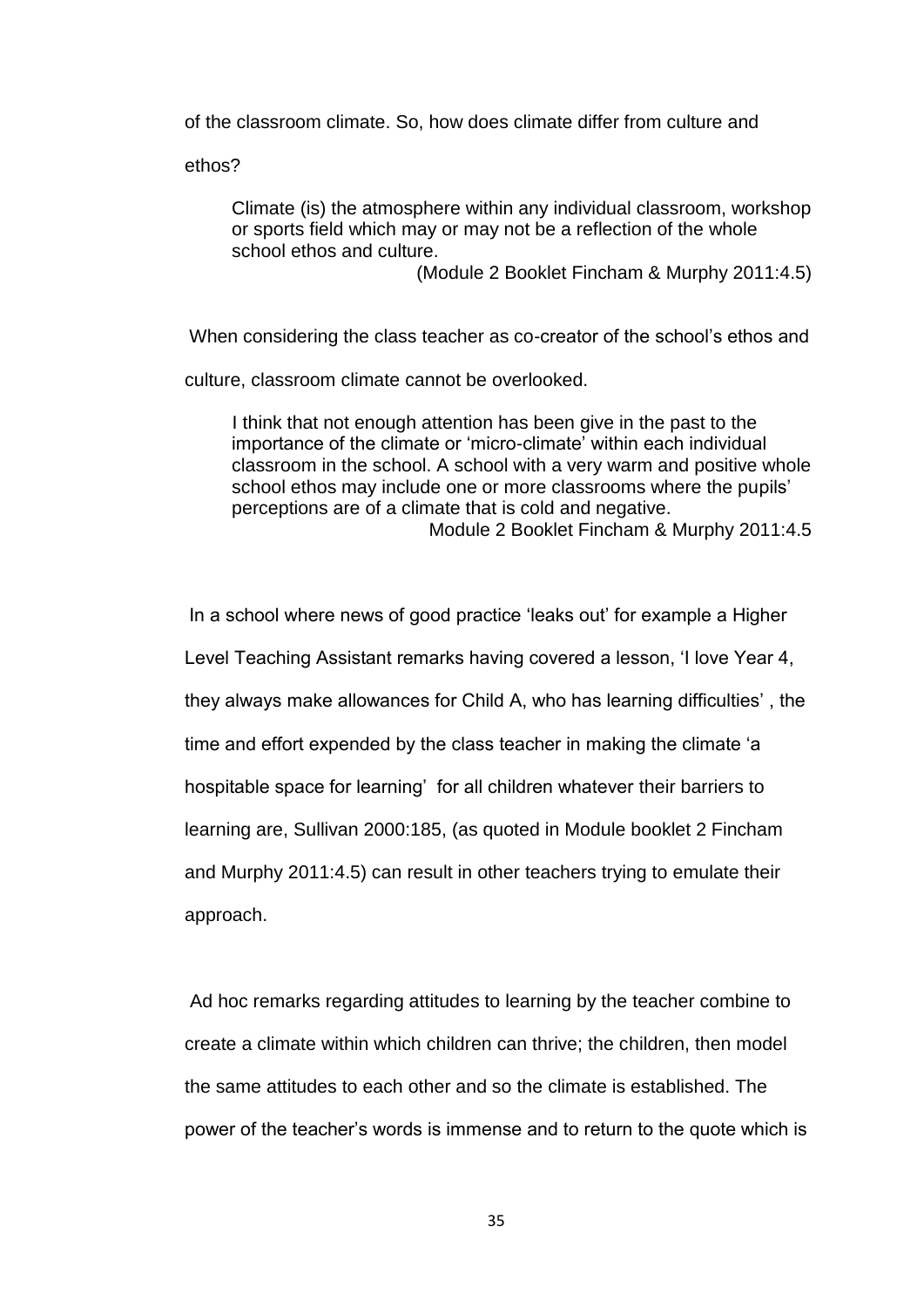at the beginning of this section, a remark here and there may seem like a drop in the ocean but the ocean would be less if that drop was missing. In other words, without modelling those attitudes verbally and regularly the ocean would dry up and the classroom climate would desiccate.

I believe that within one building of 240 pupils and 25 staff there exists not one school with one culture, one ethos and one climate but 265 school coexisting simultaneously; the interplay between leader and leader, leader and teacher, teacher and teacher, pupil and teacher and finally pupil and pupil combine to create the microclimates within that school.

#### **2.5 Summary**

Having examined what the canon of literature has had to say on what the teacher can do to sustain their sense of vocation in their ministry, how the prevailing culture both within and without the school supports or impedes them, and lastly how they act as co-creators of that ethos, in the next chapter I shall set out how I designed my small-scale research project to test the hypothesis of this study.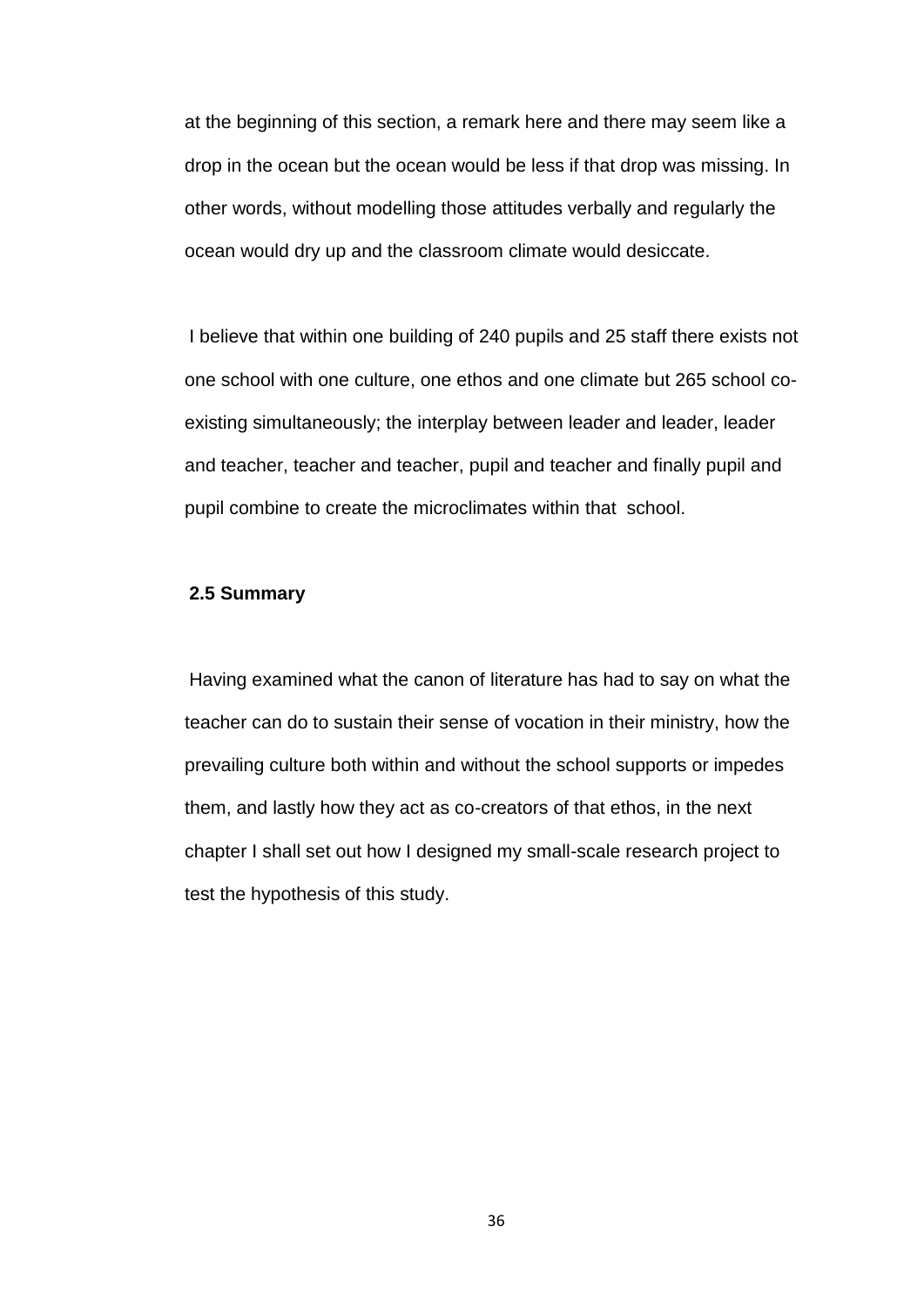**Chapter 3**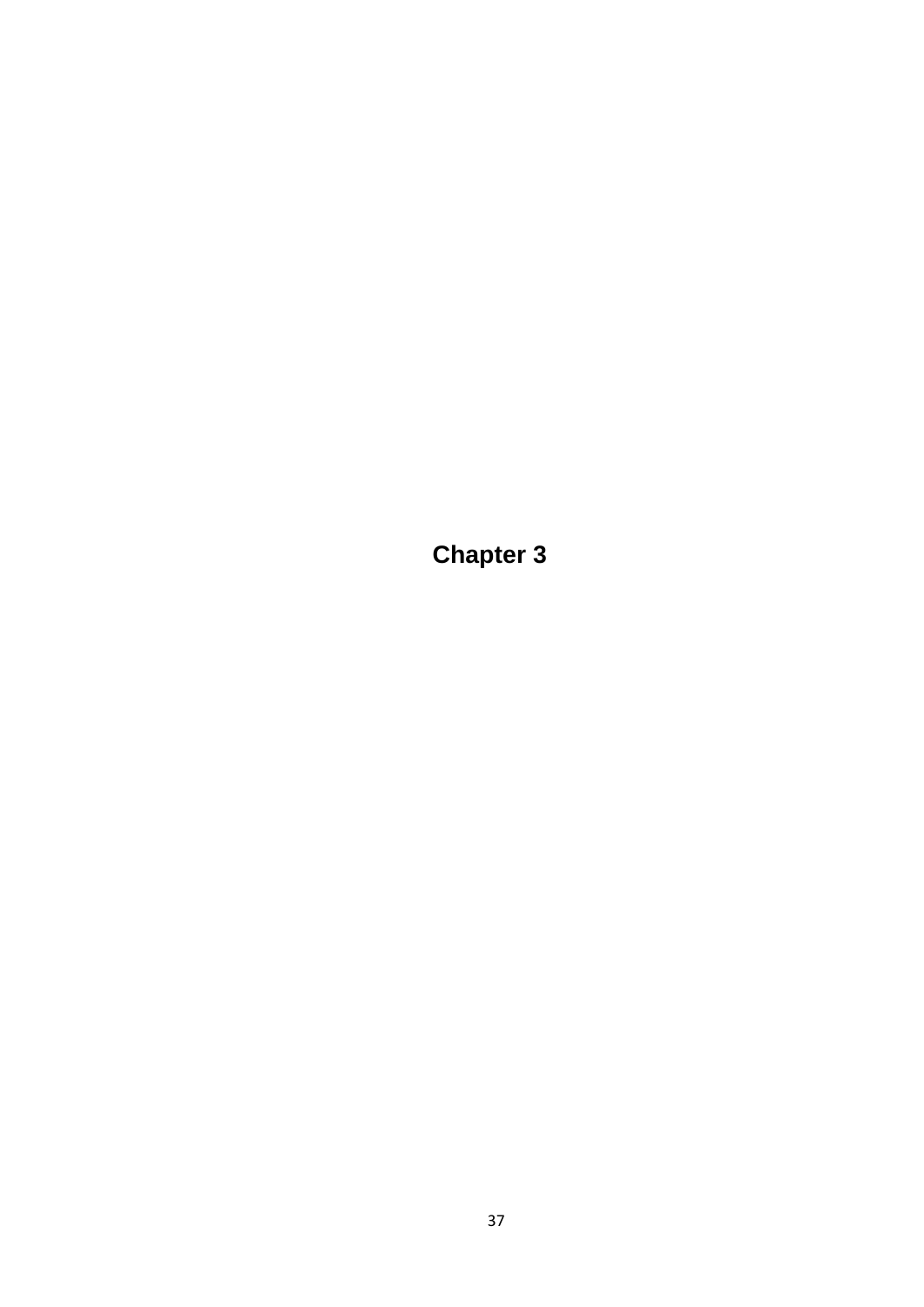## **Chapter 3: Research Methods**

#### **3.1 Introduction**

The aim of this investigation is to find out whether the adult members of staff in the focus school were aware of the concept of vocation as being at the heart of Catholic education; what did it mean 'to equip the child to live life to the full' and to discover if and how the staff have been encouraged to live out their vocation.

With this in mind, in Chapter 2, I conducted a literary review to reflect upon the principles of how teachers' spirituality can sustain that sense of vocation in their ministry, the challenges presented by a changing and increasingly critical secular culture, the role of school culture, ethos and climate and how this can underpin or undermine teachers' sense of vocation and lastly, the role of the individual teacher themselves, in cocreating the spirit of their Catholic community.

Consequently, in this Chapter, I shall set out to determine appropriate the research tools with which to conduct my investigation of practice in a case study school, considering and explaining why those which I selected to be appropriate.

#### **3.2 Approaches to research**

It was with the above in mind that I then set about considering, from the range of options available to me, which research tools would be suitable to gain insight into how teachers sustain their sense of vocation.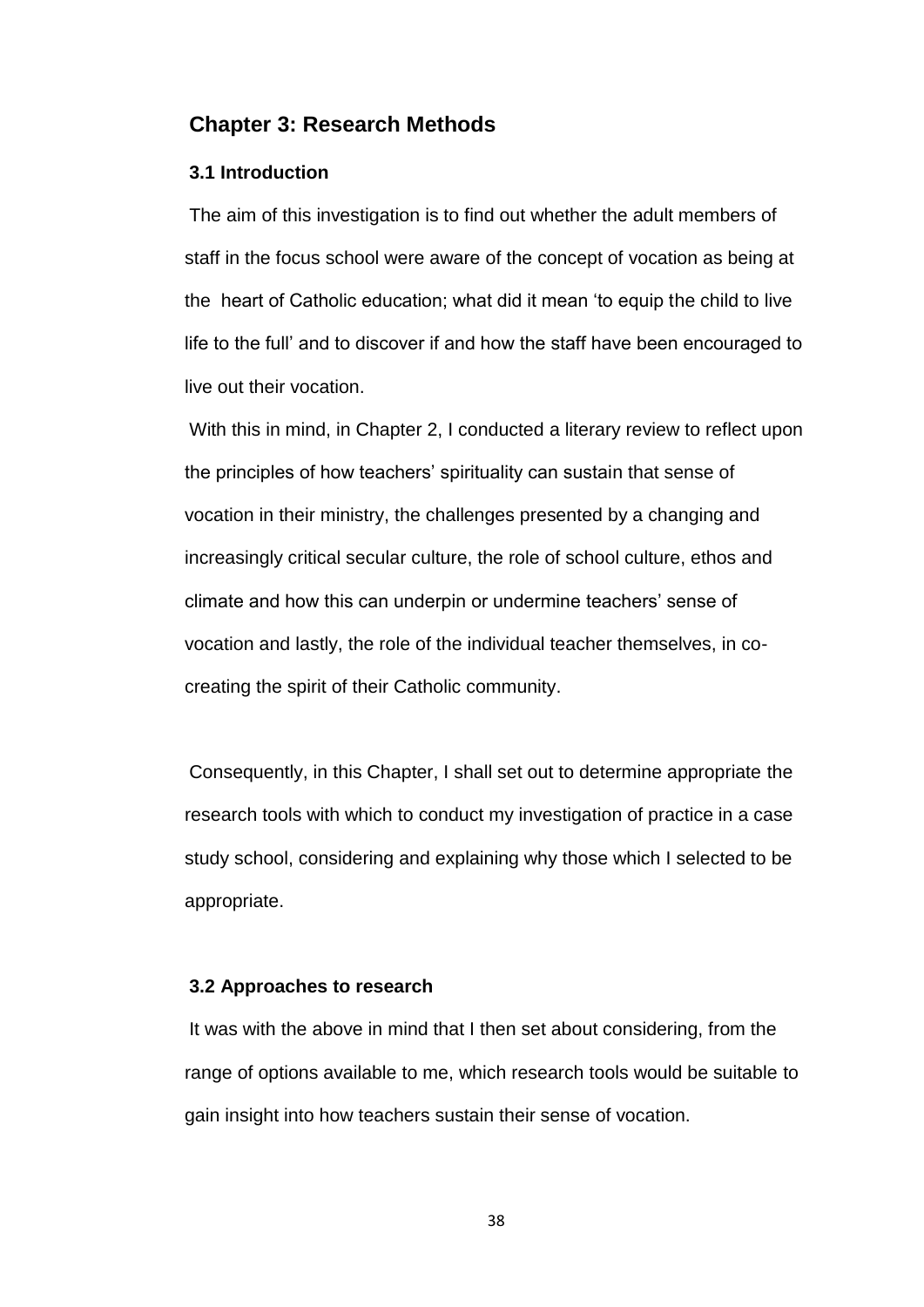There are two main paradigms or approaches in the collection of data.

The first being quantitative research; this involves hard data, collecting

sets of facts and comparing them with each other.

Numerical data and, typically....structured and predetermined research questions, conceptual frameworks and designs' Punch 2005:28

This approach results in generalisable conclusions drawn from the facts gathered in the research. The second paradigm is qualitative research; this involves collecting soft data for example the perceptions of individuals in a given situation.

Qualitative research not only uses non-numerical and unstructured data but also, typically, has research questions and methods which are more general at the start and become more focused as the study progresses.

### Punch 2005:28

Therefore, given that an aim of this research is to explore teacher perceptions of what sustains their ministry, qualitative research appears to be a legitimate option as it would provide the researcher with a suitable means of eliciting broad information about the perceptions of teachers within the case study school. However, in many research projects there is still a need for some 'hard' data e.g., gender of participant, length of service and this study is no exception. Bell (2010:6) writes that qualitative researchers 'often doubt whether social 'facts' exist and question whether a scientific approach can be used when dealing with human beings'. In my opinion social, facts do exist but their existence only lasts as long as the dynamics within the school remain the same; changes in middle or senior leadership roles alter the 'facts'. This research is concerned with adult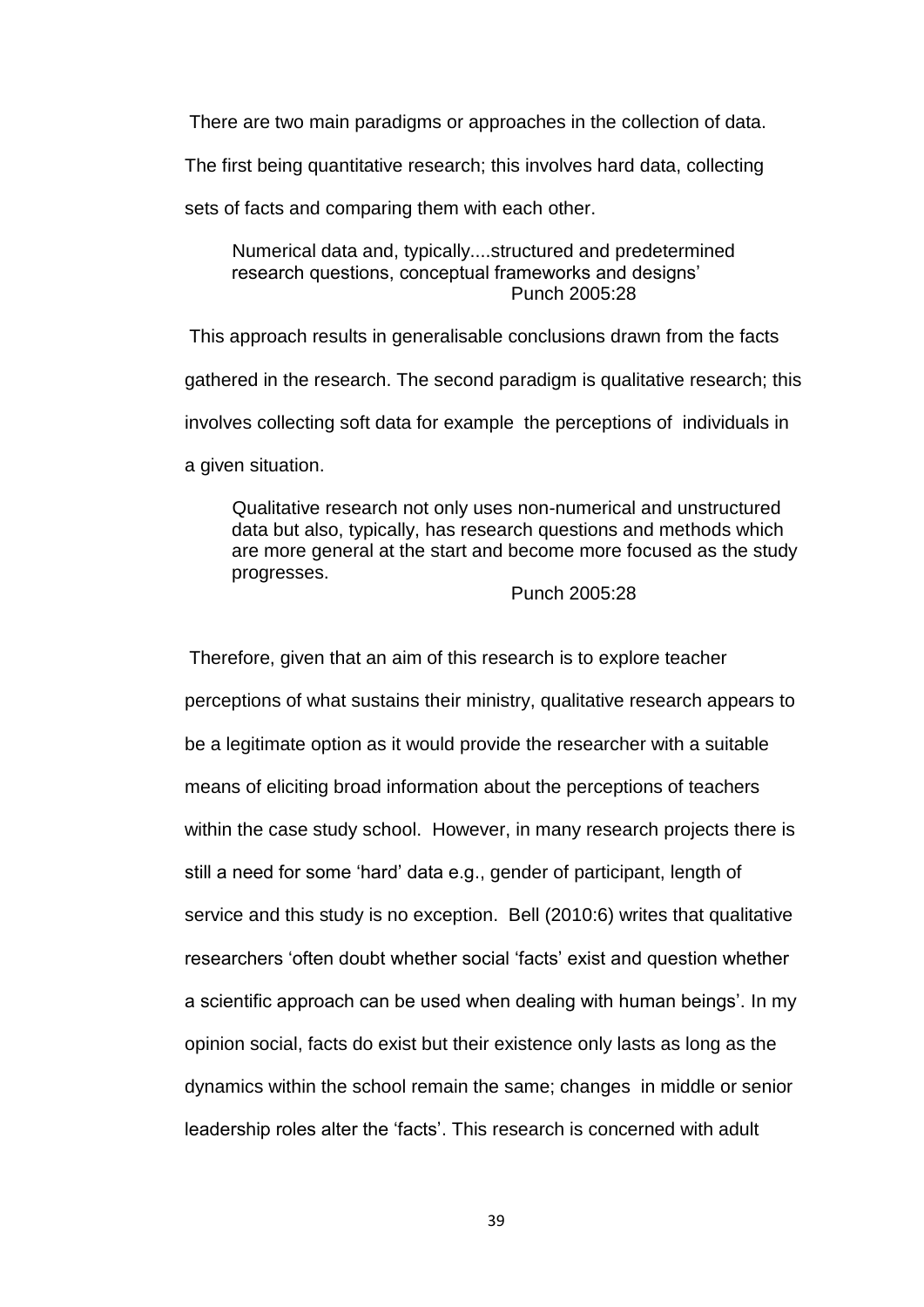perceptions of the school's culture and ethos and its efficacy in sustaining their sense of vocation.

## **3.3 Case study as a tool**

... can be particularly appropriate for individual researchers because it provides an opportunity for one aspect of a problem to be studied in some depth.

(Bell; 2010:8)

I selected this approach because it enabled me to study the concept of

sustaining the ministry in great depth within the focus school. However,

the disadvantages of this method are that when the researcher is

concentrating on a single focus it is difficult to cross-check information and

consequently, generalisation is not always possible, unless, to borrow a

legal term, the case study example stands on all fours with existing

research. Denscombe (2007: 43 quoted in Bell 2010:9) writes

This means the researcher must obtain data on the significant features (catchment area, the ethnic origins of the pupils and the amount of staff turnover) for primary schools in general, and then demonstrate where the case study example fits in relation to the overall picture

I refer again to the school description contained in Chapter 1 where any

future researchers may ascertain for themselves whether their own

situations mirror this case study. Bassey's views on relatability (see

below) persuaded me of the advantages in the case study approach.

Bassey (1981:85 quoted in Bell 2010:9) contests that it is not the

'generalizability' which is key to the research but the 'relatability',

…the extent to which the details are sufficient and appropriate for a teacher working in a similar situation to relate his decision making to that described in the case study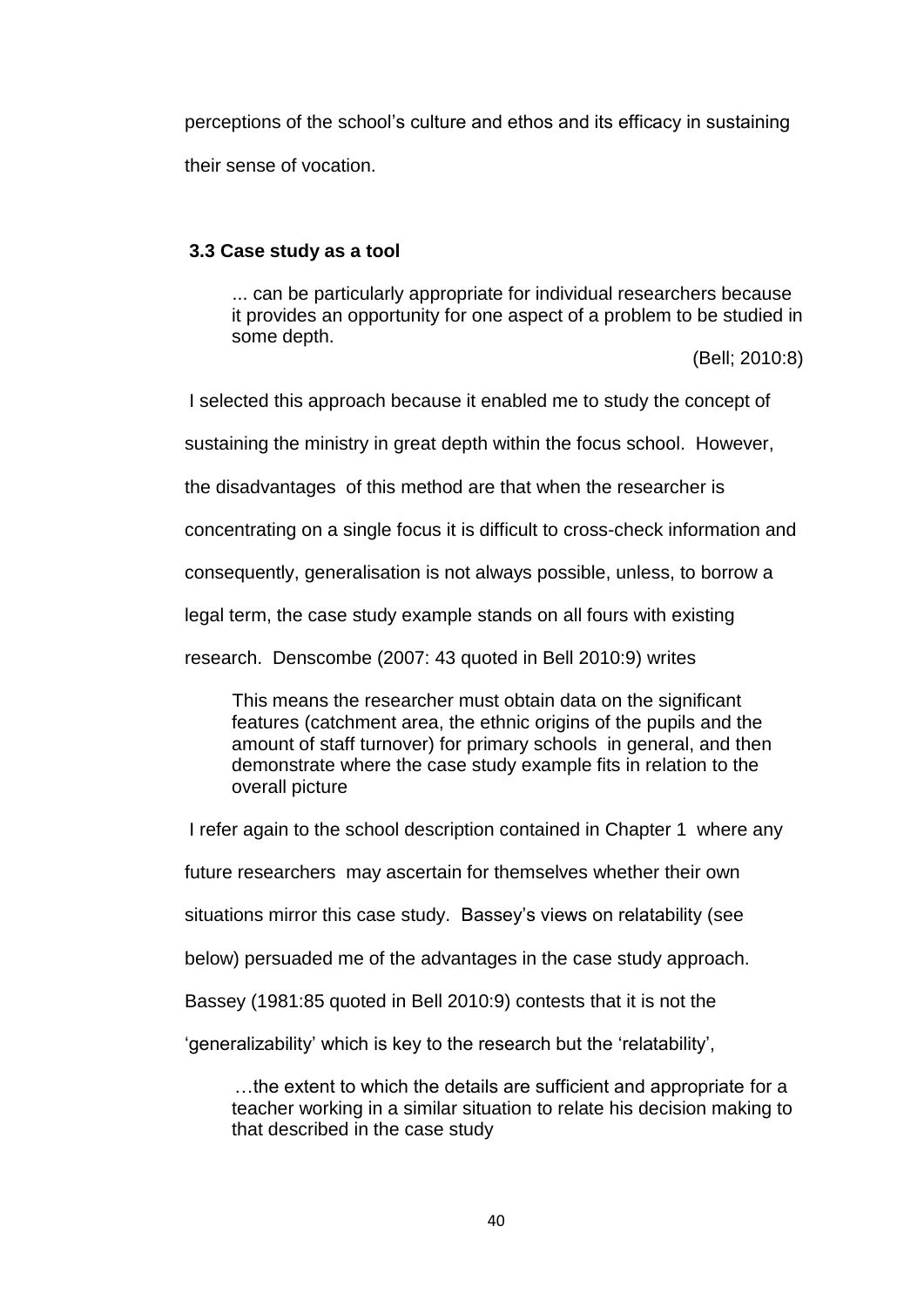As the focus of this study is the extent to which teachers sustain their ministry; I believe that the findings will enable me to draw conclusions to which teachers in other schools can relate.

#### **3.4 The Description of the School**

I refer to Chapter 1 of for details of the school

#### **3.5 Research Design**

Having explored the approaches to research and case study in particular as a tool, it became evident that in this situation, the qualitative approach needed a heavier waiting than the quantitative approach in designing this research. Therefore I examined the questionnaire and the interview as tools to carry out the investigation.

#### **(i) Questionnaire**

Questionnaires are a flexible tool in gathering data in that they can incorporate both quantitative data and qualitative data; they are inexpensive both in terms of time, materials and cost. They are relatively easy to arrange as they may be distributed easily, allowing standardised answers so that data collected is simpler to process and less likely 'to be contaminated through variations in wording' (Cotgreave et al 2000 in Research Module Booklet Murphy & Fincham 2013). However, in designing the questions wording must be clear and unambiguous in order to produce robust responses.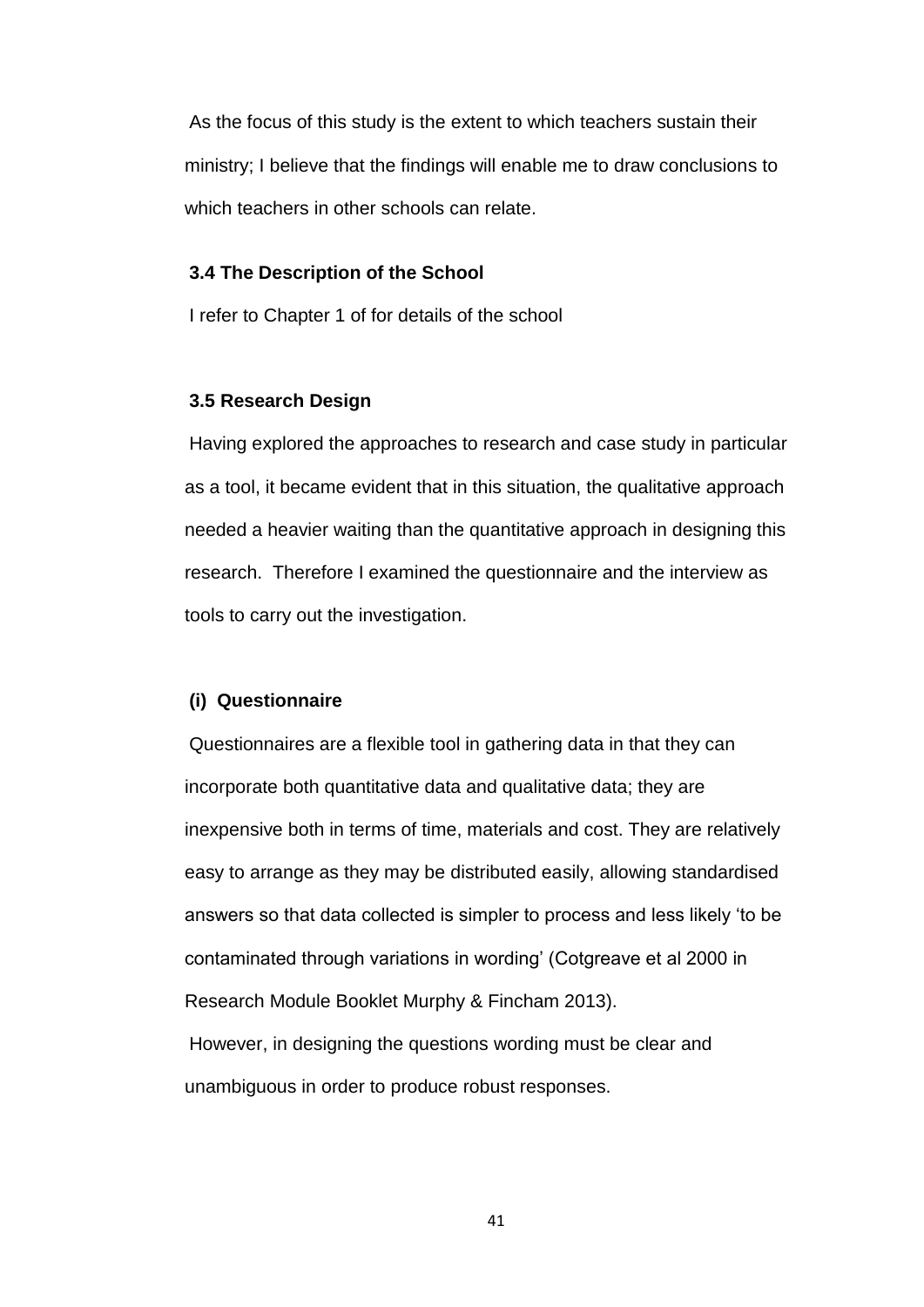In surveys all participants are asked the same bank of questions and any data generated is less likely to be affected by interpersonal factors therefore maintain a certain degree of objectivity.

For the above reasons I decided to select a questionnaire as one of my research tools. However I did bear in mind the disadvantages, the most common of which is a low response rate with responses that were incomplete or poorly completed. I devised a stratagem to encourage the greatest participation possible by follow up reminders.

 I was also aware that the precoded questions can bias the findings towards the researcher's rather than the respondent's perspective and participants can find it frustrating to complete; I endeavoured to limit these disadvantages by careful drafting, consultation and piloting with my supervisor prior to distributing the questionnaires.

#### **(ii) Interviews**

An advantage of conducting interviews is that the participant has the opportunity to reflect on the questions posed and answer them in depth. Such depth can lead to important insights emerging from the study for the researcher and the school concerned. The participants' priorities, opinions and ideas can be accessed and a personal view can be gained via the opportunity to expand or explain their perceptions.

The interview also allows for a certain degree of flexibility in that where a new 'line of enquiry' emerges, the researcher has the opportunity to probe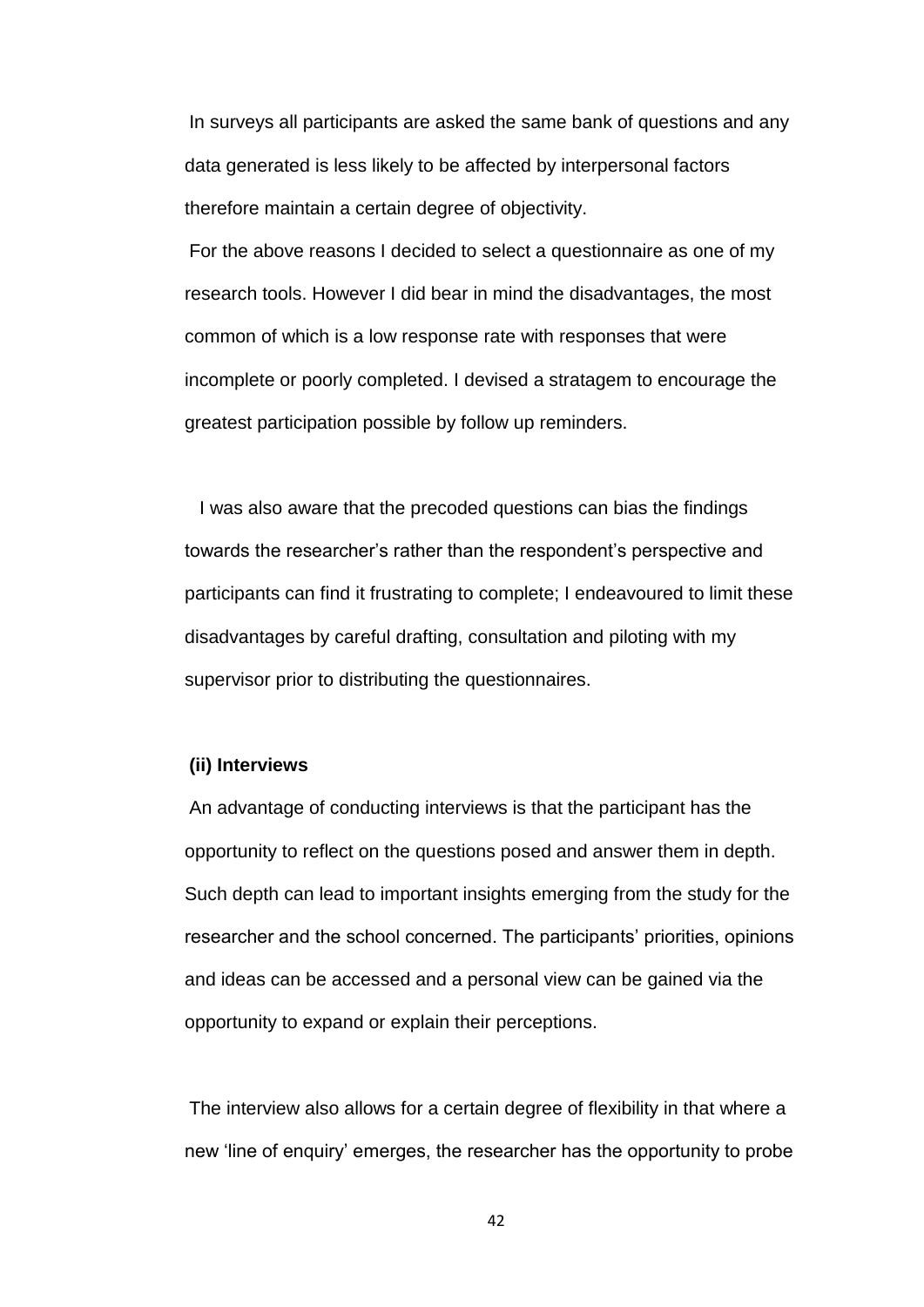and develop the participant's contribution. Unlike the questionnaire, the interview gives far more direct contact with participants, allowing data to be checked for accuracy and enabling tone and body language to inform the researcher's data. An additional advantage is that there is a high response rate as interviews are pre-arranged and scheduled for a convenient time and location. Interviews can have a very positive effect because they give a forum for participants to air their views and feel that they are being listened to.

A disadvantage of the interview as a research tool is that, unlike the questionnaire, they are time-consuming to conduct, transcribe and to code. Due to the personal responses of an interview, data can also be more difficult to analyse and the research must strive to maintain consistency and objectivity. The 'interviewer effect' is also a cause for concern, because the interviewee may give what s/he perceives to be the socially acceptable answer. Also, the identity of the researcher can influence what people say and what they are prepared to reveal about themselves. However, the methods of recording the data can be threatening and lead to the participant feeling inhibited about providing responses. Tactless interviewing can be seen, at best, as an invasion of privacy and lead, at worst, to participants wishing to withdraw from the study if they are upset.

Nevertheless, I selected the questionnaire and the interview as my research tools due to their complementarity in terms of direct contact, time, cost and materials.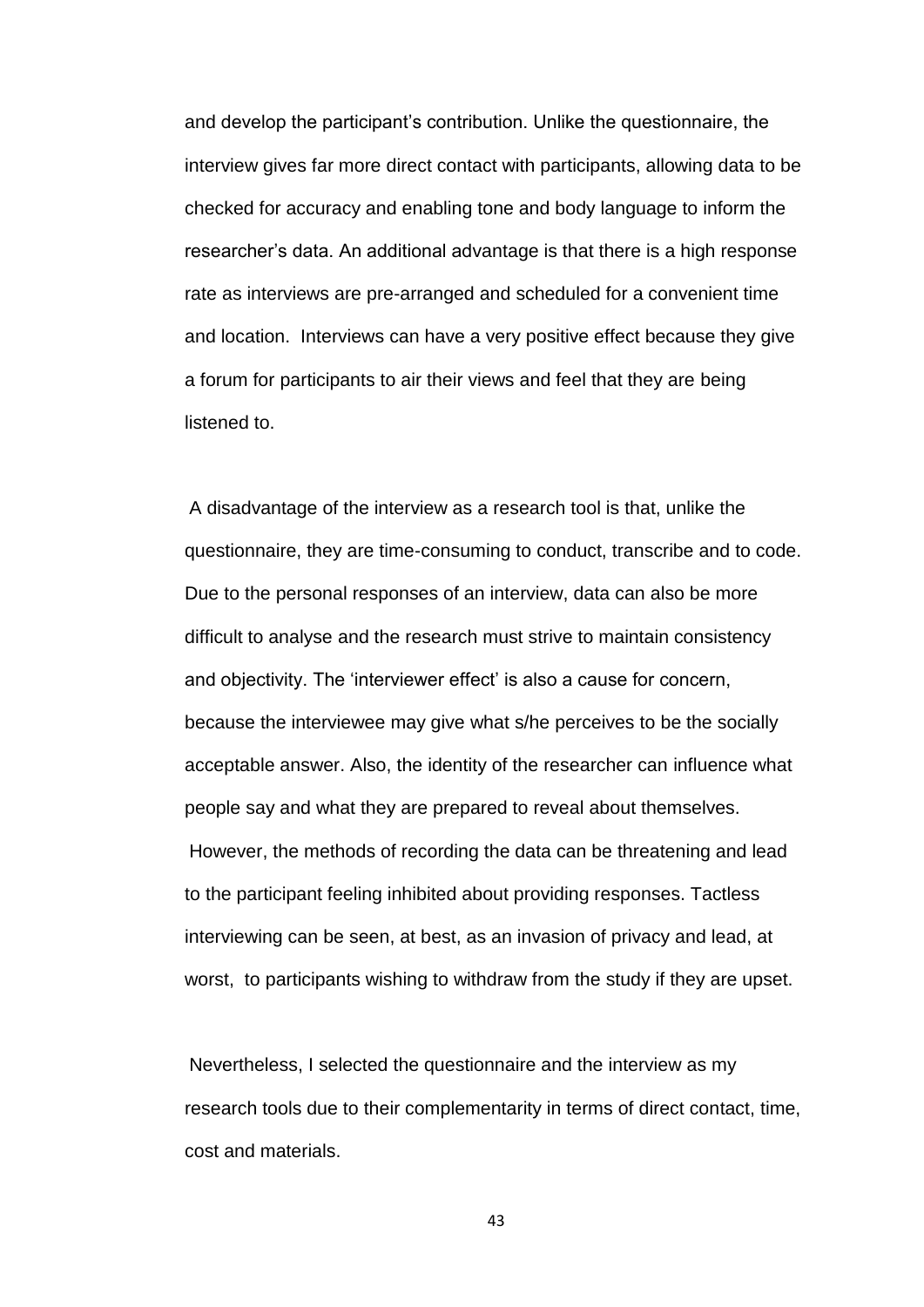#### **3.6 The Sample**

As one of the title of this research suggests, the sample needed to be as broad as possible to enable the 'exploration'. I interpreted the term 'teacher' broadly to include learning support assistants (LSAs), higher level teaching assistants (HLTAs) and nursery nurses (NNEBs). The people who were invited to participate in the study were all members of staff who worked with children either in class, small groups or one-to-one. No distinction was made between teacher/LSA/HLTA/NNEB. Administrators, cleaners and site managers were not included in the sample. Participation was entirely optional; those who chose to return questionnaires or agreed to participate in interviews crossed all boundaries of age, sex and education.

### **3.7 Ethical considerations**

Ethical considerations were paramount in this, as in all, investigations. It was important to establish a research contract so that all parties are Clear about the nature of the agreement you have entered into with your research subjects (Blaxter et al. 2006: 158-9) During the initial Learning Support Assistant meeting and subsequently, the principle of 'informed consent' was maintained by careful explanation and consultation of the participants before any data collecting began (Oliver 2003:28-30). Unlike the teaching colleagues the invitation to take part was met with some hesitation on the part of the support staff.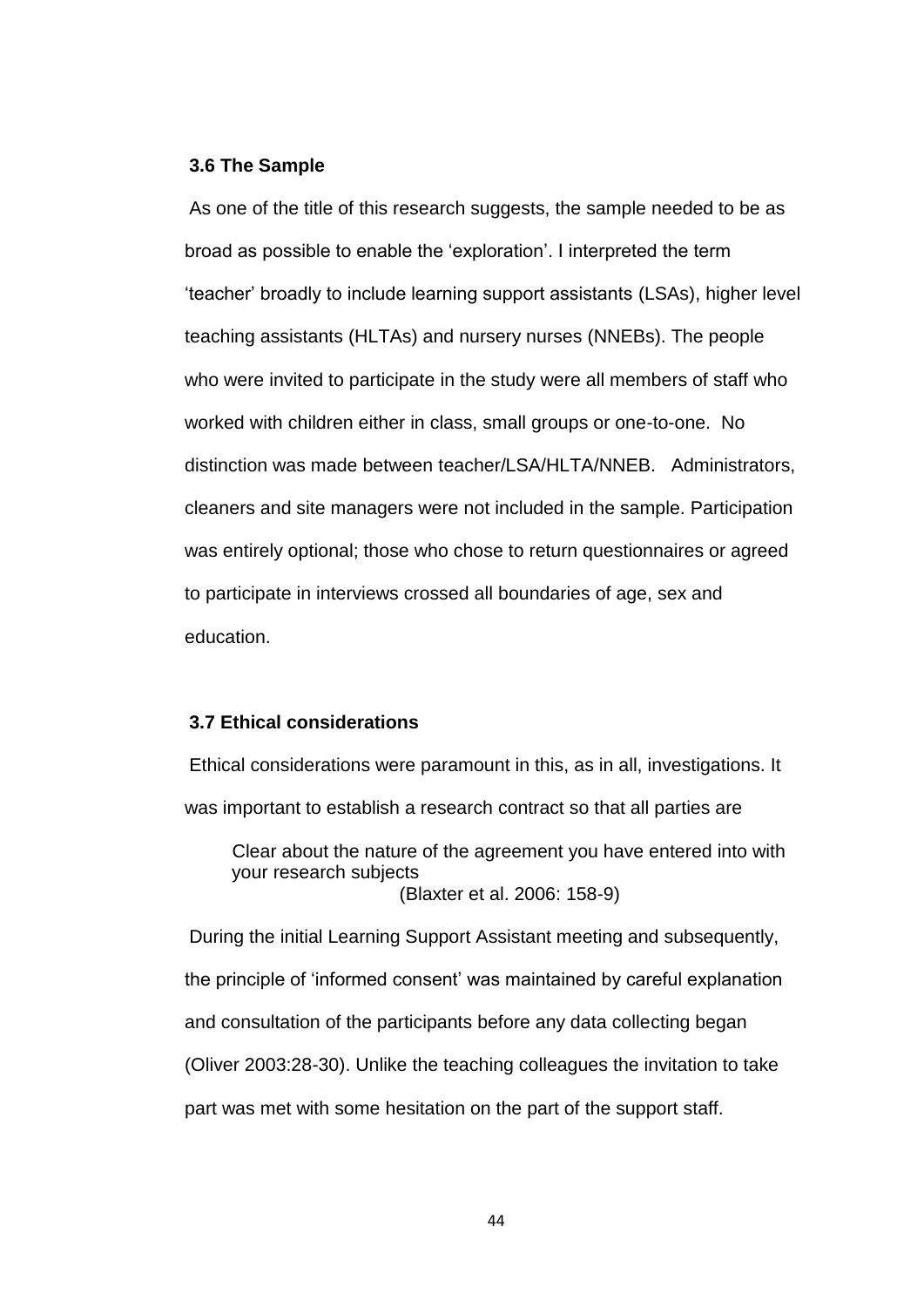Research ethics is about being clear about the nature of the agreement you have entered into with your research subjects or contacts...it involves reaching agreements about the uses of this data, and how its analysis will be reported and disseminated. And it is about Keeping to such agreements when they have been reached. Blaxter et al 2006: 158-9 quoted in Bell 2010:47

With each questionnaire a consent form was supplied and verbal reassurance given by the researcher that confidentiality will be maintained for everyone.

A concern that was raised by more than one participant was the issue of confidentiality. There was an awareness that while the participants trusted my promise as the researcher that their responses would remain confidential, there was also an uneasiness that true anonymity could not be guaranteed in such a small school. This echoes Sapsford and Abbot 1996:319

Confidentiality is a promise that you will not be identified or presented in identifiable form, while anonymity is a promise that even the researcher will not be able to tell which responses came from which respondents.

The key question to be borne in mind was: can this research do anyone any harm? Thanks to careful consideration and conversation with my supervisor, the questions were drafted in such a way as to neutralise any potential harm and before every interview a preamble was read which reemphasised that participation was entirely voluntary and could be withdrawn at any time. Only my supervisor and I would have access to the data which would remain confidential conforming with the Data Protection Act where it is stored electronically.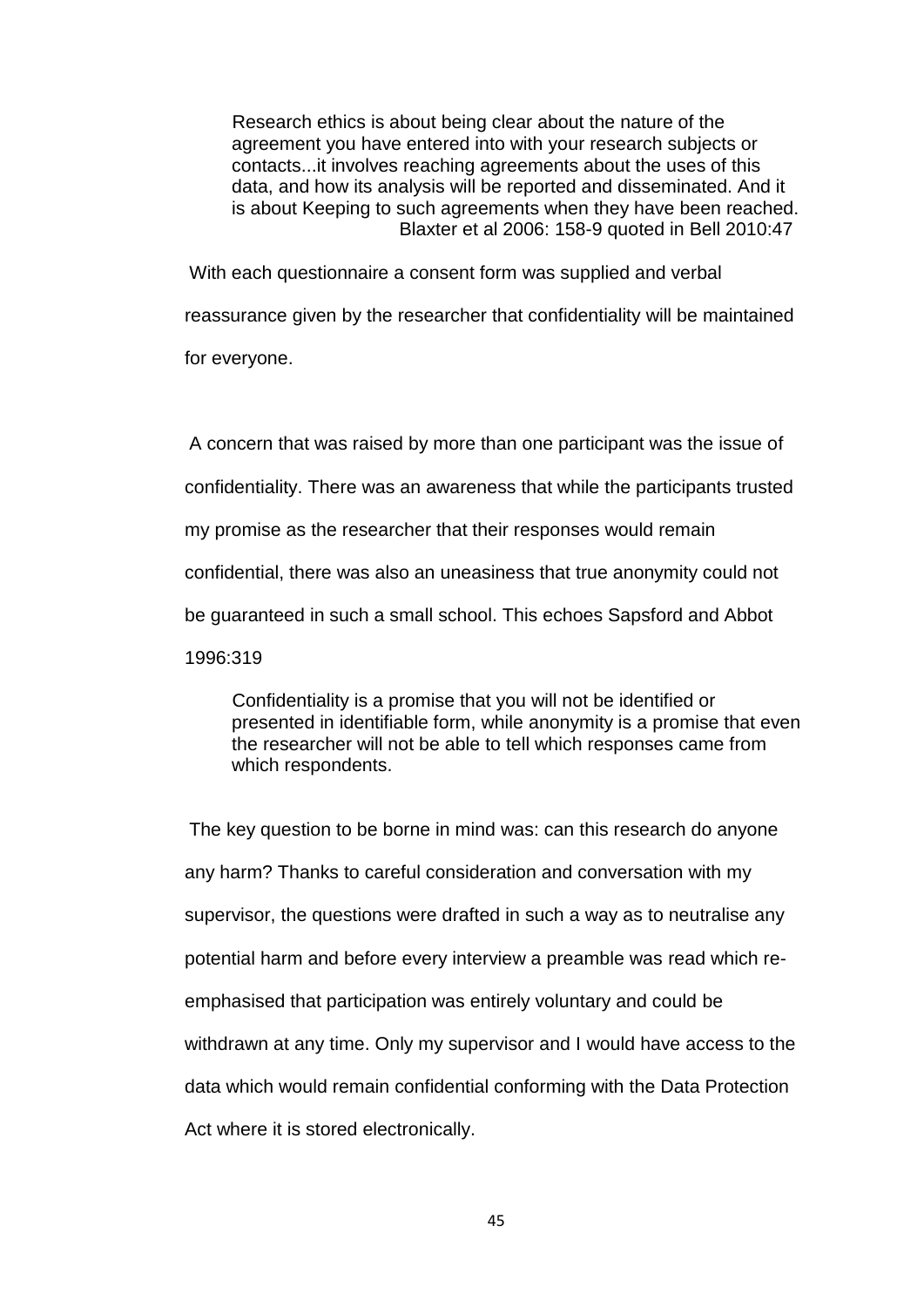My primary ethical consideration was to ensure that the conclusions of the research would be taken seriously and not subject to any suggestions of bias. Pastoral care of staff and pupils had been identified as a gap in the school development plan, so there was an awareness that the conclusions may not be entirely positive. I was also aware that being an 'inside' researcher, there was a danger of a lack of objectivity in my research and a fear that it would affect my role in the organisation.

It is important, when conducting research that one guards against any potential bias. Undertaking an action research project necessitates that the researcher is often an insider. However, this can lead to a conflict of interests and may give the researcher an ethical cause for concern. To illustrate, Bell gives a recount of a full-time teacher and part-time researcher who found at times there was a conflict in the roles; on one hand there was a distinct advantage,

For example he had an intimate knowledge o f the context of the research and of the micro-politics of the institution. Travel was not a problem and subjects were easily reached. He knew how best to approach individuals and appreciated some of their difficulties. He found that colleagues welcomed the opportunity to air problems and to have their situation analysed by someone who understood the practical day to day realities.

#### Bell 2010:56

On the other hand, such 'insider knowledge' inevitably led to the researcher fearing that objectivity was more difficult to attain. This experience certainly resonates with me as pastoral support within the whole school community had been identified by myself and the head teacher as an area for development long before the research had been embarked upon. During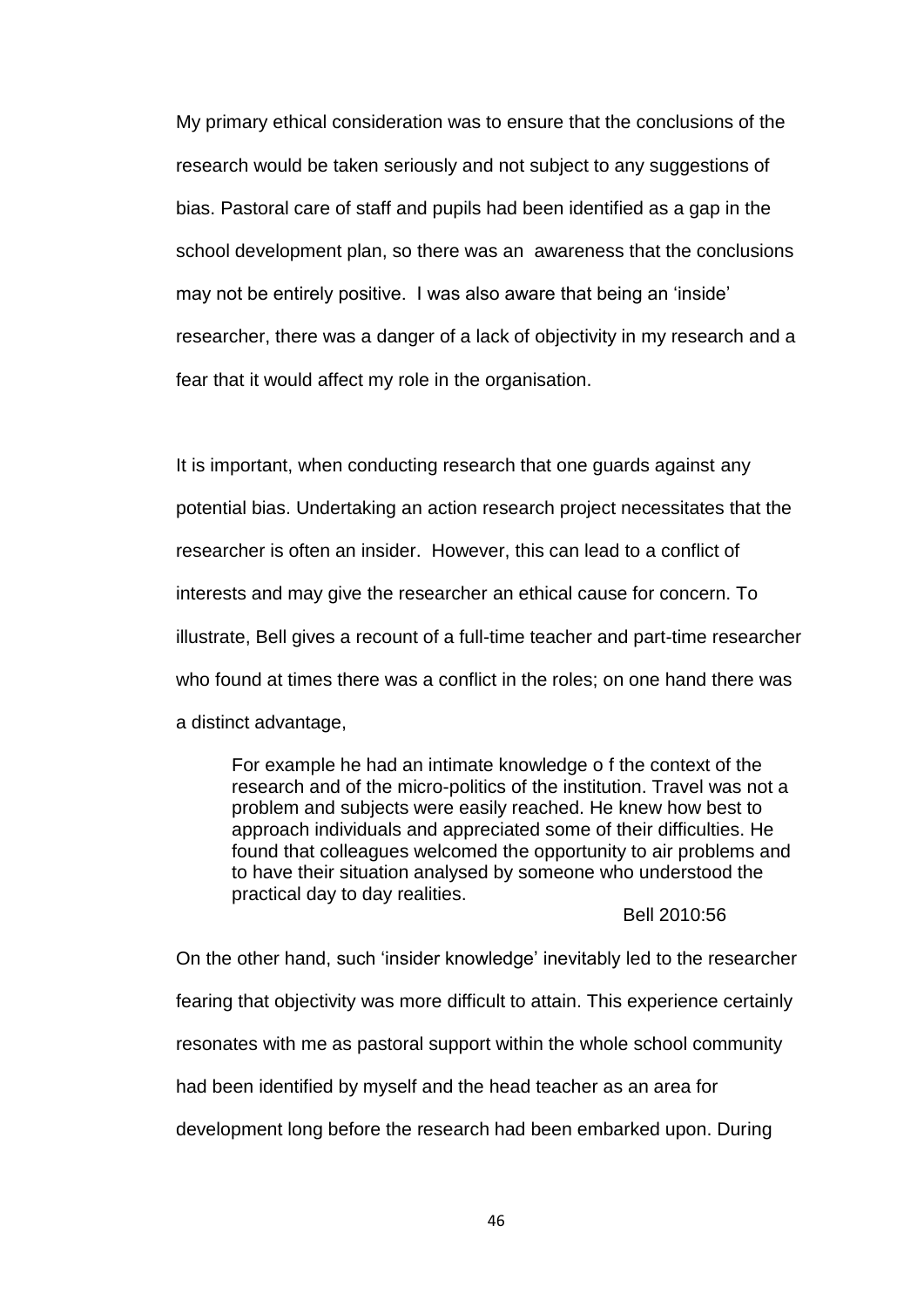the gathering of the data, where good pastoral practice was not consistent within the staff body, a loss of morale was the result and this made objectivity more difficult to maintain as did Stephen Water's first experience of research as quoted in Bell above.

### **3.8 The Pilot Study**

Having discussed the ethical considerations above, I drafted a pilot questionnaire, submitted it to my supervisor and ran the pilot questionnaire / interview schedule with colleagues from the Master's course to identify any ambiguous or misleading questions. I duly amended the drafts.

### **3.9 Procedures**

#### **(i) The questionnaire**

Primarily, the questionnaire was distributed in a sealed envelope together with the consent form in all the pigeonholes in the staff room. Those invited to take part were adults who played a role in teaching and learning within the classroom. They included specific learning support assistants (those attached to children with a statement of special educational needs), general learning support assistants, Early Years Foundation Stage Practitioners, class teachers, and members of the senior leadership team who still had a teaching responsibility. The focus and purpose of the study was announced at a special LSA meeting with the head teacher, with a special emphasis that participation was entirely voluntary and confidential. A two week period was given to return the completed questionnaires to the researcher either via pigeon hole or by hand, to be collated and analysed later.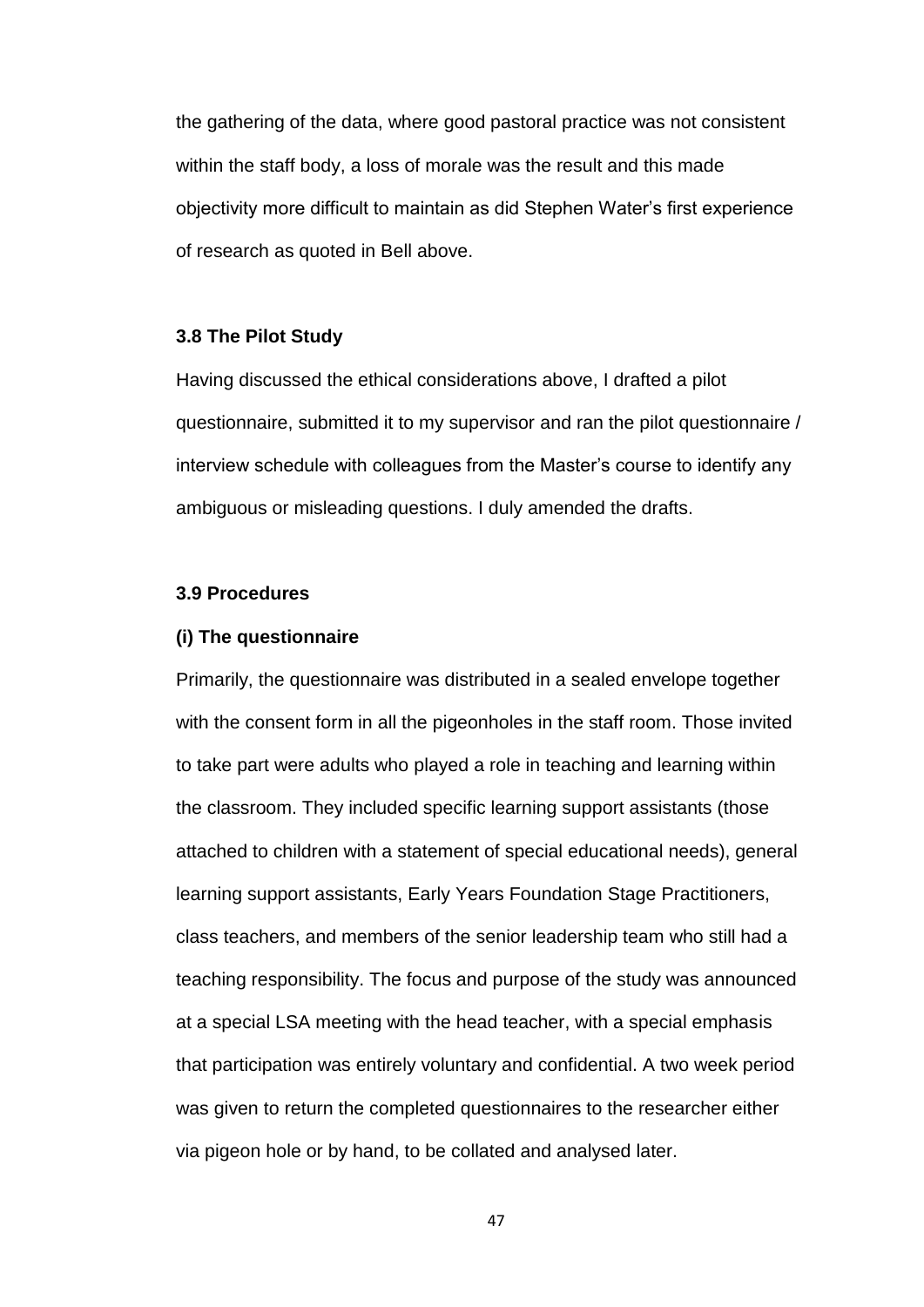During that two week period the researcher attempted to interview all teaching staff and learning support assistants. Due to time constraints, (the interviews were conducted during lunch hours) not all learning support assistants could participate as they work largely part-time (mostly mornings). The interviews were recorded digitally and then transcribed by the researcher.

#### **3.10 Summary**

In this chapter, I have detailed the different methodologies open to me as a researcher and carefully considered their suitability to test out the hypothesis of this study. Having researched the advantages and disadvantages of a variety of research tools and approaches, I set out in detail why I selected the case study approach; using the questionnaire and interview as my favoured research tools. In the following chapter, my intention is to classify the results of my investigation by presenting them in tabular form, to compare the findings from both the questionnaire and the interview tools and to gauge the differing perceptions between class teachers and senior leaders. I will then endeavour to interpret them in the light of the theories and concepts arising from the literature review, making significant reference to the focus school and identifying any issues that arise for the leadership within that school, whether they are senior, middle leaders or leaders yet to emerge and to analyse my findings in the literature reviewed.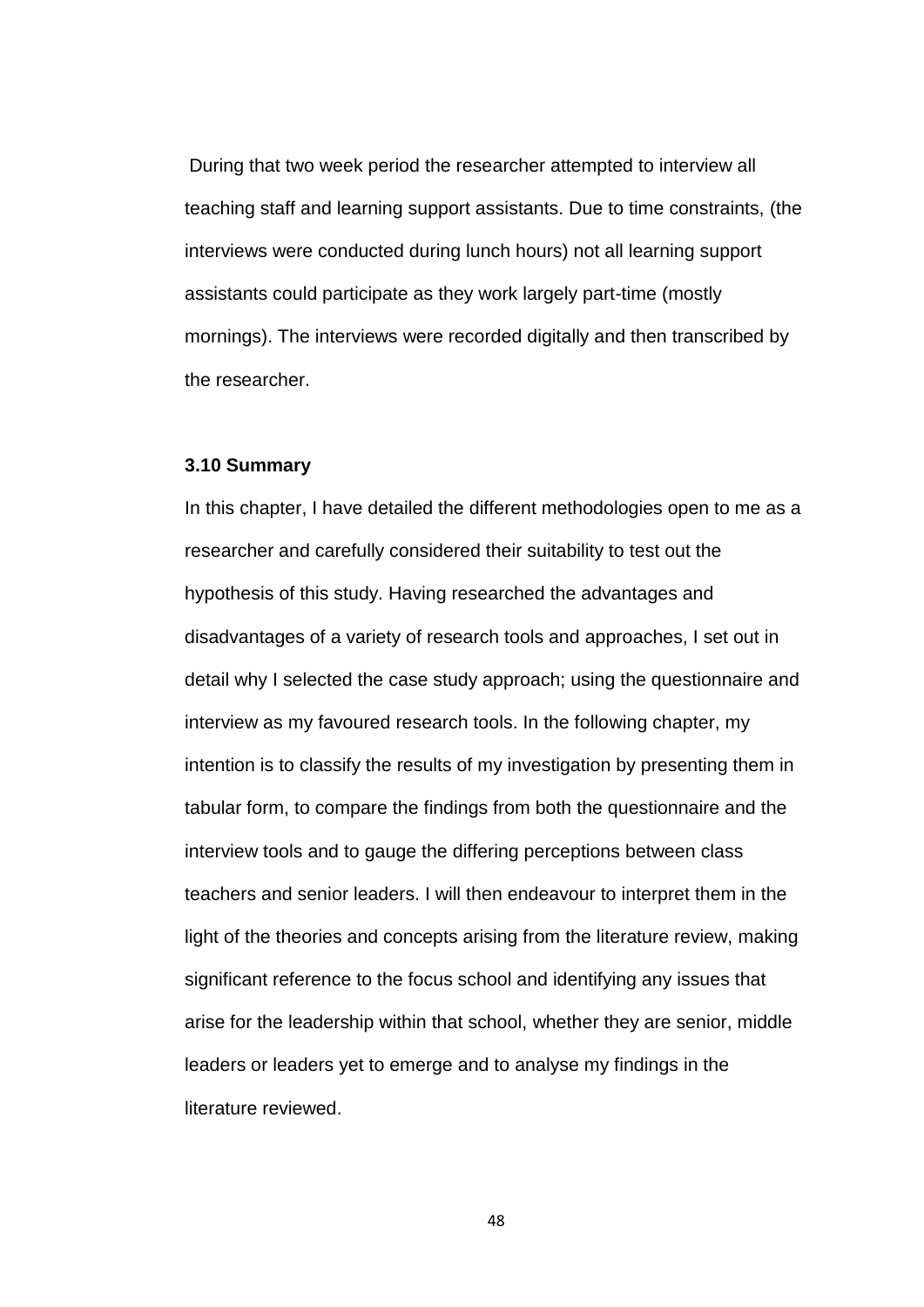**Chapter 4**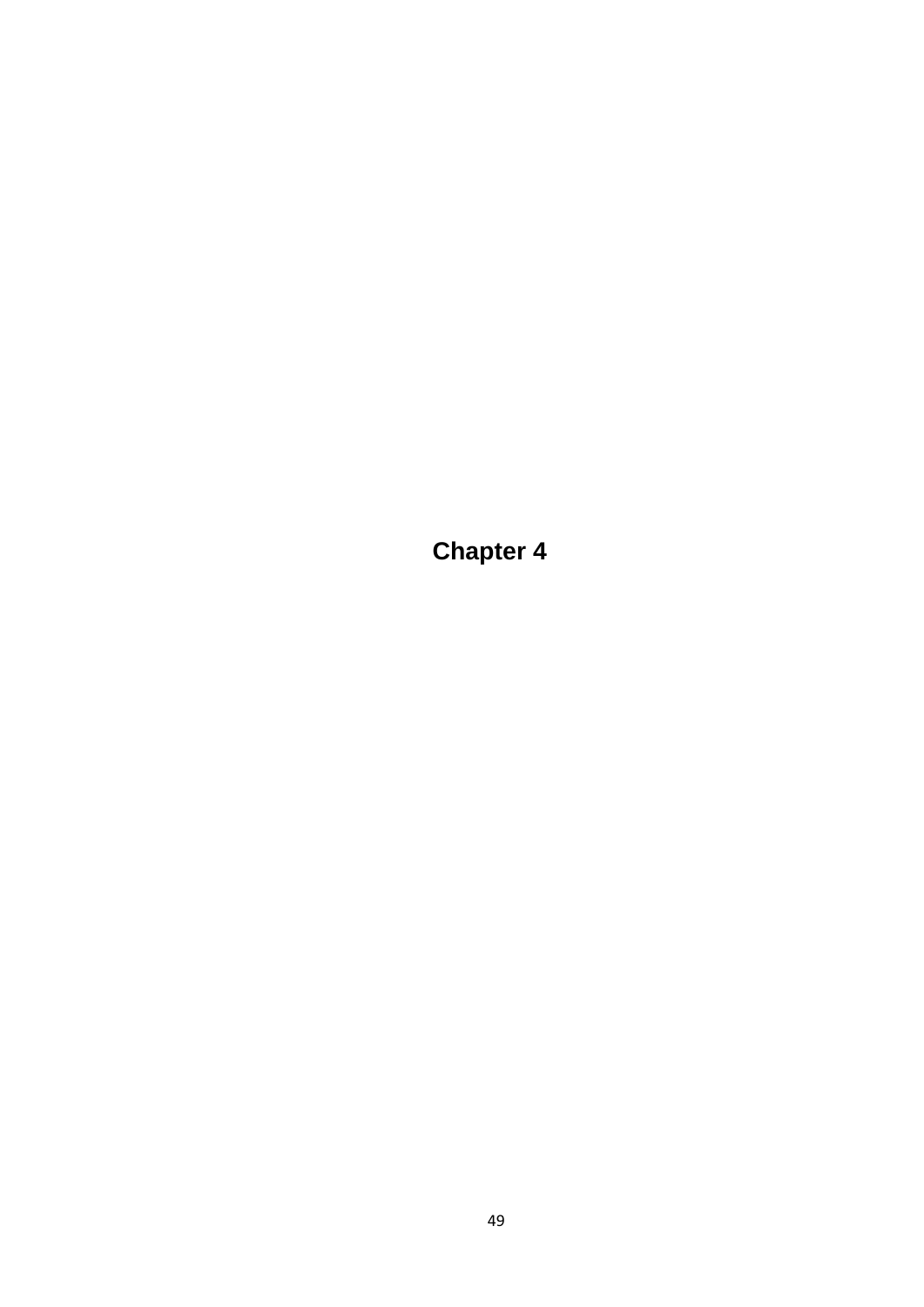# **Chapter 4: Analysis**

## **4.1 Introduction**

In the last chapter, I examined the various research methods before giving reasons why I chose the research tools I considered suitable for triangulation.

In this chapter, I shall (a) present the data that I elicited from the questionnaire in tabular form and (b) summarise participants' responses to the interview questions. I shall then analyse and interpret these results in the light of the literature review and test the hypothesis set out in Chapter 1.

As stated at the outset, the aims and objectives of this dissertation are to:

- examine the meaning of vocation and how the sources express its significance
- explore how the teacher can sustain their own sense of vocation with particular reference to John Bollan's book 'The Light of His Face-Spirituality for Catholic Teachers'2007.
- examine how the 'soil' (Gallagher 2001) has changed eg how the prevailing secular culture now demands that a practicing Catholic swims against the tide.
- reflect upon the school's ethos and how it either supports or erodes the teacher's spirituality.
- investigate the particular implications of the above for school leadership; how does the senior leadership team (SLT) embed systems and modi operandi to create a school ethos and culture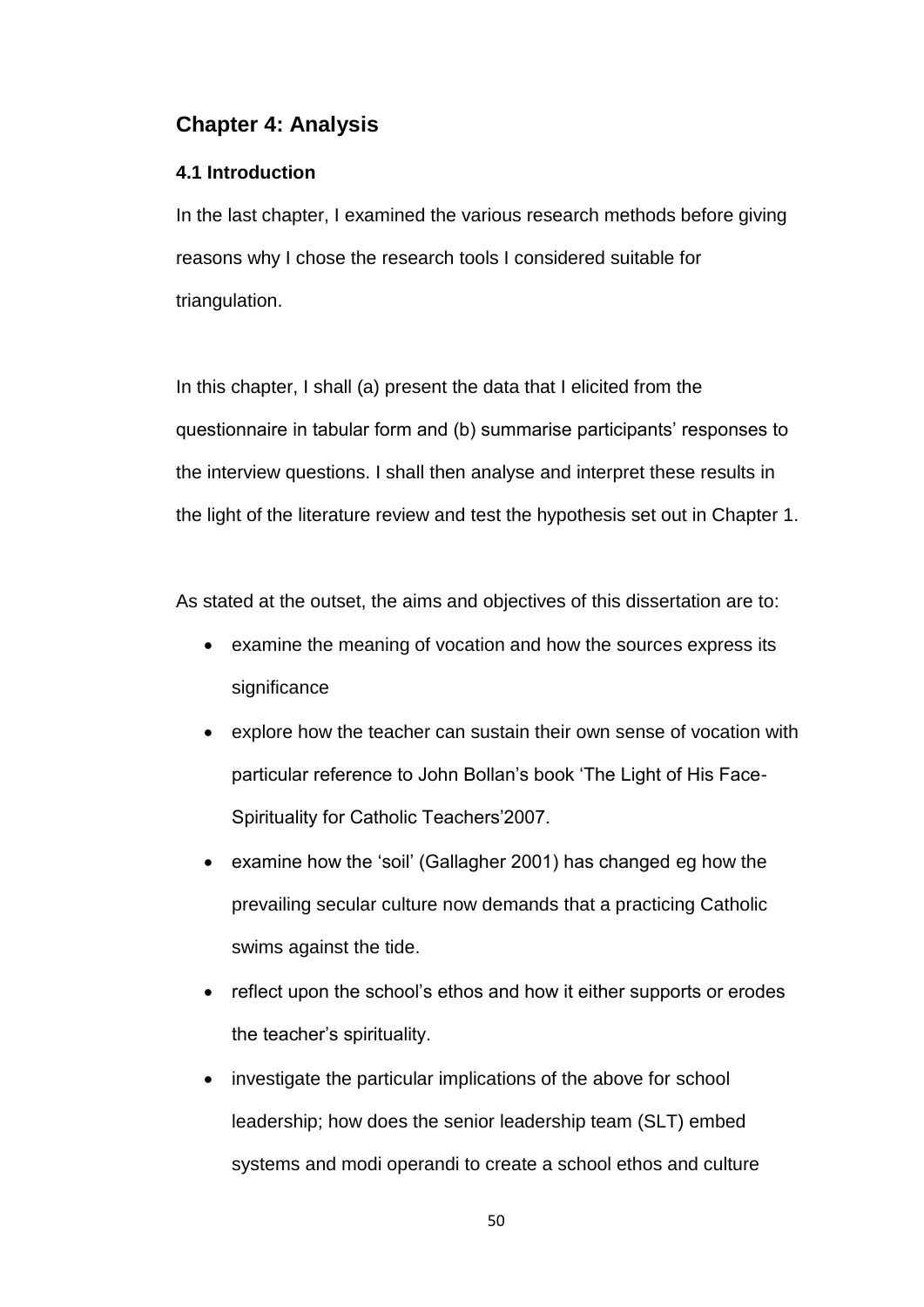which enables teachers to sustain their sense of vocation in their ministry and therefore equip the child to live life to the full?

The hypothesis for this research was to test the assumption that the members of staff in the school under study were aware of the notion of vocation and its importance in sustaining teachers in their ministry.

### **4.2 Presentation of results**

As indicated previously, in this section, I shall present the results of my investigation in two parts: (a) the questionnaire and (b) focus group interviews.

### **(a) The questionnaire**

Twenty-one questionnaires were distributed to the staff; 9 were returned giving a response rate of 42%. Reminders were given at staff, LSA (Learning Support Assistants) and morning briefing meetings, reasons for the poor response will be discussed later. All staff who responded to the questionnaire were female.

The majority of the respondents, 6 out of 9 (66%) fell in the 35-44 age bracket. Seven out of nine (77 %) were Roman Catholic; 23% (2 out of 9) other Christian. The majority of respondents, 6 out of 9 (66%) were Learning Support Assistants.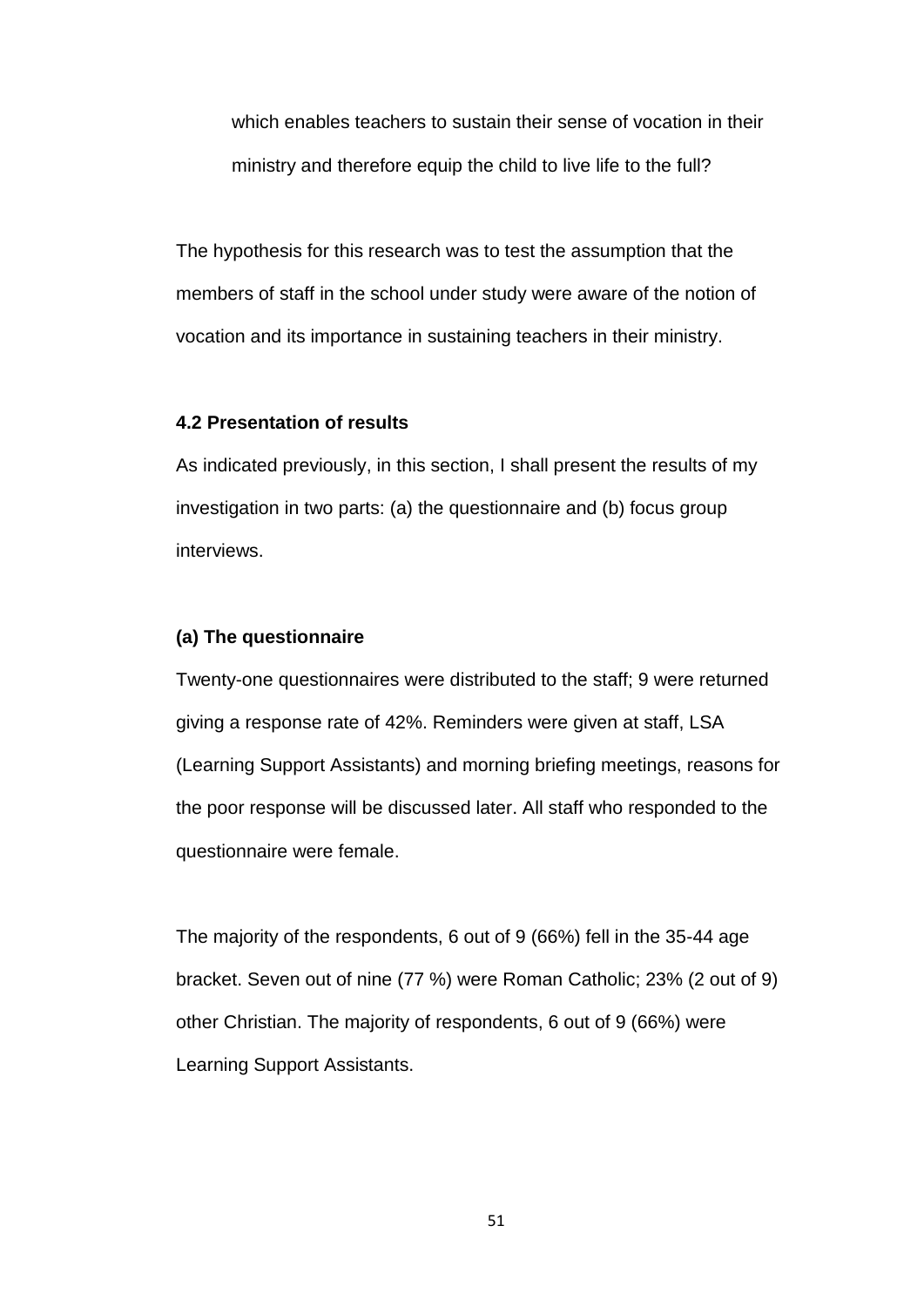There follows a series of tables corresponding to the statements presented in the questionnaire. Under the columns both the number of responses is recorded together with their equivalent percentage. Please note that due to rounding the percentage totals may not equate to 100% exactly.

|              | Please tick one box for each of the statements below | Strongly<br>Disagree | Disagree | Uncertain | Agree | Strongly<br>Agree |
|--------------|------------------------------------------------------|----------------------|----------|-----------|-------|-------------------|
| This school: |                                                      |                      |          |           |       |                   |
| 2.1          | promotes teaching as a vocation among its staff      |                      |          |           |       |                   |
|              |                                                      |                      | (11%)    | (11%)     | (67%) | (11%)             |

## **Figure 4.1: This school promotes teaching as a vocation among its staff**

|              | Please tick one box for each of the statements below | Strongly<br>Disagree | Disagree | Uncertain | Agree | Strongly<br>Agree |
|--------------|------------------------------------------------------|----------------------|----------|-----------|-------|-------------------|
| This school: |                                                      |                      |          |           |       |                   |
| 2.2          | actively promotes the mental well-being of staff     |                      |          |           |       |                   |
|              |                                                      |                      | (44%)    | (56%)     |       |                   |

## **Figure 4.2: This school actively promotes the mental well being of staff**

|              | Please tick one box for each of the statements below | Strongly<br>Disagree | Disagree | Uncertain | Agree | Strongly<br>Agree |
|--------------|------------------------------------------------------|----------------------|----------|-----------|-------|-------------------|
| This school: |                                                      |                      |          |           |       |                   |
| 2.3          | actively promotes the mental confidence of staff     |                      |          |           |       |                   |
|              |                                                      | (11%)                | (44%)    | (44%)     |       |                   |

## **Figure 4.3 This school actively promotes the confidence of staff**

|              | Please tick one box for each of the statements below                                                                                     | Strongly<br>Disagree | Disagree | Uncertain | Agree | Strongly<br>Agree |
|--------------|------------------------------------------------------------------------------------------------------------------------------------------|----------------------|----------|-----------|-------|-------------------|
| This school: |                                                                                                                                          |                      |          |           |       |                   |
| 2.4          | provides opportunities (e.g., INSET, Continuing<br>Professional Development, peer mentoring) to<br>sustain the staff's sense of vocation |                      |          | (44%)     | (44%) | (11%)             |

### **Figure 4.4: This school provides opportunities (e.g. INSET, Continuing Professional Development, peer mentoring) to sustain the staff's sense of vocation'**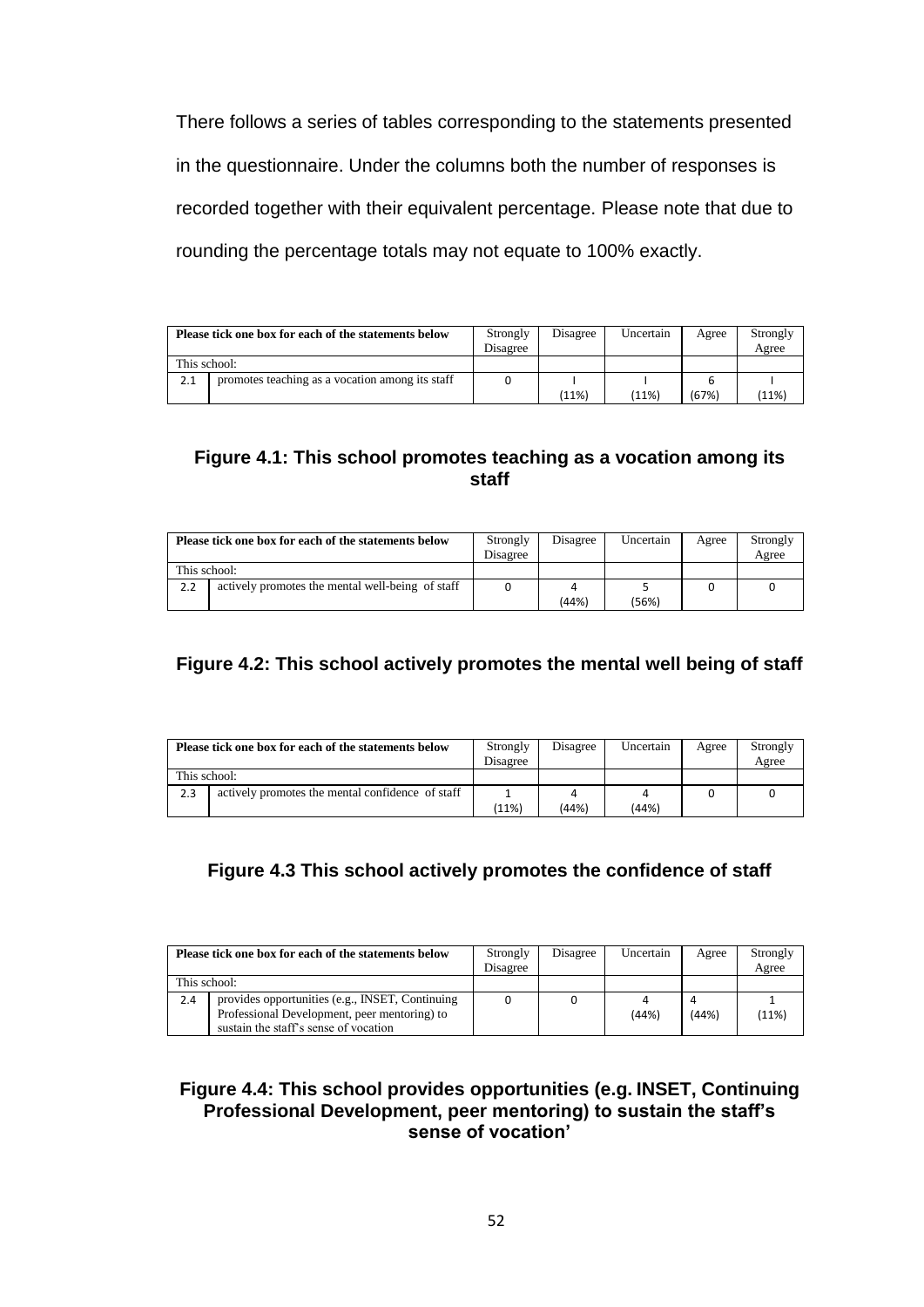|              | Please tick one box for each of the statements below | Strongly<br>Disagree | Disagree | Uncertain | Agree | Strongly<br>Agree |
|--------------|------------------------------------------------------|----------------------|----------|-----------|-------|-------------------|
| This school: |                                                      |                      |          |           |       |                   |
| 2.5          | actively promotes the spiritual formation of the     |                      |          |           |       |                   |
|              | staff                                                |                      | (11%)    | (56%)     | (33%) |                   |

## **Figure 4.5: This school actively promotes the spiritual formation of the staff**

|              | Please tick one box for each of the statements below       | Strongly<br>Disagree | Disagree | Uncertain | Agree  | Strongly<br>Agree |
|--------------|------------------------------------------------------------|----------------------|----------|-----------|--------|-------------------|
| This school: |                                                            |                      |          |           |        |                   |
| 2.6          | actively promotes the personal development of<br>the staff |                      | (11%)    | (56%)     | $33\%$ |                   |

## **Figure 4.6: This school actively promotes the personal development of the staff**

|     | Please tick one box for each of the statements below | Strongly<br>Disagree | Disagree | Uncertain | Agree | Strongly<br>Agree |
|-----|------------------------------------------------------|----------------------|----------|-----------|-------|-------------------|
|     | This school:                                         |                      |          |           |       |                   |
| 2.7 | actively promotes the development of the whole       |                      |          |           |       |                   |
|     | child                                                |                      | (22%)    |           | '78%) |                   |

## **Figure 4.7: This school actively promotes the development of the whole child'**

|              | Please tick one box for each of the statements below                   | Strongly<br>Disagree | Disagree | Uncertain | Agree | Strongly<br>Agree |
|--------------|------------------------------------------------------------------------|----------------------|----------|-----------|-------|-------------------|
| This school: |                                                                        |                      |          |           |       |                   |
| 2.8          | has a culture which actively promotes mental<br>well-being in children |                      |          | (11%)     | (67%) | (22%)             |

## **Figure 4.8 This school has a culture which actively promotes mental well-being in children**

|              | Please tick one box for each of the statements below | Strongly<br>Disagree | Disagree | Uncertain | Agree | Strongly<br>Agree |
|--------------|------------------------------------------------------|----------------------|----------|-----------|-------|-------------------|
| This school: |                                                      |                      |          |           |       |                   |
| 2.9          | has a culture which actively promotes                |                      |          |           |       |                   |
|              | confidence in children                               |                      |          | (11%)     | (67%) | (22%)             |

## **Figure 4.9: This school has a culture which actively promotes confidence in children**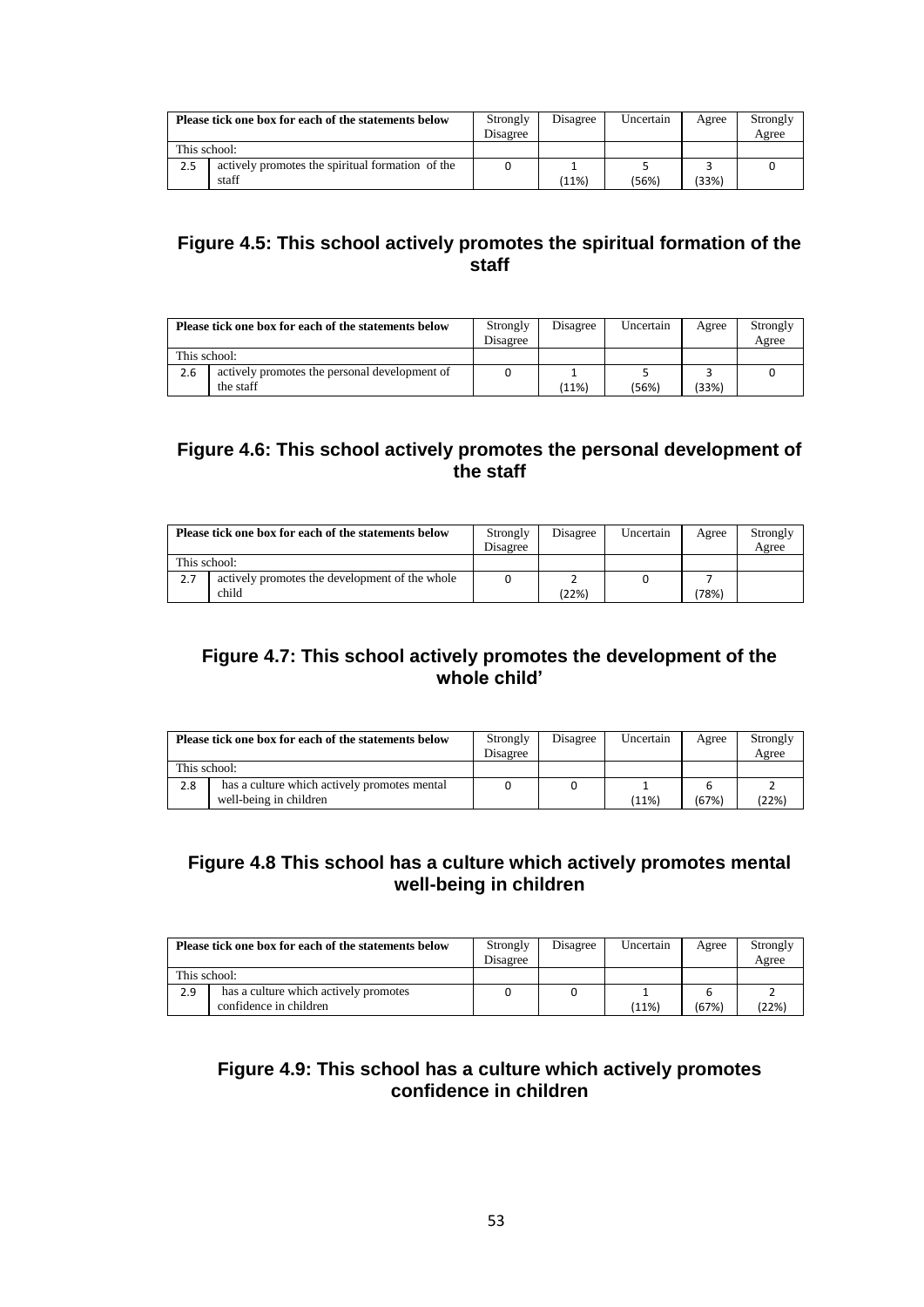|              | Please tick one box for each of the statements below | Strongly<br>Disagree | Disagree | Uncertain | Agree | Strongly<br>Agree |
|--------------|------------------------------------------------------|----------------------|----------|-----------|-------|-------------------|
| This school: |                                                      |                      |          |           |       |                   |
| 2.10         | actively encourages children to find their           |                      |          |           |       |                   |
|              | vocation                                             |                      | (22%)    | (44%)     | (33%) |                   |

## **Figure 4.10 This school actively encourages children to find their vocation**

In section 3 of the questionnaire, the respondents were given the

opportunity to add further open-ended comments about their own attitudes

towards vocation in the school. Of the nine respondents, only three added

further comments; two of whom were teachers the remainder a learning

support assistant.

The additional comments ran as follows:

I think attitudes for children are from a class level and promoted by the individual teacher so I have commented based on my own class experience. I think staff well-being is something which happens now and again rather than being actively promoted, but I'm not sure of a solution of how to actively promote.

(Respondent 1)

Teachers are expected to work over and above accepted measures, tipping the work-life balance. Teachers are expected to do all of this because they chose this profession (vocation) as a 'calling' and should be doing it for the love of children and teaching. Financial incentives are given, offered to a few chosen ones. Fairness is not always transparent.

(Respondent 2)

The children very much come first. The staff are sometimes left not knowing what to do. It's becoming routinised but not in a good way. (Respondent 3)

## **(b) Focus groups interviews**

In addition to the questionnaire; I interviewed nine members of staff; six of

whom were teachers, three were support staff. Of those nine, three had also

completed questionnaires. Of those three, two were teachers and one a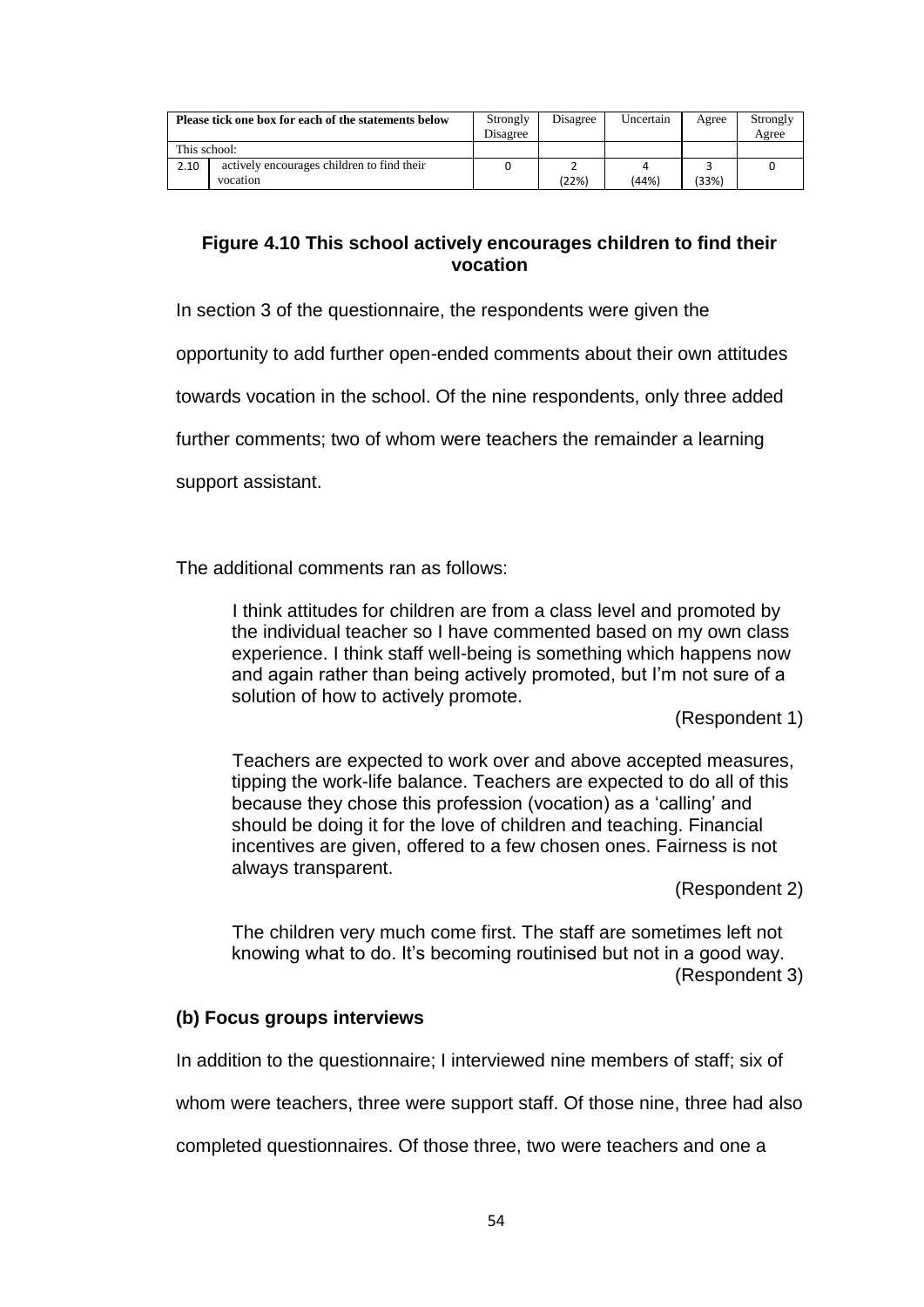learning support assistant. One member of the Senior Leadership Team contributed to the research.

I shall now present the responses to the interview questions without

comment. For ease of reference I have grouped interviewees' responses in

the order of the questions as they appeared in the questionnaire; this helps

create an overall impression of the general attitudes of the staff regarding

each specific issue.

Question 1. What do you understand by the term vocation in the educational context?

I would think that it is something that you are drawn to do coming from a religious standpoint it's something that you feel a calling to do, that's not everyone's experience but something that you feel strongly, it's the kind of job you do for love rather than a job you do for glory or cash I think.

(Interviewee 1)

I think vocation is something you give your life to, not just a job, but who you are and what you are about

(Interviewee 2)

Vocation is wanting to do the job because of the importance of the job (Interviewee 3)

Vocation is a lifelong...commitment... of the way that you live your career through

(Interviewee 4)

A job what you have chosen to do not thrown into it or doing it because there is no other option it's a job what you do as you say a vocation you didn't hear a calling but you felt that its the thing what you were made for

(Interviewee 5)

Vocation? Many strands. The child's vocation could be their best possible starting position and how to help them achieve their goals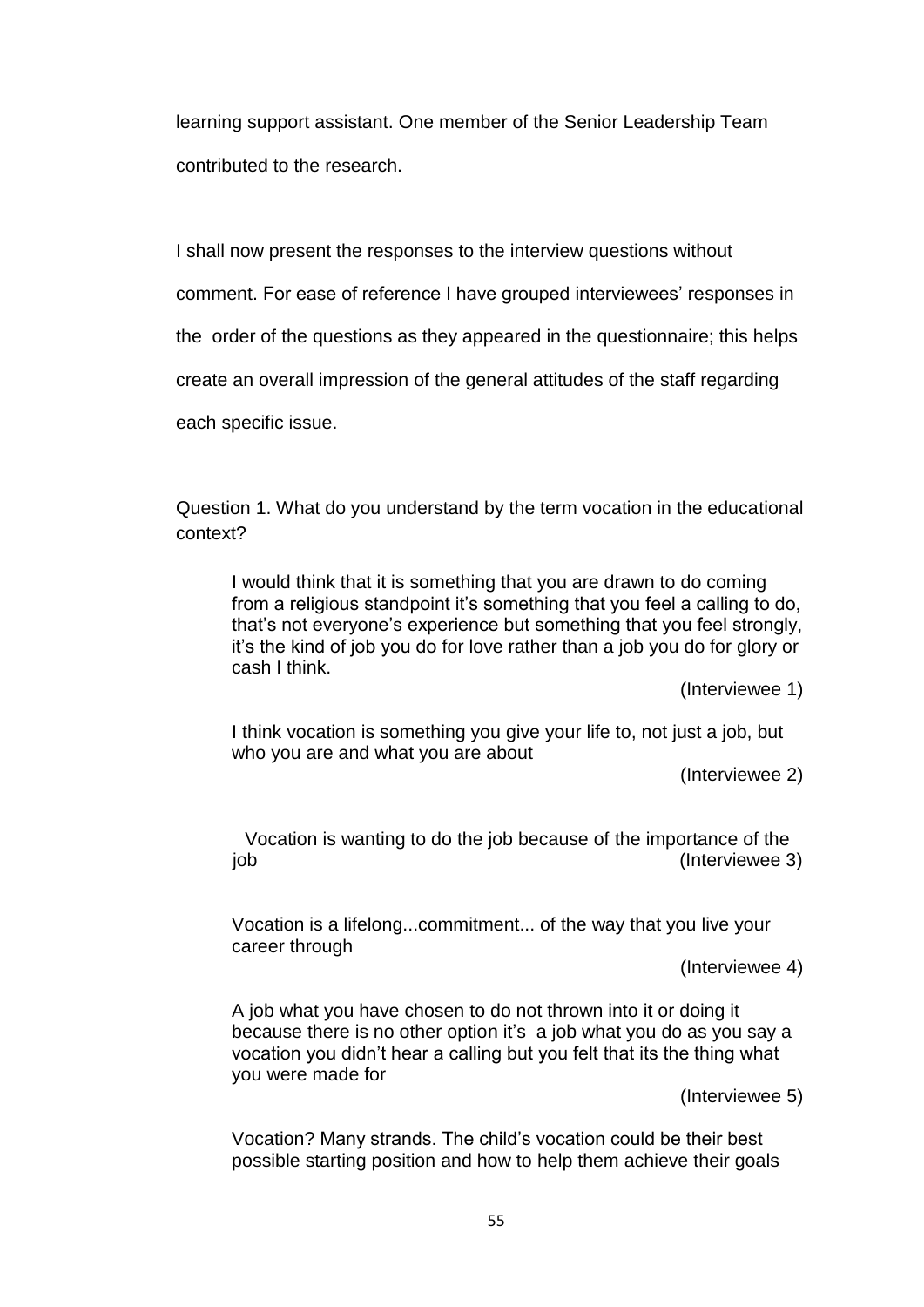through various learning techniques through small groups perhaps? In regards to religious education, supporting their spiritual journey and remembering that the child is a whole child and supporting their various needs; at home in the community... their religious education. (Interviewee 6)

We all have a vocation that we want to play – that's why we 're here. Our vocation with the children and caring for the children – it's our number 1 vocation

(Interviewee 7)

Vocation is something that you love to do and you want to see good results from so... vocation for me would be to see the children really enjoy all the activities that you put out and get excited about what they are going to do and actually achieve an objective from it as well. (Interviewee 8)

Vocation is a lifelong calling, in the educational context it has the same definition.

(Interviewee 9)

Question 2 Pope Benedict said it is the Catholic school's mission to equip the child to live life to the full. What do you think he meant by that?

Erm, I think, as a Catholic school, I think living life to the full would be to have a full life with God. To do everything you can in your life to improve that relationship but also have all the experiences open to you that you possibly can, I suppose.

(Interviewee 1)

Thinking about the child as an all rounder, rather than thinking about academic achievement, thinking about not just written work (Interviewee 2)

Making sure that they are rounded people; that they have the opportunities that we wish for them not what they want with their limited understanding.

(Interviewee 3)

In the way of teaching what the Catholic religion believes you should live your life and encompass that with their education- it would be through the morality of the decisions they make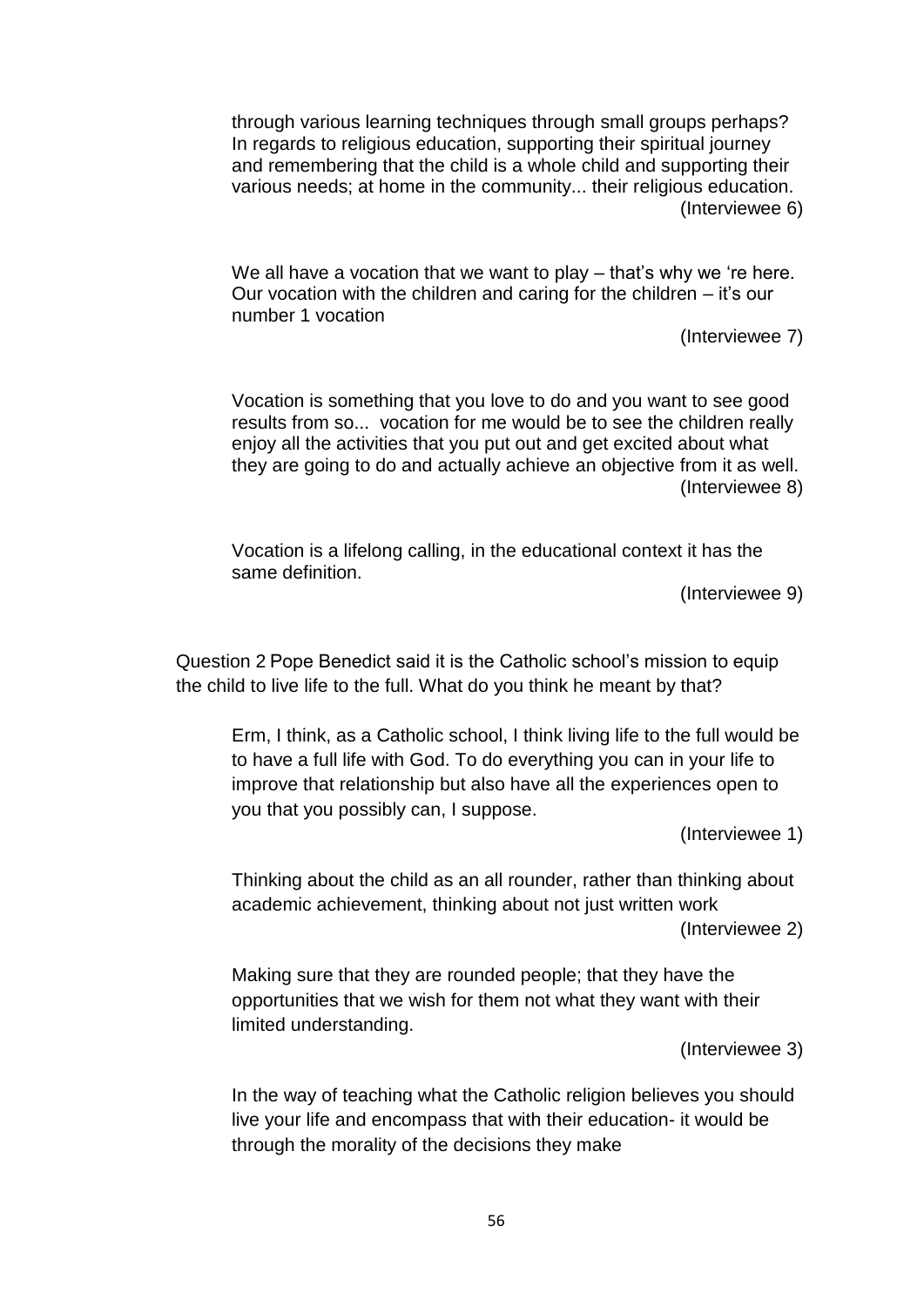(Interviewee 4)

..to bring up well rounded individuals not just focus on the academic side ... spiritual social side of development and that's how we bring up well rounded people

(Interviewee 5)

I think he meant ...I hope he meant in the whole sense of Christianity by being supportive to one another, to our peers, to our friends to our family and everybody else we come into contact with.

(Interviewee 6)

Making sure they reach all their potential that they are comfortable happy is my number one and encouraged to learn with their friends but they are individuals and they need lots of support.

(Interviewee 7)

To enjoy everything they do be it academic, relationships, just their whole being, being healthy,.. living, families, going to church... (Interviewee 8)

To encourage and to embrace the whole of the child in terms of the academics, in terms of wider life and in terms of equipping them to serve their wider communities

(Interviewee 9)

Question 3. To what extent do you feel you are equipping the children to live life to the full? If so, please give examples.

I think I struggled because I think the group of children I have been quite challenging, a challenging cohort to being receptive to those kinds of things. But that's one of my big things and I do try my very hardest so I will talk about real life situations and my experiences, so today we were talking about making friendships at secondary school, because they are talking about transition so they were worried that if you have one certain friend doesn't want you mixing with other friends, you know, what can you do and I sort of shared my experience of that and I think that they know that you have been through the same things that they've been through, that you're a human being, you're not some kind of autobot at the front of the class and that you are teaching them. Erm, you know it's kind of a shared experience and they can feel reassured by it and with my previous class last year that was the sort of dialogue we had quite often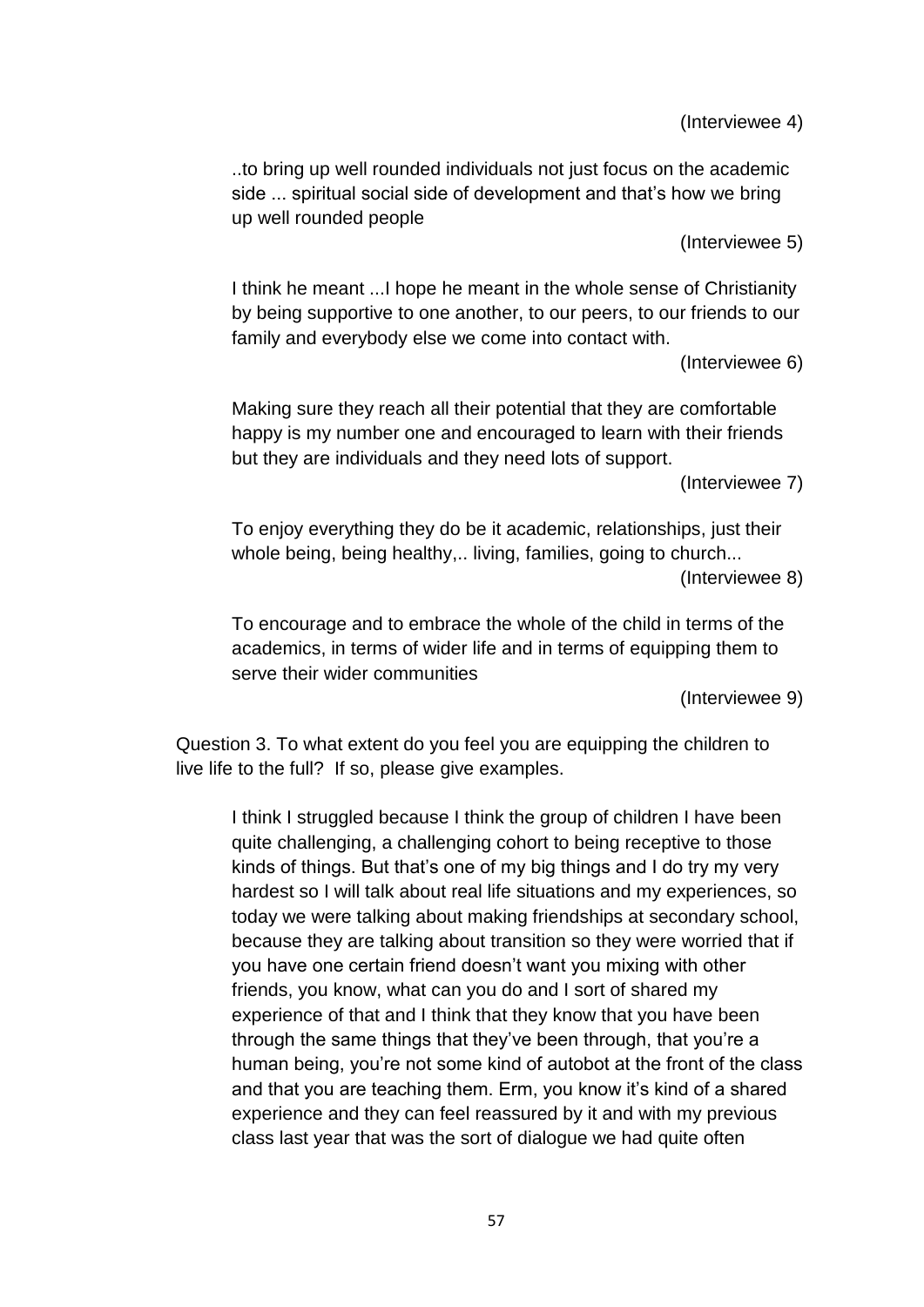because they were more mature and more ready for that so that kind of started earlier I think.

(Interviewee 1)

I think you are restricted slightly by what you know you have to get done in a day; I would like to be able to give more time to those extra things, extra skills for the children. I think I am doing a good job, but I could definitely improve if I was given the opportunity.

(Interviewee 2)

I think we are; we are introducing new things; extending them on their way, we're early years so it's easier to react so if they want to make paper boats I went on the internet and we had a paper boat day; we get to react but we get to broaden them – they don't all go to the same places, we go through those steps and we get them ready. (Interviewee 3)

In terms of what Pope Benedict has asked? Or me and my...? I try to make sure that all the children I teach have the best opportunities they can have and they are treated as equals and they are enjoying the experience of being in school, together as a class and as a community of our own and they are having fun at an age appropriate level and enjoying their life...they are only little... to equip them for life and to make sure they are having fun

(Interviewee 4)

We're not focussing on the well rounded individual.. we're focussing on the academic side making sure that we meet targets and tick boxes and to fit all the other bits in we don't have enough time to develop their spiritual side, their social skills, interacting with the children

(Interviewee 5)

In the nursery setting we do low key every day celebration of being ourselves. We do formal prayer time and talk about family, home life, different communities, different ethnic groups and how we all pray together.

(Interviewee 6)

I hope I am in the line that if the children are unsettled they will naturally come to me and they know that I will give them the time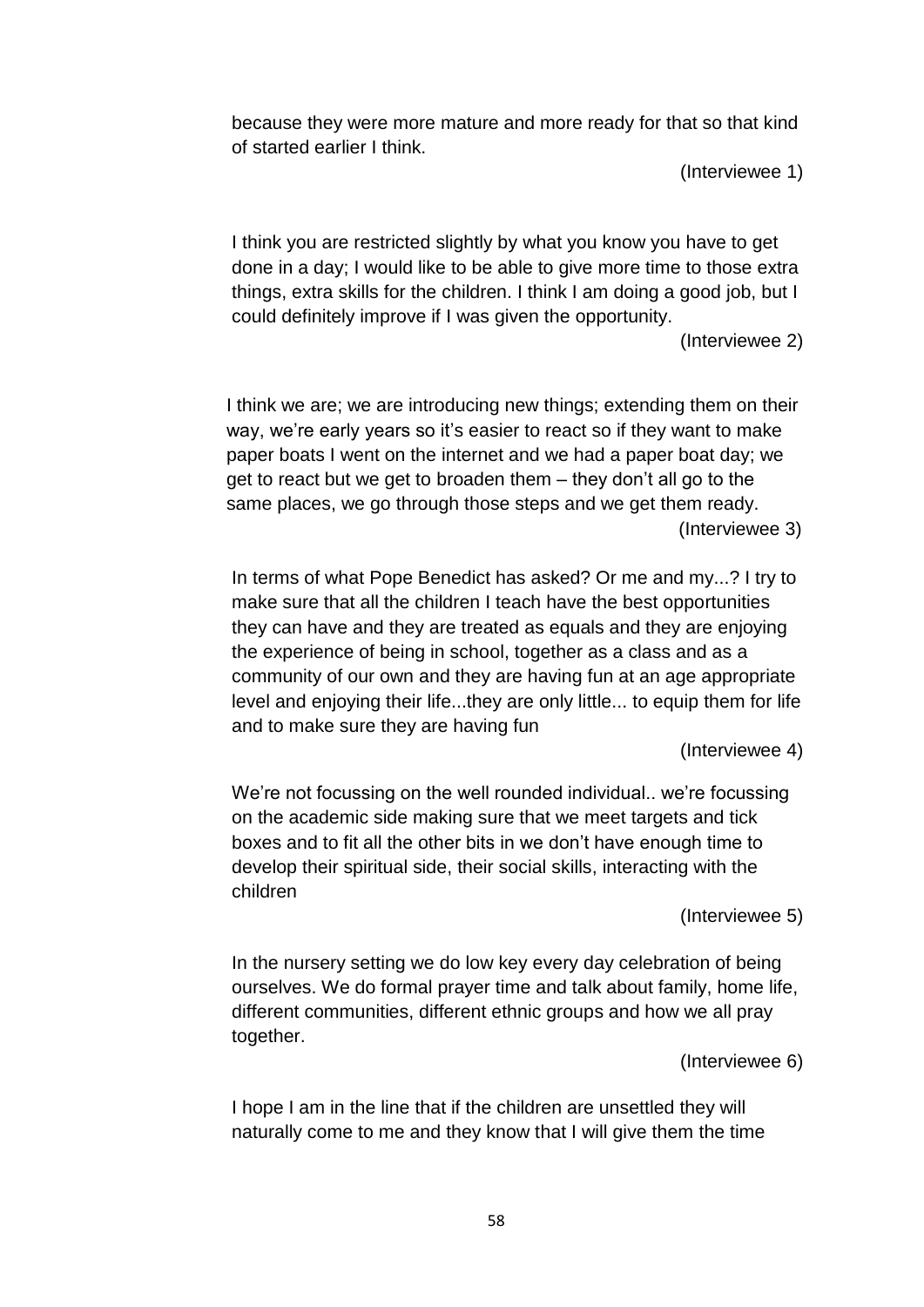(and cuddles if needed) which in the nursery setting is needed at all times

(Interviewee 7)

I think I am really good at that, what I enjoy is seeing the children achieve; I get great excitement if someone suddenly learns how to...I don't know.. Sound out their word box...I would be really excited about that and the child will know I am pleased and the child will be excited to carry on and be confident in their learning.

(Interviewee 8)

It's hard to define to what extent but I think I am mindful of encouraging the development of the emotional and social aspects of the child through the extra-curricular things that we run through the volunteering opportunities in our local community in other schools making links there. Through P4C lessons as well and your everyday practice being available to the children when they need you. (Interviewee 9)

Question 5 Do you think that the school has supported you personally? If so, in what way? If not, why?

I've felt quite well supported, I've not been through major things but there have been a few things e.g., relationship breakdowns or family illness or worries and I felt that like if I needed to ask for time or I needed to that I could, but at times, yeh, I think that would have been given begrudgingly; I don't feel that anymore but earlier in my career, I did feel that but I don't feel that to be the case now.

(Interviewee 1)

I feel lucky I was well supported, I had quite a tough NQT year last year, I think it helped that my mentor was also a friend it wasn't so much somebody who was higher up, it was somebody I could talk to. (Interviewee 2)

Yes, they do, they do support; I may not agree with the decisions they've done for me but it doesn't mean they're not supportive; they do want you to improve YES and we're adults so the onus is on us in lots of ways but if you want an opportunity in this school you can have it

(Interviewee 3)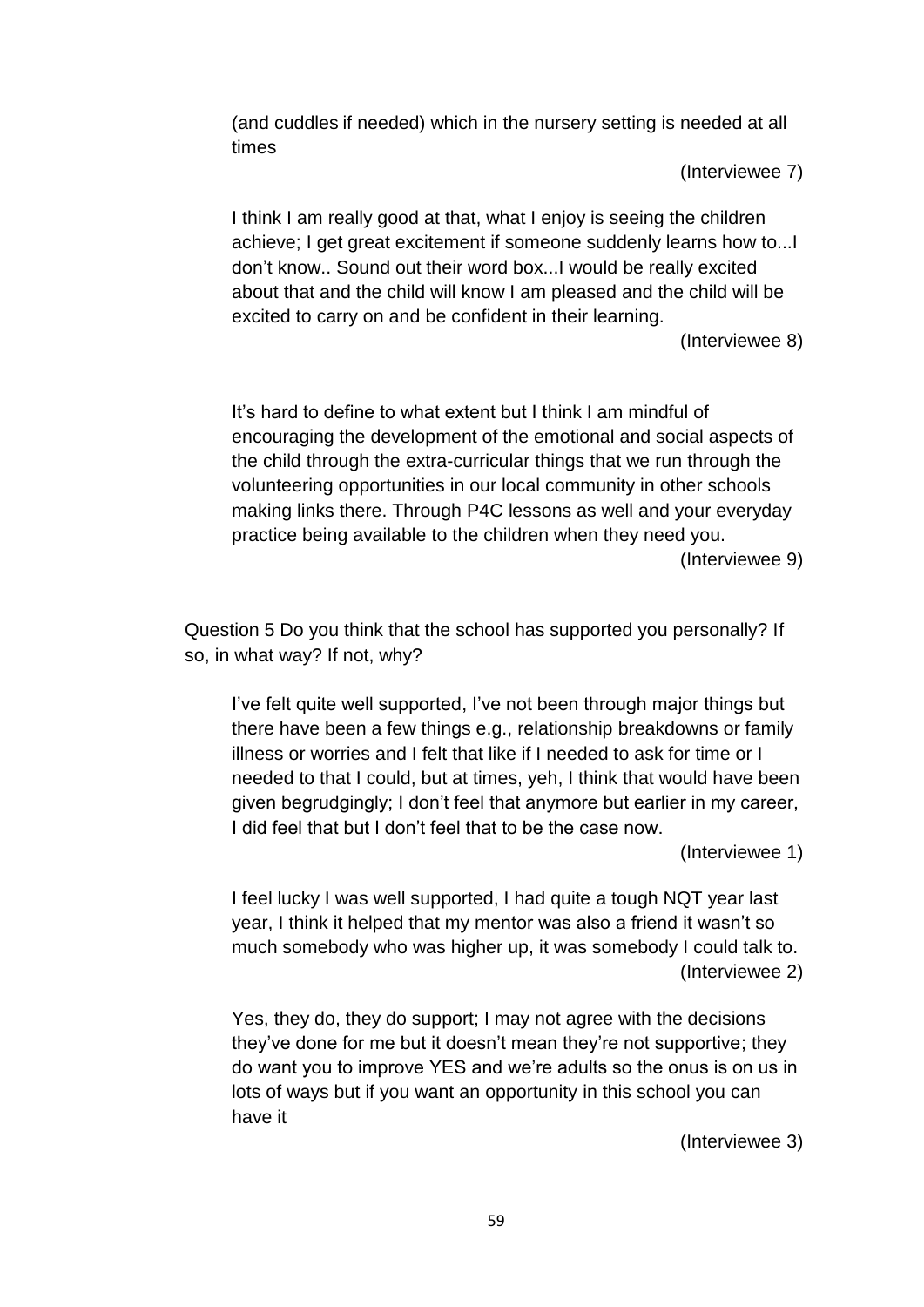Yeah I think everyone here wants to help you out if you are a bit upset about something if you have had a bad day or something, personally relationship problems, children problems... anything that's a problem outside these four walls I feel that there are people who will be a shoulder to cry on or a voice of opinion or advice.

(Interviewee 4)

The school is trying to support me in a way by booking in courses for CPD development but to me it feels like we're ticking boxes because there isn't anything they can offer me to further develop my career and that's it. The key stage managers are not supporting as they are meant to be supporting they are just there as a figure head not getting involved in any organisation which is connected with me or my class

(Interviewee 5)

Yes in lots of personal ways they have but sometimes it's as a second thought.... yes and no to that question.

(Interviewee 6)

100%. No, 110% while Jack's been ill

(Interviewee 7)

To a certain level it's ambivalence – I've never felt unsupported, I've never felt that any extra has gone into supporting me

(Interviewee 8)

Over the many years I think they have in some aspects supported me with family issues. I feel that as a small school I feel they could have done more to help more staff, perhaps... sometimes... it is difficult to see everybody's plight.

(Interviewee 9)

Question 6. Do you think you have been encouraged by the school to live out you vocation? If so, please give examples

Yeh, I think I've been professionally been encouraged; so, I didn't really know what my 'niche' was and I was given the opportunity to test out different things and then came across the philosophy, the P4C side of things and was encouraged to develop that as a something that was going to benefit the school; but as I was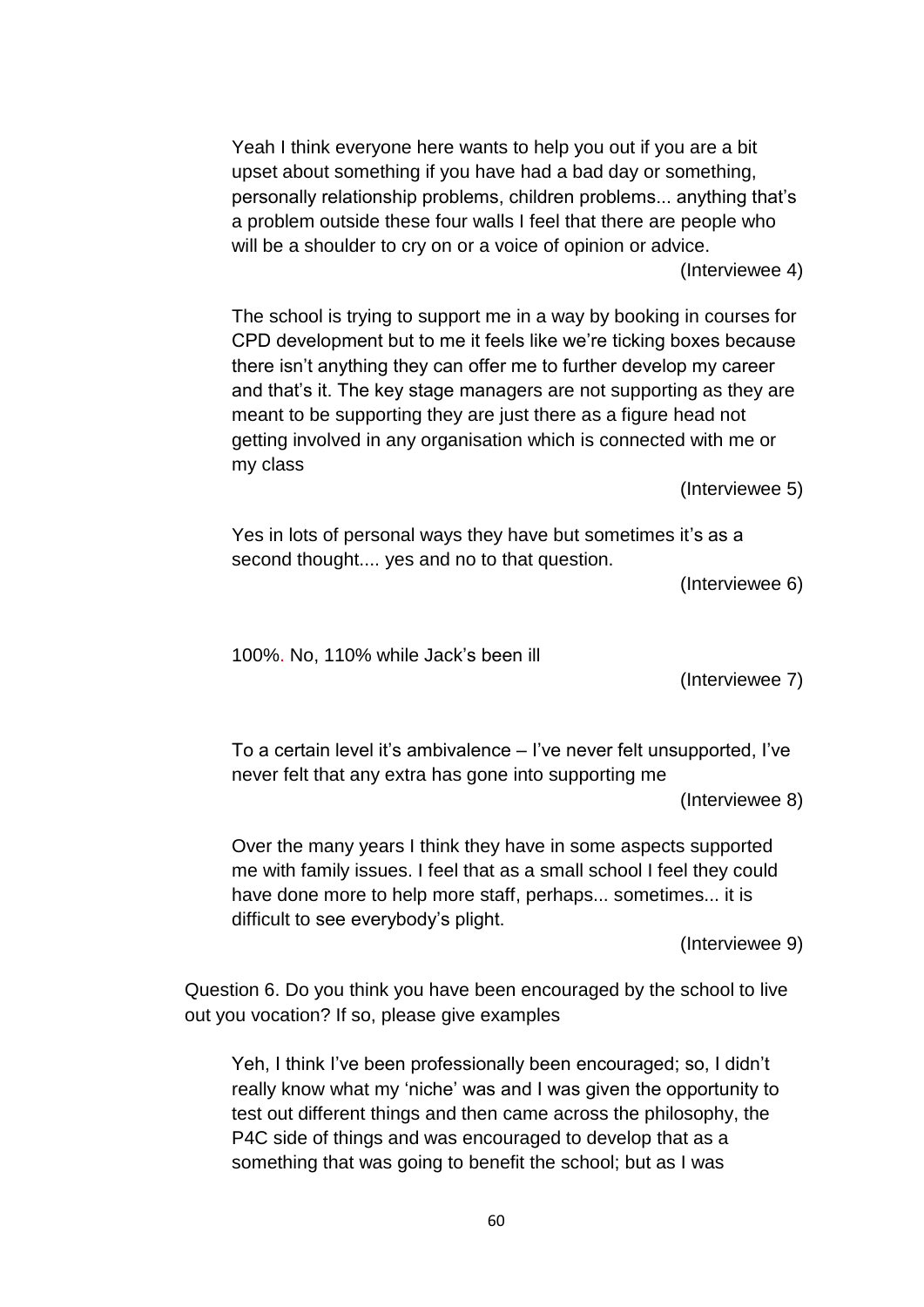interested, I was allowed that kind of freedom that I was going to do and I was going to explore a few things I wanted to do before I found that for myself.

(Interviewee 1)

I think you are definitely pushed to do your best all the time, but I don't know if it's always doing your best for the children always, it's about results but vocation for me is about academic plus everything else and I think that could be pushed more.

(Interviewee 2)

Mmm to live out my vocation...I suppose... I don't think I want to be a good teacher, I want to do it part-time; I've been allowed to albeit, it's not ideal from their point of view I not a .. and I've done well with that I've taken on other responsibilities eg ICT due to my knowledge (expertise- interviewer) and elected to go with that, I haven't had that 'I would like to do this'. They do think and I do think that it is right to get your classroom practice right and that's my vocation it's the classroom and not management so being left to do that is my ideal. The fact that I don't have to do and it's not expected to go on...is that to give support and to help each other is what we do but the opportunity is there to grab it. Ok if you need to do a staff meeting you can put it on your CV. I'm happy with what I am doing and I want my classroom teaching to be good and you are allowed to do that. (Interviewee 3)

Yeah I think I am encouraged to do the best that I can do and so a bit like the children, I am praised for the things that I am doing well and thanked for the things that I am doing well and that helps you want to do more and want to achieve and want to be better at what you do. I think that every year I get better at what I am doing and the people who help me make me feel better about my future in this school (Interviewee 4)

Maths is my area of expertise...I didn't chose it....Obviously I came to like it but it's not what I would have chosen it would probably have been history

(Interviewee 5)

Yeah, I think so because if ever I have wanted to .. learn to do something new I've always been allowed to do it and I think as well I've been in the school for 20 years and I think my job has changed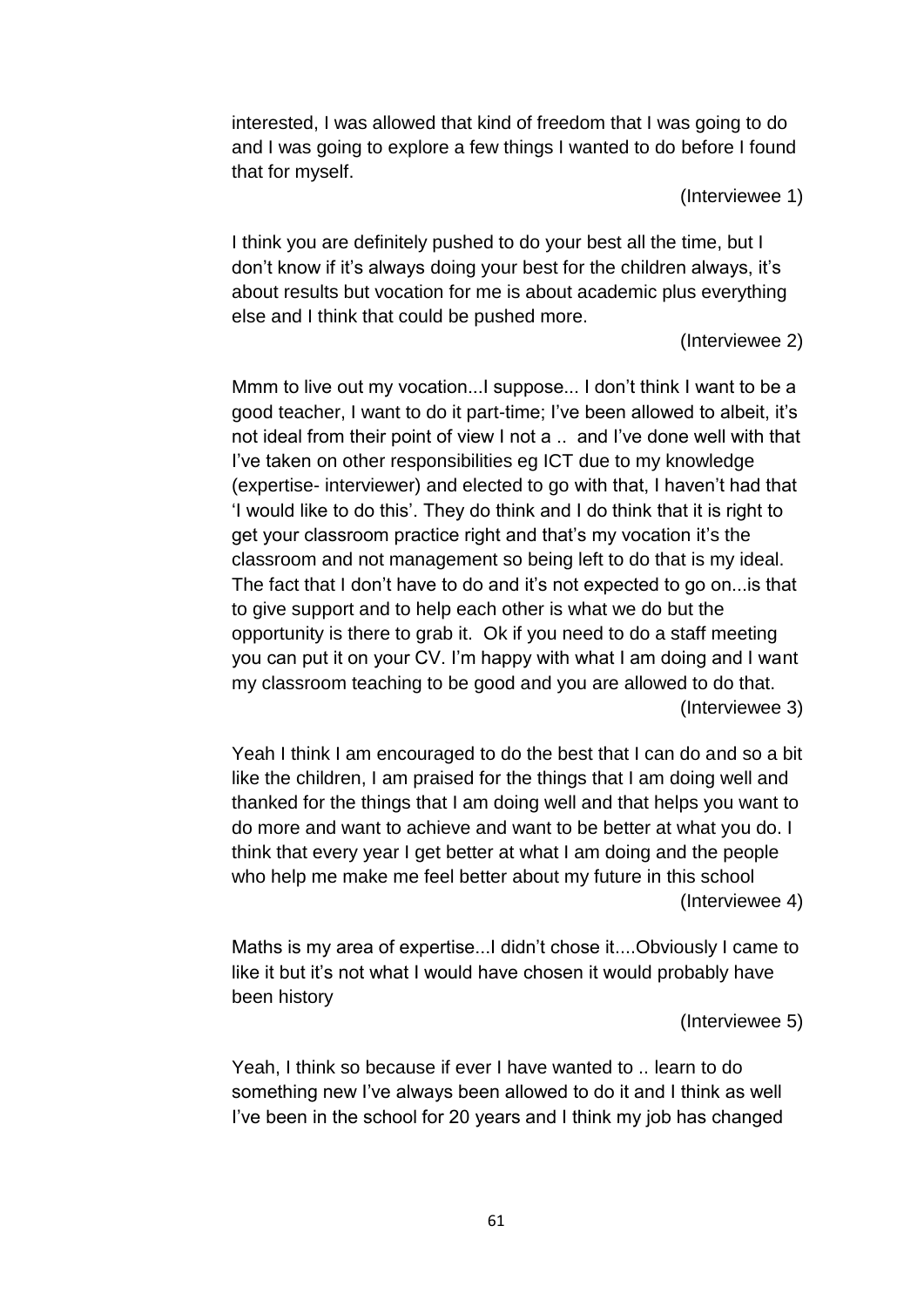since being in Nursery to what I am doing now. That's probably why I am still here because I haven't done the same thing for 20 years.' (Interviewee 6)

Yes as I was an lsa then I was upped to a nursery nurse but with working fulltime I have been left on my own... to my own devices so another bit of support would help

(Interviewee 7)

...my own vocation? I feel I have done that independently not necessarily in the school, in the church community and the parish definitely.

(Interviewee 8)

I think I have been given a lot of rope to pursue the passions I have with music, with the extra-curricular with the sport and I've never felt hindered by that in any way

(Interviewee 9)

Question 7 Do you have any other thoughts about the place of vocation in school?

I don't think that that is a particularly a word that I er, we would use, er as part of the Come and See we talked about Holy Orders in year 6 and we talked about vocation; when the children used that term they weren't really sure what it meant so we did spend some time unpicking what that meant in the Catholic sense but also what vocation meant in er the workplace sense; so I don't think it is something I am particularly familiar with and my class were not familiar with it as a concept this year.

(Interviewee 1)

No, not really sorry.

(Interviewee 2)

It's a tricky one, vocation because it can't be the same for everyone – teaching is my vocation, I'm very lucky I'm not reliant on the money; I'm not reliant on working here I can get a job elsewhere and I can get a job out of the industry, I've got experience (from other areas) I want my day to be fulfilling which is what I get. So going to another school where I'm not getting that so...it's... trickier. Vocation is tricky because other people have less choices, money worries whereas I ...I've been lucky to have nothing but choices.

(Interviewee 3)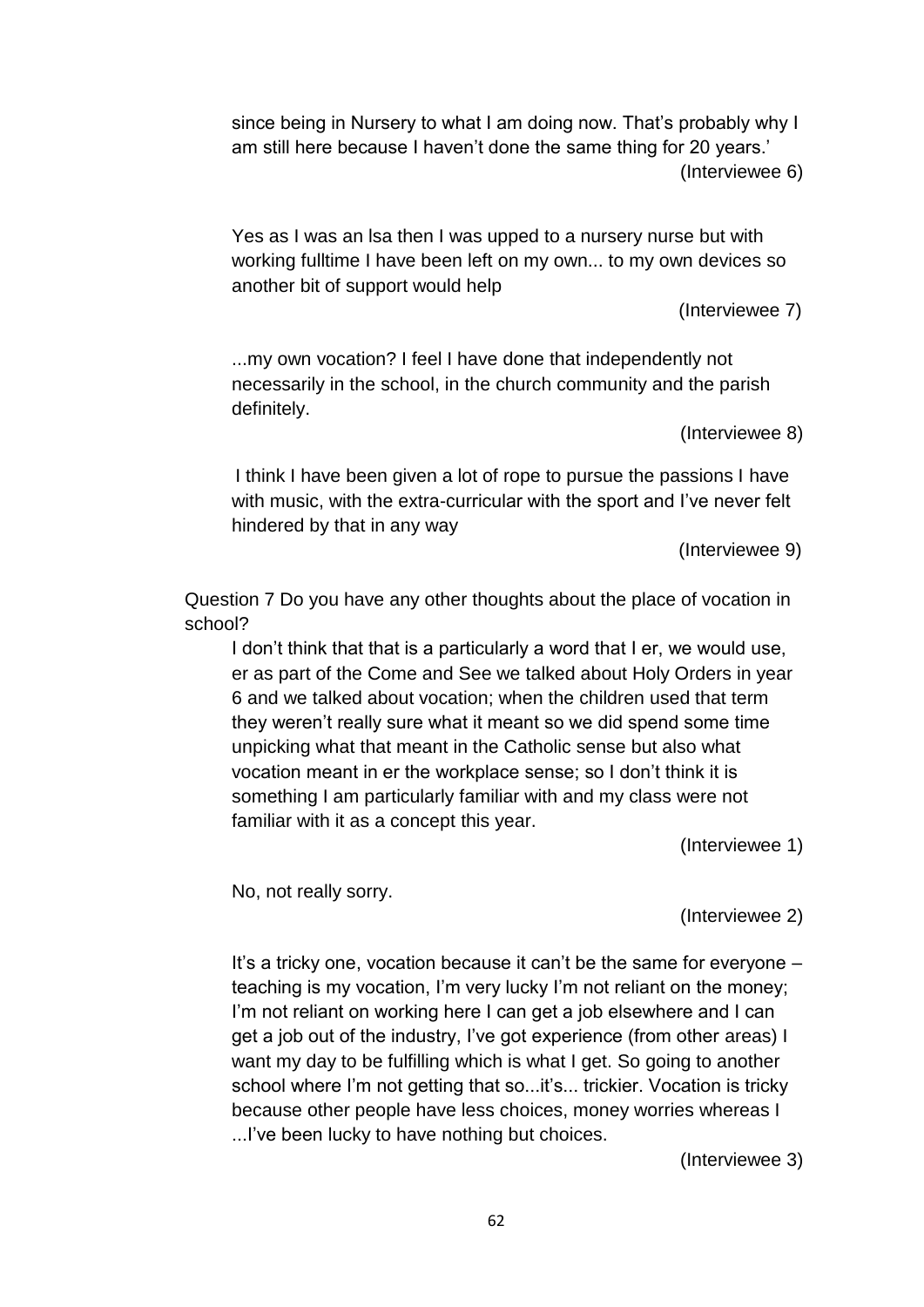The teacher has to be supported all around to support well rounded children the teachers need to be made to feel wanted, important....not just important when it suits the school because you need to do reports or you need to give in data..that you are needed all year round that you are doing a good job...not just oh yeah we like you...to have a good chat with teachers not an on the surface chat to show you are interested in what they think and how they feel; it's just 'how are you' 'yeh fine' and you've ticked your box and that's it, you know – 'I've done my developing bit' kind of thing and to help them develop and encourage them. If they need to move on or to offer their services because they have outgrown the place where they are...you know to be made aware that you are good and you can do whatever you really would like to do.

(Interviewee 5)

I think they could offer more training opportunities with regard to spirituality for all levels of staff and that in turn would gain the children to get a better access to all our issues.

(Interviewee 6)

No, no I haven't

(Interviewee 7)

No, not really.

(Interviewee 8)

No, I think its a part that never gets its own special attention even at this stage I think we need to start them thinking about what they want to be or where they want to go with their lives or how they make those steps there because if you start it in year 9/10 it suddenly becomes all too real and all too soon and then it would be nice if there was a bit more of that going on there was a point when we were inviting adults in to talk about how they got to where they are and what goes into their jobs and things like that that would be good. (Interviewee 9)

In this next section I will go on to compare the findings of the questionnaire

and the interviews and differences; analysing and interpreting the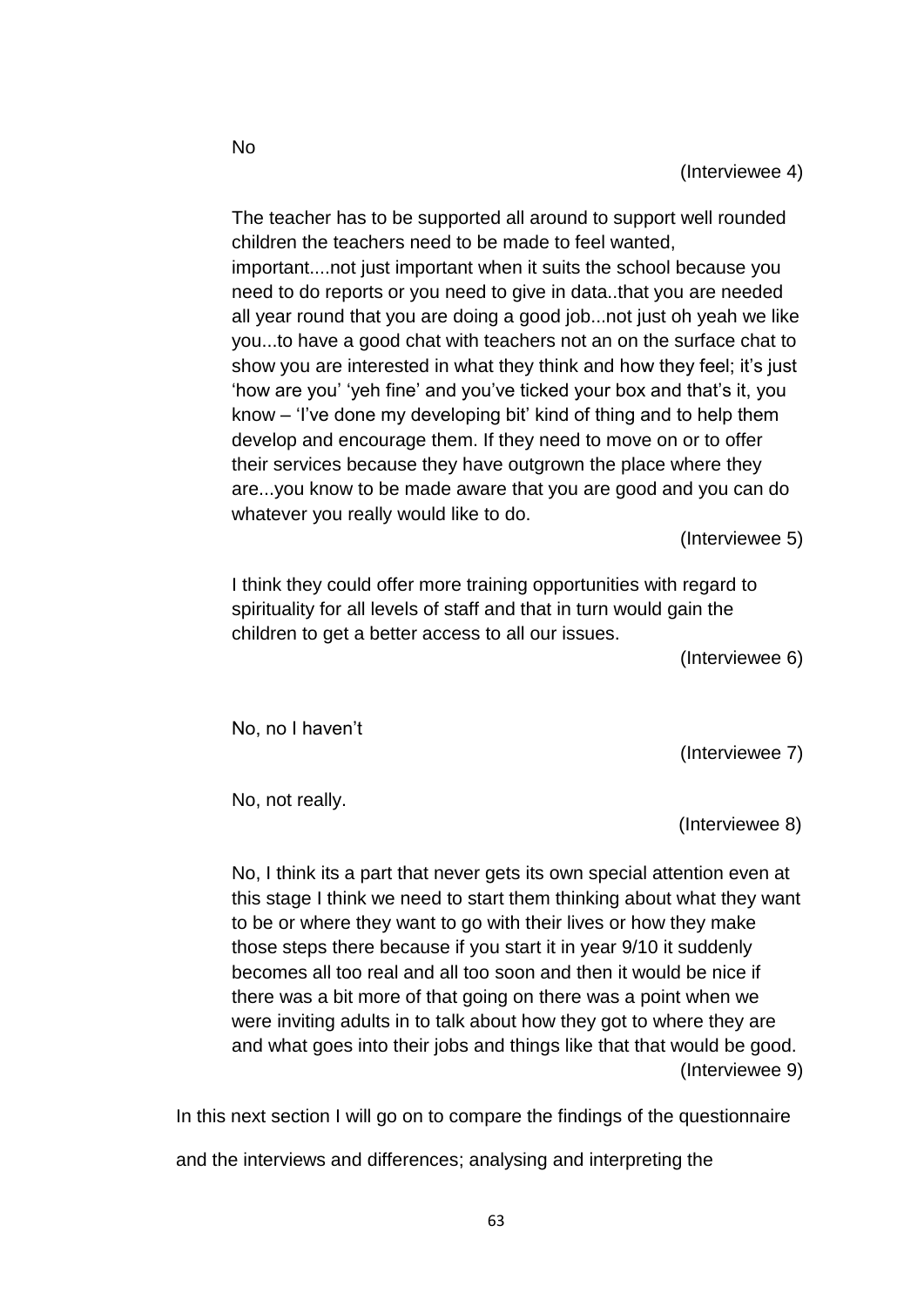responses and highlighting the differences in perception between the learning support assistants, teachers and senior leaders.

### **4.3 Analysis and interpretation**

In order to examine and interpret the results of this investigation, I shall revisit the four themes set out in the Literature Review in Chapter Two. This will provide a basis for a methodical analysis. The four themes were

- (i) vocation,
- (ii) spiritual capital,
- (iii) sustaining one's ministry and
- (iv) school ethos

A pervading theme throughout will be implications for leadership within a Catholic school.

### **(i) Vocation**

The hypothesis for this research was to test the assumption that the members of staff in the school under study were aware of the notion of vocation and its importance in sustaining teachers in their ministry. In Chapter 2, there was an exploration of what the sources have to say about vocation. The notion of vocation and its roots in the sacrament of baptism were examined in the light of the cornerstone of all Catholic education, the teachings of Jesus Christ. The foundational text, cited in the title being,

I have come in order that you might have life – life in all its fullness. (John 10:10)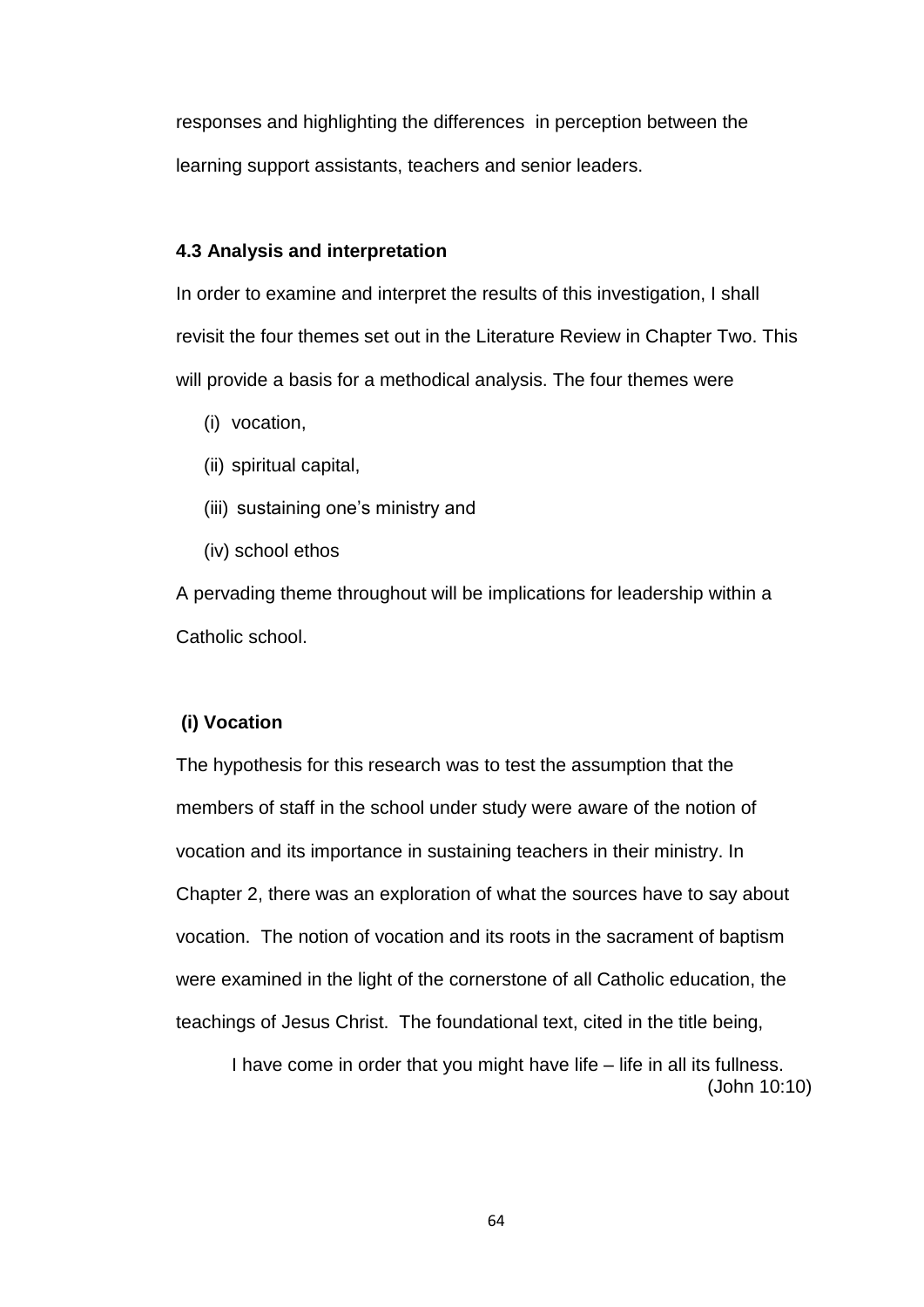While not explicitly mentioned, it was implicit from the both the questionnaire results and from the tenor of the interviewees that Jesus Christ was at the centre of their lives.

The sacramental perspective is, therefore, linked with the Universal call to holiness referred to previously (in *Lumen Gentium*) In that, in order to be "called to the fullness of Christian life," the individual Christian must make a firm commitment to the radical call to discipleship received in baptism.

(Lydon; 2011)

In answer to the question 'What do you understand by the term vocation in the educational context?' The responses showed that the concept of vocation was well embedded within the staff's sense of ministry. For example, in response to statement 2.1 (see Fig. 4.1) of the questionnaire an overwhelming majority of participants 77% (6 out of 9) either agreed or strongly agreed that the school promotes teaching as a vocation among its staff.

Only 1 respondent disagreed (11%) and one was uncertain (11%). Also, in answer to interview question 1: **'**What do you understand by the term vocation in the educational context?' That notion of vocation rang out from the recurrent terms and themes in the responses. Phrases such as 'A lifelong calling', 'a thing you love to do', 'the thing that you were made for' illustrated perfectly that deep rooted understanding. It was clear that the term vocation had significant meaning for many of the participants; for further elucidation, please see the full transcript of comments earlier in Chapter 4.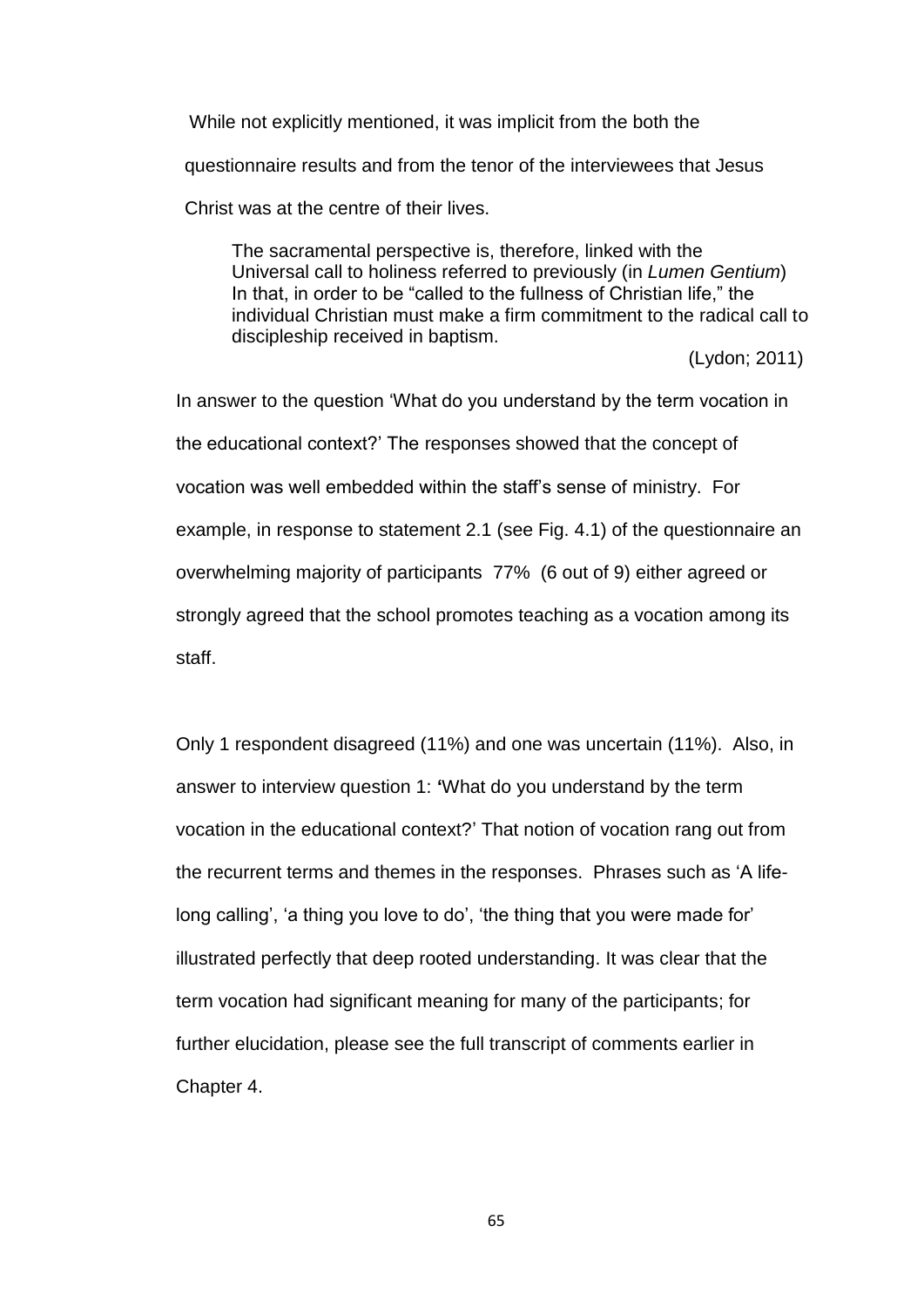The understanding of the concept of vocation was well summarised in the comment

> '(Vocation is ) A job what you have chosen to do not thrown into it or doing it because there is no other option ......but you felt that it's the thing what you were made for'

(Interviewee 5)

In order to sustain this aspect of teachers' ministry, leadership teams must continue to foster and to maintain the profile of the notion of vocation through staff meetings and INSET days. Opportunities to speak about and reflect upon vocation will support and promote vocation as a living part of the school's story and build up the deposit of spiritual capital; the next heading that was addressed in the Literature Review.

### **(ii) Spiritual Capital**

The second theme outlined in the Literature Review was spiritual capital. It is evident from the previous paragraph that the school enjoys a rich deposit of knowledge and understanding of the notion of vocation from the results of the investigation. One way spiritual capital can be built up by individual teachers is by reflecting on the primary sacrament, baptism. In Chapter 2 it was discussed that by virtue of our baptism, Catholic teachers have a vocation to fulfil in their daily working lives as priest, prophet and King *Lumen Gentium* (1965: para 31). From the data gathered during the investigation, it was evident that participants had an implicit understanding of their mission. In response to the question, 'Pope Benedict said it is the Catholic school's mission to equip the child to live life to the full. What do you think he meant by that?' the participants confirmed their understanding of the model of Christ and his teachings as the foundation of their ministry.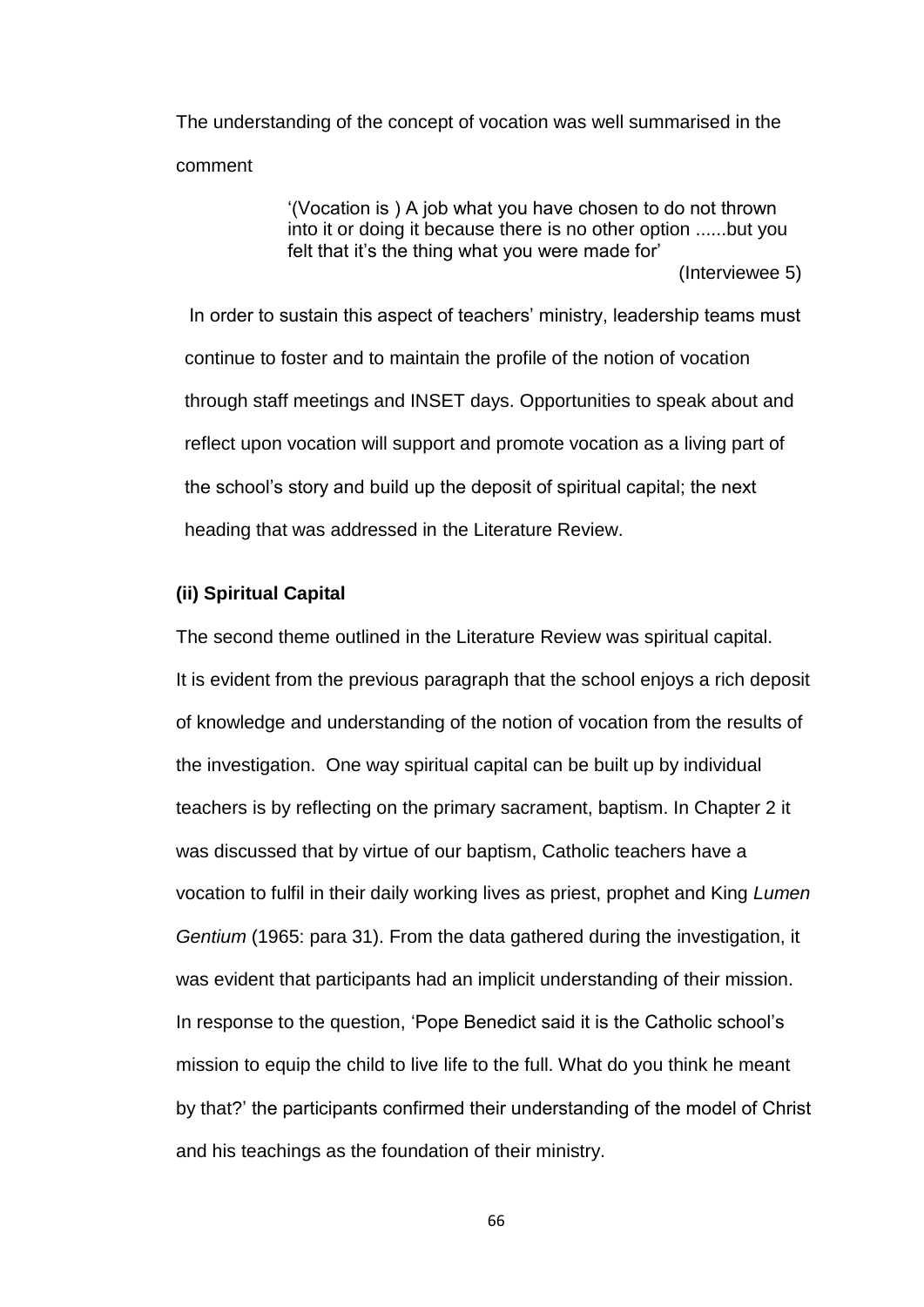*..* he meant in the whole sense of Christianity by being supportive to one another, to our peers, to our friends to our family and everybody else we come into contact with.

(Interviewee 6)

To enjoy everything they do, be it academic, relationships, just their whole being, being healthy,.. living, families, going to church (Interviewee 8)

Lydon (2011) explored the notion of the uniqueness of the teacher's ministry

encapsulated in the idea of incarnating Christ himself in the classroom;

echoing *Gravissimum Educationis* n8 1965

Teachers, by their life as much as by their instruction bear witness to Christ the unique Teacher

Again the notion of being Christ in the classroom or of fulfilling your kingly

role as part of your baptism was implicit in the responses given during the

interviews. Such concepts were tempered by the reality of work pressures in

contemporary education as is borne out by the following quotes.

I think I struggled because I think the group of children I have been quite challenging, a challenging cohort to being receptive to those kinds of things (life and faith). But that's one of my big things and I do try my very hardest so I will talk about real life

(Interviewee 1)

I think you are restricted slightly by what you know you have to get done in a day; I would like to be able to give more time to those extra things

(Interviewee 2)

The data from the results also confirmed Grace's notion that lay teachers

(i.e. without the benefit of the charism of a teaching order) now only have

their own spiritual capital, based on their on their personal experience, to

draw upon.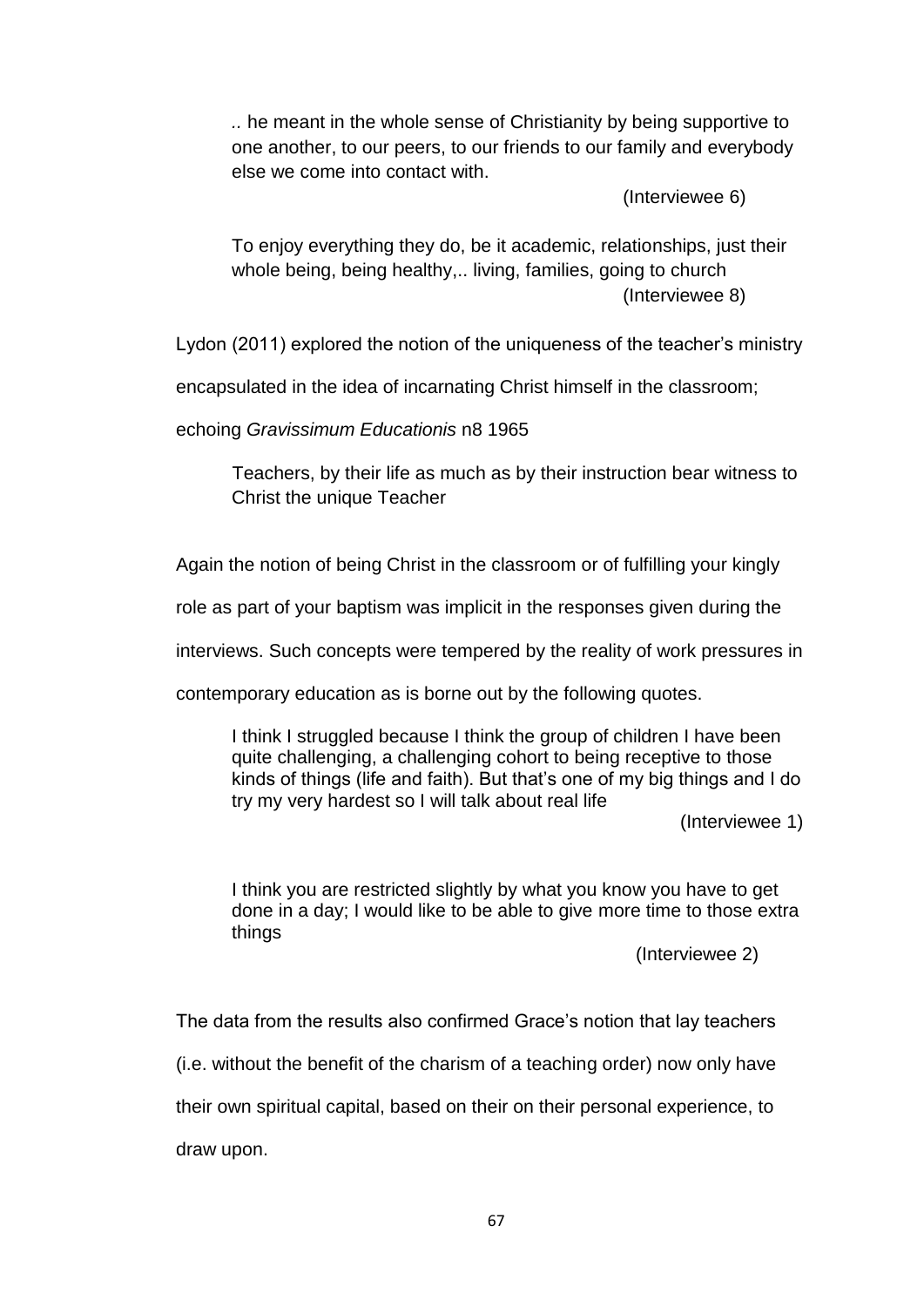*..*my own vocation? I feel I have done that independently not necessarily in the school, in the church community and the parish definitely.

(Interviewee 8)

The results of the questionnaire demonstrated that the spiritual capital was being built up by the school's leaders. In response to statement 2.1 of the questionnaire an overwhelming majority of participants 77% either agreed or strongly agreed that the school promotes teaching as a vocation among its staff. Only 1 respondent disagreed and one was uncertain.

The implications for leadership appear to further develop the spiritual capital by finding new ways to re-articulate the call to teach.

### **(iii) Sustaining One's Ministry**

The questionnaire attempted to elicit information regarding the school's ability to support staff in sustaining their sense of ministry. For example, in answer to statement 2.4 'This school provides opportunities (e.g. INSET, Continuing Professional Development, peer mentoring) to sustain the staff's sense of vocation', 5 out of 9 agreed (56%) of which 1 out of 9, (11%) strongly agreed. Many responses at interview chimed with these findings.

Yeah, I think I've been professionally been encouraged; so, I didn't really know what my 'niche' was and I was given the opportunity to test out different things

(Interviewee 1)

Yeah, I think so because if ever I have wanted to ...learn to do something new I've always been allowed to do it

(Interviewee 6)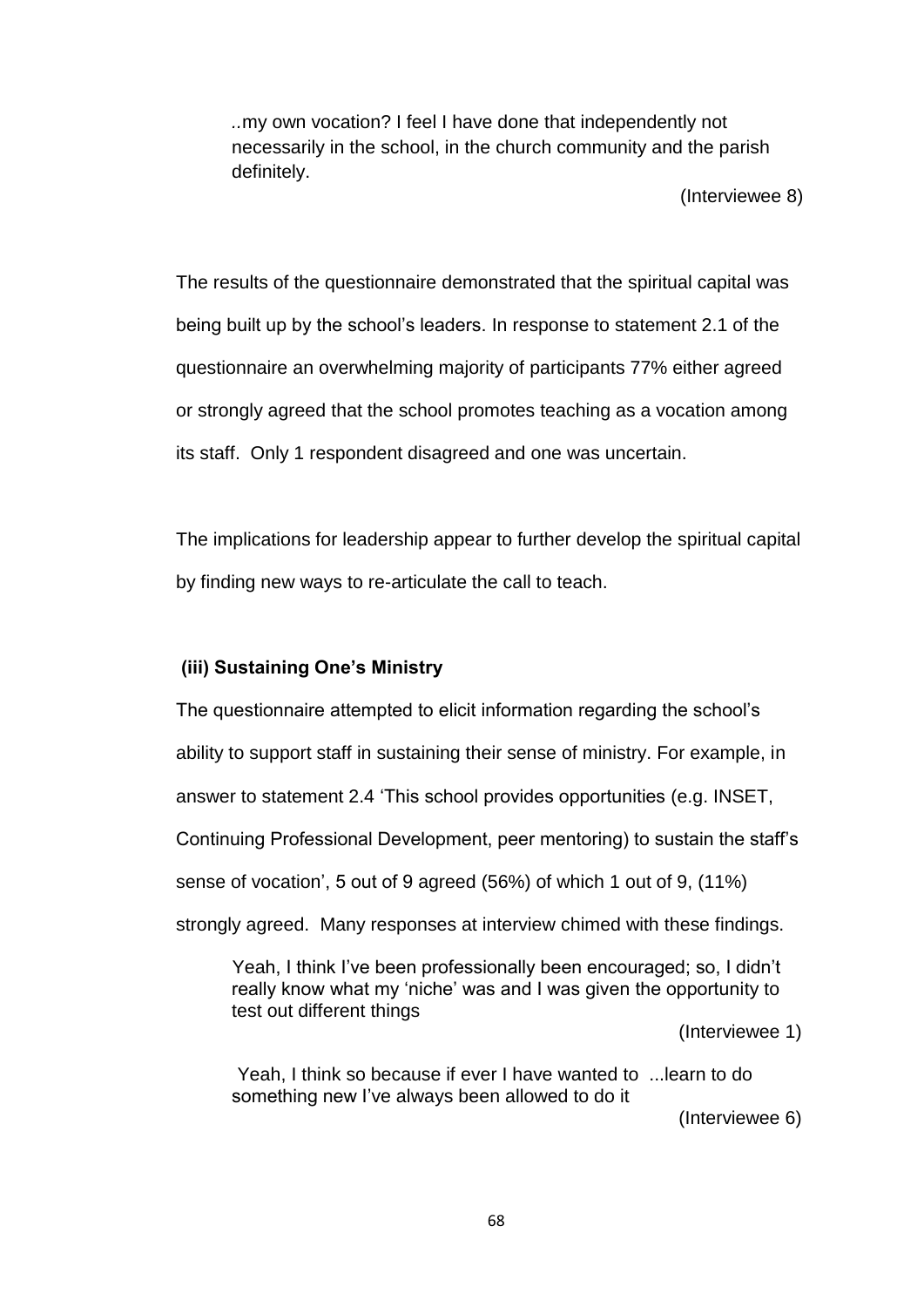However, during the investigation it became apparent that not all

participants shared the same views, one interviewee , perhaps unwittingly,

highlighted the necessity of school leaders to 'prepare the soil for the seed'

(Gallagher 2001) for all members of the school community.

I think they could offer more training opportunities with regard to spirituality for all levels of staff and that in turn would gain the children to get a better access to all our issues.

The data also confirmed Bollan's (2007:14) theory that for teachers there is a fraught interface between a faith commitment and a demanding professional life in an increasingly secular environment.

One participant commented that the vocational side e.g. the spiritual and

personal development of staff was not a high priority in the focus school.

I think you are definitely pushed to do your best all the time, but I don't know if it's always doing your best for the children always, it's about results. But vocation for me is about academic plus everything else and I think that could be pushed more.

(Interviewee 2)

*..*we're not focussing on the well rounded individual.. we're focussing on the academic side making sure that we meet targets and tick boxes and to fit all the other bits in we don't have enough time to develop their spiritual side, their social skills, interacting with the children.

(Interviewee 5)

The findings of the research also bore out the idea put forward by Stoll

and Fink (1995)

The leadership of the principal in shaping culture is highly significant. (Murphy & Fincham; 2014: 4.2)

which leads neatly into the discussion to the fourth and final heading

'School Ethos'.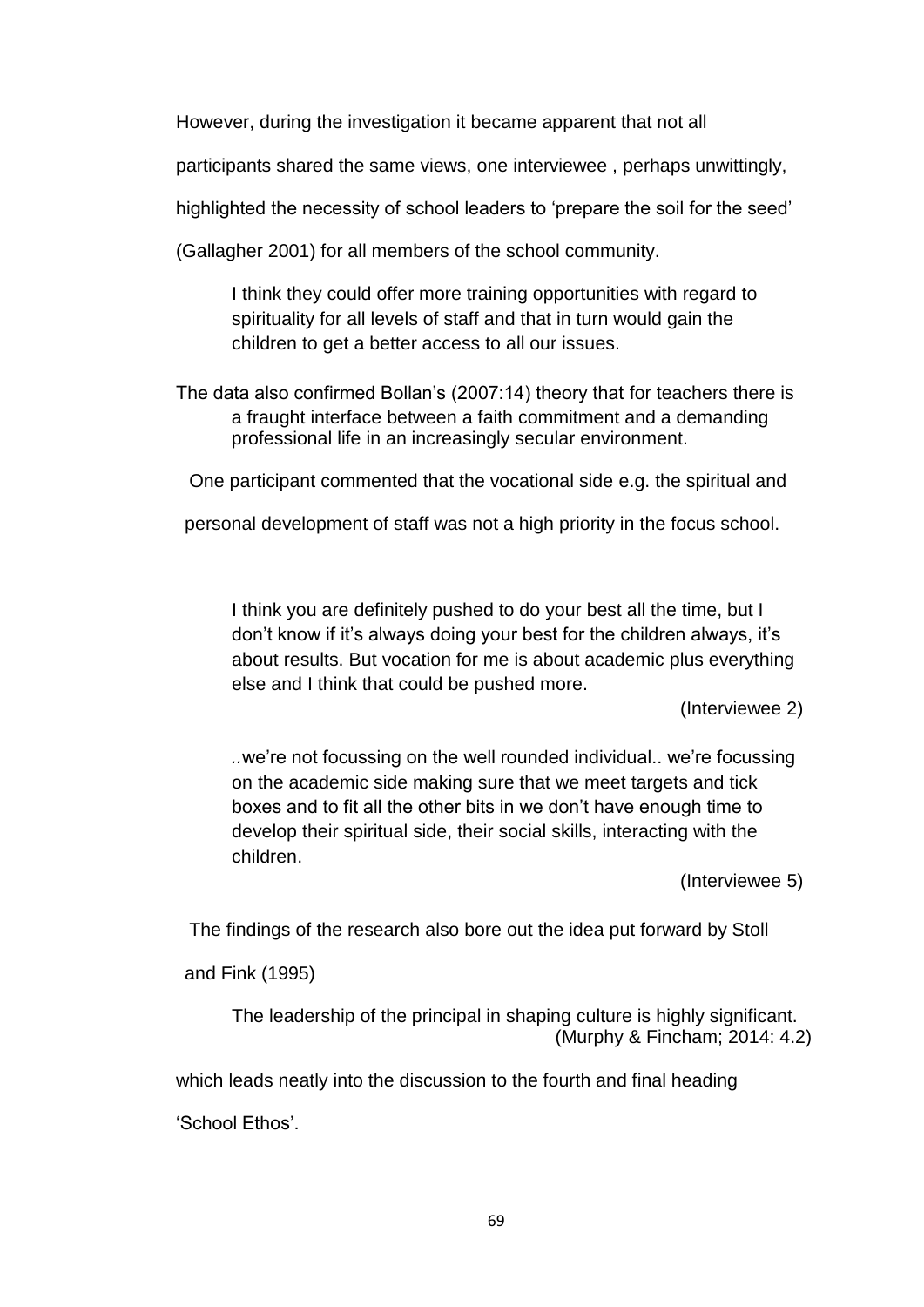### **(iv) School Ethos**

From the data gathered from the research it was evident that the pressures mentioned in Bollan (2007:14) were also at play in the focus school. In answer to the statement, 'This school actively promotes the spiritual formation of staff', 6 out of 9 (67%) were either uncertain, 5 out of 9, (56%) disagreed,1 out of 9 (11%). strongly disagreed (See Figure 4.5 as an illustration on p6).

These views were supported by the responses at interview. When posed the question during the interview 'Do you think you have been encouraged by the school to live out your vocation?' the replies included

...my own vocation? I feel I have done that independently not necessarily in the school, in the church community and the parish definitely.

(Interviewee 8)

..vocation for me is about academic plus everything else and I think . (Interviewee 2)

In Chapter 2, the types of cultures within schools as categorised by Handy (1993) were examined and as a teacher/researcher with insider knowledge, I would say that the predominant culture in the focus school was 'Zeus' culture. Handy described this as a culture where centralised power is a key ingredient and to get on the teacher had to have a personal relationship with the head. In the focus school, the management structure was pyramidal rather than flat. The senior leadership team consisted of 3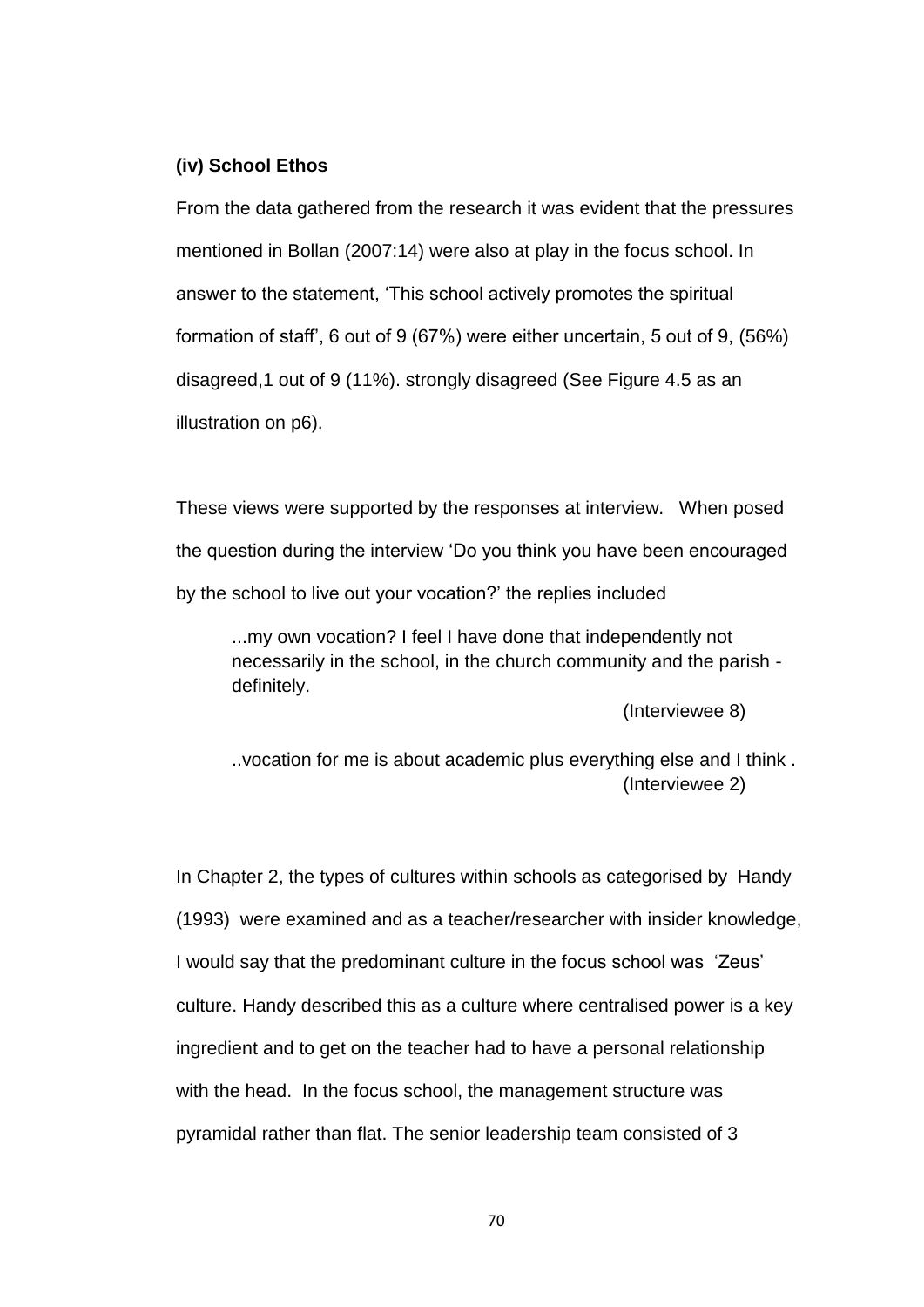members; only one of whom was class based; two were practicing Catholic and one was a person of no faith. Spirituality did not 'ooze' from the senior leaders, as it had done in the past under previous heads and, for some respondents in the interviews, teacher formation and building up the spiritual capital of the school was seen as simply another box to tick. Two participants commented

For staff there was prayers on Monday, put it as 'we've got to do this

(Interviewee 1)

It does seem it's lip service and we really need to delve into spirituality a bit more

(Interviewee 2)

That thing we do on a Monday morning when we first do a prayer or a reading... to me it's just to go through the motions...nothing deeper behind it

(Interviewee 5)

The responses in the questionnaire corroborated these findings.

For example in response to statement 2.2 'This school actively promotes the mental well-being of staff', there was a significant minority 44% (4 out of 9) who disagreed and a slight majority 56% (5 out of 9) who were uncertain, giving a largely neutral or negative return. Also, in response to statement 2.3 'This school actively promotes the mental confidence of staff the majority 5 out of 9 (56%) either disagreed (44%) 4 out of 9 or strongly disagreed (11%) 1 out of 9, the majority of responses being negative.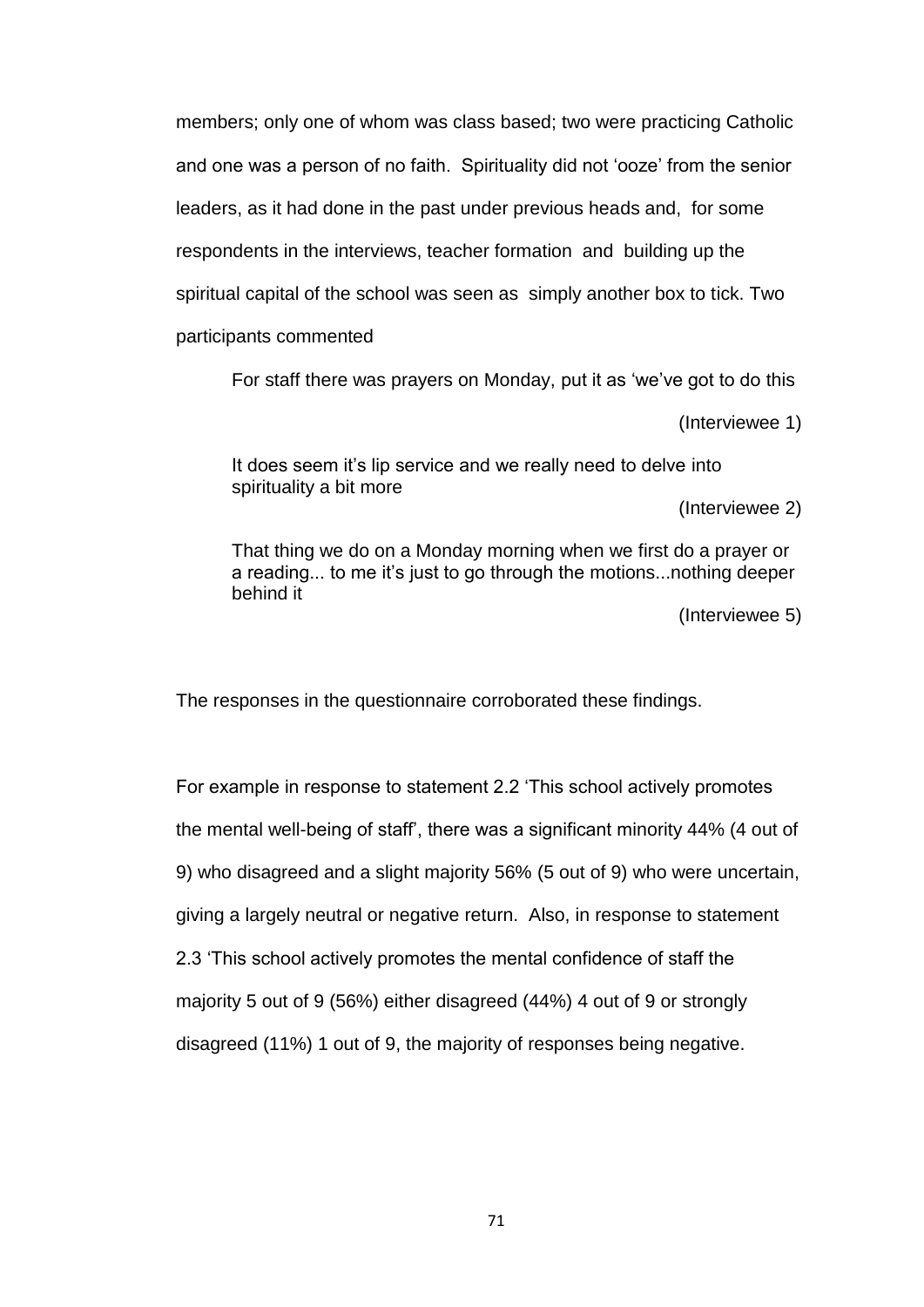Relationships between senior and middle leaders on one hand, and the

teaching staff on the other did not always extend to the creation of mutually

supportive relationships. One interviewee stated,

The key stage managers are not supporting as they are meant to be supporting they are just there as a figure head not getting involved in any organisation which is connected with me or my class (Interviewee 5)

One interviewee summed up the school's attitude in one sentence,

the focus is very much on the children themselves and I think that we think about what we can do for them. With a lot of the teaching we come very secondary to that (Interviewee 9)

However, when asked the question in the interview 'Do you think that the

school has supported you personally? If so,in what way? If not, why?' , it

was apparent that the school had been very supportive to the majority of

participants. Responses contained frequent positive phrases such as 'well

supported' with a couple feeling extremely positive about the support.

100%. No, 110% while Jack's been ill

(Interviewee 7)

I feel lucky I was well supported

(Interviewee 2)

The research findings did return some interesting data. For example, in the questionnaire, the statement 'This school actively promotes the personal development of staff', elicited responses which tended toward the neutral or negative with 67% (6 out of 9) either disagreeing (11% - 1 out of 9) or being uncertain (56% - 5 out of 9); the minority agreeing (33% - 3 out of 9). Perhaps this was due to a lack of understanding of the meaning of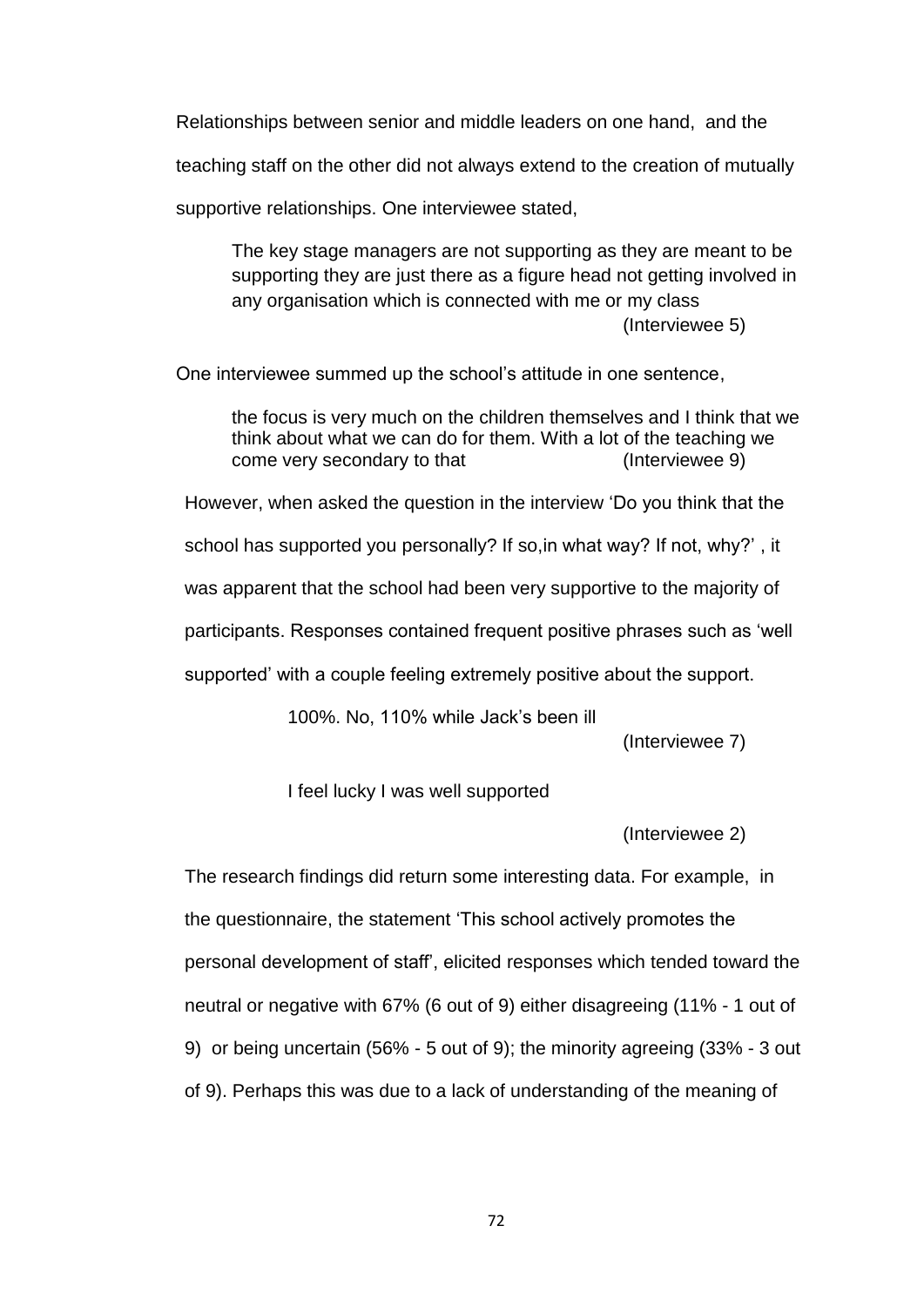'personal development'. It was intended to encompass interpersonal and intrapersonal skills in the workplace.

In considering the findings from the investigation as a whole, the responses between the teachers, the learning support assistants and the senior leadership team were usually at odds with each other. Generally speaking whether responses were given via questionnaire or in interview, teaching staff were far more positive than learning support assistants. In the interviews, teachers' responses showed that they felt more supported professionally and personally. The member of the leadership team who participated was overwhelmingly positive about all aspects of the school.

The stark contrast between the attitudes arising from ethos of the management to staff and to the children was further highlighted in the questionnaire. For example, in response to the statement 'This school has a culture which actively promotes the development of the whole child' a large majority, 78 % ( 7 out of 9), agreed. In response to the statement 'This school has a culture which actively promotes mental well-being in children' 89% (8 out of 9) agreed or strongly agreed (22% - 2 out of 9). In response to the statement 'This school has a culture which actively promotes confidence in children' again 78% ( 7 out of 9) agreed, 11 %(1 out of 9) being uncertain.

When considering statements or questions regarding the school's attitude to the development, mental well-being, confidence and vocation of the child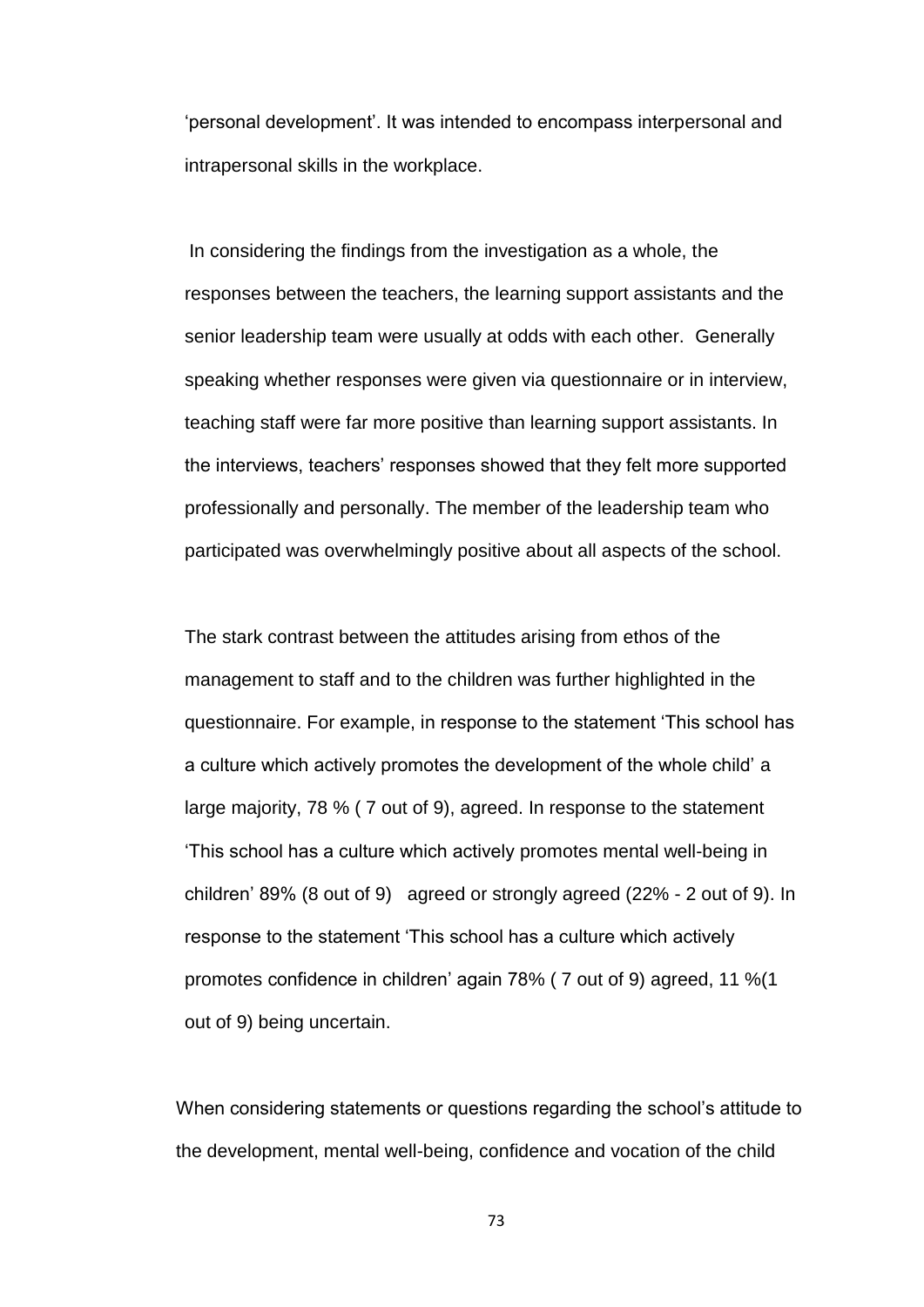there was an overwhelmingly positive tone by the majority of participants to the responses, thereby lending gravitas to the data.

So far the research has confirmed the theories, concepts and models drawn from the literature review in Chapter 2; however in terms of ethos or the soul of the school; the data from the interviews shows that, despite a superficial nod to the spiritual element of teachers' ministry, the individual teacher's experience, knowledge and commitment to the Catholic/ Christian faith has enabled the focus school to maintain its soul, its ethos, independent from the management style of the senior leadership team.

I think that not enough attention has been give in the past to the importance of the climate or 'micro-climate' within each individual classroom in the school. A school with a very warm and positive whole school ethos may include one or more classrooms where the pupils' perceptions are of a climate that is cold and negative. Module 2 Booklet Fincham & Murphy 2011:4.5

Sharing one's faith, life experience and how one coped with difficult

situations was very much dependent on the intrapersonal skills of the

teacher.

One teacher confirmed this creation of the 'micro climate' in the following

contribution.

I think that they know that you have been through the same things that they've been through, that you're a human being, you're not some kind of autobot at the front of the class and that you are teaching them. Erm, you know it's kind of a shared experience and they can feel reassured by it and with my previous class last year that was the sort of dialogue we had quite often

(Interviewee 1)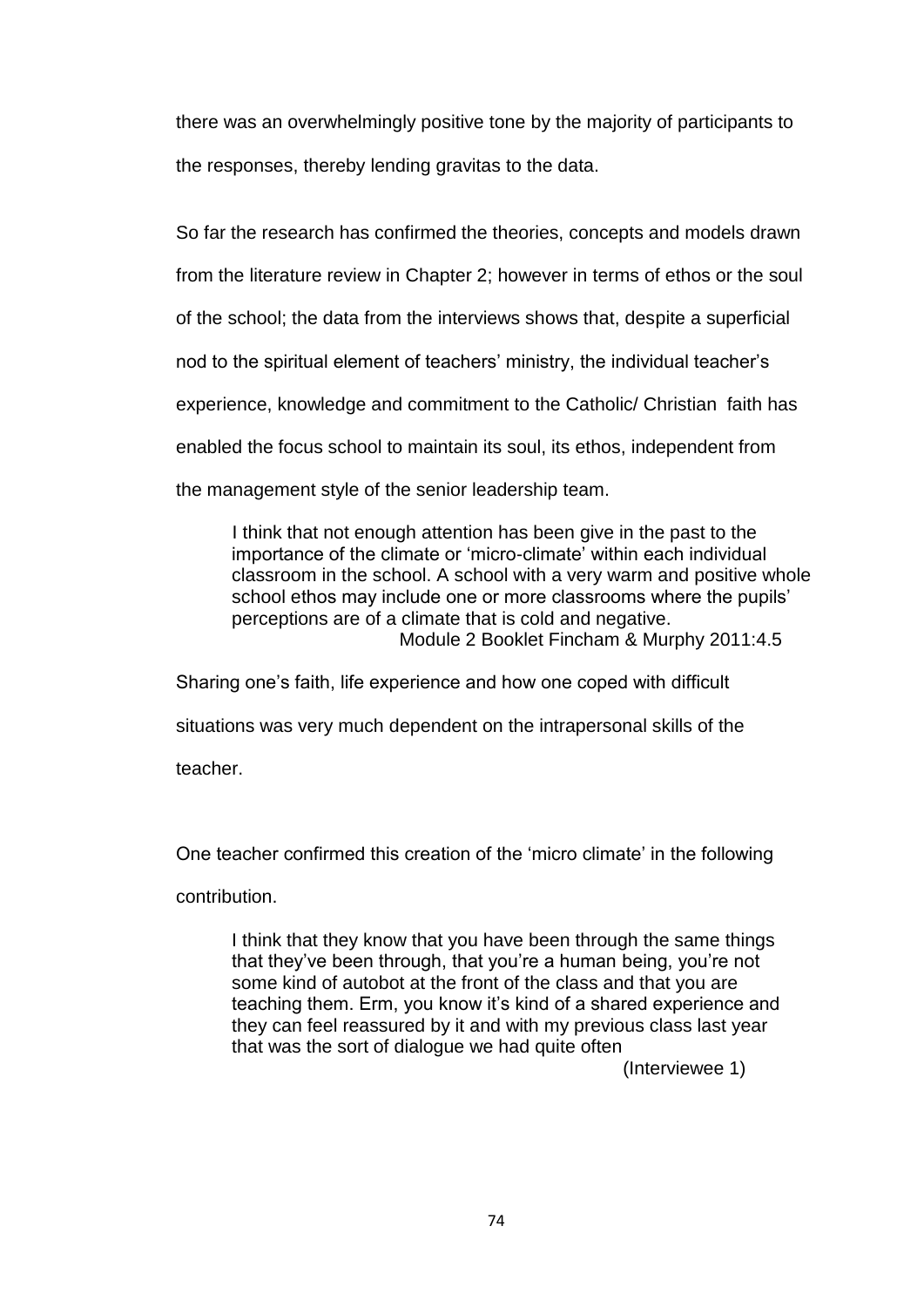When looking at the question of sustaining one sense of ministry it appears that without a strong commitment to keep teacher spirituality, well-being and therefore confidence high profile, it falls on each individual teacher to dig deep into the well of their own resources to maintain their sense of ministry.

'…my own vocation? I feel I have done that independently not necessarily in the school'

(Interviewee 8)

### **4.4 Summary**

In summary, from my research, I believe the findings indicate that in the  $21<sup>st</sup>$ Century a teacher only has her/his own personal faith and life experience to create the ideal microclimate within the classroom. But without a pervading wider school culture continually being developed by the senior leadership team to foster that sense of ministry, the individual in the focus school has to be self-reliant in sustaining a sense of vocation in their ministry.

In the next chapter, I shall draw together issues that have emerged from this study and present recommendations for improved gospel-informed leadership practice.

Having presented, analysed and interpreted the data, in the next chapter, I will make my conclusions arising from the investigation, consider further implications for leadership in a Catholic school, propose new areas for research and make recommendations for the focus school.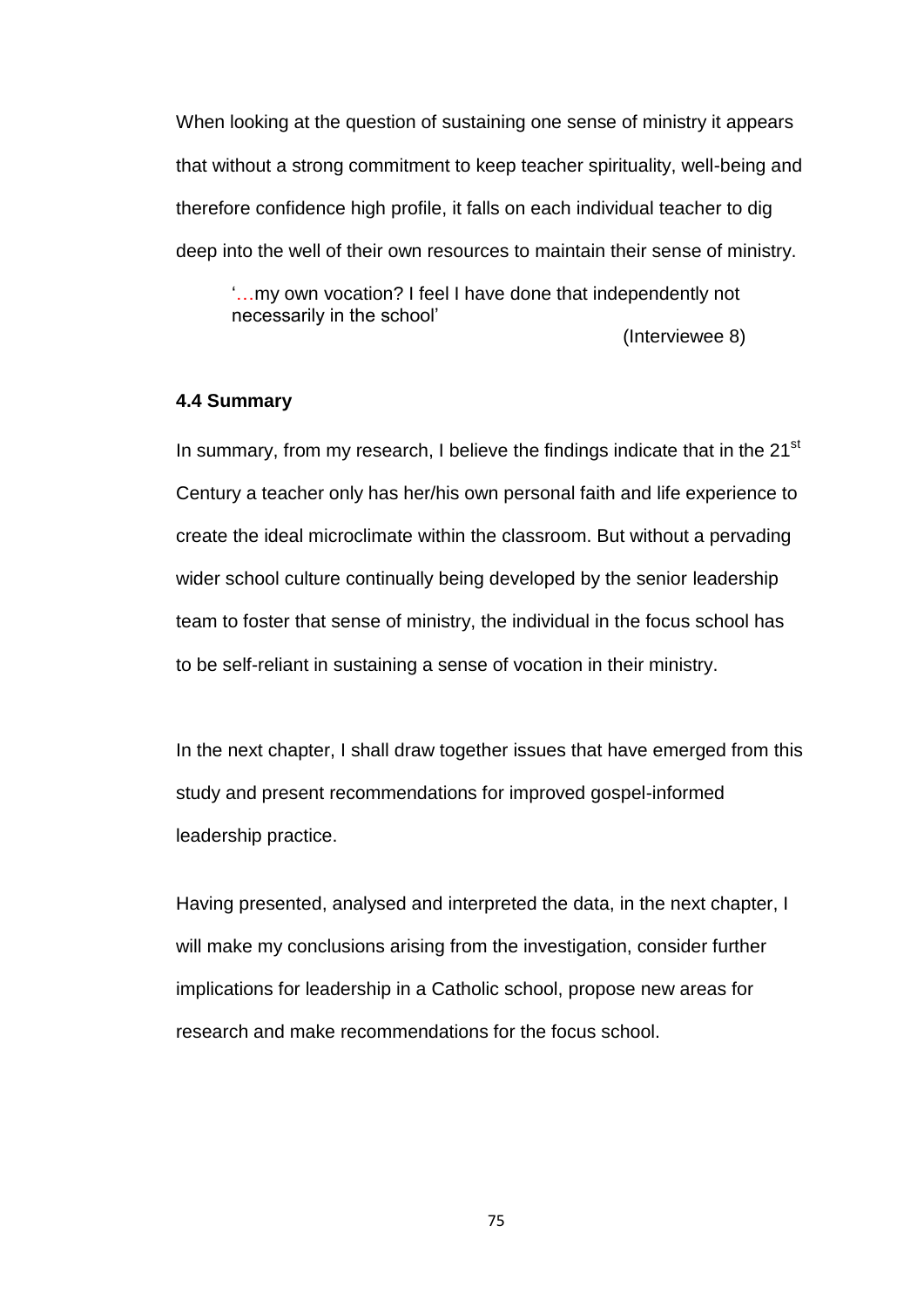**Chapter 5**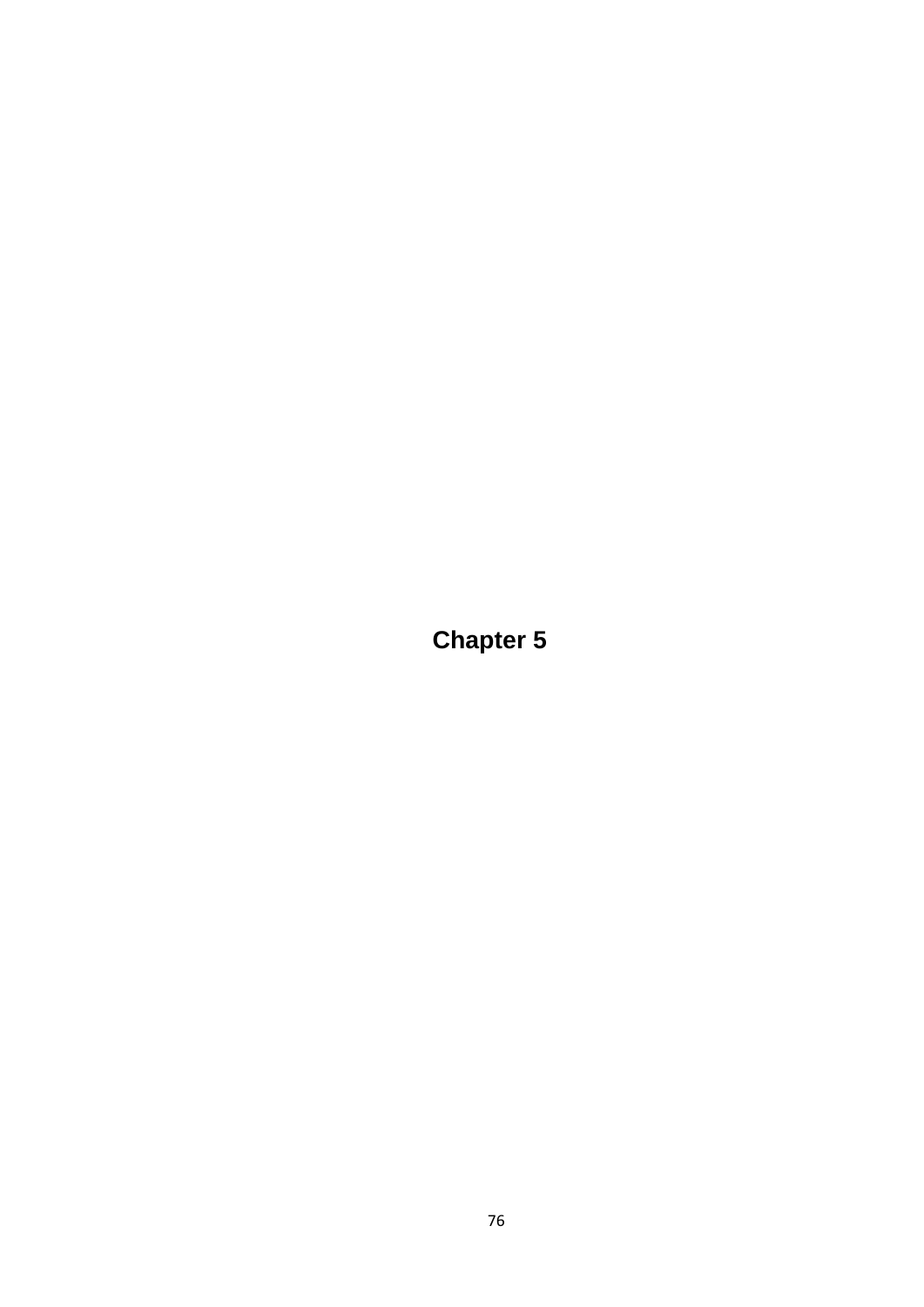## **Chapter 5: Conclusions**

### **5.1 Introduction**

In the previous Chapter, the results from the investigation were presented, analysed and interpreted. The findings from the questionnaire were compared with the responses from the interviews within the framework set out in Chapter 2, the Literary Review. In this chapter I intend to set out how school leaders can use the data gathered to move their school on to be a Catholic community where sustaining one's sense of ministry is simply part of the school ethos and culture.

### **5.2 Implications for leadership in a Catholic school**

The implications for leadership of how to support teachers in maintaining their sense of ministry are both deep and wide. Reflecting on the responses from the investigation, it seems to me that leaders need to be aware of what is required to support teachers in maintaining their sense of vocation in their ministry. Here follows a list of implications arising from the data.

- The first being that the leaders must strive to create a culture amongst the staff where they explicitly refer to their own personal response to their vocation and how that manifests itself in practical day to day terms.
- The second implication is for the leaders of the school to maintain a narrative that
	- 1) accepts the challenges of being a teacher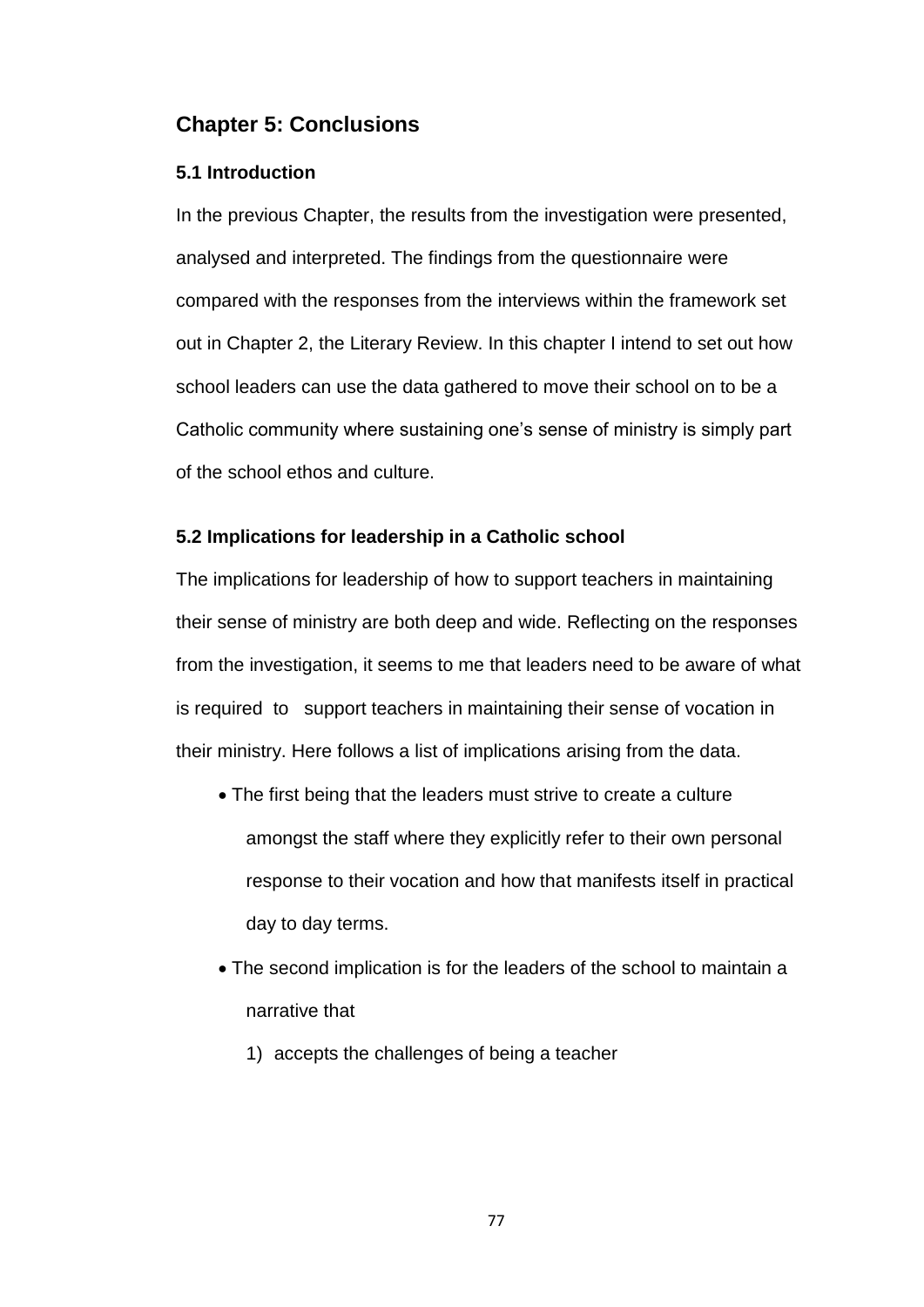- 2) remains positive and valuing the role, even in the face of difficult behaviour, ever closer monitoring and decreasing salaries in real terms
- 3) and values the role from an eternal perspective rather than the latest OFSTED schedule
- The third implication is that leaders must create systems that enable the greatest flexibility for teaching staff to be able to fulfil their duties; e.g. having a clear schedule of when monitoring or data is expected which enables teachers to maintain a work life balance.
- The fourth implication is that leaders strive to ensure that there are explicit policies on work life balance and that these are adhered to
- The fifth implication is that leaders must consider how to incorporate mental well-being into professional development discussions as well as leading INSET/STAFF meetings on mental well being, offering counselling/coaching sessions, yoga/meditation classes.
- The sixth implication being the building up the school community as a support network for teachers/teaching assistants, particularly in difficult year groups.

### **(i) Vocation and (ii)Spiritual Capital**

Leaders in Catholic schools, and by that, I mean all members of the school community have the responsibility to keep the notion of vocation alive by speaking about God's call and our response in the course of our everyday lives, eschewing the consumer jargon of 'choice'.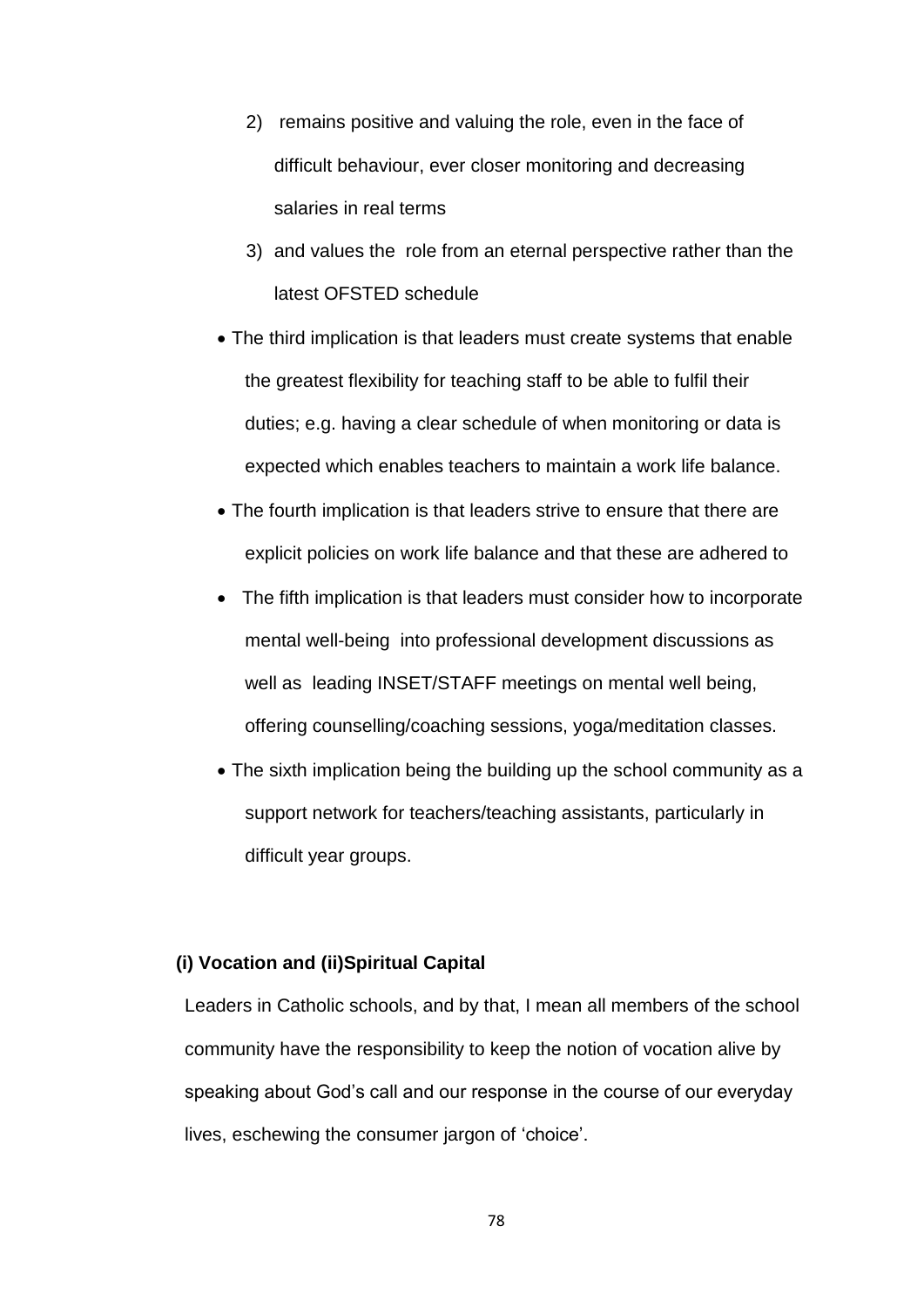The use of the pupil voice via school councils is a way of embodying this 'vocation and response' model. In a Catholic school community, it is our duty to form leaders for the future not just in the wider world for the common good but in a more parochial sphere, i.e. in local parishes where young people appear to be disengaged from parish life. The use of pupil voice could be the beginning of closing the apparent generation gap.

In the focus school there was a very strong sense of vocation and a deep understanding of what it entailed which was supported and sustained by the collective opinion of the Catholic teaching staff. The implications being, for example when recruiting, to appoint staff with an active and lively faith whose witness will contribute to the spiritual capital of the school. When talking about potential future careers; children are challenged to search for God's plan for them rather than talk about life choices.

### **(iiI) Sustaining ministry**

When talking to staff, using the term 'ministry', rather than 'job' or 'profession' if leaders are trying to support teachers in their work, changes the tone of the conversation and steps away from the target-driven classroom. It focuses on soft skills which, inevitably, are harder to judge.

#### **(iv) School ethos**

Getting the school ethos, the soul of the school, 'right' lies solely at the feet of the senior leadership teams. Modelling relationships within teams rooted in Christ, treating everyone as made in the image and likeness of God,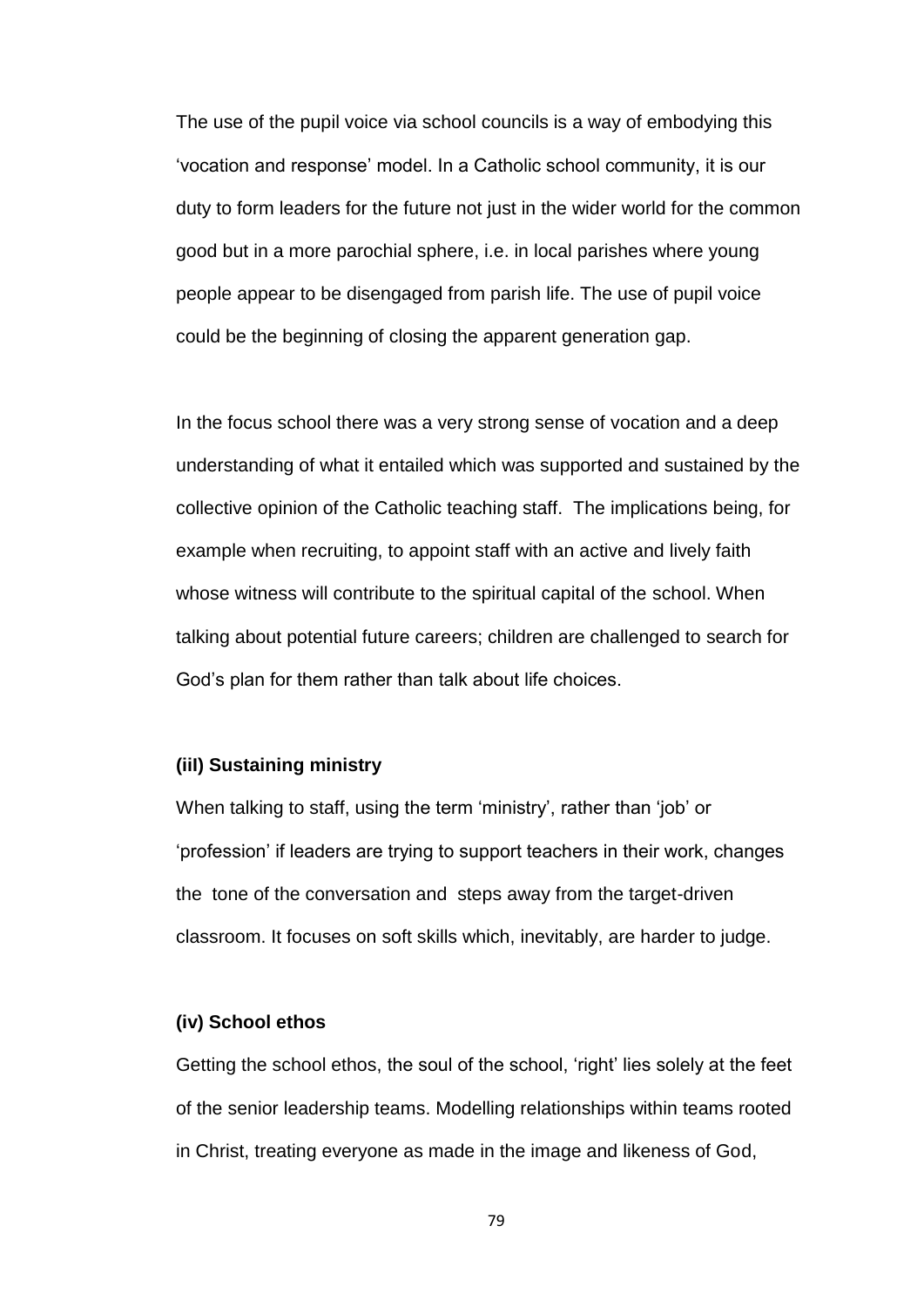being able to forgive 'seventy times seven' and to work actively to build up connections between different groups within the school community eg Foundation Stage and KS2 Maths team. The key appears to be to have the same expectations of happiness and well-being for the adults and children alike. A school where teacher's thriving is as important as children's thriving will more likely be a place where the ethos pervades all levels.

### **5.3 Limitations**

This investigation was a very small research project and was limited in scope due to the nature of a one-form entry school with a smaller than average staff. There were also time limits placed on gathering the data for the questionnaire due to the researcher also being a full-time teacher in the school. The investigation is also limited by the potential bias of the teacherresearcher; however much she has tried to ensure relative objectivity in presenting and interpreting the results. The findings may also not truly represent the state of affairs at the focus school because only 40% (9 out of 21) of the questionnaires were returned; it is possible that those who responded had some cause to raise within the school and perhaps the remaining 60% were very positive about for example, the school's ethos.

What uncertainties remain? The findings show a profound sense of vocation amongst the majority of the teaching and support staff but they also identify a lack of knowledge as to the theological basis of their ministry and therefore an inability to articulate it. It begs the question if spiritual formation were to be embedded in a school development plan would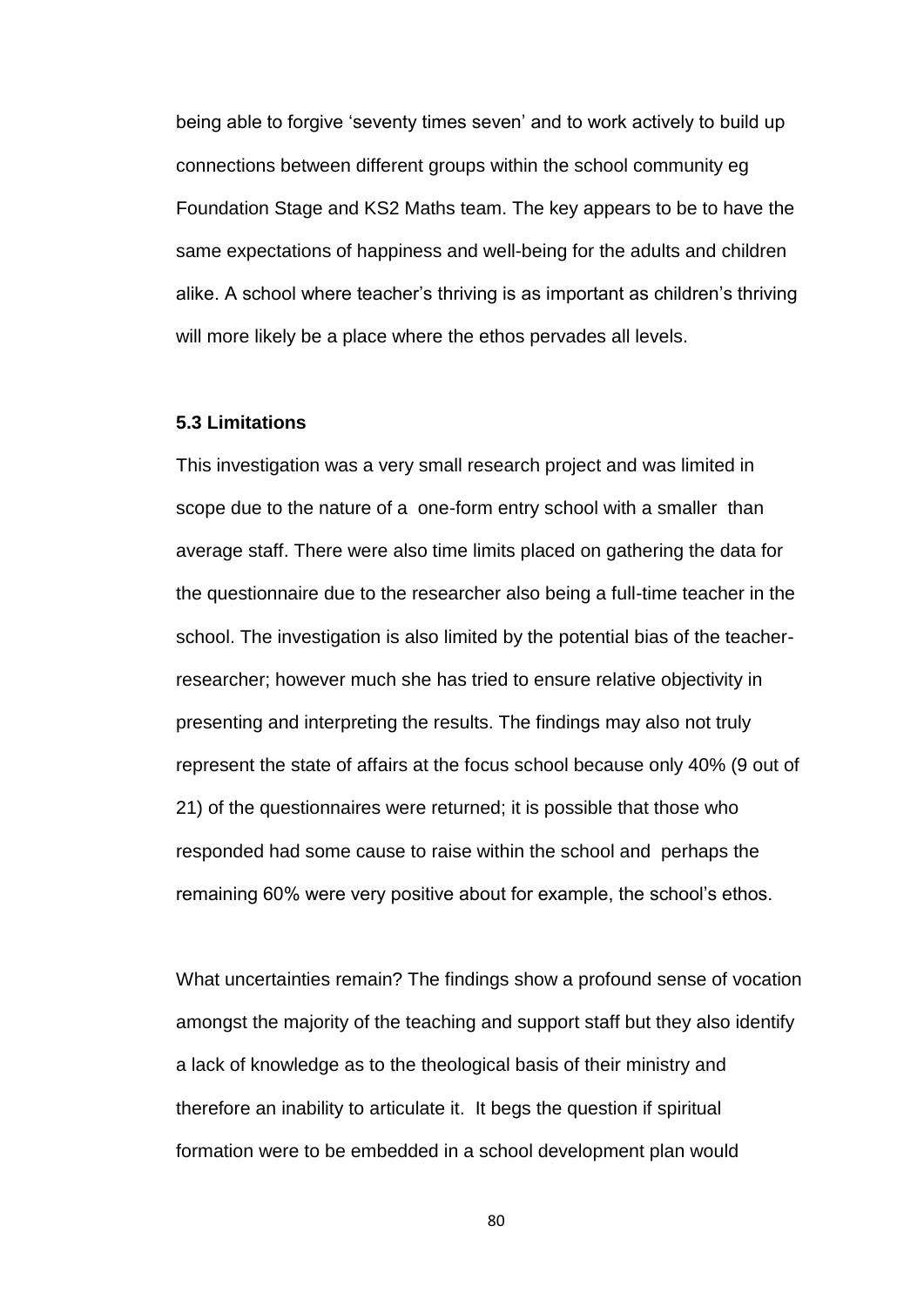teacher mental well-being and confidence improve and therefore child mental well-being confidence and progress improve?

Looking back at the investigation, I think I could have improved the drafting of the questions. The responses in the interviews occasionally did not elicit the kind of material I was looking for. Initially, I attributed this to lack of knowledge and understanding of the notion of vocation but if I were to conduct a similar study, I may have added a small preamble to the questions in order to clarify the information I required. In future I would ask for time away from class to conduct any research as it was difficult to maintain my usual classroom practice and have continue the investigation; especially in this case where global pastoral care had been identified as a gap in the school development plan and an obvious area for improvement. Having presented, analysed and interpreted the data, in the next chapter, I will make my conclusions arising from the investigation, consider further implications for leadership in a Catholic school, propose new areas for f research and make recommendations for the focus school.

### **5.4 Future Research**

Future researchers may like to consider the impact of teacher well-being on children's progress as a subject for research. While it is not a high priority in the political educational establishment, I would like to see a government project rolled out over a large area e.g., a local authority which investigates rates of teacher well-being and correlates them to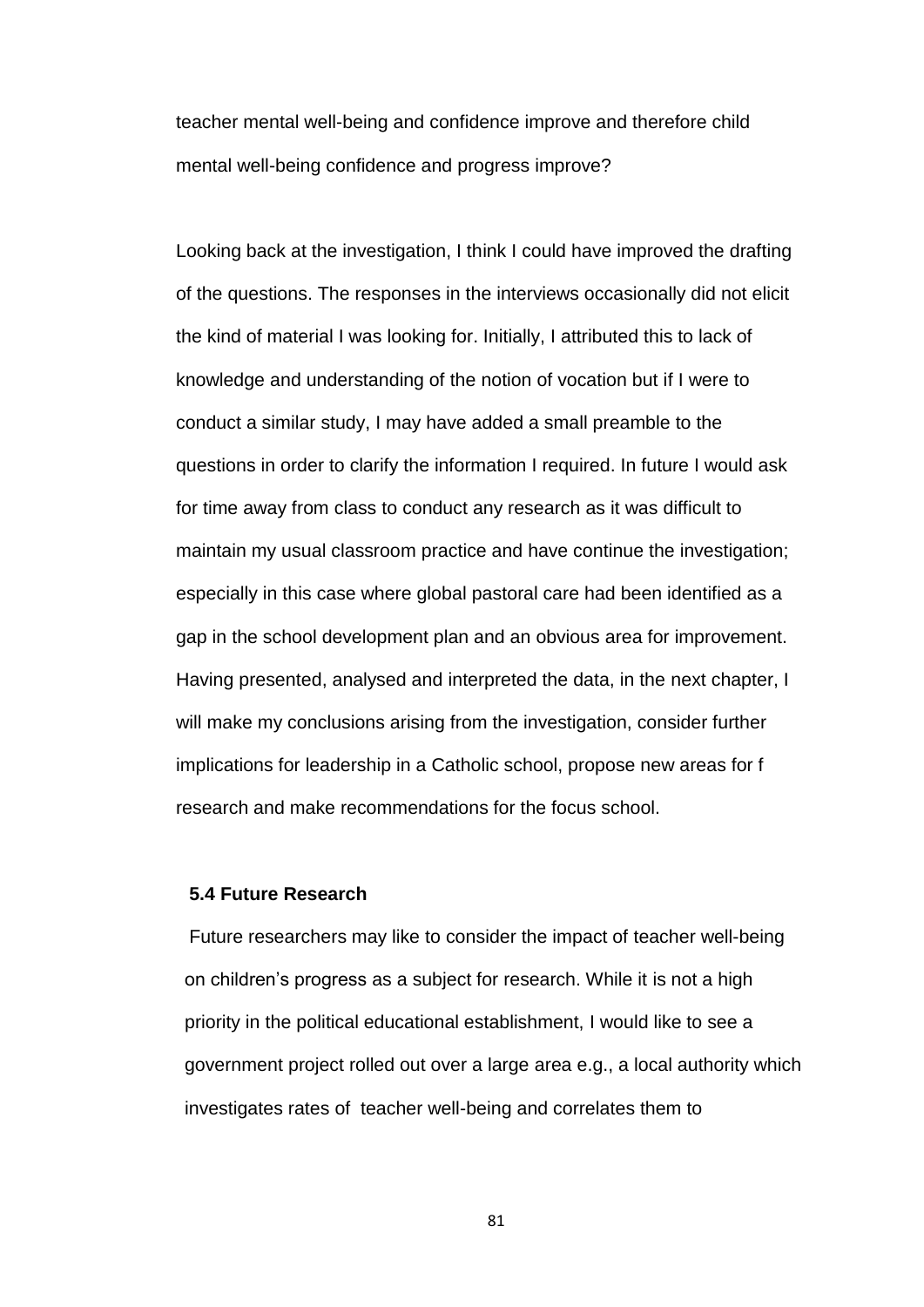achievement in class, the hypothesis being happier teachers lead to greater progress in children.

Future research students may be interested in a small scale piece of research based on how teachers maintain their sense of vocation after a critical event e.g., the death of a member of the school community whether it be a pupil or member of staff/after a public abuse scandal. Exploring how teachers cope in very difficult circumstances, e.g. a local tragedy, and sustain their sense of vocation in their ministry may enable leaders to create more emotionally intelligent workplaces.

Many man hours and financial resources are spent on improving school performance without looking at the influence of 'soft skills' on children, their attainment and achievement. A future researcher may wish to conduct an investigation on the effect in a school where soft skills are valued and taught explicitly in one classroom and not in another.

### **5.5 Recommendations**

5.5 (i) Vocation

• Having Vocation/Response and God's call as part of the everyday language and mentioned pervasively across the entire curriculum; perhaps as part of the annual review of the Mission Statement of the school the subject of vocation and response could be incorporated into RE lessons and staff continuing professional development and formation.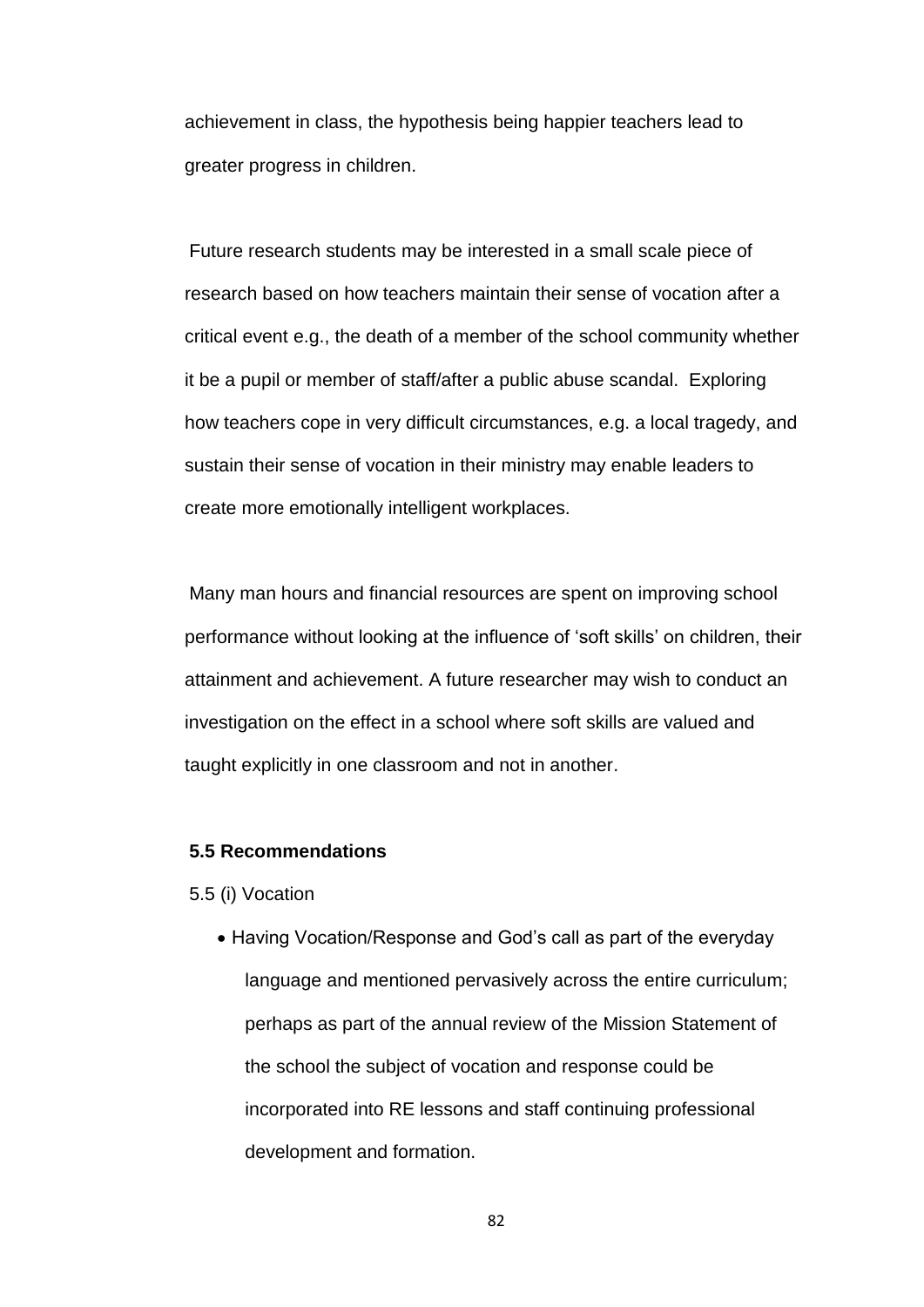• Have a Vocations day and invite those who are called to do their work eg doctors, nurses, policemen, RNLI volunteers, teachers, priests and religious lead vocation workshops with classes

### 5.5 (ii) Spiritual Capital

- Annual retreat /workshop for all members of staff
- Regular opportunities for staff prayer (compulsory and optional)

### 5.5 (iii) Sustaining One's Ministry

- Regular ( half-yearly) questionnaires monitoring staff well-being
- Regular timely feedback from questionnaires to all members of staff
- Staff meetings or parts of staff meetings dedicated to work life balance

### 5.5 (iv) School Ethos

- Annual week (e.g. September at the beginning of the school year) revisiting the school's mission statement culminating in a Mission statement assembly to which parents and governors are invited
- School ethos questions included in the staff questionnaire to gauge if the rhetoric matches the reality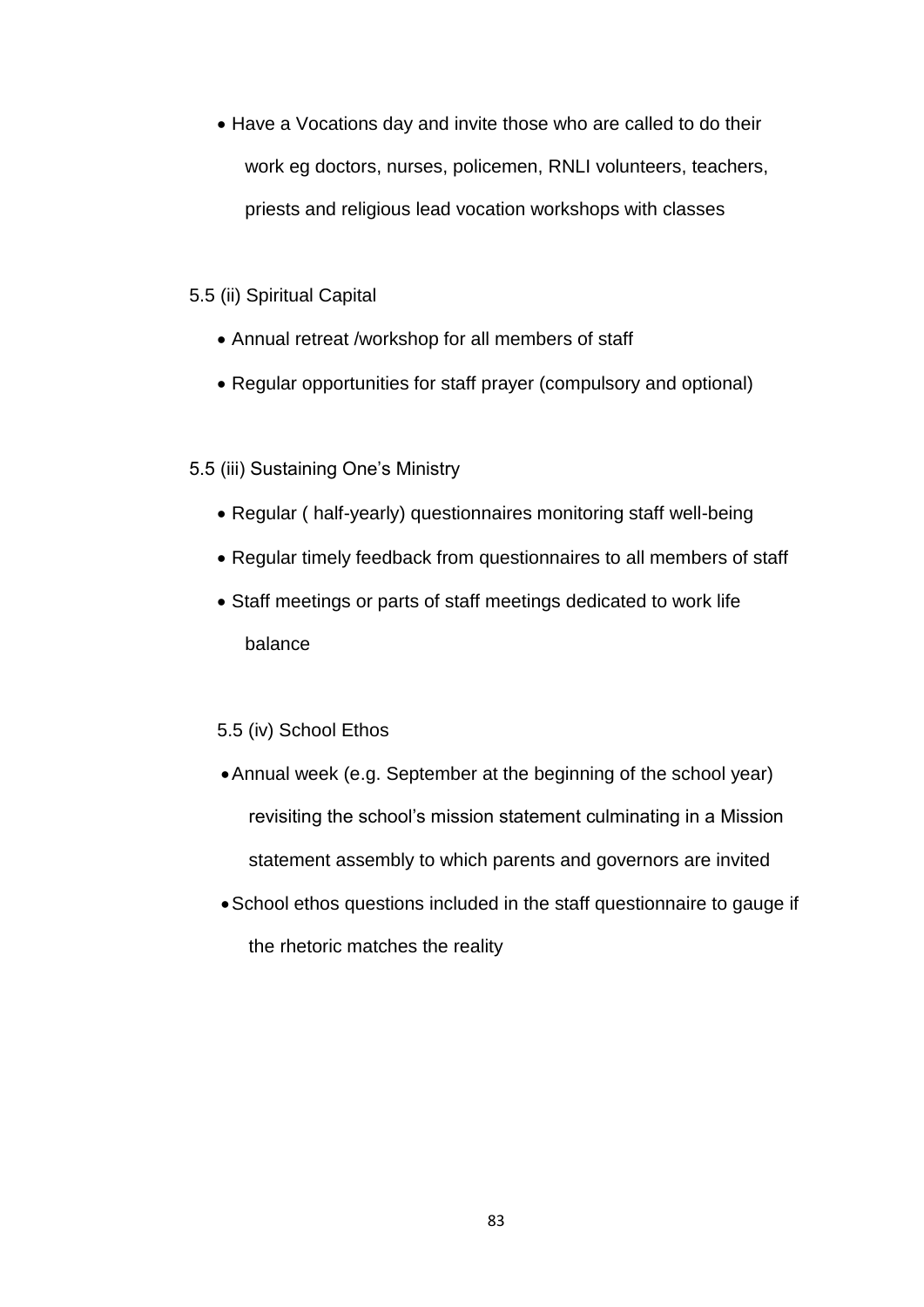**References**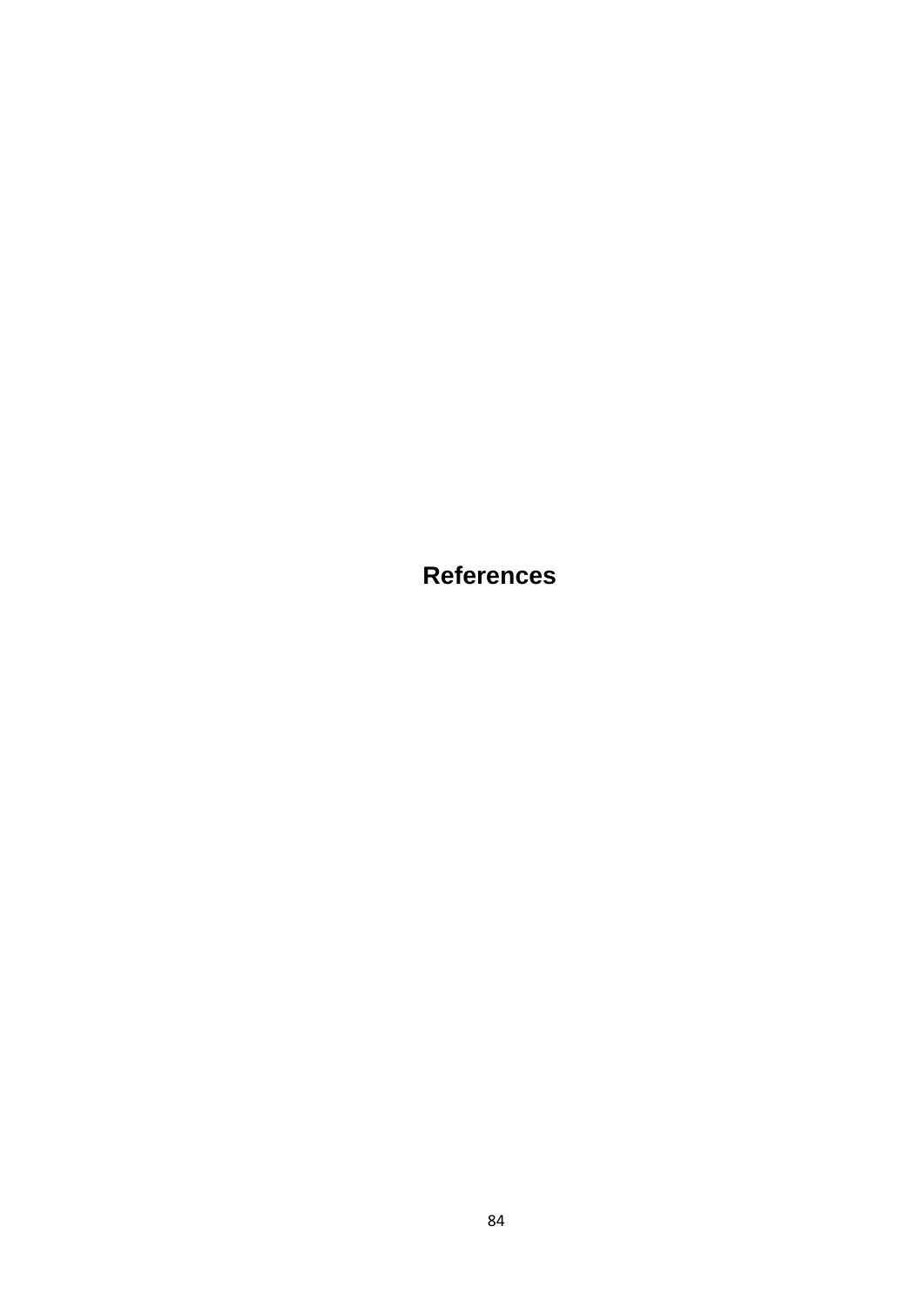## **References**

Bollan, J.(2007)*The Light of His Face: Spirituality for Catholic Teachers,*  Dublin:Veritas

Benedict XVI (2010) *Heart Speaks Unto Heart*, Address to pupils at St Mary's University College, Twickenham

Berger & Hefner 2004 [http://www.researchmethods.org/be4capital6](http://www.researchmethods.org/be4capital6%20as%20at%2027.7.13) as [at 27.7.13](http://www.researchmethods.org/be4capital6%20as%20at%2027.7.13)

Berger, P.L., & Hefner, R.W., *Spiritual Capital in Comparative Perspective,* Institute for the Study of Economic Culture, Boston **University** 

*[http://metanexus.net/archive/spiritualcapitalresearchprogram/pdf/Berger.](http://metanexus.net/archive/spiritualcapitalresearchprogram/pdf/Berger.pdf%20as%20at%2015.9.14) pdf [as at 15.9.14](http://metanexus.net/archive/spiritualcapitalresearchprogram/pdf/Berger.pdf%20as%20at%2015.9.14)*

Blaxter, L., Hughes, C. and Tight, M. (2006) *How to research* (3rd Edn*.*  Buckingham: Open University Press

*Catechism of the Catholic Church* (1994) London, Geoffrey Chapman

Deal T.E. and Kennedy, A.A. (1982, 2000) *Corporate Cultures: The Rites and Rituals of Corporate Life,* Harmondsworth, Penguin Books, 1982

Finke 2003 <http://www.researchmethods.org/be4capital6> as at 27.7.1

Gallagher, J. (2001) *Soil for the Seed: historical, pastoral and theological reflections on educating to and in the faith,* Great Wakering: **McCrimmons** 

Grace, G. (1995) *School Leadership; Beyond Educational Management*, London:Falmer Press

Grace, G. (2002) *Catholic Schools: mission, markets and morality,*  London;Routledge

(Liu 2007) [http://www.researchmethods.org/be4capital6](http://www.researchmethods.org/be4capital6%20as%20at%2027.7.13) as at 27.7.13

Lydon, J.J (2011) *The Contemporary Catholic Teacher: A Reappraisal of the concept of teaching as a vocation in the Catholic Christian Context* A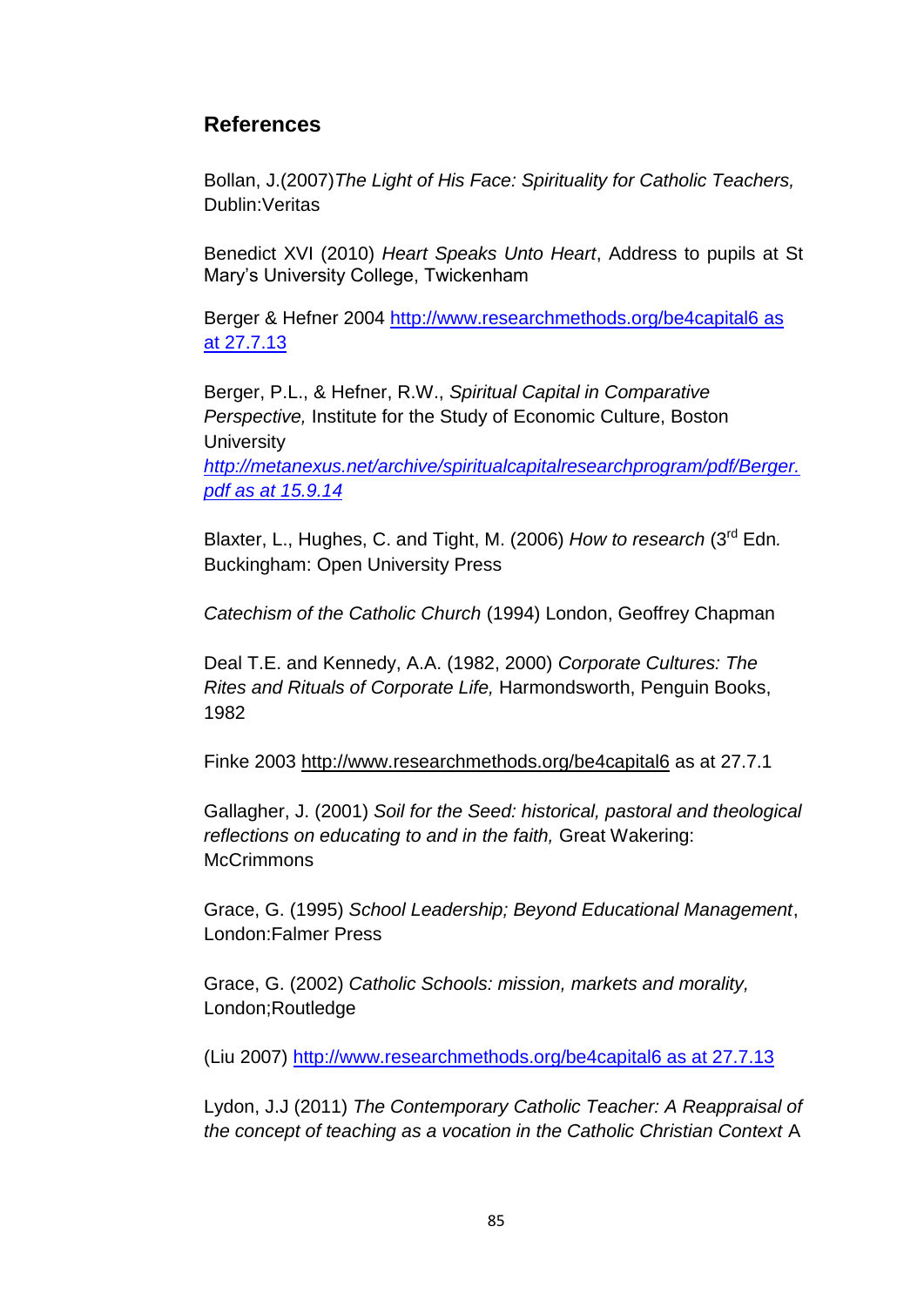dissertation in fulfilment of PhD in Theology, St.Mary's University College

Mother Teresa of Calcutta ed. W Bader *Like a Drop in the Ocean: 99 Sayings by Mother Teresa* New City Press, 2006

Murphy, A. & Fincham, D. (2013) *Catholic Education,* Module 1 Booklet, Twickenham: St Mary's University

O'Keefe, B & Zipfel, R, (2007) *Formation for Citizenship in Catholic Schools,*Chelmsford: Matthew James Publishing

O'Malley, D. SDB (2007) *Christian Leadership in Education*, Bolton: Don Bosco Publications (**MODULE READER**)

Oliver, P. (2003) *The Student's Guide to Research Ethics* Maidenhead: Open University Press

Palmer, Parker J. (1998) *The Courage to Teach: Exploring the Inner Landscape of a Teacher's Life*,San Francisco: Jossey-Bass

Punch, K.F.(2005) *Introduction to Social Research: Quantitative and*  Qualitative Approaches 2<sup>nd</sup> edn London: Sage

Rahner, K (1961)*Kirche und Sakramente* Freiburg i.Br :Herder 1961

Sapsford, R.J. and Abbott, P. (1996) 'Ethics, politics and research' in R.Sapsford and V Jupp *Data Collection and analysis.* London: Sage **Publications** 

Shillebeeckx*,*E,. (1963) *Christ the Sacrament of Encounter with God* New York: Sheed & Ward

Stoll, L & Fink, D (1995) *Changing our schools,* Buckingham: Open University Press

The Bible

Stock, M. (2013) *Christ at the Centre: A summary of why the Church provides Catholic schools*. Birmingham: Diocesan Schools Commission

Sullivan, J (2001) *Catholic Education: Distinctive and Inclusive,*  Dordrecht, Kluwer Academic Publishers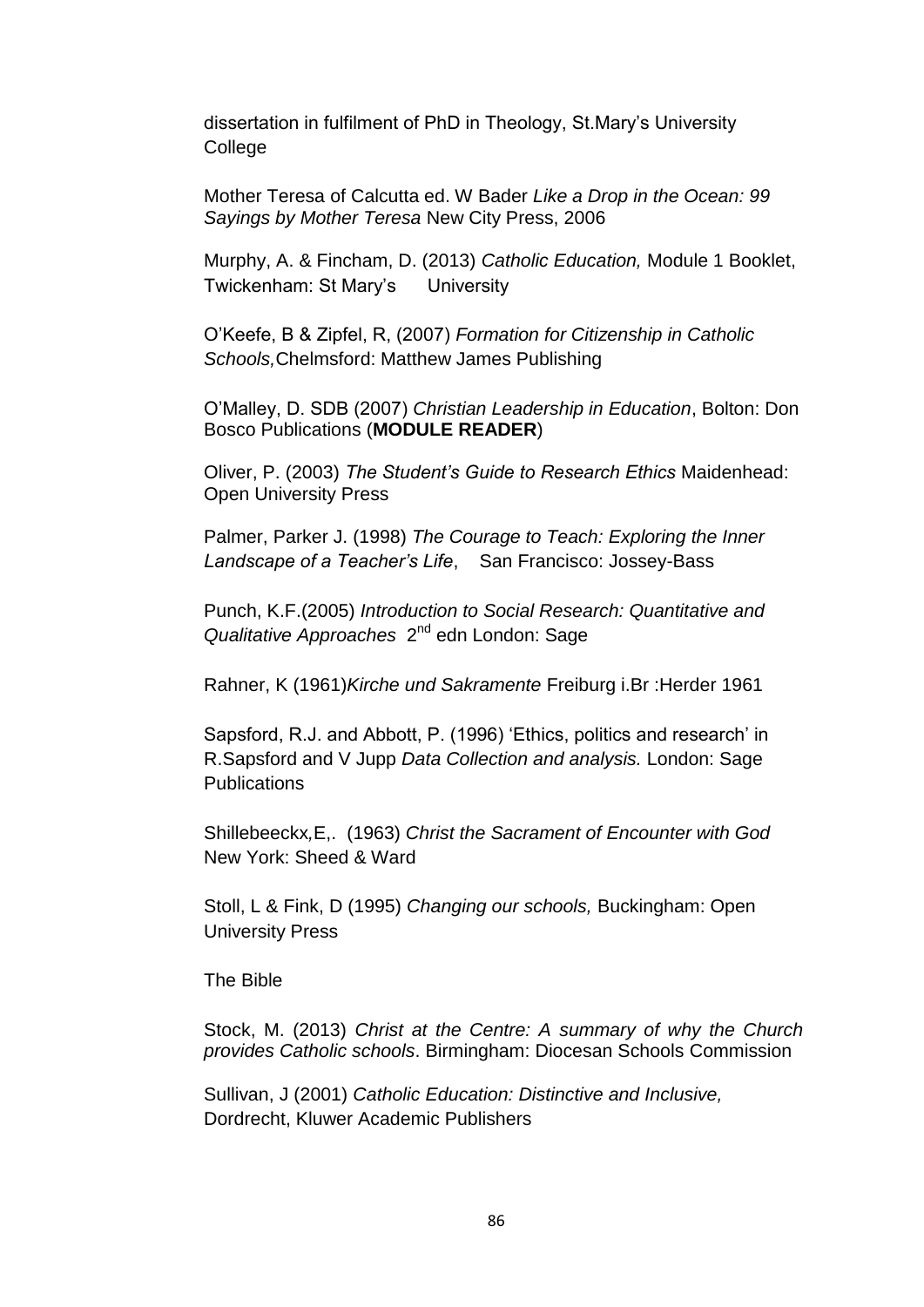Sullivan, J. (2000) *Catholic Schools in Contention,* Dublin:Lindesfarne The Diocese of Westminster (2010) *Our Catholic Schools: their identity and purpose* Red Book 3rd Edition

Congregation for Catholic Education (1988) *The Religious Dimension of Education in a Catholic School,* Rome: Vatican Publications

Sacred Congregation for Catholic Education (1977) *The Catholic School,* Rome: Vatican Publications

Pope Paul VI (1965) *Gravissimum Educationis: Declaration on Catholic Education*, Rome: Vatican Publications

Pope Paul VI (1964) *Lumen Gentium,* Rome: Vatican Publications *Lumen Gentium,* (1965)

Sacred Congregation for Catholic Education (1977) *The Catholic School,* Rome: Vatican Publications

Congregation for Divine Worship and the Discipline of the Sacraments (2004) *Redemptionis Sacramentum*, Rome: Vatican Publications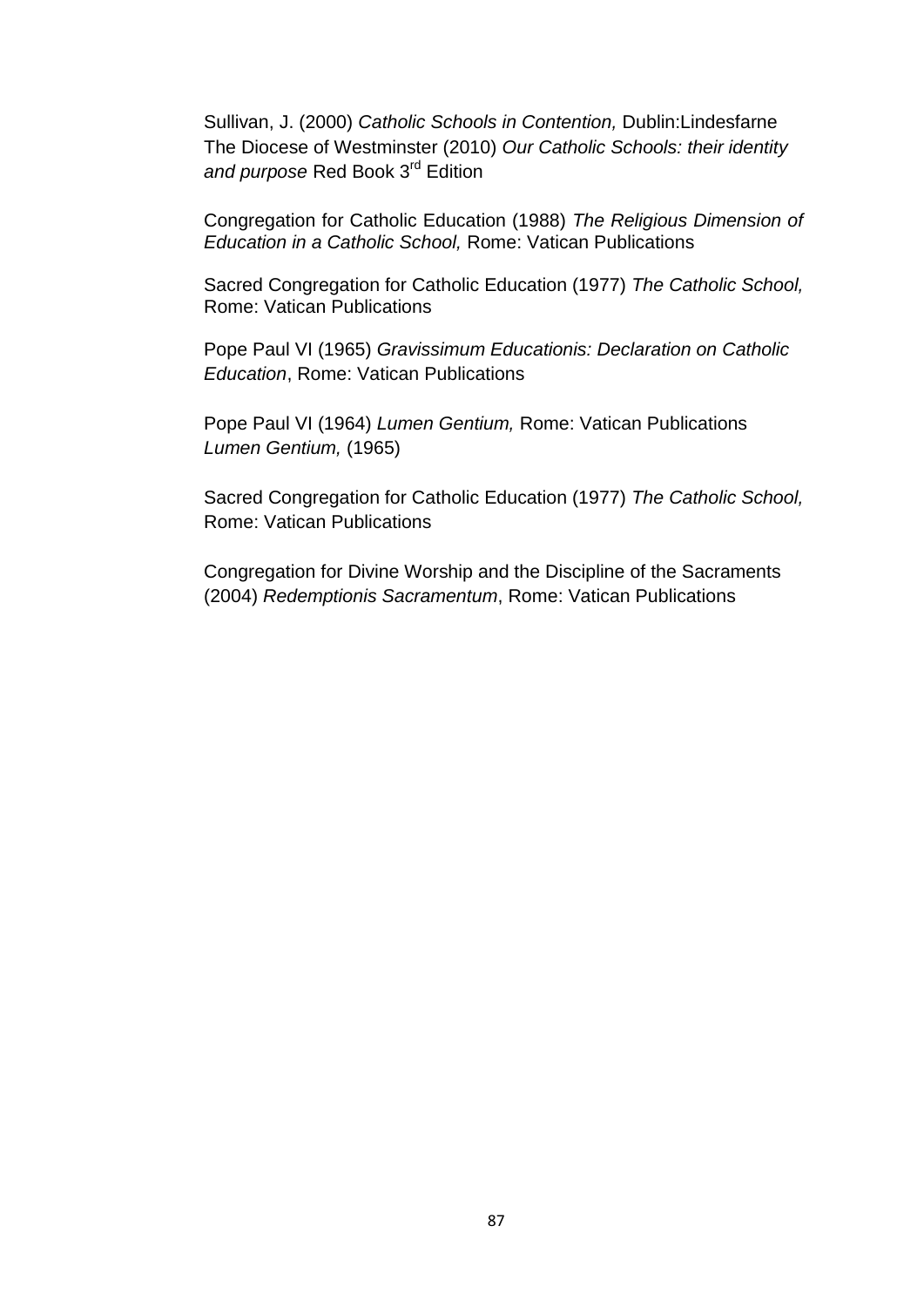# **Appendix 1**

Example of Consent Form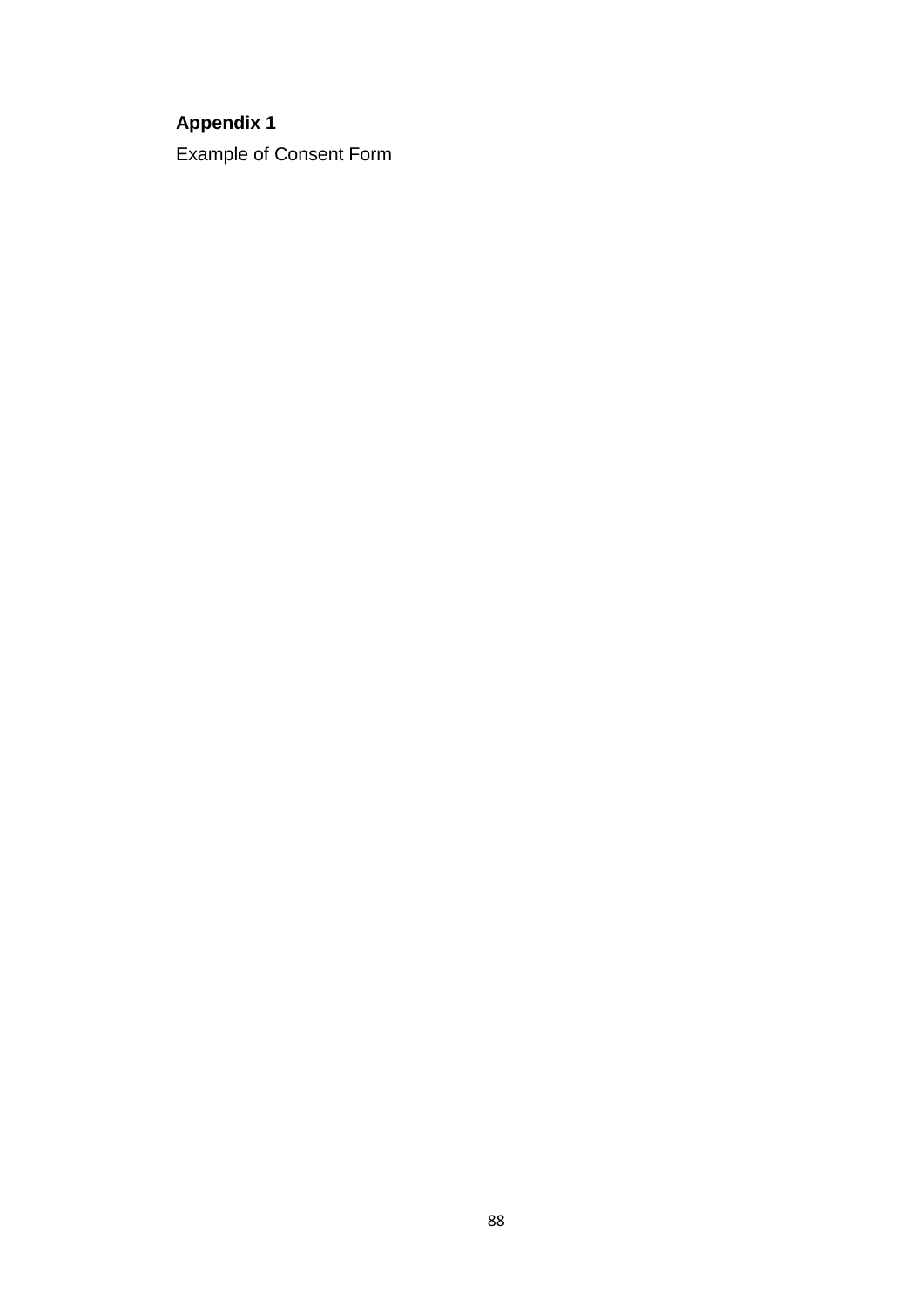# **St Mary's University College** Twickenham ondon



NAME OF PARTICIPANT:

Title of the project: Equip the Child to live life to the full: an exploration of the extent to which teachers can sustain their sense of vocation in their ministry Main investigator and contact details: Mrs Joanne Nelson, St Catherine Catholic Primary, Money Lane, UB7 7NX

Members of the research team:

1. I agree to take part in the above research. I have read the Participant Information Sheet which is attached to this form. I understand what my role will be in this research, and all my questions have been answered to my satisfaction.

2. I understand that I am free to withdraw from the research at any time, for any reason and without prejudice.

3. I have been informed that the confidentiality of the information I provide will be safeguarded.

4. I am free to ask any questions at any time before and during the study.

5. I have been provided with a copy of this form and the Participant Information Sheet.

Data Protection: I agree to the University College processing personal data which I have supplied. I agree to the processing of such data for any purposes connected with the Research Project as outlined to me.

Name of participant (print)………………………….Signed………………..….Date………………

\_\_\_\_\_\_\_\_\_\_\_\_\_\_\_\_\_\_\_\_\_\_\_\_\_\_\_\_\_\_\_\_\_\_\_\_\_\_\_\_\_\_\_\_\_\_\_\_\_\_\_\_\_\_\_\_\_\_\_\_\_\_

-----------------------------------------------------------------------------------------------------------------------

If you wish to withdraw from the research, please complete the form below and return to the main investigator named above.

Title of Project:

I WISH TO WITHDRAW FROM THIS STUDY

Name:

Signed: \_\_\_\_\_\_\_\_\_\_\_\_\_\_\_\_\_\_\_\_\_\_\_\_\_\_\_\_\_\_\_\_\_\_ Date: \_\_\_\_\_\_\_\_\_\_\_\_\_\_\_\_\_\_\_\_\_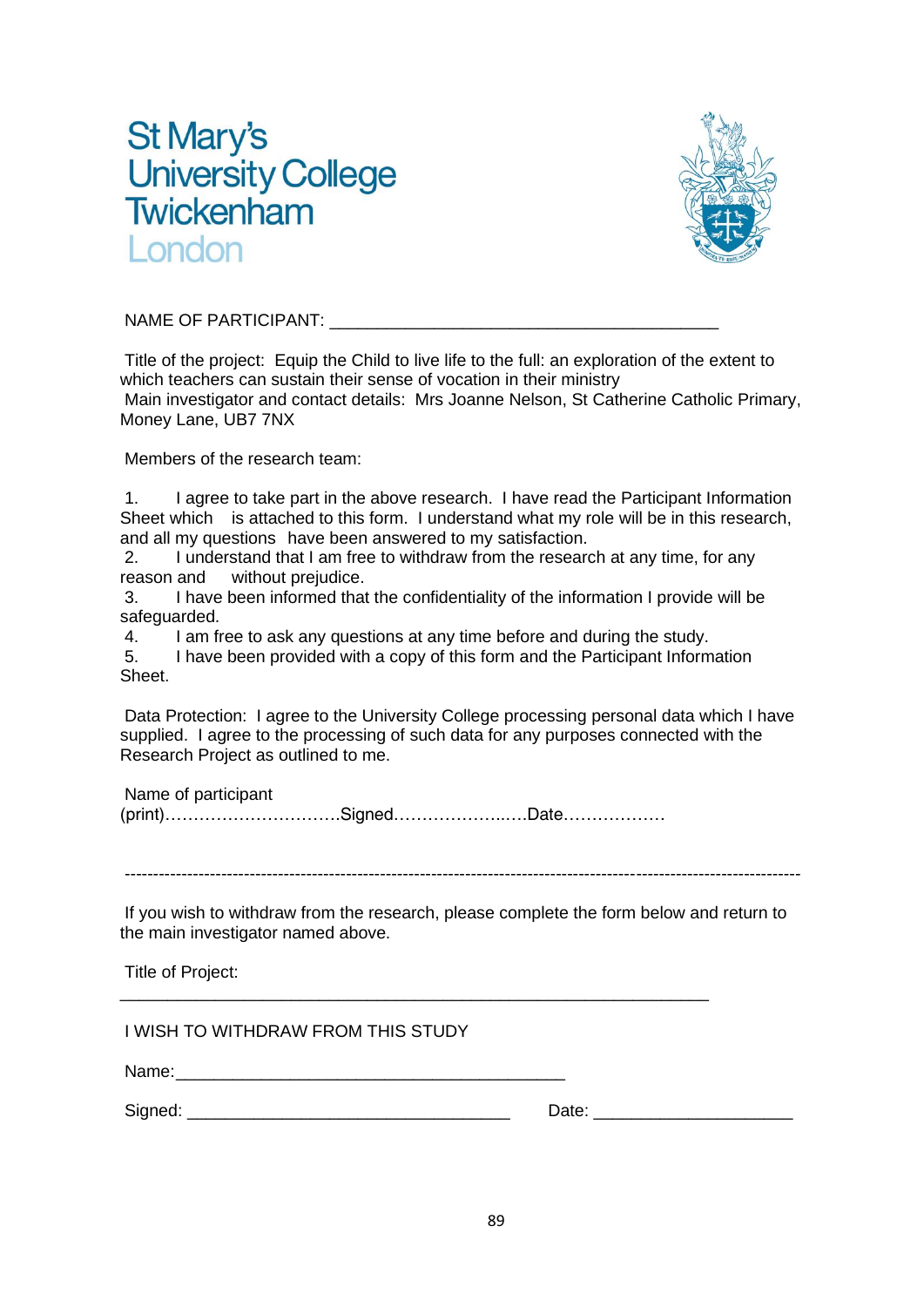# **Appendix 2**

Example letter of request to participate in the research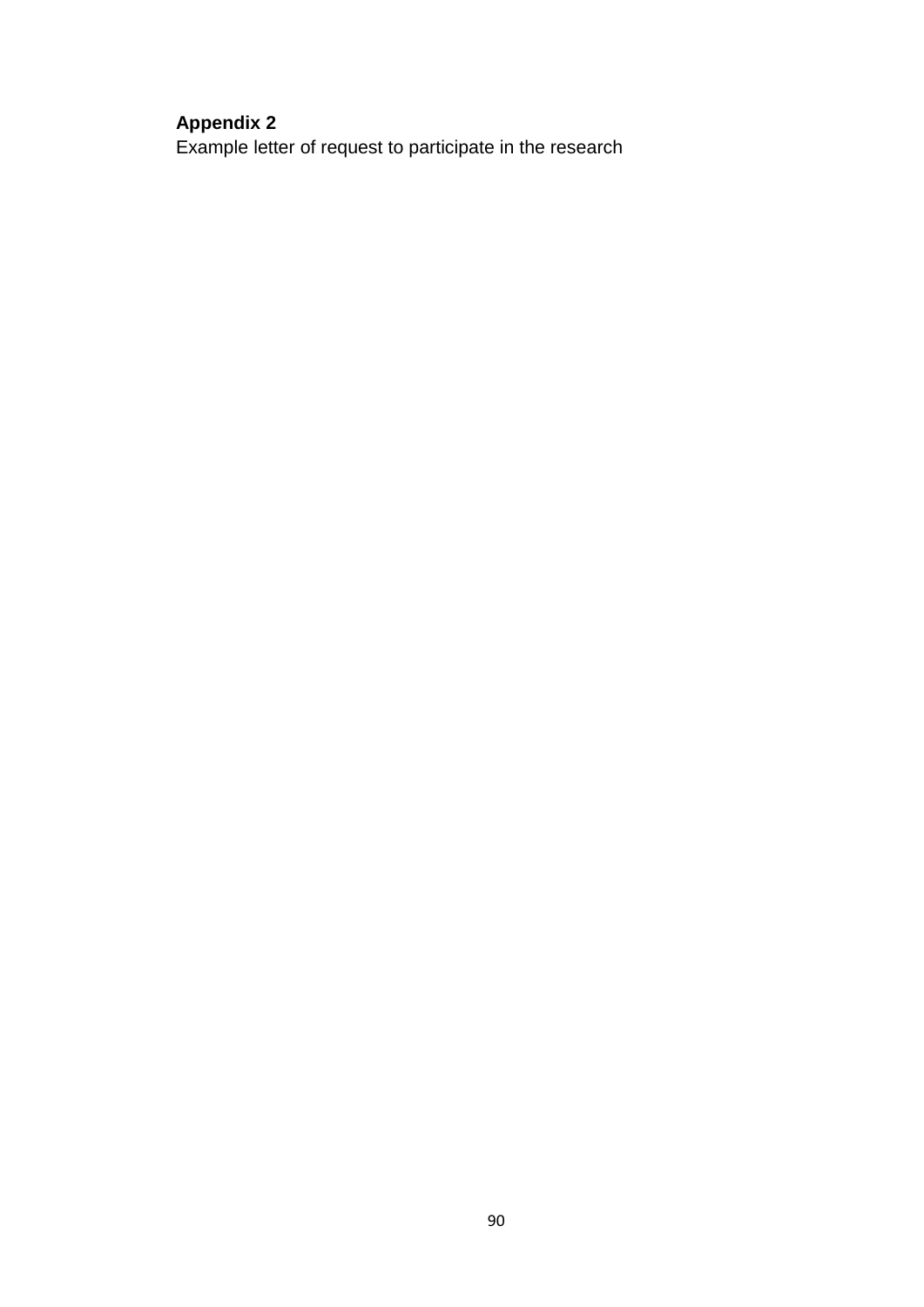Dear Colleague,

### **Re: Request to participate in Research**

As part of my Masters Degree in Catholic School Leadership, I am conducting a survey about vocational education.

My research is concerned with an exploration of the extent to which teachers can sustain a sense of vocation in their ministry. I should therefore like to conduct a survey via a questionnaire and follow up interview. I am interested in receiving feedback from all members of staff regarding their perceptions of how the school addresses vocation for all stakeholders in the school.

Your views are important to me so I should be grateful if you would complete the attached questionnaire. It should not be too time-consuming. Participation in this survey is entirely voluntary. If you do not wish to participate or if you do not wish to answer some of the questions, you do not need to give a reason.

However, if you share your views with us, you can be assured that the survey is both anonymous and confidential. Any information that could identify you as an individual will not be disclosed to anyone else under any circumstances. Statistical information held on computer will be subject to the provisions of the Data Protection Act.

If you would like further information about the survey or have any questions related to it, please contact me at the address below. I thank you in advance for your support.

Yours faithfully

### **Joanne Nelson**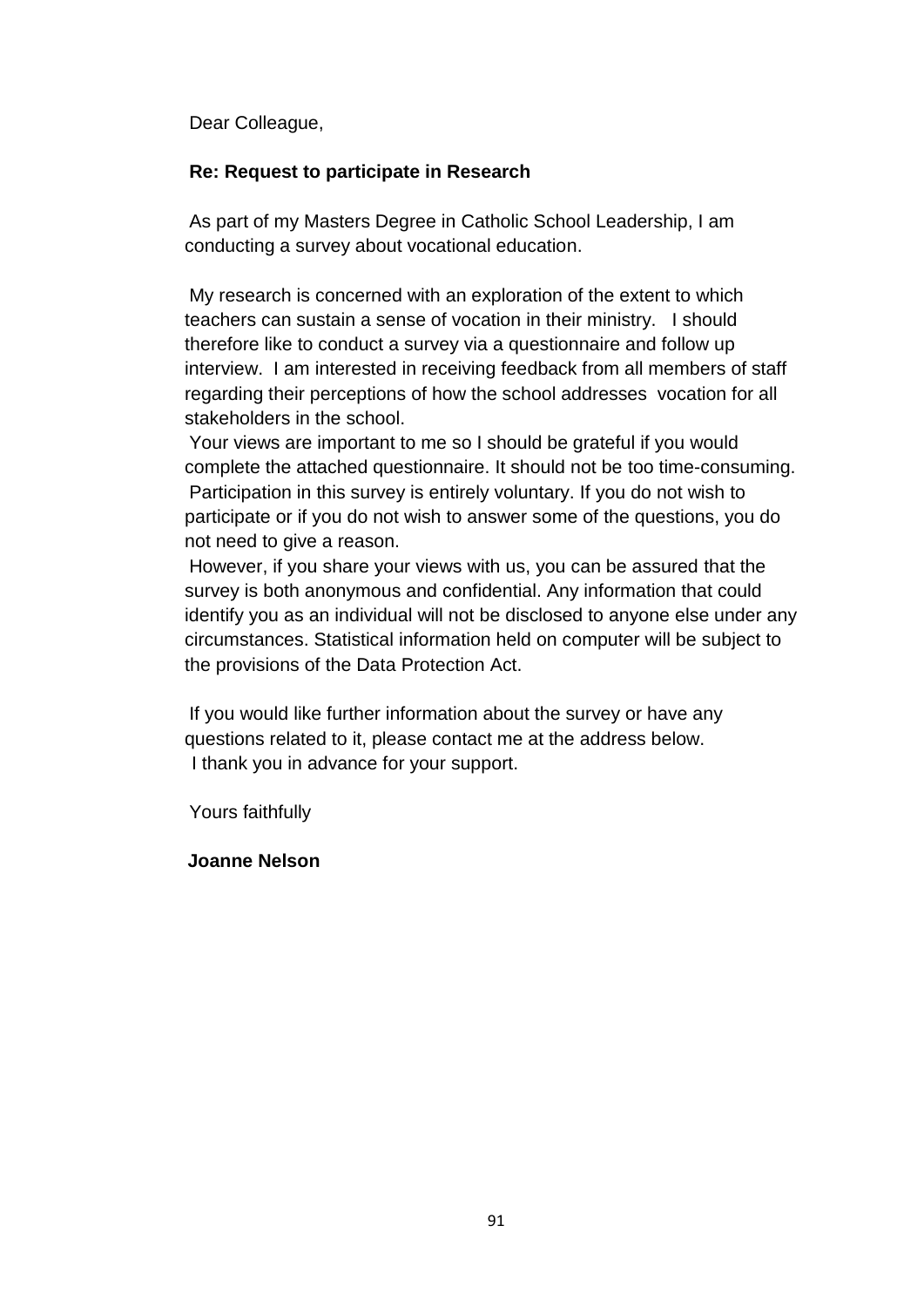# **Appendix 3**

Example of questionnaire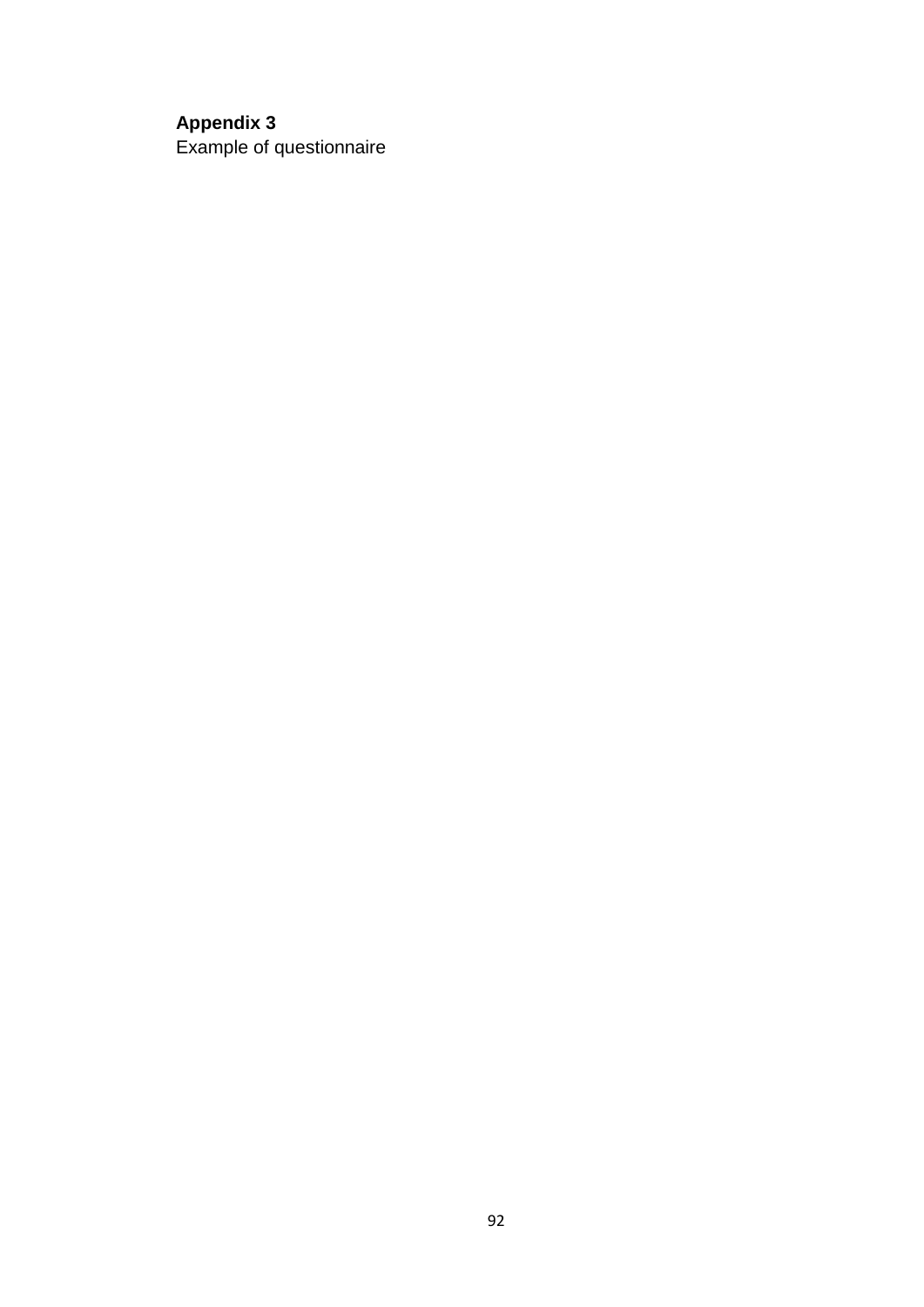### **Working Title: 'Equip the child to live life to the full': an exploration of the extent to which teachers sustain a sense of vocation in their ministry.**

Thank you for taking part in this questionnaire. As a participant you will be identified by a random number only so that your anonymity will be maintained even if you later decide to withdraw from the study. The school's identity will be also anonymised by virtue of a fictitious name in order to uphold confidentiality. Only the proposer and the supervisor will have access to the data collected.

### **Questionnaire**

### **Section One**

### **Please circle the appropriate answer**

1. Your gender:

| Male | Female |
|------|--------|
|      |        |

2. Age bracket:

| $18 - 24$ | 25-34 | $35 - 44$ | 45-54 | 55-64 |
|-----------|-------|-----------|-------|-------|
|           |       |           |       |       |

3. Your religious affiliation:

| <b>Roman Catholic</b> | <b>Other Christian</b> | Other faith | None of these |
|-----------------------|------------------------|-------------|---------------|
|                       |                        |             |               |

### **Section Two**

**Please circle the number which mostly closely reflects your own views** (1 strongly disagree, 2, disagree, 3, neither agree nor disagree, 4 agree, 5 strongly disagree)

| This school:   |                                                                     |       |
|----------------|---------------------------------------------------------------------|-------|
| 4              | promotes teaching as a vocation among its staff                     | 12345 |
|                |                                                                     |       |
| 5              | actively promotes the mental well-being of staff                    |       |
| 6              | actively promotes the confidence of staff                           | 12345 |
| $\overline{7}$ | provides opportunities to sustain your sense of vocation            | 12345 |
|                |                                                                     |       |
| 8              | actively promotes the spiritual formation of the staff              | 12345 |
| 9              | actively promotes personal development of the staff                 | 12345 |
| 10             | actively promotes the development of the whole child                | 12345 |
| 11             | has a culture which actively promotes mental well-being in children | 12345 |
| 12             | has a culture which actively promotes confidence in children        | 12345 |
| 13             | actively encourages children to find their vocation                 | 12345 |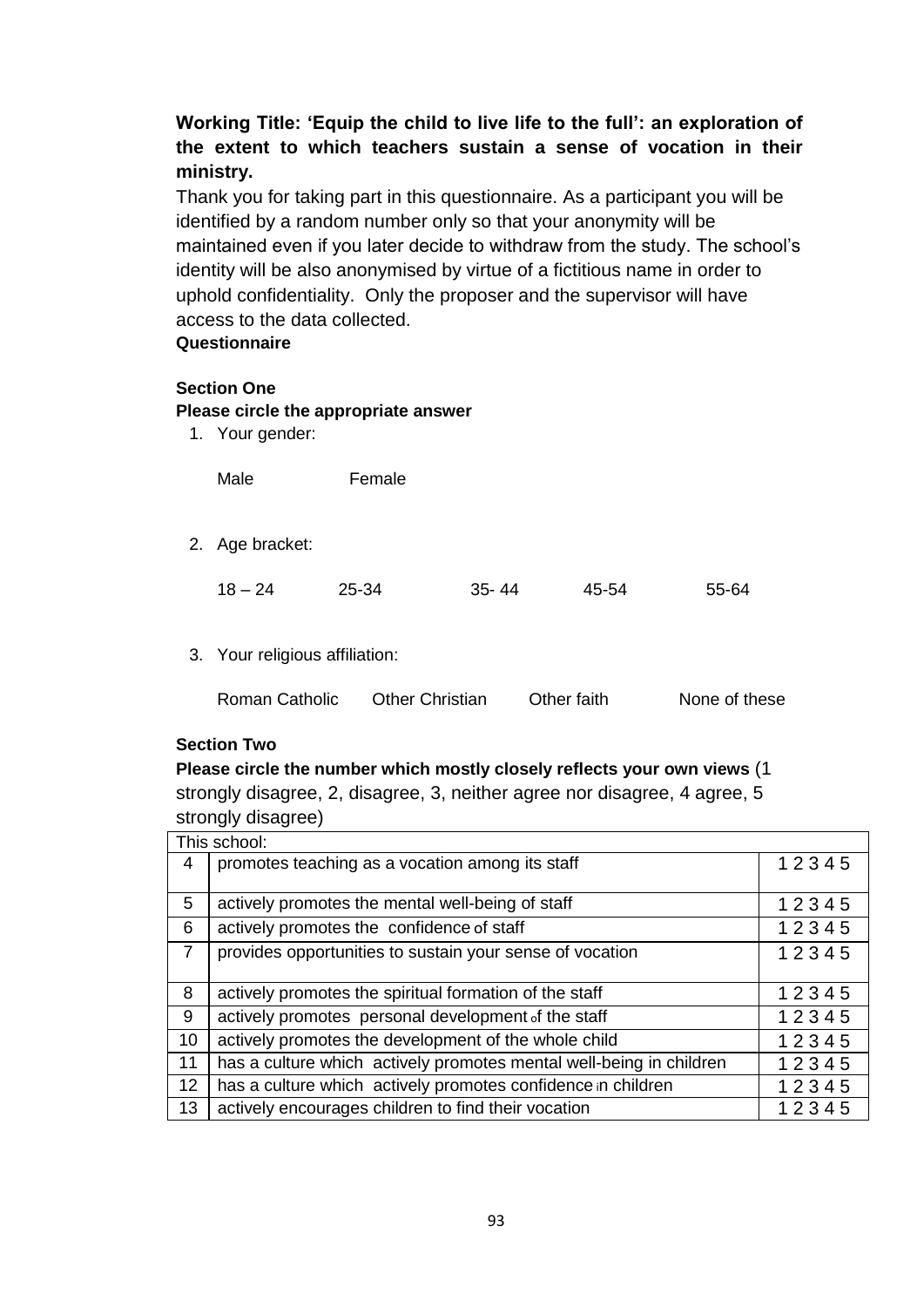## **Section Three**

If you would like to add any further comments about the extent to which you think the school helps teachers to sustain a sense of vocation in their ministry, please provide them below: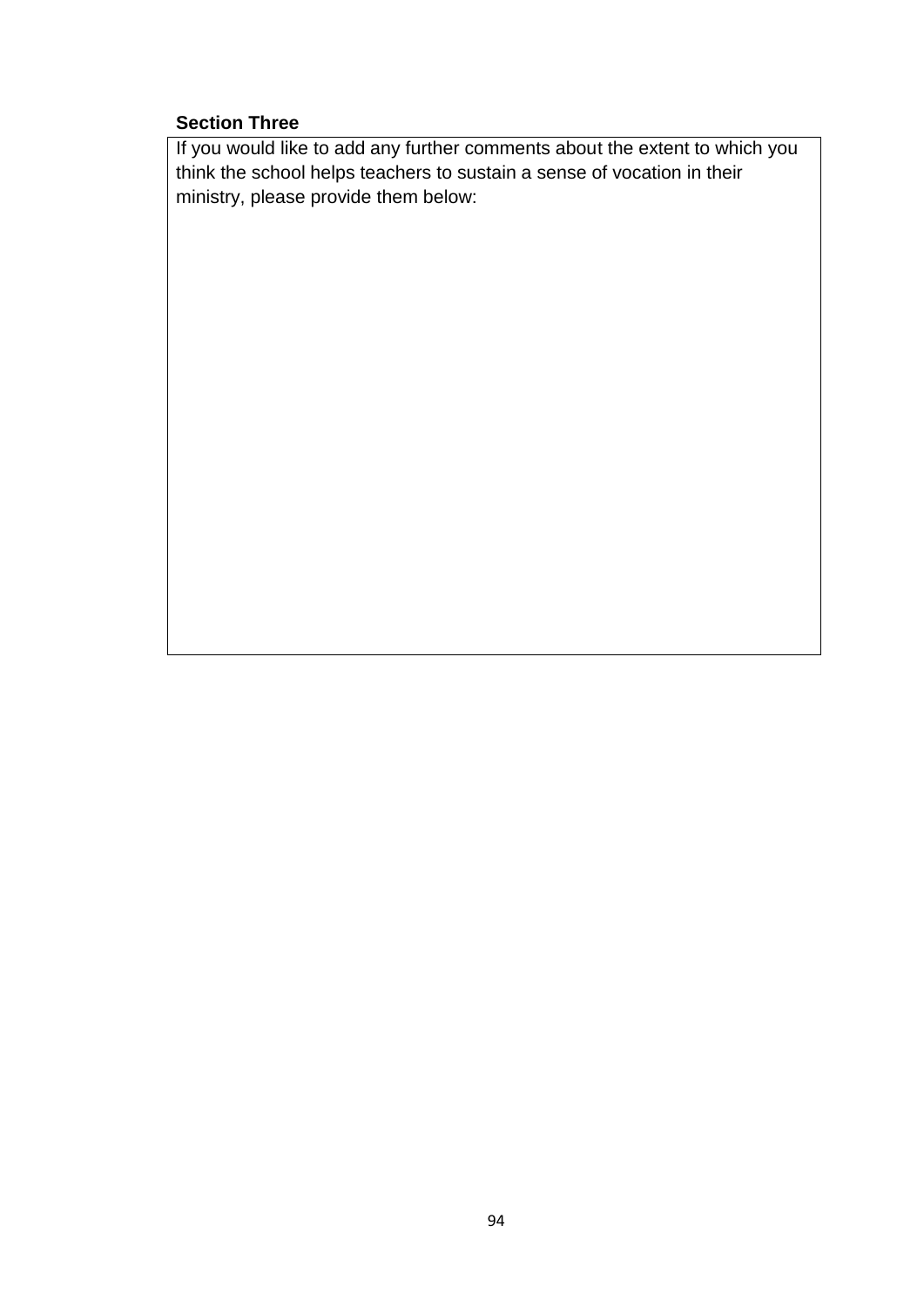# **Appendix 4 Interview Schedule**